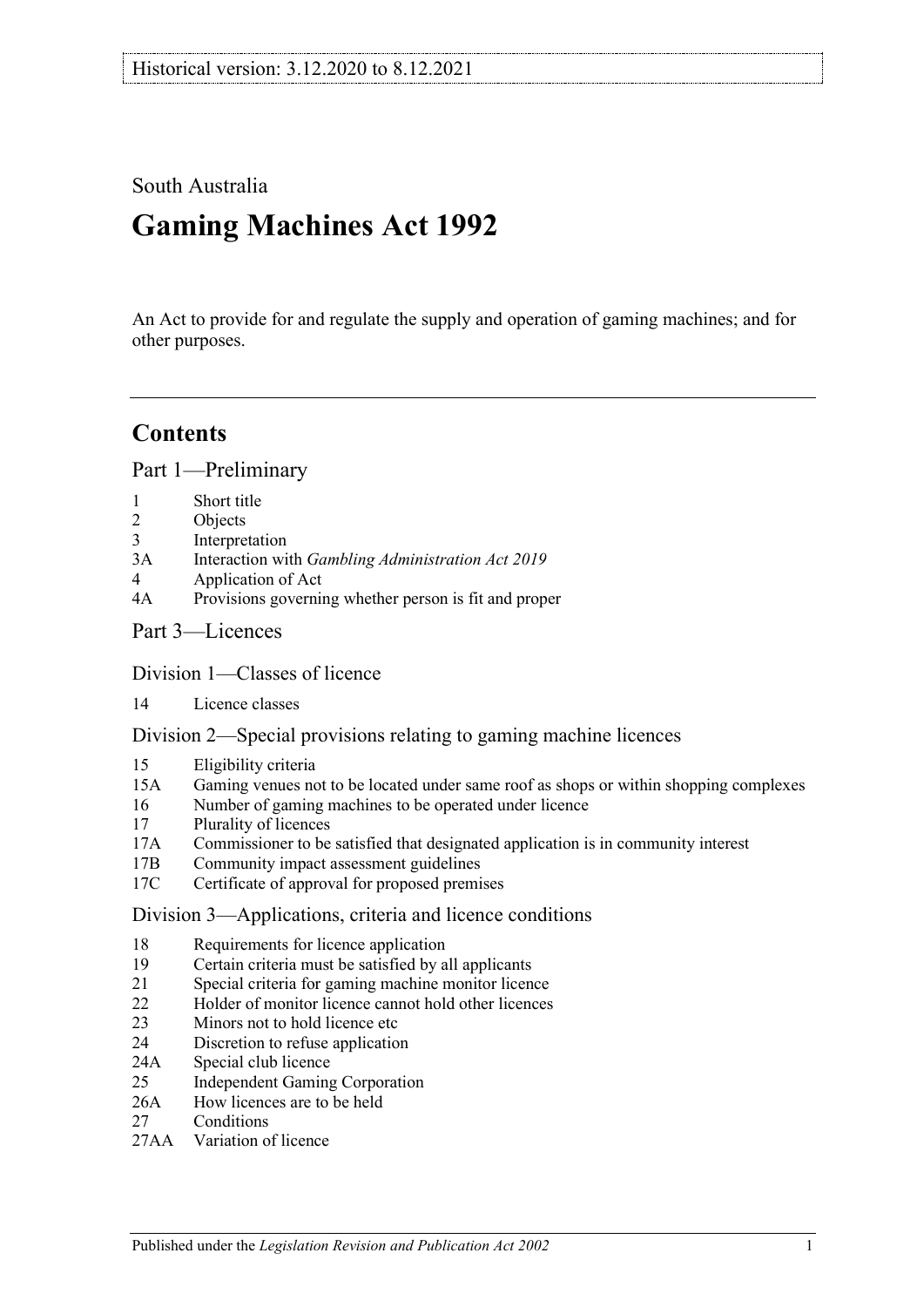### [Division 3A—Gaming machine entitlements](#page-20-0)

27AAB [Gaming machine entitlements in respect of casino](#page-20-1)

- 27AAC [Application of Division to casino](#page-20-2)<br>27A Gaming machine entitlements
- 27A [Gaming machine entitlements](#page-21-0)<br>27B Transferability of gaming mac
- [Transferability of gaming machine entitlements](#page-21-1)
- 27C [Premises to which gaming machine entitlements relate](#page-24-0)
- 27CA [Forfeiture and cancellation of gaming machine entitlements](#page-24-1)
- 27D [Effect of this Division on obligations under a lease or mortgage](#page-24-2)
- 27E [Statement of Parliamentary intention to reduce gaming machine numbers etc](#page-25-0)

#### [Division 3B—Removal etc of gaming machine licence](#page-25-1)

- 27F [Removal of gaming machine licence](#page-25-2)
- 27G [Commissioner may determine application is a designated application](#page-26-0)

#### [Division 3C—Provisions relating to clubs](#page-26-1)

- 27H [Dealing with gaming machine licence on amalgamation of clubs](#page-26-2)
- 27I [Transfer of gaming machine licences and gaming machine entitlements](#page-27-0)
- 27J [Commissioner may determine application is a designated application](#page-27-1)
- 27K [Provisions relating to premises held under a lease](#page-27-2)

#### [Division 4—Transfer of licences](#page-28-0)

- 28 [Certain licenses only are transferable](#page-28-1)
- 28AAB [Discretion to grant or refuse application under section](#page-29-0) 28

#### [Division 4A—Devolution of licensee's rights](#page-29-1)

- 28B [Devolution of licensee's rights](#page-29-2)
- 28C [Bankruptcy or winding up of licensee](#page-30-0)
- 28D [Notice to be given of exercise of powers under Division](#page-30-1)

#### [Division 5—Intervention by Commissioner of Police](#page-30-2)

31 [Intervention by Commissioner of Police](#page-30-3)

#### [Division 6—Suspension, revocation and surrender of licences and certificates](#page-31-0)

- 32 [Voluntary suspension](#page-31-1)
- 32A [Surrender or revocation of certificate of approval](#page-31-2)
- 33 [Surrender](#page-31-3)<br>34 Effect of s
- [Effect of surrender, suspension or revocation of liquor licence](#page-32-0)
- 34A [Suspension or revocation of licence by Commissioner](#page-32-1)
- 35 [Cessation of gaming machine monitor licence](#page-32-2)

#### [Part 4—Approvals](#page-32-3)

- 38 [Commissioner may approve persons in authority](#page-32-4)
- 38B [Commissioner may approve gaming machine technicians](#page-32-5)
- 39 [Approval of form of supply contract](#page-32-6)
- 40 [Approval of gaming machines and games](#page-33-0)
- 40A [Commissioner may approve certain systems to be operated in connection with gaming](#page-34-0)  [machines](#page-34-0)
- 40B [Commissioner may approve training courses to be undertaken by gaming managers or](#page-34-1)  [gaming employees](#page-34-1)
- 40C [Approvals in relation to responsible gambling agreements](#page-35-0)
- 40D [Commissioner may approve facial recognition system](#page-35-1)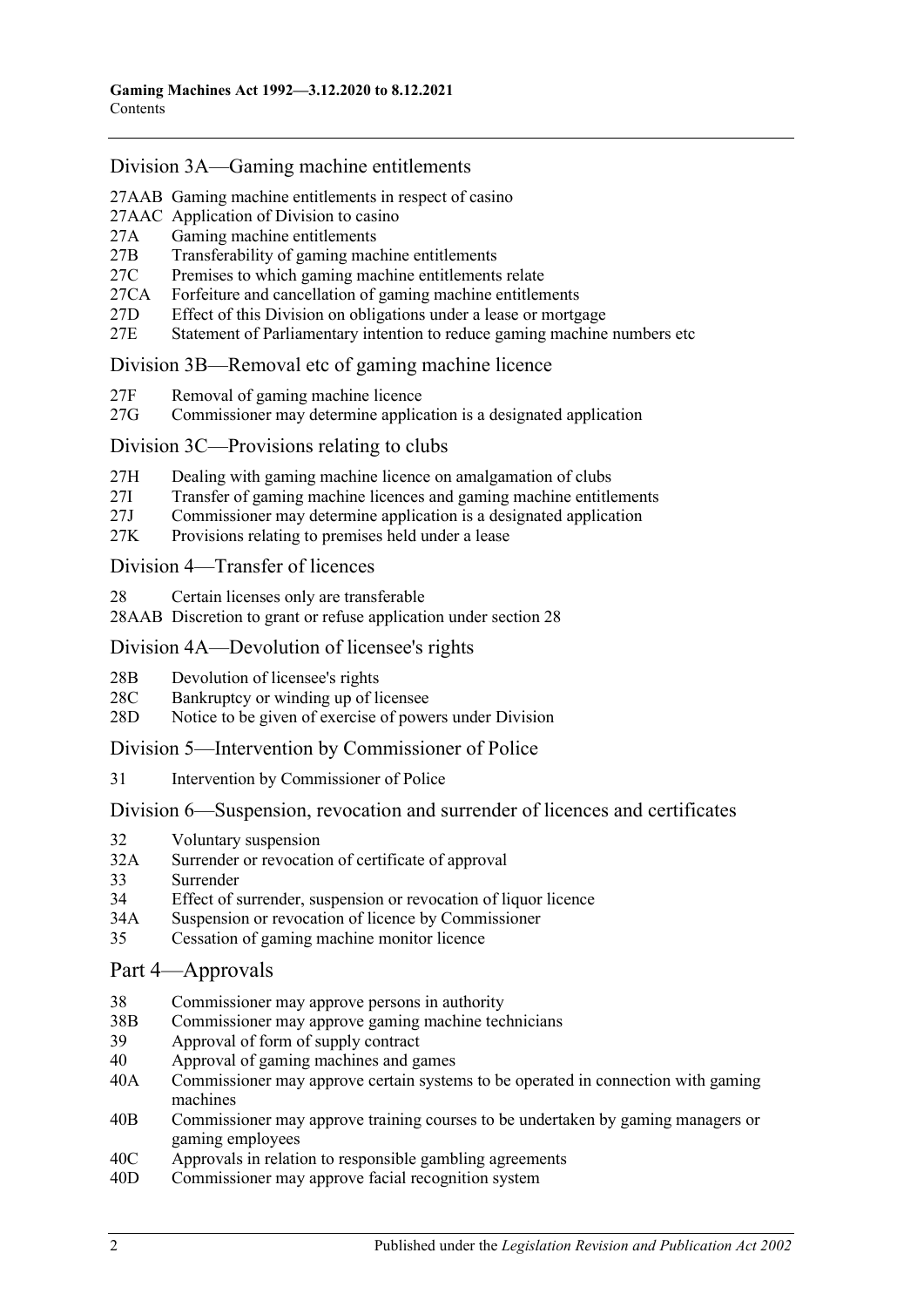- 41 [Commissioner may approve gaming tokens and gaming token manufacturers](#page-36-0)<br>42 Discretion to grant or refuse approval
- 42 [Discretion to grant or refuse approval](#page-36-1)<br>44 Revocation of approval
- [Revocation of approval](#page-36-2)

#### [Part 4AA—Gaming managers and gaming employees](#page-37-0)

- 44AAA [Commissioner may notify Commissioner of Police of appointment of gaming managers](#page-37-1)  [and gaming employees](#page-37-1)
- 44AA [Commissioner may give prohibition notice](#page-37-2)

#### [Part 4A—Special provisions relating to licensed dealers](#page-38-0)

44A [Prohibition of links between dealers and other licensees](#page-38-1)

#### [Part 4B—Applications and submissions](#page-39-0)

#### Division [1—Applications](#page-39-1)

- 44B [Form of application](#page-39-2)<br>44C Applications to be g
- 44C [Applications to be given to Commissioner of Police](#page-40-0)<br>44D Notice of certain applications to be given
- [Notice of certain applications to be given](#page-40-1)
- 44E [Commissioner may consider applications concurrently](#page-41-0)

#### Division [2—Submissions in relation to applications](#page-41-1)

- 44F [Commissioner of Police may make written submissions](#page-41-2)
- 44G [General right to make written submissions](#page-41-3)
- 44H [Further written submissions](#page-42-0)
- 44I [Conciliation](#page-42-1)<br>44J Commission
- [Commissioner may refer matters to Court](#page-43-0)
- 44K [Hearings etc](#page-43-1)<br>44L Variation of
- [Variation of written submissions](#page-43-2)

### [Part 5—Offences](#page-43-3)

#### [Division 1—Offences relating to licences and employment](#page-43-4)

- 45 [Offence of being unlicensed](#page-43-5)
- 46 [Offence of breach of licence conditions](#page-44-0)
- 46A [Licensee to notify change of particulars](#page-44-1)
- 47A [Offence of selling or supplying games, gaming machines or components without approved](#page-45-0)  [contract or with inducement](#page-45-0)
- 48 [Offences relating to management or positions of authority](#page-45-1)
- 49 [Offences related to carrying out duties in gaming areas](#page-45-2)
- 50 [Offence related to personal performance of work on games and gaming machines](#page-46-0)
- 50A [Gaming managers and employees must carry identification](#page-46-1)
- 51 [Persons who may not operate gaming machines](#page-47-0)

#### [Division 2—Offences relating to conduct of gaming operations](#page-48-0)

- 51A [Cash facilities not to be provided within gaming areas](#page-48-1)
- 51B [Cash facilities limitations](#page-48-2)
- 52 [Prohibition of lending or extension of credit](#page-48-3)<br>53 Prohibition of linked jackpots
- 53 [Prohibition of linked jackpots](#page-49-0)<br>53A Prohibition of certain gaming
- [Prohibition of certain gaming machine facilities](#page-49-1)
- 53B [Commissioner's directions to ensure security of gaming machines](#page-51-0)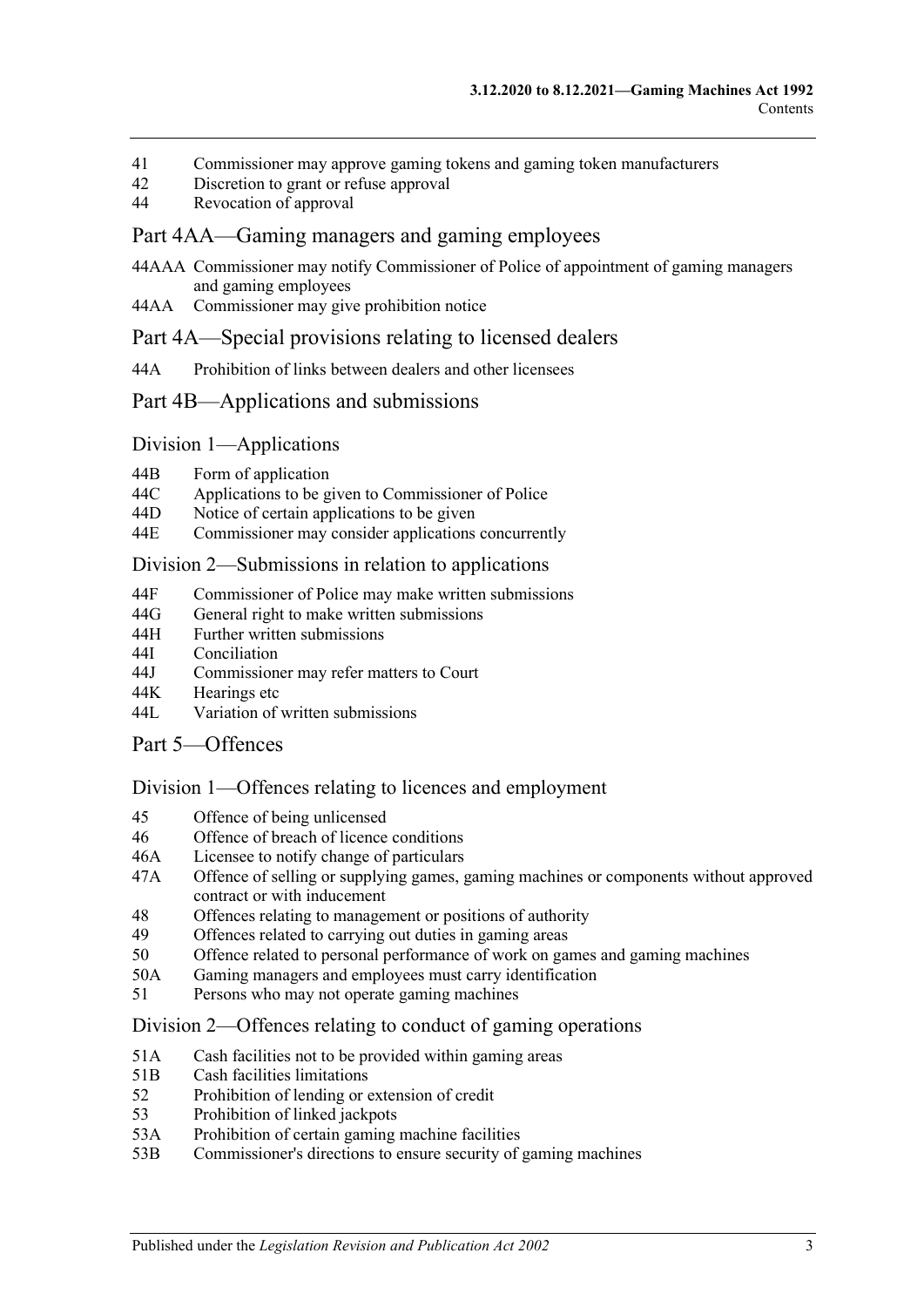### [Division 3—Offences relating to minors](#page-51-1)

- 55 [Minors must not be employed in gaming operations](#page-51-2)<br>56 Minors not permitted in gaming areas
- 56 [Minors not permitted in gaming areas](#page-51-3)<br>58 Powers in relation to minors in gamin
- [Powers in relation to minors in gaming areas](#page-52-0)

#### [Division 5—Offences relating to cheating etc](#page-52-1)

- 62 [Interference with machines or games](#page-52-2)<br>63 Interference devices
- 63 [Interference devices](#page-53-0)<br>64 Sealing of gaming m
- 64 [Sealing of gaming machines](#page-53-1)<br>65 Removal of gaming tokens
- [Removal of gaming tokens](#page-53-2)
- 66 [Machines not to be operated in certain circumstances](#page-53-3)
- 67 [Power to remove offenders](#page-54-0)

#### [Division 6—Offences relating to profit sharing etc](#page-55-0)

68 [Certain profit sharing etc is prohibited](#page-55-1)

#### [Part 8—Gaming tax](#page-55-2)

- 72 [Interpretation](#page-55-3)
- 72A [Gaming tax](#page-58-0)
- 72B [Recovery of tax](#page-59-0)
- 73 [Accounts and monthly returns](#page-60-0)
- 73A [Sport and Recreation Fund](#page-60-1)
- 73B [Charitable and Social Welfare Fund](#page-61-0)<br>73BA Gamblers Rehabilitation Fund
- [Gamblers Rehabilitation Fund](#page-61-1)
- 73C [Community Development Fund](#page-61-2)
- 73D [Funding agreements](#page-62-0)

#### [Part 9—Miscellaneous](#page-62-1)

- 75 [Audit requirements for gaming machine monitor licence](#page-62-2)<br>76 Power to refuse to pay winnings
- [Power to refuse to pay winnings](#page-62-3)
- 76A [Financing of licensee's business](#page-62-4)
- 77 [Certain agreements and arrangements are unlawful](#page-63-0)
- 78 [False or misleading statements](#page-64-0)
- 79 [Bribery](#page-64-1)
- 81 [Liability of licensed dealer for acts of agent](#page-64-2)<br>84 Prosecution of summary offences
- [Prosecution of summary offences](#page-64-3)
- 85 [Vicarious liability](#page-64-4)
- 86 [Evidentiary provision](#page-65-0)
- 86A [Commissioner to recover administration costs](#page-66-0)
- 87 [Regulations](#page-66-1)
- 88 [Exclusion of compensation](#page-67-0)

### [Schedule 1—Gaming machine licence conditions](#page-68-0)

### [Schedule 2—Gaming machine monitor licence conditions](#page-69-0)

### [Legislative history](#page-71-0)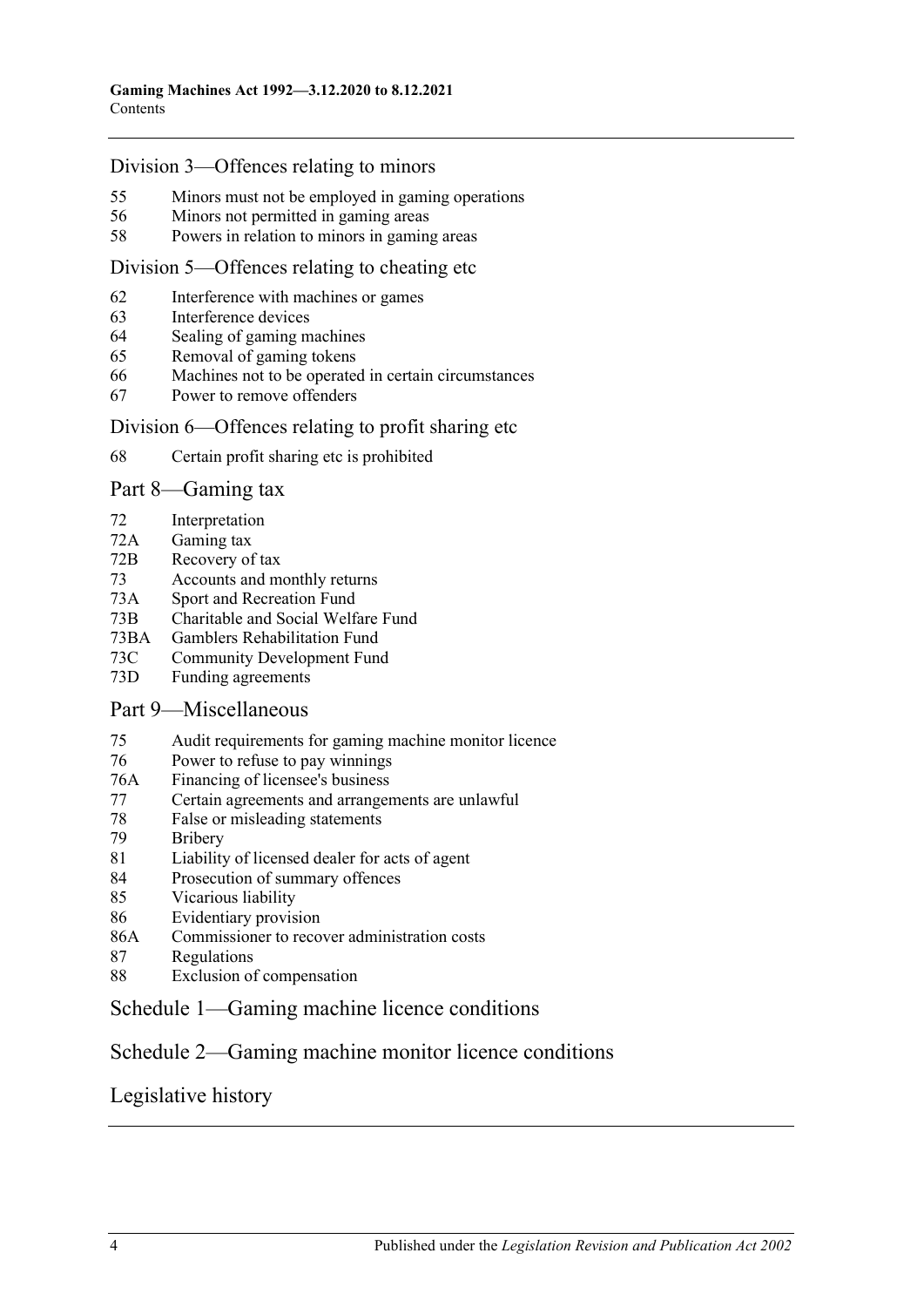### <span id="page-4-0"></span>**The Parliament of South Australia enacts as follows:**

## **Part 1—Preliminary**

#### <span id="page-4-1"></span>**1—Short title**

This Act may be cited as the *Gaming Machines Act 1992*.

#### <span id="page-4-2"></span>**2—Objects**

The objects of this Act are—

- (a) to ensure that gaming machine gambling is conducted responsibly, fairly and honestly, with regard to minimising the harm caused by gambling; and
- (b) to ensure that the management and operation of gaming machines, associated gaming equipment and monitoring equipment is free from interference, criminal influence and exploitation; and
- (c) to ensure the probity of people involved in the conduct, management and oversight of gambling; and
- (d) to prohibit minors from gambling and to ensure that minors are not encouraged to gamble; and
- (e) to ensure that the club and hotel gaming machine industry develops in a manner consistent with the needs and aspirations of the community and is in the community interest; and
- (f) to protect the interests of the State in the taxation of gaming revenue resulting from the operation of the club and hotel gaming machine industry.

#### <span id="page-4-3"></span>**3—Interpretation**

(1) In this Act, unless the contrary intention appears—

*advertising code of practice*—means an advertising code of practice prescribed under the *[Gambling Administration Act](http://www.legislation.sa.gov.au/index.aspx?action=legref&type=act&legtitle=Gambling%20Administration%20Act%202019) 2019*;

*approved* means approved by the Commissioner under this Act;

*approved game* means a game of a class approved by the Commissioner for the purposes of this Act;

*approved gaming machine* means a gaming machine of a class approved by the Commissioner for the purposes of this Act;

*approved gaming machine technician* means a person approved unde[r Part 4](#page-32-3) as a gaming machine technician for the holder of a gaming machine service licence;

*authorised person*, in relation to premises to which a gaming machine licence relates, means—

- (a) the licensee; or
- (b) a responsible person for the licensed premises; or
- (c) a gaming manager or gaming employee for the licensed premises; or
- (d) an inspector; or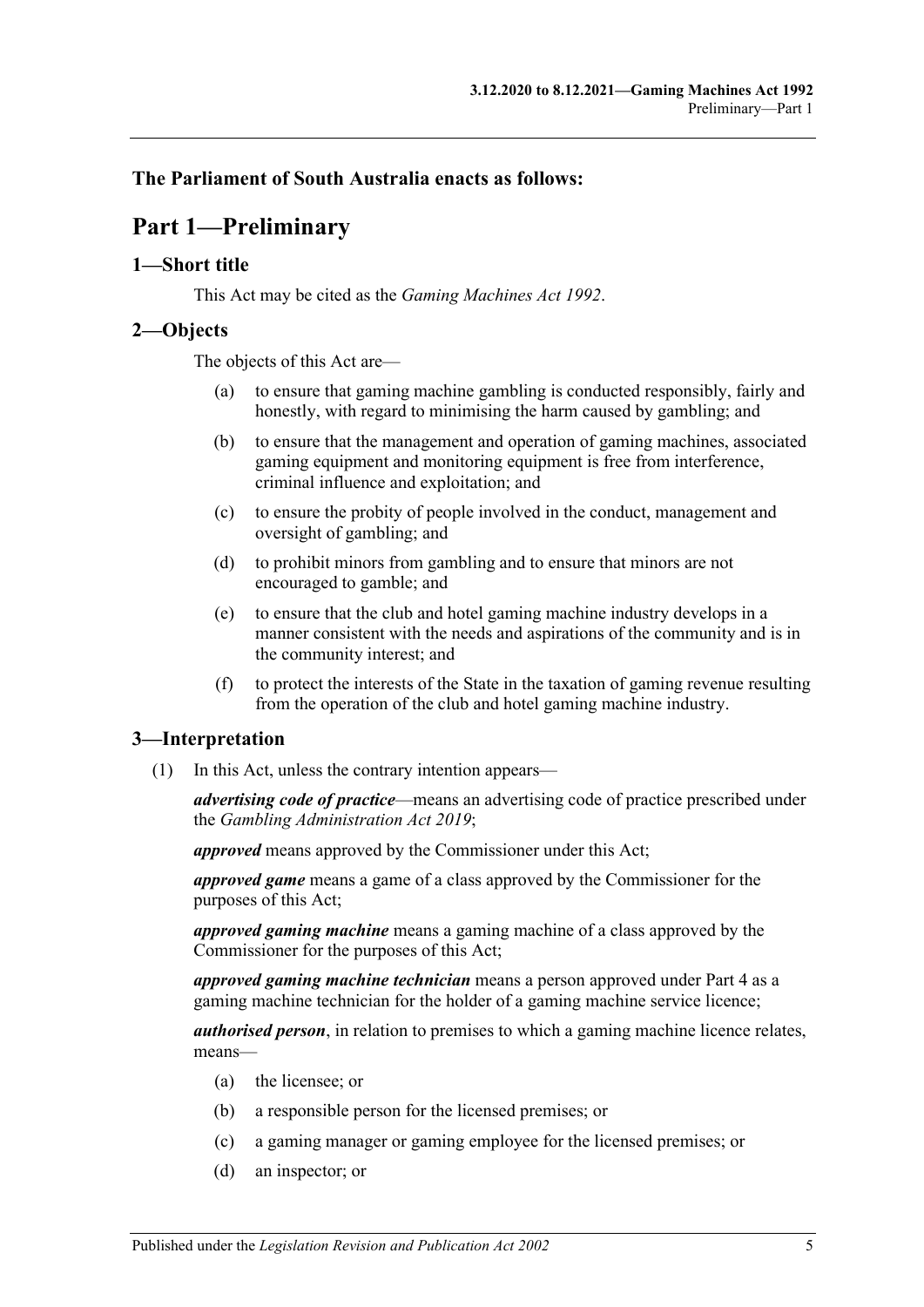- (e) a police officer; or
- (f) a person who holds a security agents licence that authorises the person to perform the function of controlling crowds in licensed premises under the *[Security and Investigation Industry Act](http://www.legislation.sa.gov.au/index.aspx?action=legref&type=act&legtitle=Security%20and%20Investigation%20Industry%20Act%201995) 1995*;

*beneficiary* includes an object of a discretionary trust;

*cash facility* means—

- (a) an automatic teller machine; or
- (b) an EFTPOS facility; or
- (c) any other facility, prescribed by the regulations, that enables a person to gain access to his or her funds or to credit;

*cashless gaming system* means a system that enables the storage of monetary value for use in operating a gaming machine;

*casino* means the casino operated in accordance with the *[Casino Act](http://www.legislation.sa.gov.au/index.aspx?action=legref&type=act&legtitle=Casino%20Act%201997) 1997*;

*casino licence* has the same meaning as in the *[Casino Act](http://www.legislation.sa.gov.au/index.aspx?action=legref&type=act&legtitle=Casino%20Act%201997) 1997*;

*casino premises* has the same meaning as in the *[Casino Act](http://www.legislation.sa.gov.au/index.aspx?action=legref&type=act&legtitle=Casino%20Act%201997) 1997*;

*club licence* means a club licence under the *[Liquor Licensing Act](http://www.legislation.sa.gov.au/index.aspx?action=legref&type=act&legtitle=Liquor%20Licensing%20Act%201997) 1997*;

*Club One* means the body holding the special club licence (see [section](#page-17-4) 24A);

*Commissioner* has the same meaning as in the *[Gambling Administration Act](http://www.legislation.sa.gov.au/index.aspx?action=legref&type=act&legtitle=Gambling%20Administration%20Act%202019) 2019*;

*community impact assessment guidelines*—see section 17B;

*the Court* means the Licensing Court of South Australia;

*designated application*—see section 17A;

*domestic partner* means a person who is a domestic partner within the meaning of the *[Family Relationships Act](http://www.legislation.sa.gov.au/index.aspx?action=legref&type=act&legtitle=Family%20Relationships%20Act%201975) 1975*, whether declared as such under that Act or not;

*gambling administration guidelines* means the gambling administration guidelines issued by the Commissioner under the *[Gambling Administration Act](http://www.legislation.sa.gov.au/index.aspx?action=legref&type=act&legtitle=Gambling%20Administration%20Act%202019) 2019*;

*game* means any game software for use with a gaming machine;

*gaming area* means that part of licensed premises that is delineated under a gaming machine licence as the area within which gaming machines may be operated pursuant to the licence;

*gaming employee* means a person who is appointed by the holder of a gaming machine licence as a gaming employee in respect of gaming operations conducted on licensed premises;

*gaming machine* means a device (whether wholly or partly mechanically or electronically operated) that is designed so that—

- (a) it may be used for the purposes of playing a game of chance, or a mixed game of chance and skill; and
- (b) it may be operated wholly or partly by—
	- (i) inserting a token, coin or banknote into the device; or
	- (ii) electronically transferring credits or tokens to the device; or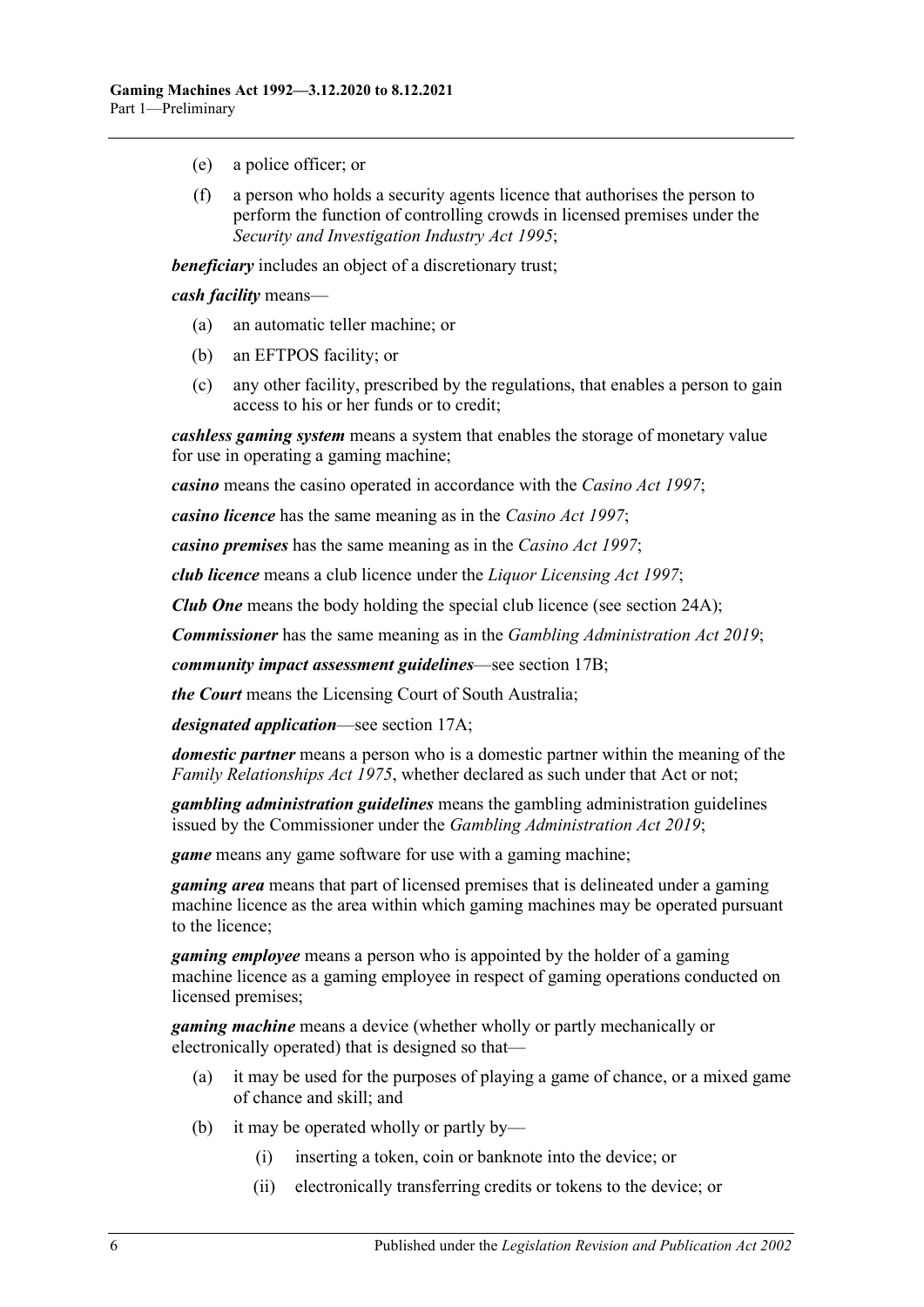- (iii) using credits or tokens in the device (whether those credits or tokens are held, stored or accredited by the device or elsewhere); and
- (c) because of making a bet on the device, winnings or other rewards may become payable;

*gaming machine entitlement* means an entitlement to operate 1 gaming machine under a gaming machine licence or the casino licence;

*gaming manager* means—

- (a) a natural person who is the holder of a gaming machine licence; or
- (b) a person who is appointed by the holder of a gaming machine licence as a gaming manager in respect of gaming operations conducted on licensed premises;

*general and hotel licence* means a general and hotel licence under the *[Liquor](http://www.legislation.sa.gov.au/index.aspx?action=legref&type=act&legtitle=Liquor%20Licensing%20Act%201997)  [Licensing Act](http://www.legislation.sa.gov.au/index.aspx?action=legref&type=act&legtitle=Liquor%20Licensing%20Act%201997) 1997*;

*inspector* means a person appointed as an inspector for the purposes of this Act under the *[Gambling Administration Act](http://www.legislation.sa.gov.au/index.aspx?action=legref&type=act&legtitle=Gambling%20Administration%20Act%202019) 2019*;

*licence* means a licence under this Act;

*licensed person*, *licensee* or *holder of a licence* includes—

- (a) the holder of a temporary licence; and
- (b) a person authorised under this Act to carry on the business of a licensee; and
- (c) if a licence is held by a trustee—the trust;

*linked jackpot equipment* means any fitting or device to be used for, or in connection with, the linking of two or more gaming machines for the purpose only of recording all or part of the winnings from each of those machines;

*liquor licence* means a general and hotel licence, an on premises licence or a club licence;

*monitoring system* means the approved computer system referred to in section  $14(1)(d)$ ;

*non-profit association* means incorporated association or some other kind of body corporate as to which the Commissioner is satisfied that profits cannot be returned to members or shareholders;

*officer*—an officer—

- (a) in relation to a body corporate—means a director or a member of the governing body of the body corporate;
- (b) in relation to a trust—means a trustee;

*on premises licence* means an on premises licence under the *[Liquor Licensing](http://www.legislation.sa.gov.au/index.aspx?action=legref&type=act&legtitle=Liquor%20Licensing%20Act%201997)  Act [1997](http://www.legislation.sa.gov.au/index.aspx?action=legref&type=act&legtitle=Liquor%20Licensing%20Act%201997)*;

*prescribed gaming machine component* means a component of a gaming machine of a class prescribed by the regulations for the purposes of this definition;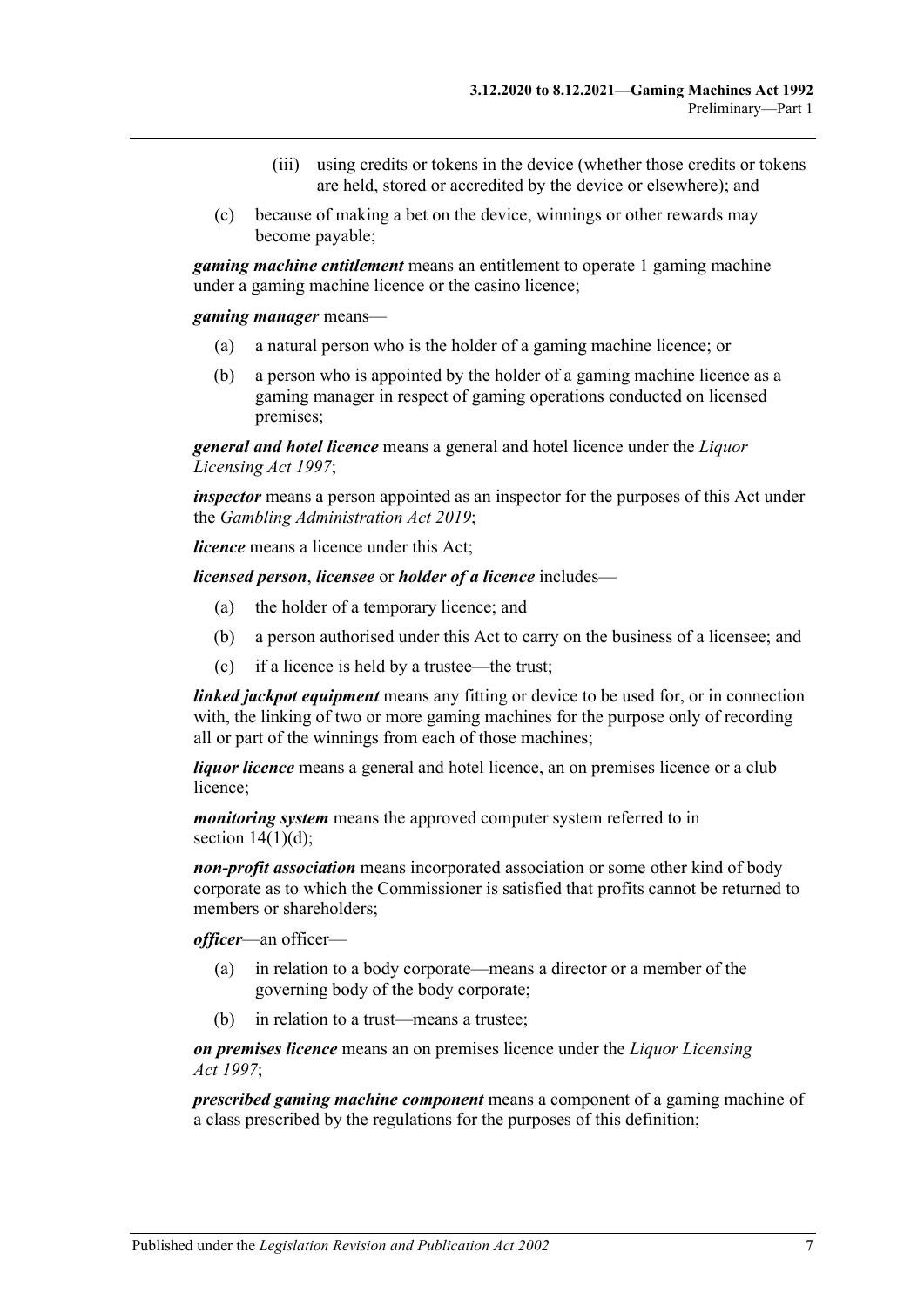*responsible gambling agreement* means an agreement approved under [section](#page-35-2) 40C(2) between the holder of a gaming machine licence and an industry body approved under section  $40C(1)$ ;

*responsible gambling code of practice* means a responsible gambling code of practice prescribed under the *[Gambling Administration Act](http://www.legislation.sa.gov.au/index.aspx?action=legref&type=act&legtitle=Gambling%20Administration%20Act%202019) 2019*;

*responsible person* for licensed premises means a person who is, in accordance with section 97 of the *[Liquor Licensing Act](http://www.legislation.sa.gov.au/index.aspx?action=legref&type=act&legtitle=Liquor%20Licensing%20Act%201997) 1997*, responsible for supervising and managing the business conducted under the liquor licence in respect of the licensed premises;

*spouse*—a person is the spouse of another if they are legally married;

*trust*—a trust is considered for the purposes of this Act as a single entity consisting of the trustees and the beneficiaries;

*trust or corporate entity* means a trust or a body corporate;

*variation of licence* means variation or revocation of conditions of licence or imposition of further conditions of licence.

- (2) A person occupies a position of authority in a trust or corporate entity if the person—
	- (a) in the case of a body corporate—
		- (i) is a director or a member of the governing body of the body corporate;
		- (ii) exercises, or is in a position to exercise, control or substantial influence over the body corporate in the conduct of its affairs;
		- (iii) manages, or is to manage, the undertaking to be carried out under a licence;
		- (iv) if the body corporate is a proprietary company—is a shareholder in the body corporate; or
	- (b) in the case of a trust—is a trustee or beneficiary of the trust.
- (3) However—
	- (a) a minor who is a shareholder in a proprietary company, or a beneficiary under a trust, is not for that reason to be regarded as a person occupying a position of authority; and
	- (b) a charitable organisation that is a beneficiary of a trust is not for that reason to be regarded as a person occupying a position of authority.
- (4) For the avoidance of doubt, a person may be appointed by a licensee as a gaming manager or gaming employee, or carry out duties as a gaming manager or gaming employee in particular licensed premises, whether the person is an employee (of the licensee or of some other person) or is a volunteer.

### <span id="page-7-0"></span>**3A—Interaction with** *Gambling Administration Act 2019*

This Act and the *[Gambling Administration Act](http://www.legislation.sa.gov.au/index.aspx?action=legref&type=act&legtitle=Gambling%20Administration%20Act%202019) 2019* will be read together as a single Act (and a reference in a provision of this Act to "this Act" will be taken to include, where relevant, a reference to the *[Gambling Administration Act](http://www.legislation.sa.gov.au/index.aspx?action=legref&type=act&legtitle=Gambling%20Administration%20Act%202019) 2019*).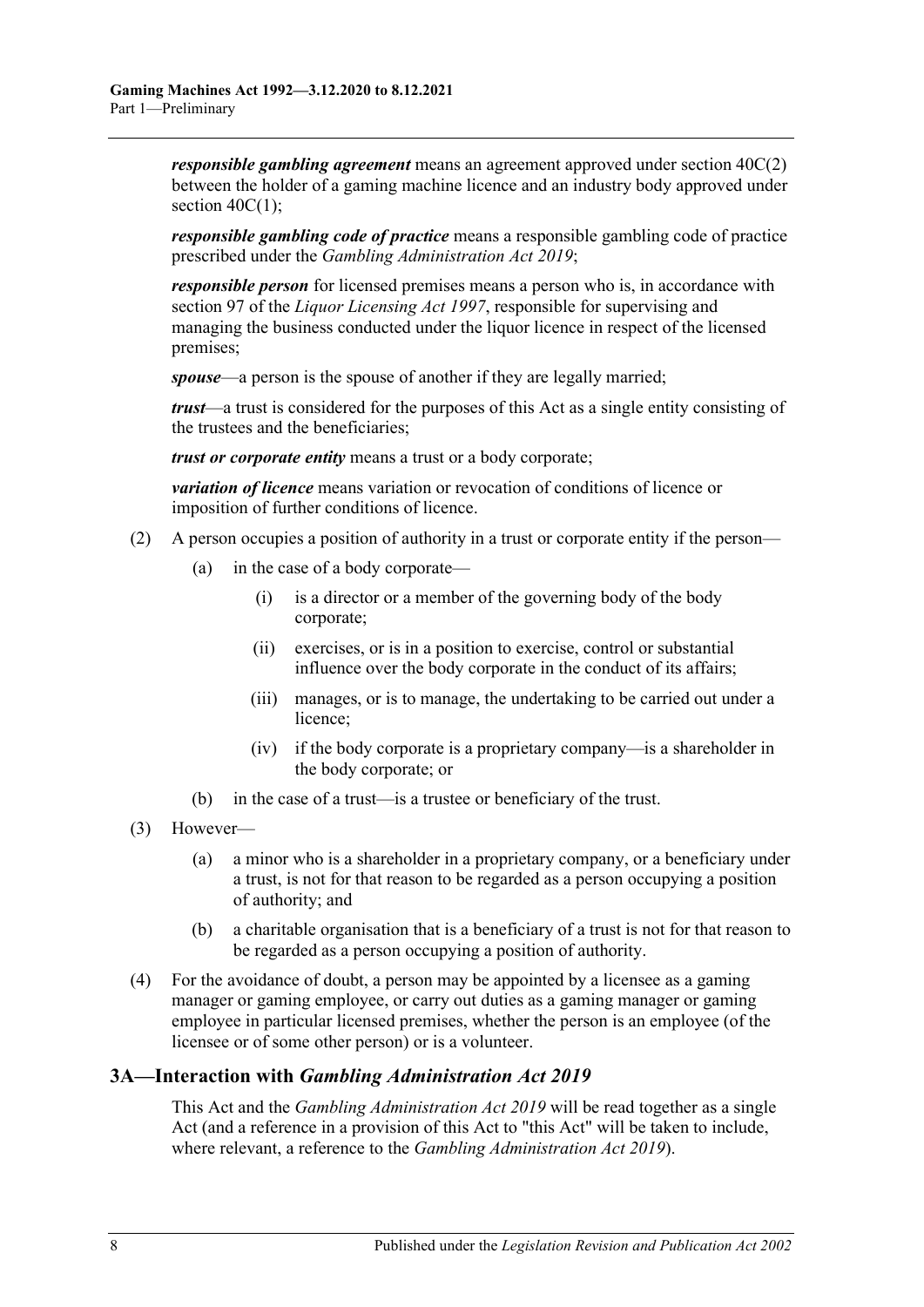#### <span id="page-8-0"></span>**4—Application of Act**

- (1) Except as specifically provided by this Act or the *[Casino Act](http://www.legislation.sa.gov.au/index.aspx?action=legref&type=act&legtitle=Casino%20Act%201997) 1997*, this Act does not apply to or in relation to a gaming machine operated in the casino premises.
- (1a) The Governor may, by regulation, apply provisions of this Act, with or without modification, to a person who is not required to hold a gaming machine licence because of a Commonwealth law as if the person holds a gaming machine licence.
- (2) Despite any other Act or law to the contrary, gaming and the possession, sale, supply or operation of a gaming machine, as authorised by this Act or a licence under this Act, are lawful.
- (3) Subject to any other provision of this Act to the contrary, this Act binds the Crown.

#### <span id="page-8-1"></span>**4A—Provisions governing whether person is fit and proper**

- (1) A person is not a fit and proper person for a particular purpose under this Act if—
	- (a) the person has been found guilty or convicted of an offence as prescribed by the regulations; or
	- (b) in the case of a body corporate—
		- (i) the body corporate is a body corporate, or is a body corporate of a class, prescribed by the regulations; or
		- (ii) the body corporate is a prescribed organisation; or
	- (c) in the case of a natural person, the person—
		- $(i)$  is—
			- (A) a member of a prescribed organisation; or
			- (B) a close associate of a person who is a member of a prescribed organisation or is subject to a control order under the *[Serious and Organised Crime \(Control\) Act](http://www.legislation.sa.gov.au/index.aspx?action=legref&type=act&legtitle=Serious%20and%20Organised%20Crime%20(Control)%20Act%202008) 2008*; or
		- (ii) is an insolvent under administration within the meaning of the *Corporations Act 2001* of the Commonwealth.
- (2) A person is not a fit and proper person to occupy a position of authority in a trust or corporate entity that holds a licence if—
	- (a) the person has been found guilty or convicted of an offence as prescribed by the regulations; or
	- (b) the person is—
		- (i) a member of a prescribed organisation; or
		- (ii) a close associate of a person who is a member of a prescribed organisation or is subject to a control order under the *[Serious and](http://www.legislation.sa.gov.au/index.aspx?action=legref&type=act&legtitle=Serious%20and%20Organised%20Crime%20(Control)%20Act%202008)  [Organised Crime \(Control\) Act](http://www.legislation.sa.gov.au/index.aspx?action=legref&type=act&legtitle=Serious%20and%20Organised%20Crime%20(Control)%20Act%202008) 2008*; or
	- (c) the person is an insolvent under administration within the meaning of the *Corporations Act 2001* of the Commonwealth.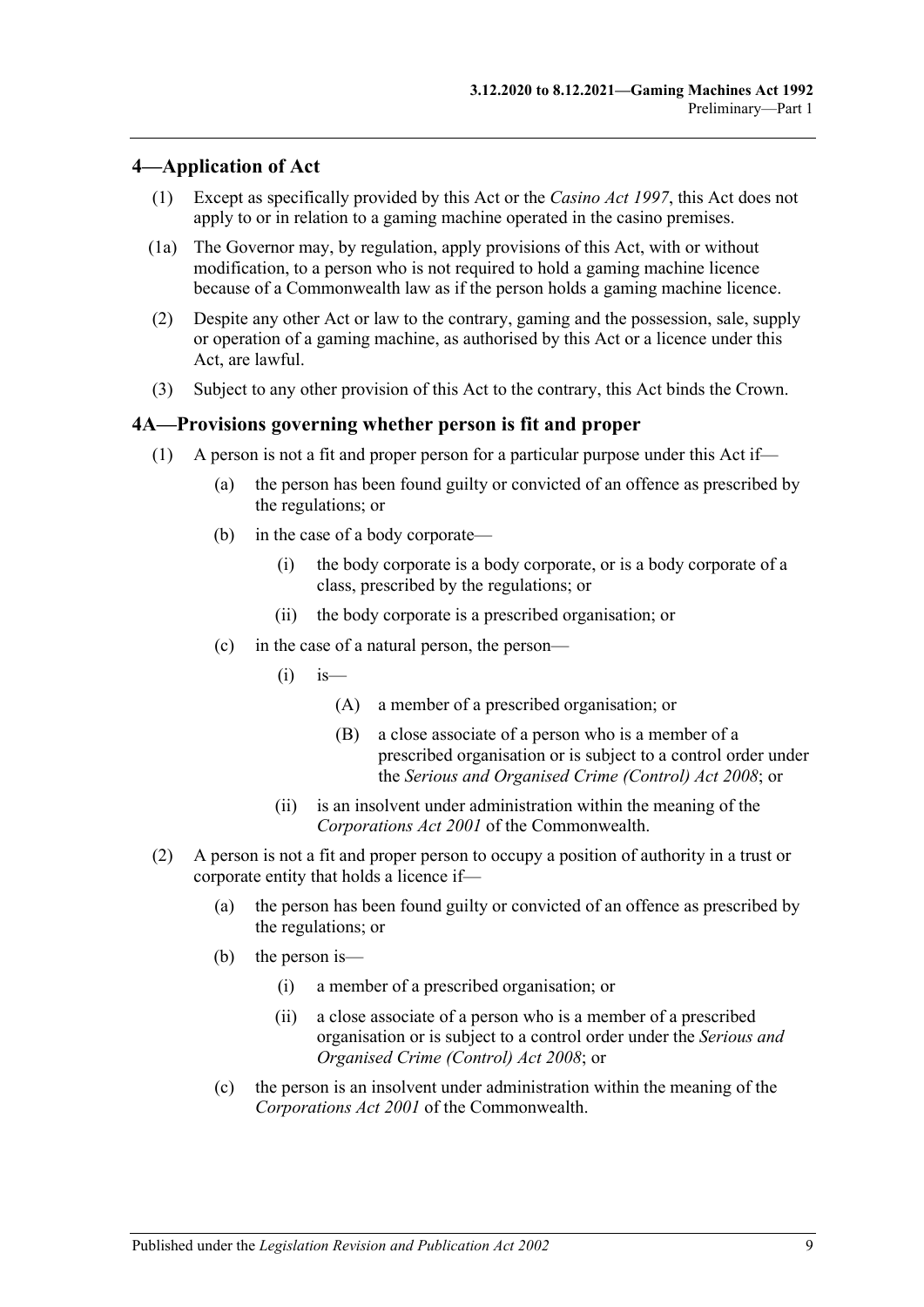- (3) For the purpose of determining whether a person is a fit and proper person for a particular purpose under this Act the Commissioner—
	- (a) may cause the person's photograph to be taken; and
	- (b) may cause the person's fingerprints to be taken; and
	- (c) may have regard to the following:
		- (i) the corporate structure of the person;
		- (ii) the person's financial background and resources;
		- (iii) the person's reputation;
		- (iv) the character, reputation and financial background of the person's close associates;
		- (v) any representations made by the Minister;
		- (vi) any other matters the Commissioner thinks fit.
- (4) In this section—

*close associate*—see [subsection](#page-9-0) (5);

*prescribed financial market* means a prescribed financial market within the meaning of section 9 of the *Corporations Act 2001* of the Commonwealth;

*prescribed organisation*—the following are prescribed organisations:

- (a) a declared organisation within the meaning of the *[Serious and Organised](http://www.legislation.sa.gov.au/index.aspx?action=legref&type=act&legtitle=Serious%20and%20Organised%20Crime%20(Control)%20Act%202008)  [Crime \(Control\) Act](http://www.legislation.sa.gov.au/index.aspx?action=legref&type=act&legtitle=Serious%20and%20Organised%20Crime%20(Control)%20Act%202008) 2008*;
- (b) a criminal organisation within the meaning of Division 1 or Division 2 of Part 3B of the *Criminal [Law Consolidation Act](http://www.legislation.sa.gov.au/index.aspx?action=legref&type=act&legtitle=Criminal%20Law%20Consolidation%20Act%201935) 1935*;
- (c) any other organisation prescribed by the regulations for the purposes of this definition;

*substantial holding* in a body corporate has the same meaning as in section 9 of the *Corporations Act 2001* of the Commonwealth.

- <span id="page-9-0"></span>(5) For the purposes of this section, 2 persons are *close associates* if—
	- (a) 1 is a spouse, domestic partner, parent, brother, sister or child of the other; or
	- (b) they are members of the same household; or
	- (c) they are in partnership; or
	- (d) they are joint venturers; or
	- (e) they are related bodies corporate within the meaning of the *Corporations Act 2001* of the Commonwealth; or
	- $(f)$  1 is a body corporate and the other is a director or executive officer of the body corporate; or
	- $(g)$  1 is a body corporate (other than a public company whose shares are quoted on a prescribed financial market) and the other is a shareholder in the body corporate; or
	- (h) 1 is a body corporate whose shares are quoted on a prescribed financial market and the other has a substantial holding in the body corporate; or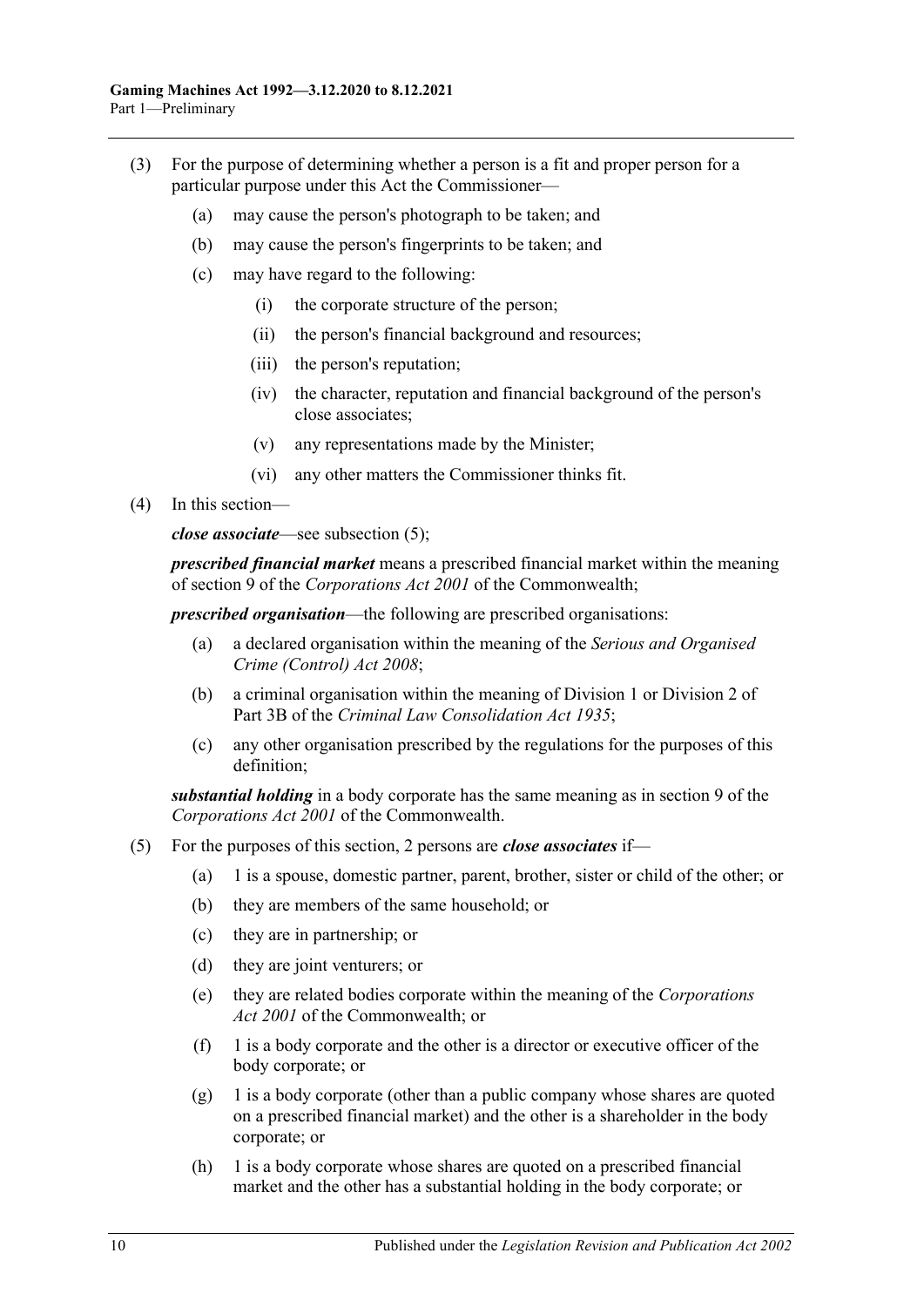- (i) 1 has a right to participate (otherwise than as a shareholder in a body corporate) in, or is remunerated by reference to, proceeds or profits derived from a business conducted by the other; or
- $(i)$  1 is in a position to exercise control or significant influence over the conduct of the other; or
- (k) a chain of relationships can be traced between them under any 1 or more of the above paragraphs.
- (6) For the purposes of this section, a reference to a parent, brother, sister or child of a person will be taken to include a reference to a step-parent, step-brother, step-sister or step-child (as the case requires) of the person.

## <span id="page-10-0"></span>**Part 3—Licences**

### <span id="page-10-1"></span>**Division 1—Classes of licence**

### <span id="page-10-2"></span>**14—Licence classes**

- <span id="page-10-3"></span>(1) Licences under this Act are of the following classes:
	- gaming machine licence: subject to this Act and the conditions of the licence, a gaming machine licence authorises the licensee to possess approved gaming machines on premises designated in the licence and to conduct gaming on those machines;
	- (ab) special club licence: subject to the Act and the conditions of the licence, the special club licence authorises the licensee to possess approved gaming machines and to operate them—
		- (i) on the casino premises as agent of the holder of the casino licence; or
		- (ii) on premises in respect of which someone else holds a gaming machine licence as agent of the holder of the gaming machine licence;
	- (b) gaming machine dealer's licence: subject to this Act and the conditions of the licence, a gaming machine dealer's licence authorises the licensee to manufacture games, gaming machines and prescribed gaming machine components and, under a contract in a form approved by the Commissioner, to sell or supply to the holder of a gaming machine licence, a gaming machine service licence, the casino licence, or another gaming machine dealer's licence, approved games and gaming machines and prescribed gaming machine components;
	- (d) gaming machine monitor licence: subject to this Act and the conditions of the licence, a gaming machine monitor licence authorises the licensee to provide and operate an approved computer system for monitoring the operation of all gaming machines operated pursuant to gaming machine licences under this Act;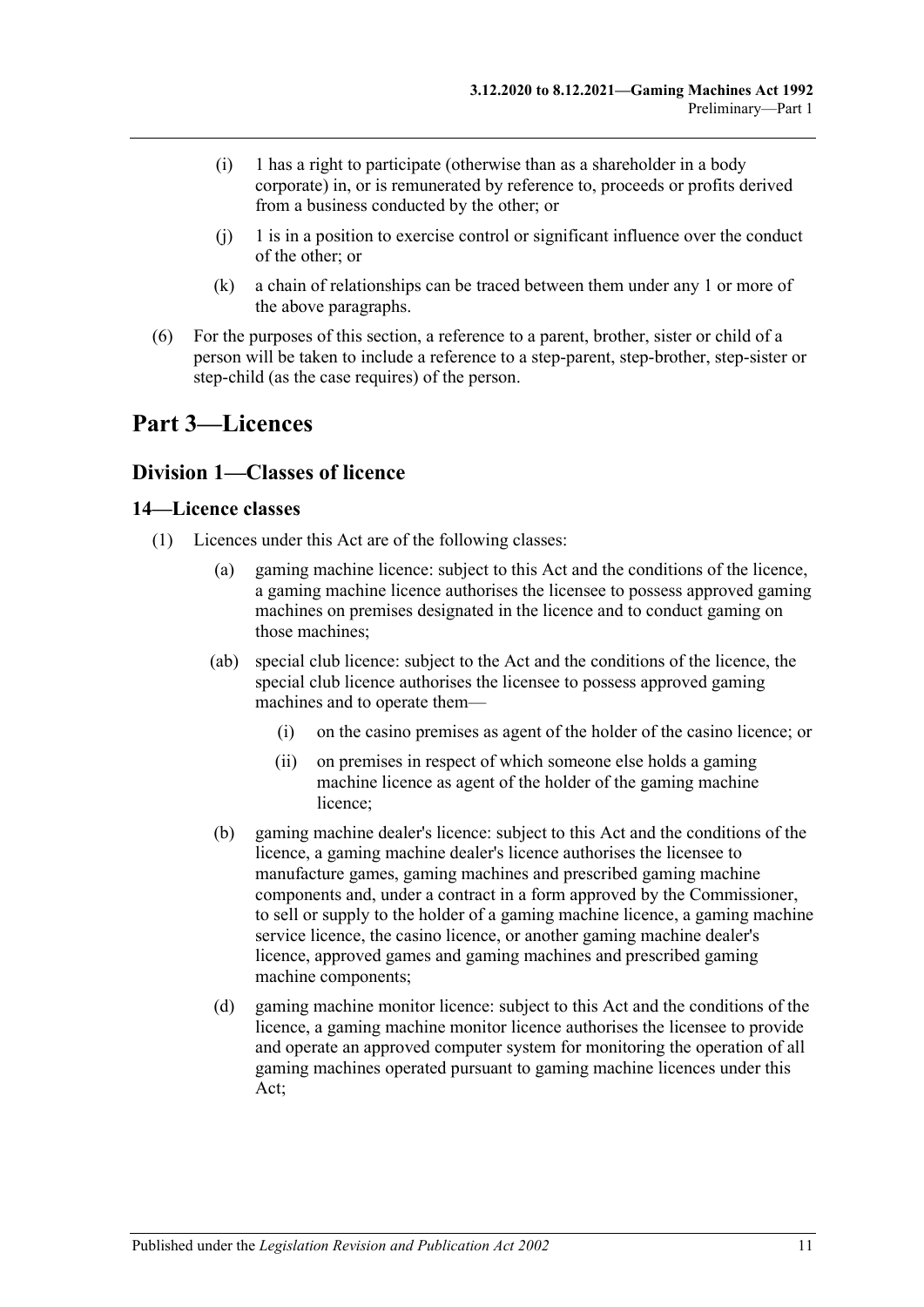- (e) gaming machine service licence: subject to this Act and the conditions of the licence, a gaming machine service licence authorises the licensee to install, service and repair approved games and gaming machines and prescribed gaming machine components in the course of a business carried on by the licensee.
- (2) There will be only—
	- (a) 1 special club licence; and
	- (c) 1 gaming machine monitor licence.

### <span id="page-11-0"></span>**Division 2—Special provisions relating to gaming machine licences**

### <span id="page-11-2"></span><span id="page-11-1"></span>**15—Eligibility criteria**

- (1) The following persons only are eligible to hold a gaming machine licence:
	- (a) the holder of a general and hotel licence (whether temporary or otherwise);
	- (b) the holder of a club licence, or two or more holders of separate club licences, jointly;
	- (c) the holder of an on premises licence (whether temporary or otherwise) if—
		- $(i)$ 
			- (A) the holder of the licence previously held a special circumstances licence granted on the surrender of a hotel licence or a club licence; and
			- (B) the nature of the undertaking carried out under the licence is substantially similar to that of a licensed hotel or club; or
		- (ii) the premises to which the on premises licence relates constitute—
			- (A) a major sporting venue; or
			- (B) the headquarters in this State for a particular sporting code,

and the nature of the undertaking carried out under the licence is substantially similar to that of a licensed club.

- (1a) Club One is eligible to hold a gaming machine licence for particular premises if it holds a licence under the *[Liquor Licensing Act](http://www.legislation.sa.gov.au/index.aspx?action=legref&type=act&legtitle=Liquor%20Licensing%20Act%201997) 1997* in respect of the premises as required by [subsection](#page-11-2) (1).
- (2) Subject to [subsection](#page-11-3) (3a), the premises to which a liquor licence referred to in [subsection](#page-11-2) (1) relates will be the licensed premises in respect of the gaming machine licence.
- (3) A person referred to in [subsection](#page-11-2) (1) can hold only one gaming machine licence in respect of the premises to which the liquor licence relates.
- <span id="page-11-3"></span>(3a) If two or more holders of separate club licences are, or are to be, the joint holders of a gaming machine licence, the following provisions apply:
	- (a) none of the holders can hold, either solely or jointly, another gaming machine licence; and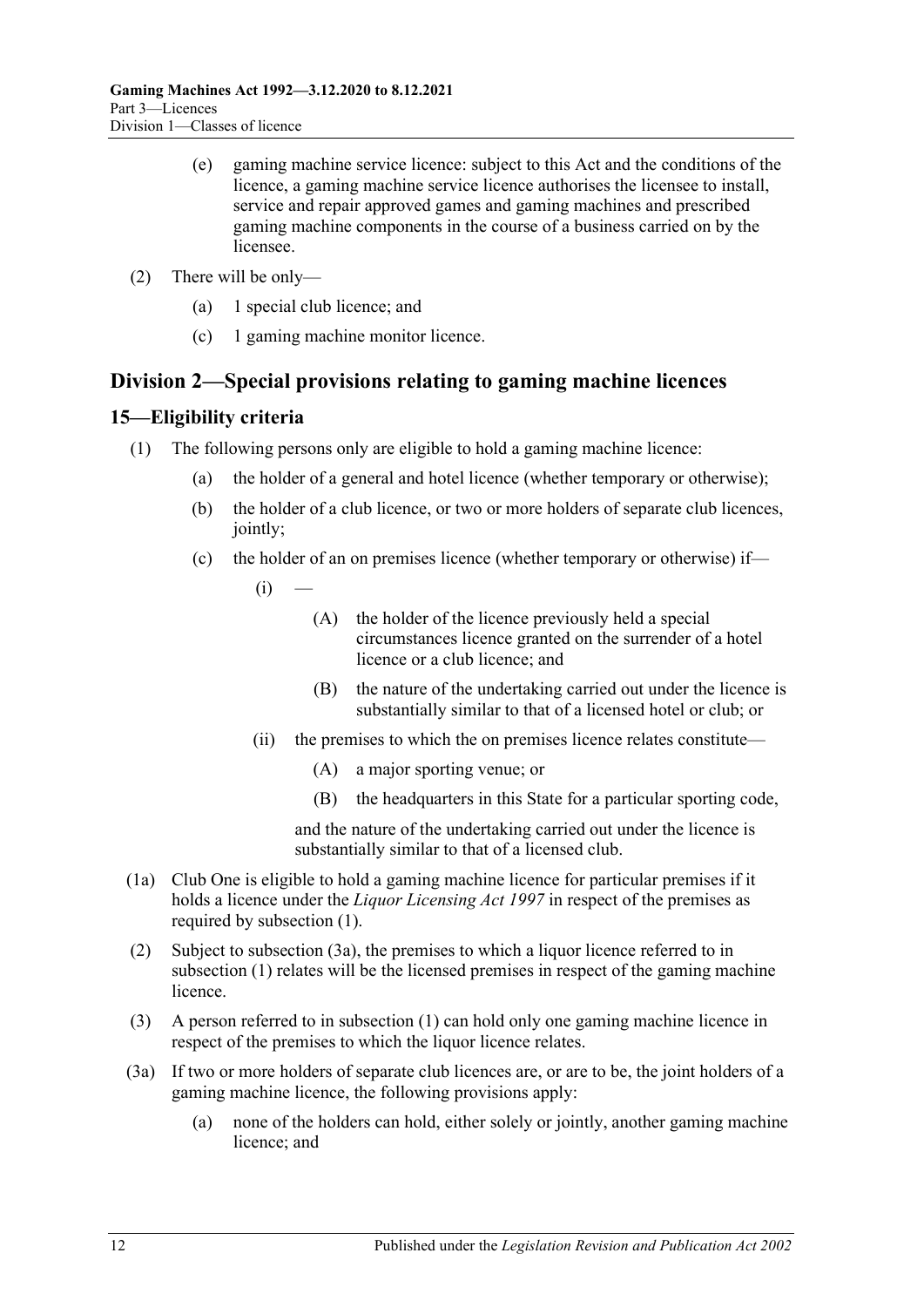- (b) the jointly held licence can only relate to the premises of one of the clubs, being the premises nominated by the applicants.
- <span id="page-12-2"></span>(5) A gaming machine licence will not be granted unless—
	- (a) the applicant for the licence satisfies the Commissioner, by such evidence as the Commissioner may require—
		- (i) that the proposed gaming area, or gaming areas, within the premises in respect of which the licence is sought is or are suitable for the purpose; and
		- (iii) that the arrangements proposed for the security of the premises, each gaming area and the gaming machines, and of the gaming operations generally, are adequate; and
		- (iv) that the conduct of the proposed gaming operations on the premises would be unlikely to result in undue offence, annoyance, disturbance or inconvenience to those who reside, work or worship in the vicinity of the premises; and
		- (vi) that the conduct of the proposed gaming operations on the premises would not detract unduly from the character of the premises, the nature of the undertaking carried out on the premises or the enjoyment of persons ordinarily using the premises (apart for the purpose of gaming); and
		- (vii) that no proposed gaming area is so designed or situated that it would be likely to be a special attraction to minors; and
		- (viii) that the proposed gaming area is within a place or area that is enclosed as defined by the *[Tobacco and E-Cigarette Products](http://www.legislation.sa.gov.au/index.aspx?action=legref&type=act&legtitle=Tobacco%20and%20E-Cigarette%20Products%20Act%201997)  Act [1997](http://www.legislation.sa.gov.au/index.aspx?action=legref&type=act&legtitle=Tobacco%20and%20E-Cigarette%20Products%20Act%201997)* (see section 4(3) and (4)); and
	- (b) the Commissioner has determined, in accordance with the community impact assessment guidelines, that the application is in the community interest.

### <span id="page-12-0"></span>**15A—Gaming venues not to be located under same roof as shops or within shopping complexes**

- <span id="page-12-1"></span>(1) Despite any other provision of this Act, the Commissioner cannot after the commencement of this section grant an application for a gaming machine licence in respect of licensed premises, or grant any other application under this Act in respect of licensed premises that are subject to a gaming machine licence, if to do so would result in the licensed premises, or the whole or part of a gaming area of the licensed premises, being located—
	- (a) under the same roof as a shop, whether or not on the same level or floor as the shop; or
	- (b) anywhere within the boundaries of a shopping complex.
- (2) [Subsection](#page-12-1) (1) applies only in respect of an application made after the commencement of this section (and any grant by the Commissioner of such an application will be taken to be void and of no effect).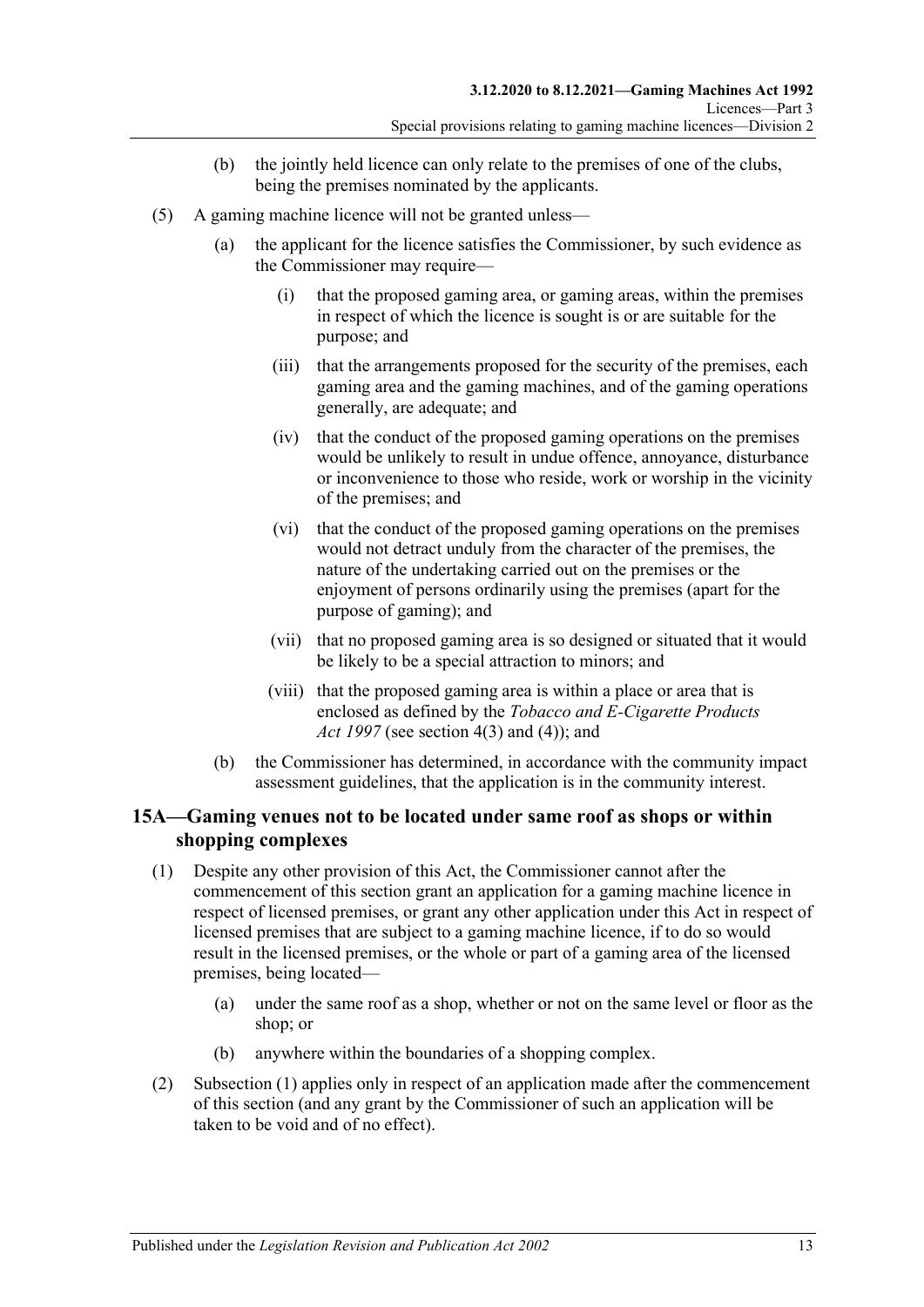- (3) [Subsection](#page-12-1) (1) does not apply where the shop—
	- (a) is a part of the licensed premises set aside for the purpose of selling liquor in bottles to the public; or
	- (b) is intended primarily for the use of guests staying on the licensed premises.
- (4) For the purposes of [subsection](#page-12-1) (1), licensed premises will be regarded as falling within the boundaries of a shopping complex if the land on which the premises are situated—
	- (a) formed part of the complex immediately prior to the granting of the development authorisation (or the first such authorisation if more than one) for the establishment of the licensed premises on the land; or
	- (b) shares a common boundary with the complex and the licensed premises are, in the opinion of the Commissioner, so linked to or integrated with the complex that they may properly be regarded as forming part of the complex.
- (5) In this section—

*shop* means a shop at which goods are sold to the public by retail;

*shopping centre* means a cluster of premises where—

- (a) at least one of the premises is a shop; and
- (b) the premises are located in the one building or in 2 or more buildings that are adjoining or are separated only by the grounds of the centre; and
- (c) the cluster of premises is promoted as, or generally regarded as constituting, a shopping centre, shopping mall, shopping court or shopping arcade;

*shopping complex* means a shop, or shopping centre, together with all parking and other areas adjacent and ancillary to, and intended primarily for the use of persons attending, the shop or shopping centre.

### <span id="page-13-0"></span>**16—Number of gaming machines to be operated under licence**

- (1) Subject to this Act, a gaming machine licence authorises the licensee to possess and operate in the licensed premises a number of gaming machines equivalent to the number of gaming machine entitlements held in respect of the licensed premises (or a lesser number).
- (2) The number of gaming machine entitlements held in respect of particular licensed premises cannot exceed the maximum number approved by the Commissioner for operation under the gaming machine licence for the premises.
- (3) The Commissioner cannot approve more than 40 gaming machines for operation under a gaming machine licence.
- (4) If 2 or more gaming machine licences are in force in relation to the same licensed premises, the aggregate number of gaming machines approved for operation under the licences cannot exceed 40.
- <span id="page-13-1"></span>(5) The Commissioner may grant to the holder or former holder of a gaming machine licence a temporary authorisation to possess (but not to operate) gaming machines if the authorisation is necessary or desirable to enable the orderly disposal of gaming machines the holder or former holder is no longer authorised to operate.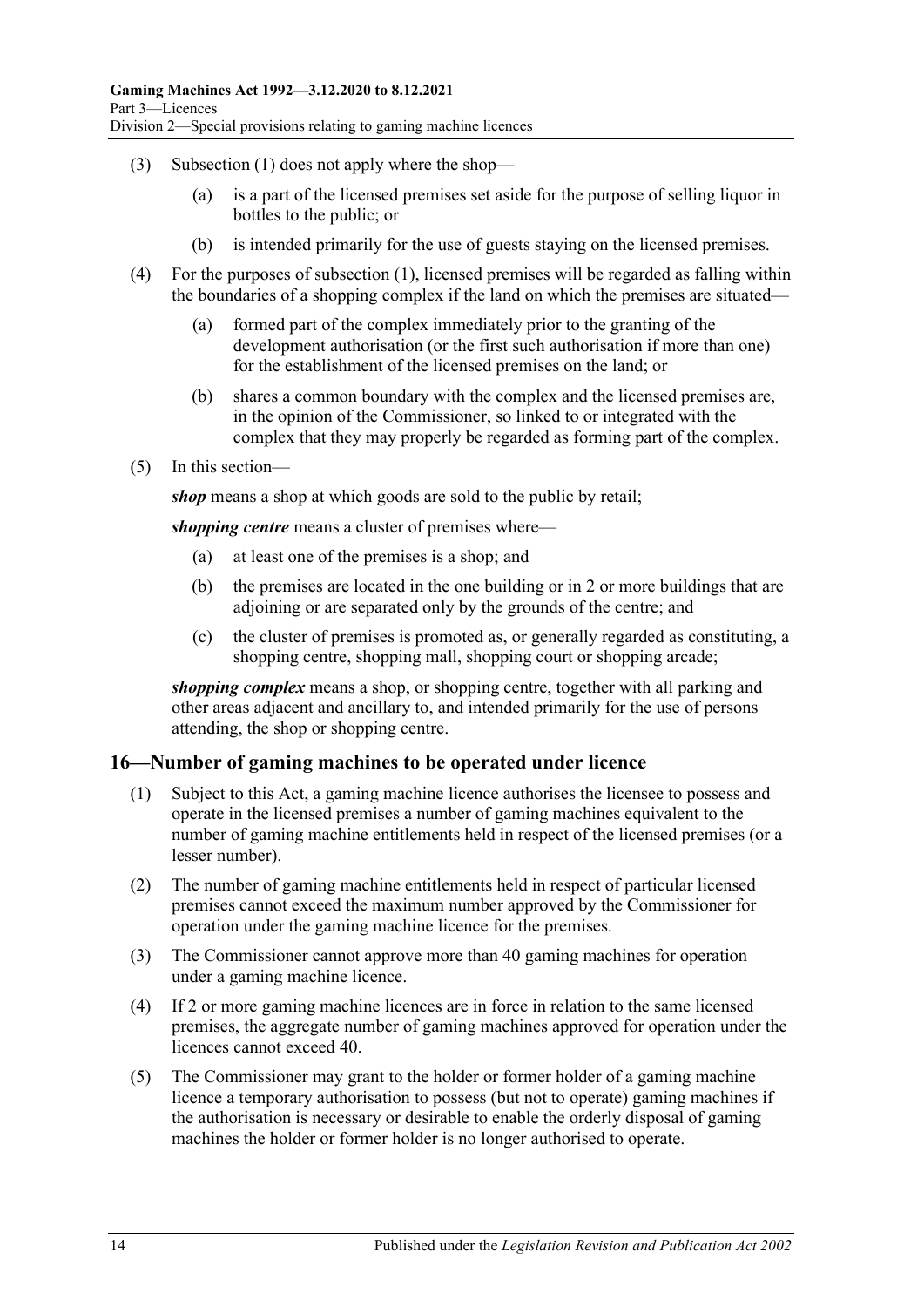### <span id="page-14-0"></span>**17—Plurality of licences**

- (1) More than one gaming machine licence may be held in respect of separate parts of the same premises where those parts are each subject to a separate liquor licence.
- (2) More than one gaming machine licence may be held by separate persons in respect of the same premises if—
	- (a) more than one club licence is held in respect of the premises; and
	- (b) the Commissioner is satisfied that each licensee will have sole control over the gaming machines owned by the club in respect of which he or she holds a club licence.

### <span id="page-14-1"></span>**17A—Commissioner to be satisfied that designated application is in community interest**

- <span id="page-14-3"></span>(1) The Commissioner may only grant a designated application if the Commissioner is satisfied that it is in the community interest to do so.
- (2) Without limiting [subsection](#page-14-3) (1), in determining whether or not granting a designated application is in the community interest, the Commissioner—
	- (a) must have regard to—
		- (i) the harm that might be caused by gambling, whether to a community as a whole or a group within a community; and
		- (ii) the cultural, recreational, employment or tourism impacts; and
		- (iii) the social impact in, and the impact on the amenity of, the locality of the premises or proposed premises; and
		- (iv) any other prescribed matter; and
	- (b) must apply the community impact assessment guidelines.
- (3) An applicant in respect of a designated application must comply with any requirements set out in the community impact assessment guidelines, and any other requirements specified by the Commissioner for the purposes of this section.
- (4) In this section—

*designated application* means—

- (a) an application for a gaming machine licence; or
- (b) any other application that the Commissioner has determined, either in accordance with the community impact assessment guidelines or another provision of this Act, to be a designated application for the purposes of this section.

### <span id="page-14-2"></span>**17B—Community impact assessment guidelines**

- (1) The Commissioner must, by notice in the Gazette, publish guidelines (the *community impact assessment guidelines*) for the purposes of determining—
	- (a) whether or not an application is a designated application for the purposes of [section](#page-14-1) 17A; and
	- (b) whether or not a designated application is in the community interest.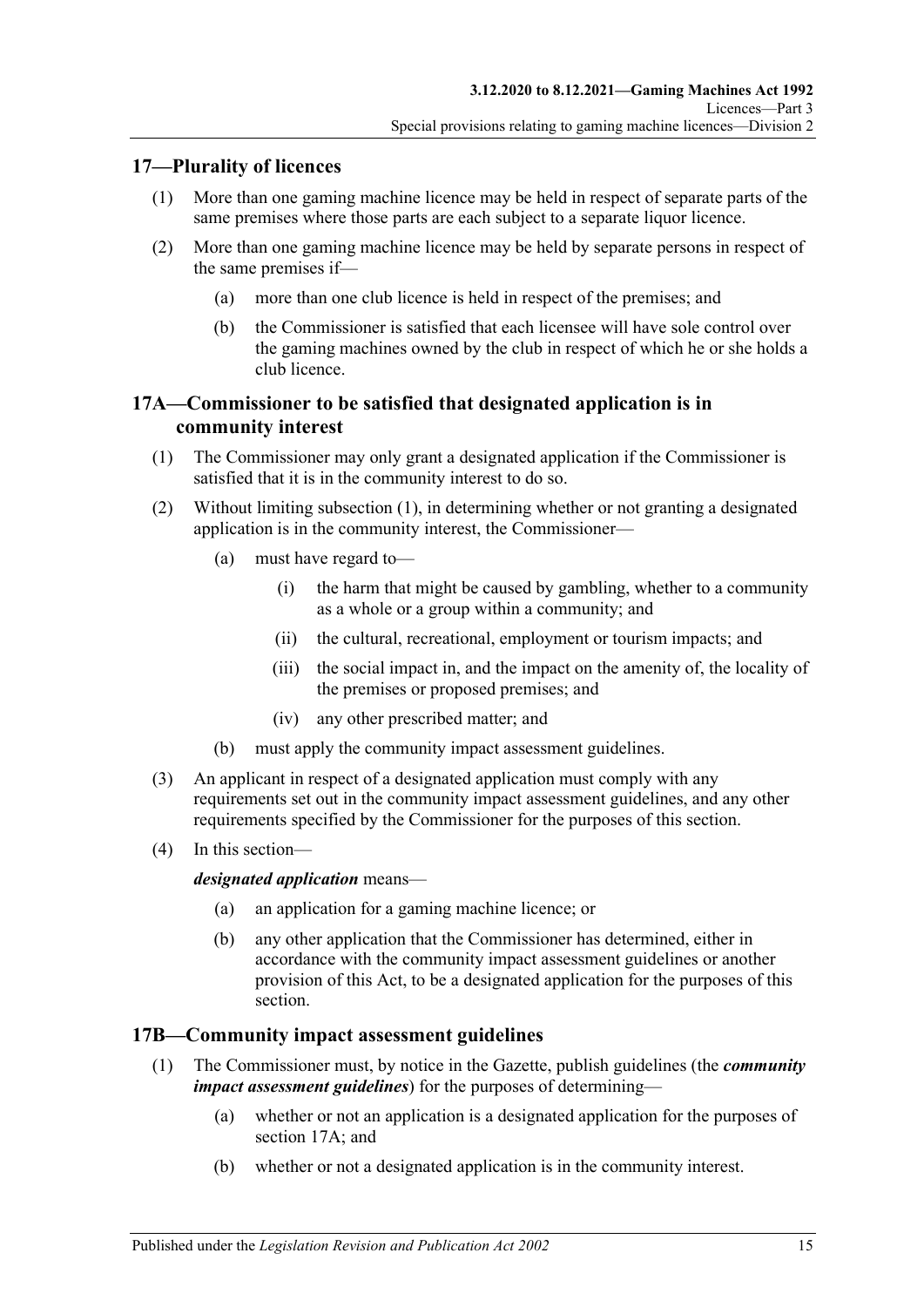- (2) The Commissioner may, by subsequent notice in the Gazette, vary or revoke a notice under this section.
- (3) The community impact assessment guidelines may provide for—
	- (a) any matters relevant to an assessment of the likely impacts of a designated application on a community; and
	- (b) the manner and form of a designated application; and
	- (c) any other matter considered appropriate by the Commissioner.
- (4) The community impact assessment guidelines may set out requirements that apply to a designated application for the purposes of [section](#page-14-1) 17A, including requirements that the applicant—
	- (a) provide documents, material or other information; and
	- (b) take certain steps or undertake consultation in accordance with the guidelines.
- (5) The provisions of the community impact assessment guidelines may be of general, limited or varied application according to—
	- (a) the class of designated application or licence; or
	- (b) the circumstances; or
	- (c) any other specified factor,

to which the provision is expressed to apply.

### <span id="page-15-0"></span>**17C—Certificate of approval for proposed premises**

- (1) If the Commissioner refuses an application for a gaming machine licence only on the ground that the proposed premises are uncompleted, the Commissioner may, instead, grant a certificate (a *certificate of approval*) approving the plans submitted by the applicant in respect of the proposed premises if the applicant satisfies the Commissioner, by such evidence as the Commissioner may require that—
	- (a) the requirements of section  $15(5)(a)$  will be met in relation to the proposed premises if completed in accordance with the plans; and
	- (b) any approvals, consents or exemptions that are required under the law relating to planning to permit the use of the proposed premises for the conduct of gaming operations have been obtained.
- (2) A certificate of approval—
	- (a) may be granted for a term and on conditions the Commissioner thinks fit; and
	- (b) must state the maximum number of gaming machines to be operated under the licence.
- (3) The Commissioner may, on application by the holder of a certificate of approval, approve a variation of the plans approved in the certificate.
- $(4)$  If—
	- (a) a certificate of approval has been granted; and
	- (b) the holder of the certificate satisfies the Commissioner—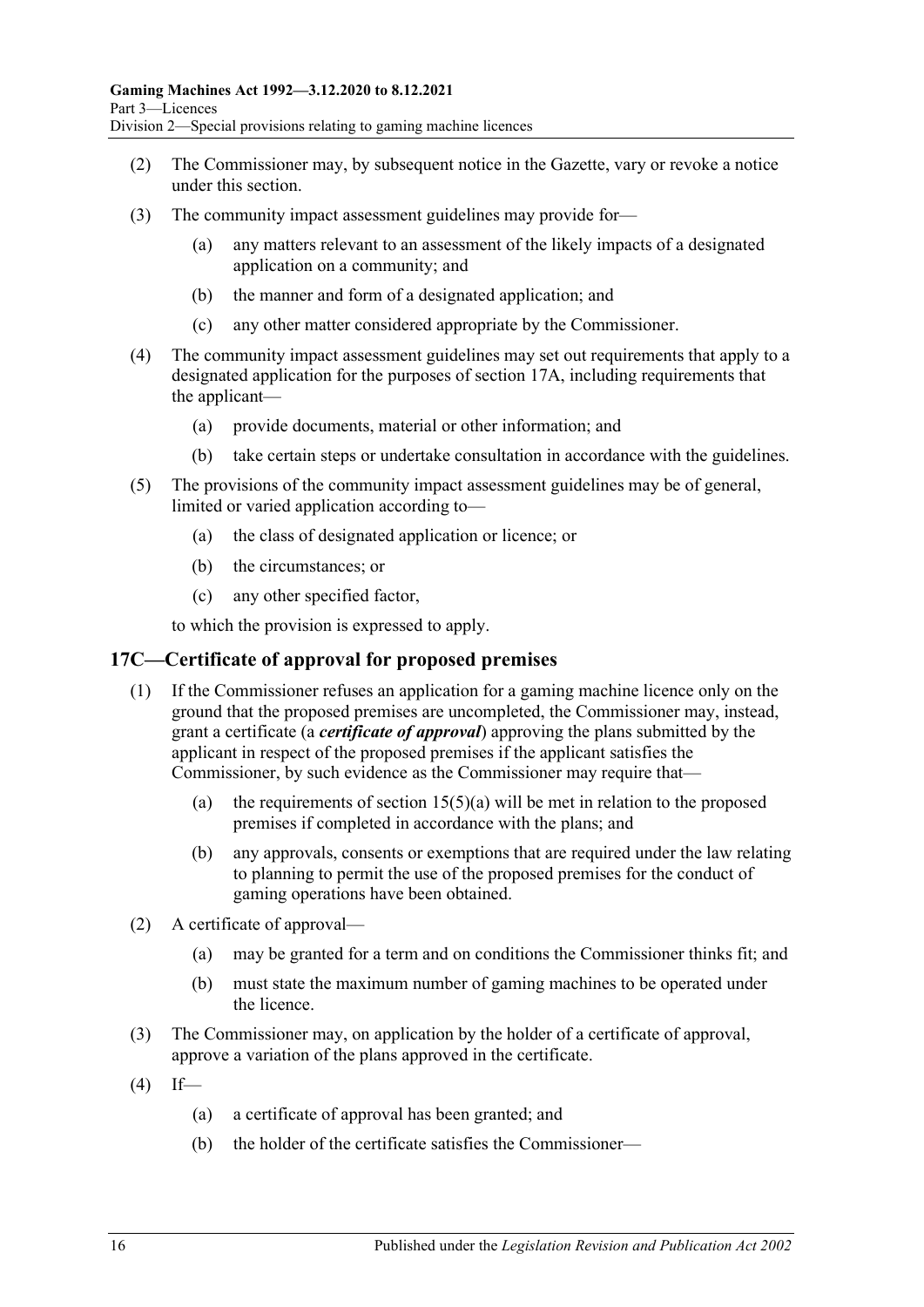- (i) that the conditions (if any) on which the certificate was granted have been complied with; and
- (ii) that the premises have been completed in accordance with plans approved by the Commissioner on the grant of the certificate or a variation of those plans later approved by the Commissioner,

a gaming machine licence subject to the conditions (if any) specified in the certificate must be granted to the holder of the certificate in respect of the premises.

- (5) Subject to [subsection](#page-16-3) (6), a certificate under this section is, for the purposes of the provisions of this Act relating to the transfer of a licence, treated as if it were a gaming machine licence.
- <span id="page-16-3"></span>(6) A transaction under which the holder of a certificate of approval agrees to the transfer of the certificate for a monetary or other consideration is void unless the proposed transfer is to a close associate within the meaning of [section](#page-8-1) 4A.

### <span id="page-16-0"></span>**Division 3—Applications, criteria and licence conditions**

### <span id="page-16-1"></span>**18—Requirements for licence application**

- (1) An application for a licence—
	- (c) may, in the case of an application for a gaming machine licence, be made by a person who does not yet hold the requisite liquor licence but is an applicant for such a licence;
	- (d) if the application is a designated application—must comply with any requirements in the community impact assessment guidelines.
- (4) An application for a gaming machine licence or for the removal of a gaming machine licence must be accompanied by a plan of the proposed licensed premises that delineates the gaming area or gaming areas within which the gaming machines are to be installed.
- (5) An applicant for the gaming machine monitor licence must submit with the application the specifications for the proposed monitoring system.

### <span id="page-16-4"></span><span id="page-16-2"></span>**19—Certain criteria must be satisfied by all applicants**

- (1) An applicant for a licence must satisfy the Commissioner by such evidence as the Commissioner may require—
	- (a) that the applicant is a fit and proper person to hold the licence; and
	- (b) if the applicant is a trust or corporate entity—that each person who occupies a position of authority in the entity is a fit and proper person to occupy such a position in an entity holding a licence of the class sought in the application.
- (2) The Commissioner may determine that an applicant need not comply with [subsection](#page-16-4) (1) if the Commissioner is satisfied that the applicant is otherwise fit and proper to hold a licence or occupy a position of authority in a trust or corporate entity that holds a licence.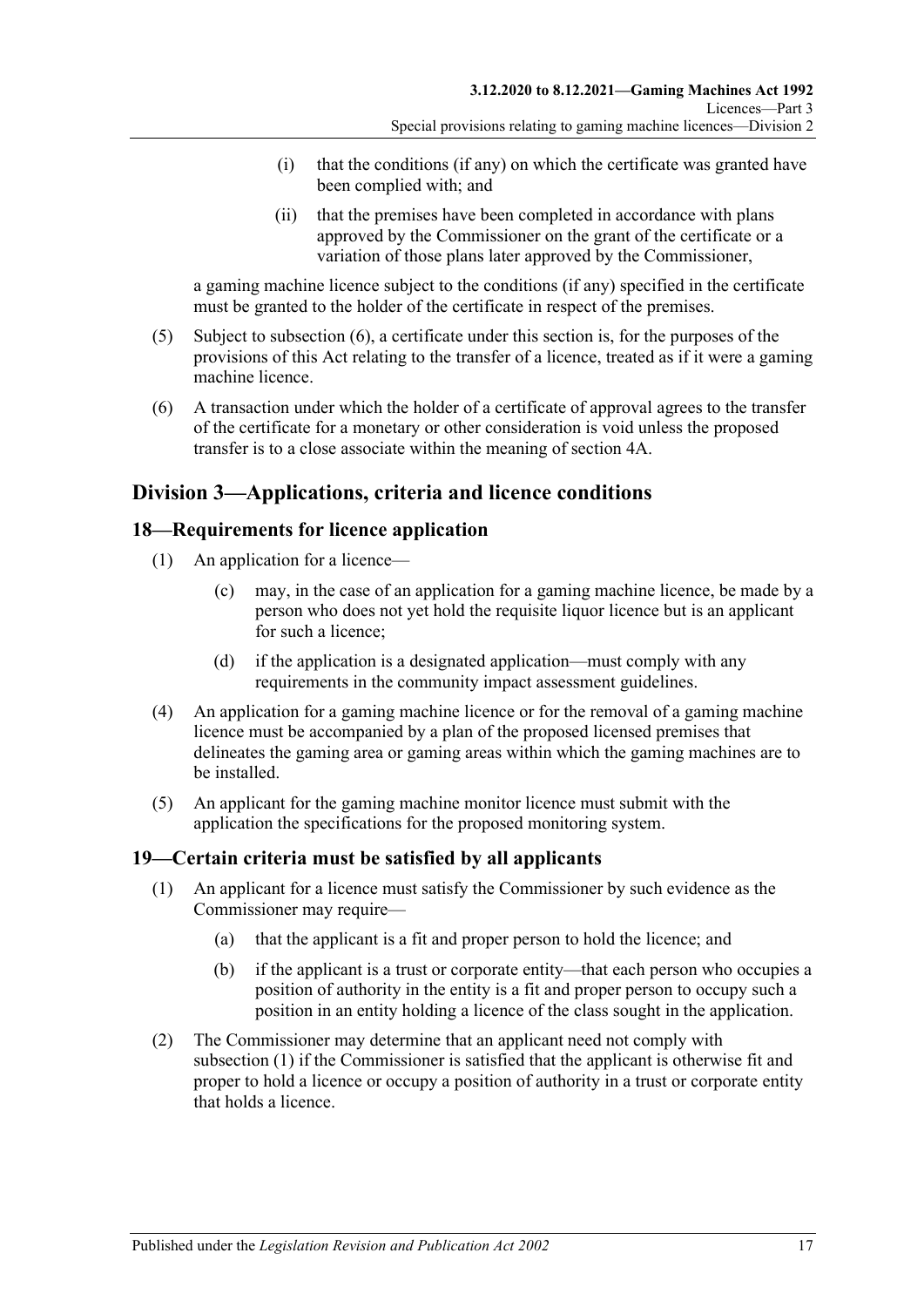### <span id="page-17-0"></span>**21—Special criteria for gaming machine monitor licence**

An applicant for the gaming machine monitor licence must satisfy the Commissioner by such evidence as the Commissioner may require that the applicant has appropriate management and technical expertise.

### <span id="page-17-1"></span>**22—Holder of monitor licence cannot hold other licences**

The holder of the gaming machine monitor licence cannot hold any other licence under this Act.

### <span id="page-17-2"></span>**23—Minors not to hold licence etc**

- (1) A minor cannot—
	- (a) hold a licence; or
	- (b) occupy a position of authority in a trust or corporate entity that holds a licence.

#### <span id="page-17-3"></span>**24—Discretion to refuse application**

- (1) Subject to this Act, the Commissioner has an unqualified discretion to refuse an application under this Part on any ground, or for any reason, that the Commissioner thinks fit.
- (2) The Commissioner should not grant an application as a matter of course without a proper inquiry into its merits (whether or not the Commissioner of Police has intervened in the proceedings or there are any written submissions in relation to the application).
- (3) An application for a licence can only be granted if the Commissioner is satisfied that to grant the application would not be contrary to the public interest.

### <span id="page-17-5"></span><span id="page-17-4"></span>**24A—Special club licence**

- (1) The special club licence is to be granted to a body (referred to in this Act as *Club*  **One**) that, on making due application for the licence, satisfies the Commissioner—
	- (a) that it is representative of a substantial number of clubs in the State; and
	- (b) that it has available to it the appropriate skills and expertise to operate gaming machines, and conduct gaming machine business.
- (2) The directors, or members of the board of management, of Club One must include the following:
	- (a) at least 1 person who is a lawyer of at least 3 years standing with experience in the club and gaming industry;
	- (b) at least 1 person who is a qualified accountant of at least 3 years standing with experience in the club and gaming industry;
	- (c) at least 1 person with experience in dealing with the issues of problem gambling and gambling addiction.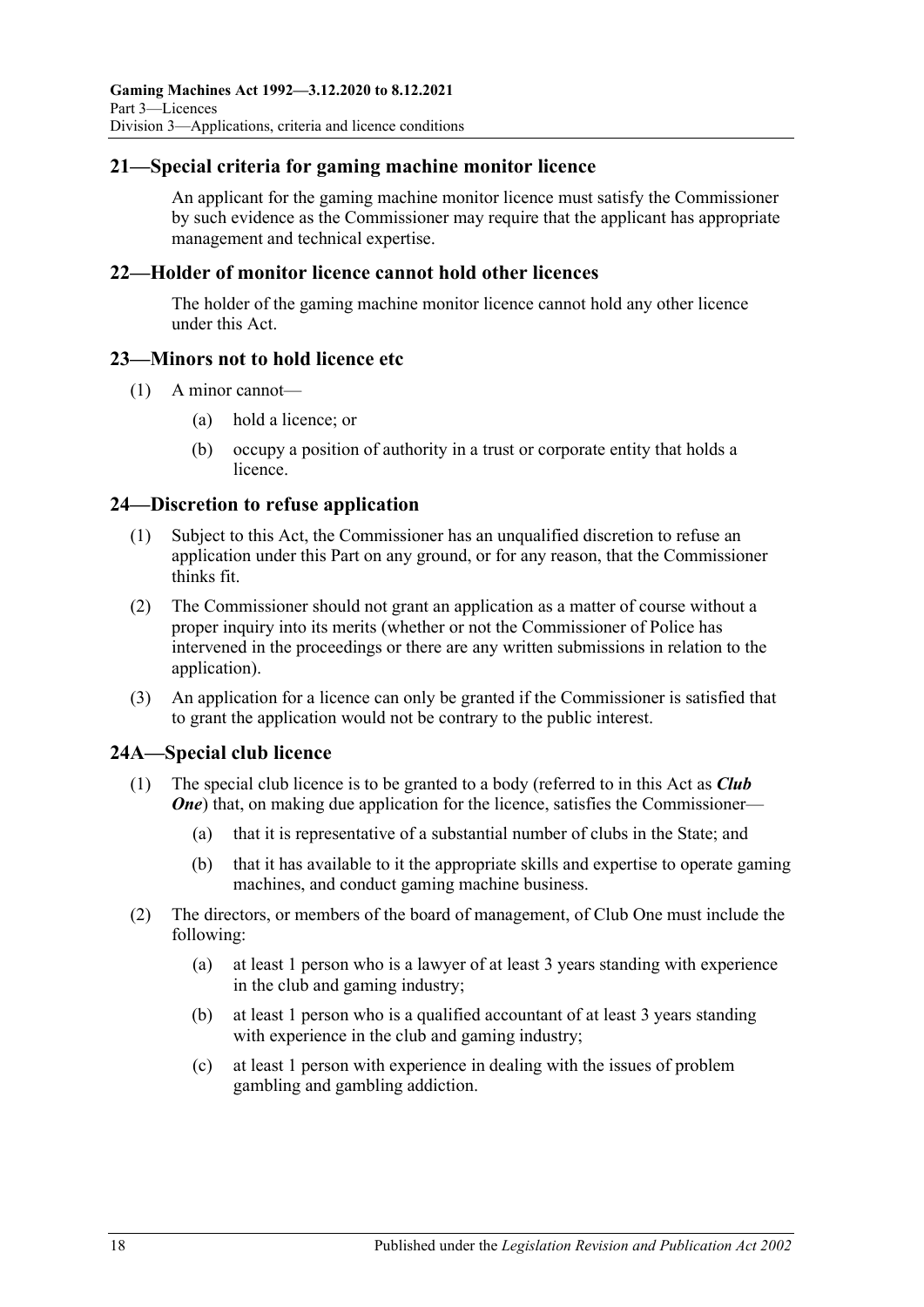- (3) When Club One, in the exercise of its powers as the holder of the special club licence, has or operates gaming machines on the premises of some other person holding a gaming machine licence or the casino premises—
	- (a) Club One is to be regarded as an agent of the holder of the gaming machine licence or the holder of the casino licence (as the case may require); and
	- (b) Club One and the holder of the gaming machine licence or casino licence are jointly and severally responsible to ensure compliance with the conditions of the gaming machine licence or casino licence; and
	- (c) breach of a condition of the gaming machine licence or casino licence is to be regarded as a breach by each licensee of a condition of their respective licences; and
	- (d) Club One and the holder of the gaming machine licence or casino licence are jointly and severally responsible to ensure compliance with—
		- (i) the provisions of this Act or the *[Casino Act](http://www.legislation.sa.gov.au/index.aspx?action=legref&type=act&legtitle=Casino%20Act%201997) 1997* regarding payment of gaming tax; and
		- (ii) the keeping of accounts and the furnishing of monthly returns.
- (4) A special club licence is subject to the following further conditions:
	- (a) a condition requiring the holder of the licence to submit for the Commissioner's approval contracts or arrangements under which management services are to be provided, officers or employees engaged in senior management positions are to be remunerated or profits are to be shared with other licensees;
	- (b) a condition requiring the holder of the licence to provide a report to the Minister, no later than 30 September in each year, on the conduct of its financial affairs during the financial year ending on the previous 30 June, including reference to distribution of funds among community, sporting and recreational groups;
	- (c) other conditions determined by the Commissioner and specified in the licence.
- (5) The Minister must, within 12 sitting days of receiving the report referred to above, cause a copy of the report to be laid before each House of Parliament.
- (6) Nothing in this section will be taken to prevent the grant of the special club licence to some other person or authority in the event of the licence being surrendered or revoked pursuant to this Act, provided that the other person or authority satisfies the Commissioner of the matters set out in [subsection](#page-17-5) (1) and otherwise complies with the provisions of this section as they apply to Club One.

### <span id="page-18-0"></span>**25—Independent Gaming Corporation**

(1) The body corporate known as the *Independent Gaming Corporation* will, on due application being made and the Commissioner being satisfied as to the matters specified in [sections](#page-16-2) 19 and [21,](#page-17-0) be granted the gaming machine monitor licence issued under this Act.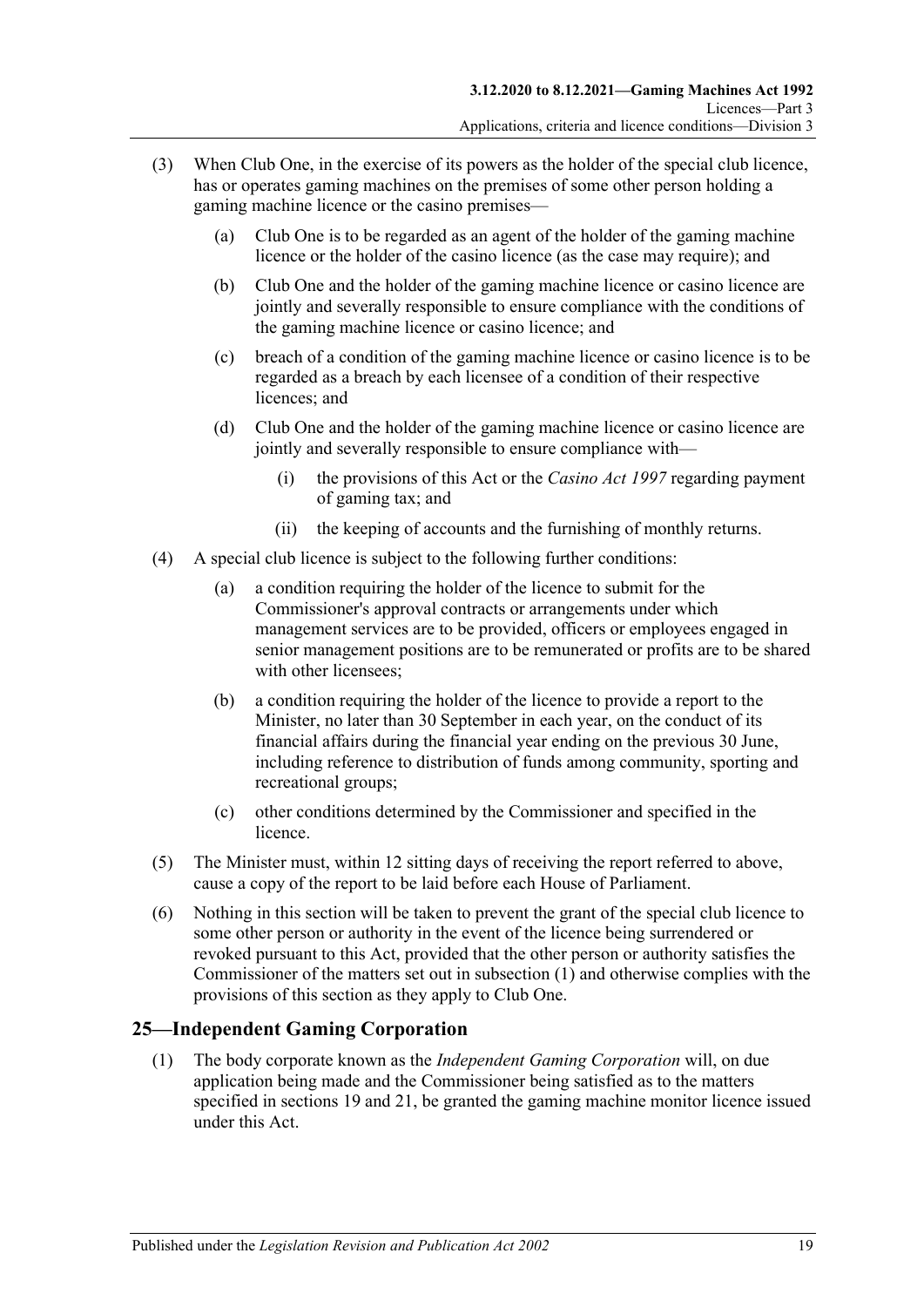(2) Nothing in this section will be taken to prevent the grant of the gaming machine monitor licence to some other person or authority in the event of the Independent Gaming Corporation not being granted the licence or, if it is granted the licence, in the event of the licence being surrendered or revoked pursuant to this Act.

### <span id="page-19-0"></span>**26A—How licences are to be held**

- (1) A licence may be held jointly by two or more persons.
- (2) If a licence is held jointly by two or more persons, those persons are jointly and severally liable to any civil or criminal liability that attaches to the licensee under this Act.
- (3) If the trustee of a trust holds a licence for the purposes of a business conducted by the trustee under a trust—
	- (a) the name of the trust is to be specified in the licence; and
	- (b) the trust is to be considered as an entity holding the licence jointly with the trustee.

### <span id="page-19-1"></span>**27—Conditions**

- (1) The conditions to which a gaming machine licence will be subject are set out in [Schedule 1.](#page-68-0)
- (2) The conditions to which the gaming machine monitor licence will be subject are set out in [Schedule 2.](#page-69-0)
- (3) The Commissioner may grant any other licence under this Act subject to such conditions as he or she thinks fit and specifies in the licence.
- (7) In fixing (or varying) the hours during which gaming operations may be conducted pursuant to a gaming machine licence, the Commissioner—
	- (b) must ensure that there are at least 6 hours in each 24 hour period (which may be a continuous period of 6 hours, or 2 separate periods of 3 hours or 3 separate periods of 2 hours) during which gaming operations cannot be conducted on the premises; and
	- (ba) must ensure that gaming operations cannot be conducted on the premises on Christmas Day or Good Friday.

### <span id="page-19-3"></span><span id="page-19-2"></span>**27AA—Variation of licence**

- (1) Subject to this section, the Commissioner may, by notice in writing addressed to the licensee, vary or revoke any condition of a licence or impose further conditions on the licence.
- (2) The Commissioner may exercise his or her powers under [subsection](#page-19-3) (1) on his or her own initiative or on application by the licensee or the Commissioner of Police.
- (3) The Commissioner cannot revoke the statutory conditions of a licence and cannot vary them except in relation to those matters that are determinable by the Commissioner for the purposes of those conditions.
- (4) The Commissioner may, after receiving an application for variation of a gaming machine licence, determine that the application is to be a designated application for the purposes of [section](#page-14-1) 17A.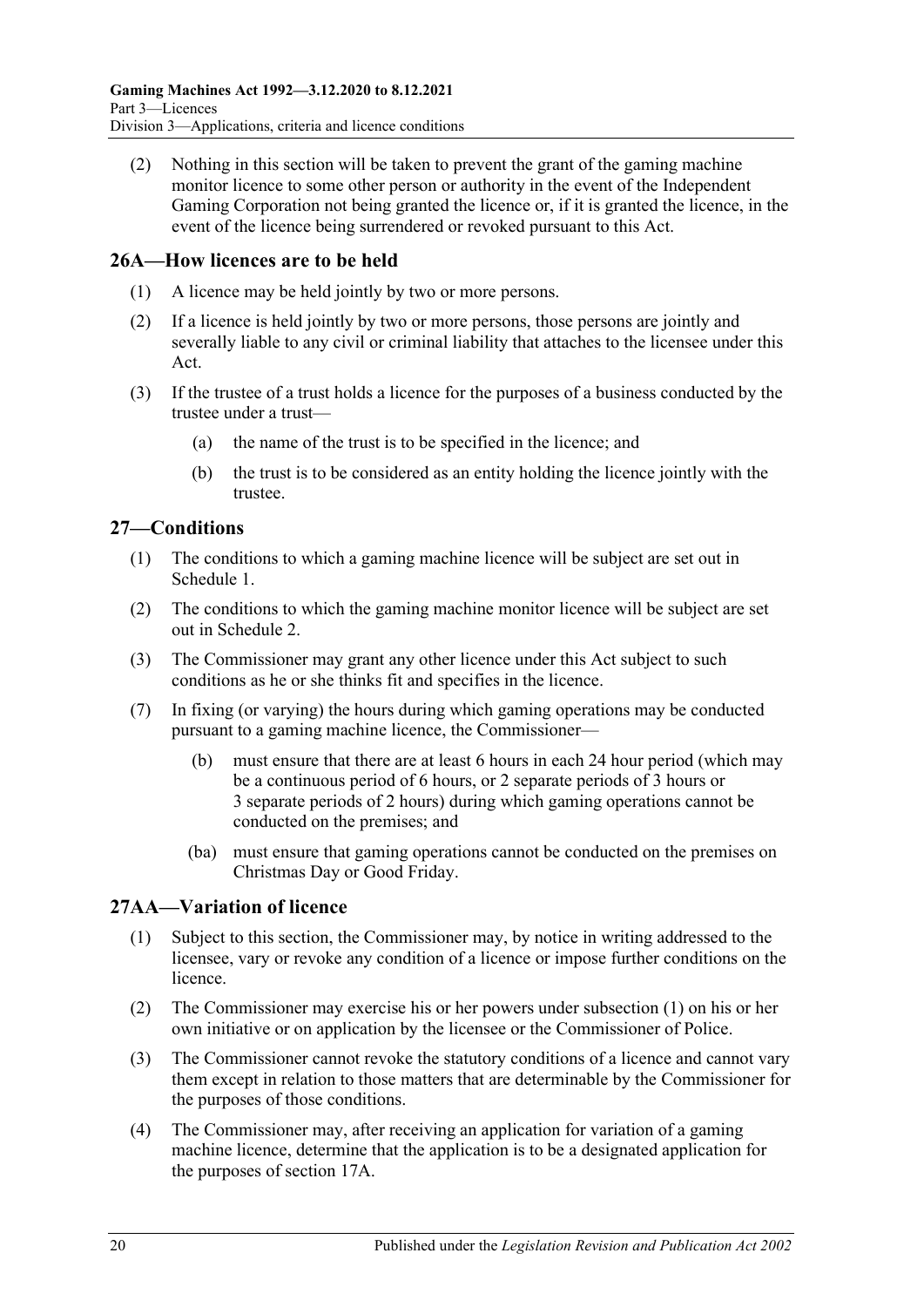(7) In determining an application for a variation of a gaming machine licence, the Commissioner must have regard to the matters set out in section  $15(5)(a)$  (to the extent they are relevant to the application).

### <span id="page-20-0"></span>**Division 3A—Gaming machine entitlements**

### <span id="page-20-3"></span><span id="page-20-1"></span>**27AAB—Gaming machine entitlements in respect of casino**

- (1) On the commencement of this section, the Commissioner is to assign the holder of the casino licence 995 gaming machine entitlements in respect of the gaming areas (within the meaning of the *[Casino Act](http://www.legislation.sa.gov.au/index.aspx?action=legref&type=act&legtitle=Casino%20Act%201997) 1997*).
- (2) Despite any other provision of this Act, the gaming machine entitlements assigned by the Commissioner under [subsection](#page-20-3) (1) are not transferrable under [section](#page-21-1) 27B.

### <span id="page-20-2"></span>**27AAC—Application of Division to casino**

- (1) Subject to this section, this Division applies to and in relation to a gaming machine entitlement held by the holder of the casino licence.
- <span id="page-20-5"></span><span id="page-20-4"></span>(2) The approved licensing agreement under the *[Casino Act](http://www.legislation.sa.gov.au/index.aspx?action=legref&type=act&legtitle=Casino%20Act%201997) 1997* may make provision in relation to participation by the holder of the casino licence in the approved trading system established under this Division and, in particular—
	- (a) may specify targets relating to the obtaining of gaming machine entitlements (other than the entitlements assigned under section [27AAB\)](#page-20-1) by the holder of the casino licence; and
	- (b) may impose or provide for the imposition of requirements on the holder of the casino licence in relation to meeting the targets specified in [paragraph](#page-20-4) (a); and
	- (c) may provide that if—
		- (i) the holder of the casino licence satisfies the requirements referred to in [paragraph](#page-20-5) (b); but
		- (ii) a target referred to in [paragraph](#page-20-4) (a) is not met by a specified day,

<span id="page-20-6"></span>the Commissioner must, on payment of an amount determined in a manner agreed, in writing, by the parties to the agreement (whether or not set out in the agreement), assign the holder of the casino licence a specified number of gaming machine entitlements.

- (3) Despite any other provision of this Act, a gaming machine entitlement assigned by the Commissioner in accordance with provisions of the approved licensing agreement referred to in [subsection](#page-20-6) (2)(c)—
	- (a) is not transferrable under [section](#page-21-1) 27B; and
	- (b) only relates to a premium gaming area (within the meaning of the *[Casino](http://www.legislation.sa.gov.au/index.aspx?action=legref&type=act&legtitle=Casino%20Act%201997)  Act [1997](http://www.legislation.sa.gov.au/index.aspx?action=legref&type=act&legtitle=Casino%20Act%201997)*).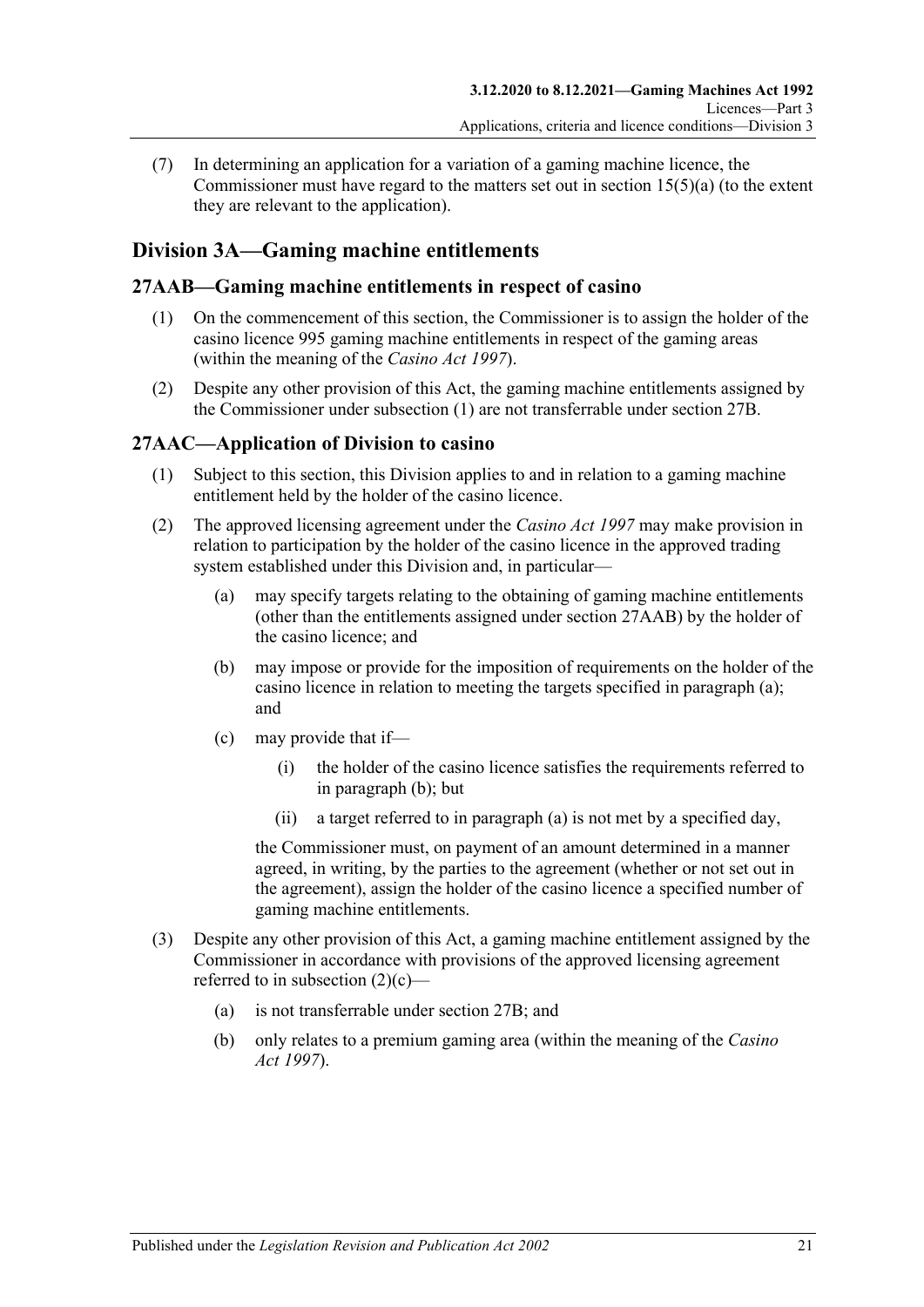### <span id="page-21-0"></span>**27A—Gaming machine entitlements**

- (2) A gaming machine entitlement may be held only by—
	- (a) a licensee holding a gaming machine licence who has an approval from the Commissioner to operate on the licensed premises a number of gaming machines equal to or exceeding the number of gaming machine entitlements held by the licensee; or
	- (b) Club One; or
	- (c) the holder of the casino licence; or
	- (d) a person who is entitled to hold gaming machine entitlements under an arrangement approved by the Commissioner under section 27B(1)(c); or
	- (e) the Commissioner.
- (3) The Commissioner must—
	- (a) keep a register of gaming machine entitlements; and
	- (b) cause the register to be published on a website to which the public has access free of charge.
- (4) The Commissioner must record on the register—
	- (a) the number of gaming machine entitlements held by each licensee and the holder of the casino licence; and
	- (b) the premises to which the gaming machine entitlements relate; and
	- (c) the number of gaming machine entitlements temporarily held by the Commissioner; and
	- (d) any other matters in relation to the approved trading system as prescribed by the regulations.

### <span id="page-21-1"></span>**27B—Transferability of gaming machine entitlements**

- <span id="page-21-2"></span>(1) A gaming machine entitlement is transferable as follows:
	- (a) if a gaming machine licence is transferred, the transferor may transfer together with the licence all gaming machine entitlements held by the transferor immediately before the transfer;
	- (b) a non-profit association that holds a gaming machine licence may transfer, absolutely or for a limited period, a gaming machine entitlement to Club One under an arrangement approved by the Commissioner;
	- (c) a non-profit association that holds a gaming machine licence may transfer, absolutely or for a limited period, a gaming machine entitlement to another non-profit association that holds a gaming machine licence under an arrangement approved by the Commissioner;
	- (ca) a non-profit association that holds a gaming machine licence may transfer, absolutely or for a limited period, a gaming machine entitlement to the Commissioner under an arrangement approved by the Commissioner;
	- (d) if a person is authorised by or under [Part 3 Division 4A](#page-29-1) to carry on the business of a licensee—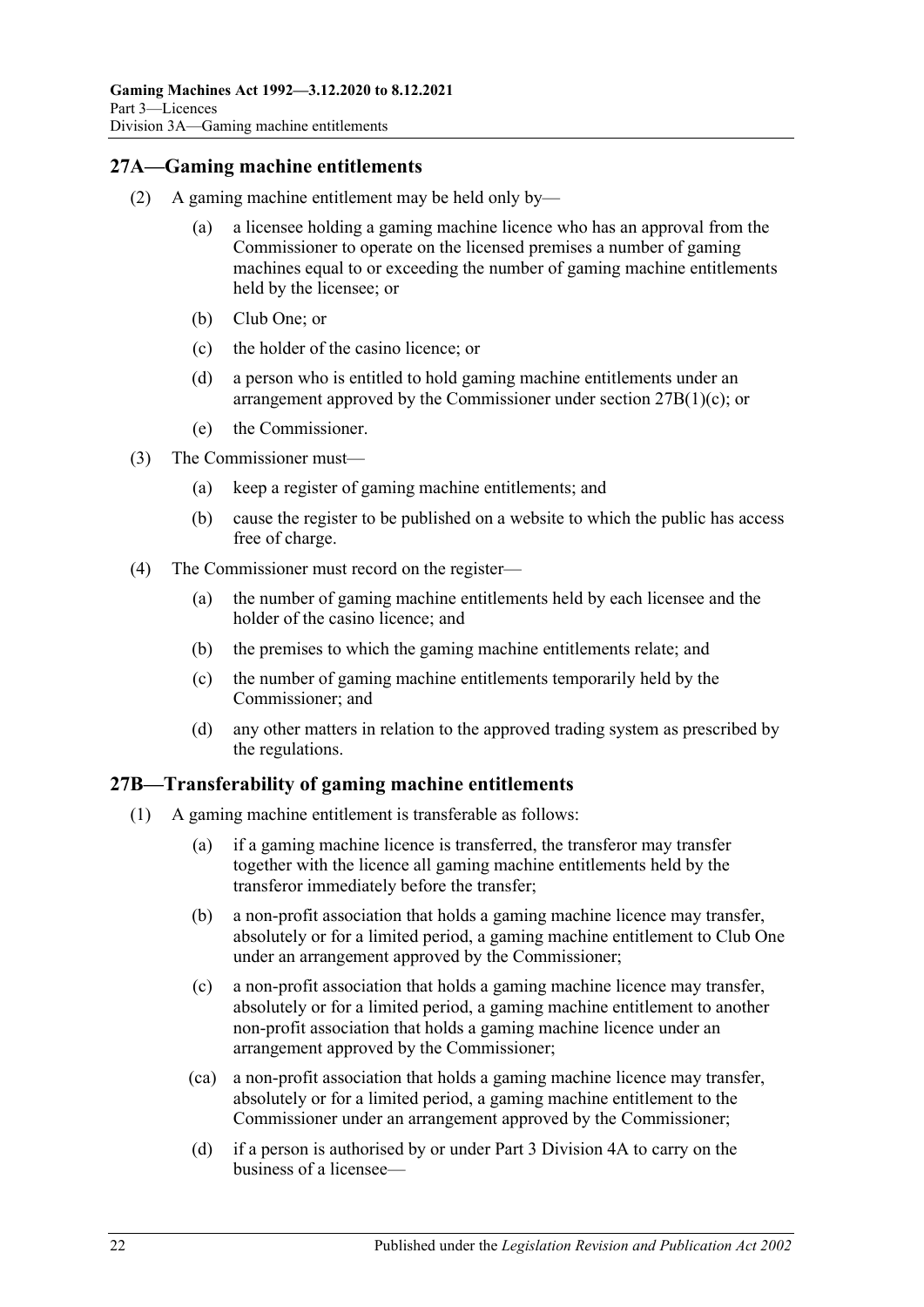- (i) at the commencement of the period of authorisation, the licensee's gaming machine entitlements vest in the authorised person; and
- (ii) at the conclusion of the period of authorisation, any entitlements still held revert to the person in whom they would (apart from this paragraph) have been vested;
- (e) if a person holds a temporary licence under [Part 3 Division 4A,](#page-29-1) the former licensee's gaming machine entitlements vest in the holder of the temporary licence and then—
	- (i) if the temporary licence is converted into an ordinary licence—any such entitlements still held at the time of the conversion vest, on the conversion, in the holder of the ordinary licence; or
	- (ii) if the temporary licence is not converted into an ordinary licence—any such entitlements still held at the conclusion of the temporary licence revert to the person in whom they would (apart from this paragraph) have been vested;
- (f) the holder of gaming machine entitlements may (subject to this section) sell 1 or more of the entitlements under the approved trading system.
- <span id="page-22-1"></span><span id="page-22-0"></span>(2) The approved trading system is a system established by the regulations.
- (3) The regulations establishing the approved trading system may include the following:
	- (a) provisions dealing with the eligibility of intending sellers and purchasers to participate in the system;
	- (ab) provisions dealing with advertising of gaming machine entitlements for sale on a website maintained by the Commissioner that is able to be accessed by intending sellers and purchasers in the system;
	- (b) conditions and restrictions on the sale of gaming machine entitlements (such as, for example, a condition providing that a gaming machine entitlement formerly held by the holder of a particular type of liquor licence may only be purchased by the holder of a liquor licence of a similar type);
	- (d) a provision requiring the purchaser of a gaming machine entitlement to acquire and operate a gaming machine under the entitlement within a specified period and providing that, if the purchaser fails to do so, the entitlement is to lapse;
	- (e) a provision requiring an intending seller of gaming machine entitlements to surrender a proportion of its entitlements to the Commissioner and prescribing how the Commissioner is to deal with entitlements so surrendered;
	- (f) a provision for the payment of a commission to the Crown on sale of a gaming machine entitlement under the approved trading system;
	- (g) a provision for the payment of fees by participants in the approved trading system;
	- (h) provisions dealing with any other aspect of the approved trading system.
- (4) Any commission on the sale of a gaming machine entitlement is to be paid into the Gamblers Rehabilitation Fund.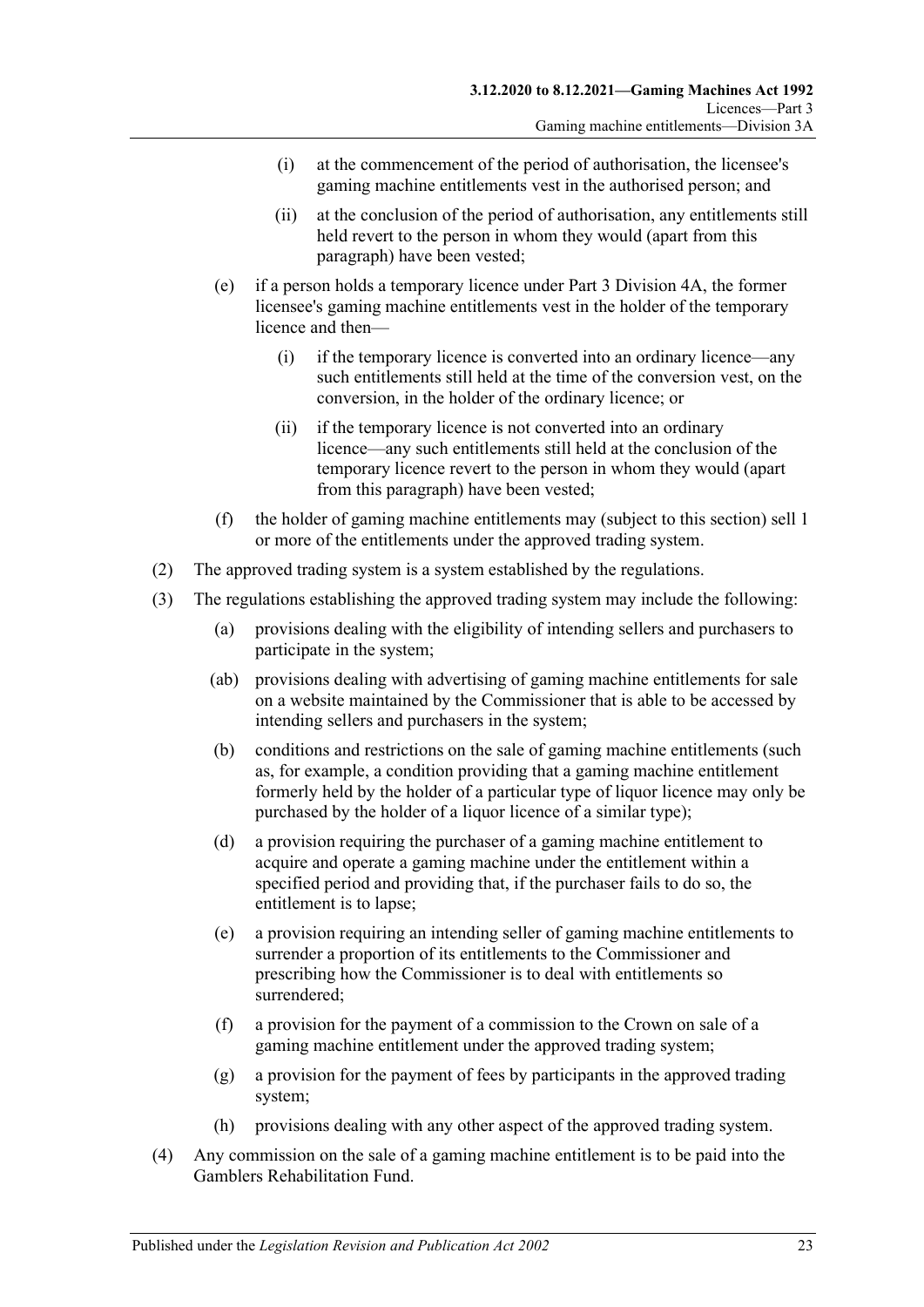- <span id="page-23-0"></span>(5) If a gaming machine entitlement relates to premises that are (or were) held by the licensee under a lease, the right to sell the entitlement under the approved trading system is qualified as follows:
	- (a) if the lease is entered into after the commencement of this section, the lease may exclude or limit the right of sale;
	- (b) if the lease was entered into before the commencement of this section, the right may only be exercised if—
		- (i) all parties to the lease agree; or
		- (ii) the District Court, on application by the holder of the entitlement, determines that it is fair and equitable to authorise its sale and gives its authorisation accordingly.
- (6) If the District Court gives an authorisation under [subsection](#page-23-0)  $(5)(b)$ , it may exercise either or both of the following powers:
	- (a) it may impose conditions, such as a condition that the proceeds of the sale be shared between the parties on a fair and equitable basis;
	- (b) it may make a consequential alteration to the terms of the lease.
- (7) If the holder of a gaming machine entitlement makes an application for an authorisation under [subsection](#page-23-0)  $(5)(b)$  and, before the proceedings are determined—
	- (a) the applicant is required under the terms of a lease to transfer the entitlement to someone else; or
	- (b) the entitlement vests in someone else on conversion of a temporary licence into an ordinary licence under [Part 3 Division 4A,](#page-29-1)

the District Court may order the sale of the entitlement under the approved trading system and the payment of the net proceeds of sale to the applicant or the division of the net proceeds of the sale between the applicant and another or others in proportions the District Court considers fair and equitable.

- (8) No liability to stamp duty arises in relation to a transfer of gaming machine entitlements unde[r subsection](#page-21-2) (1)(b), (c) or [\(f\)](#page-22-0) executed after the commencement of this subsection.
- (9) The Commissioner may determine that gaming machine entitlements held under a gaming machine licence that is to be transferred, or that is suspended, or has been surrendered or revoked, may be held temporarily by the Commissioner on the basis that the entitlements will, by the Commissioner's subsequent approval or determination—
	- (a) vest in the licensee or another person; or
	- (b) be allocated to licensed premises, or a gaming area within the meaning of the *[Casino](http://www.legislation.sa.gov.au/index.aspx?action=legref&type=act&legtitle=Casino%20Act%201997) Act 1997*; or
	- (c) be forfeited to the Commissioner and cancelled under [section](#page-24-1) 27CA.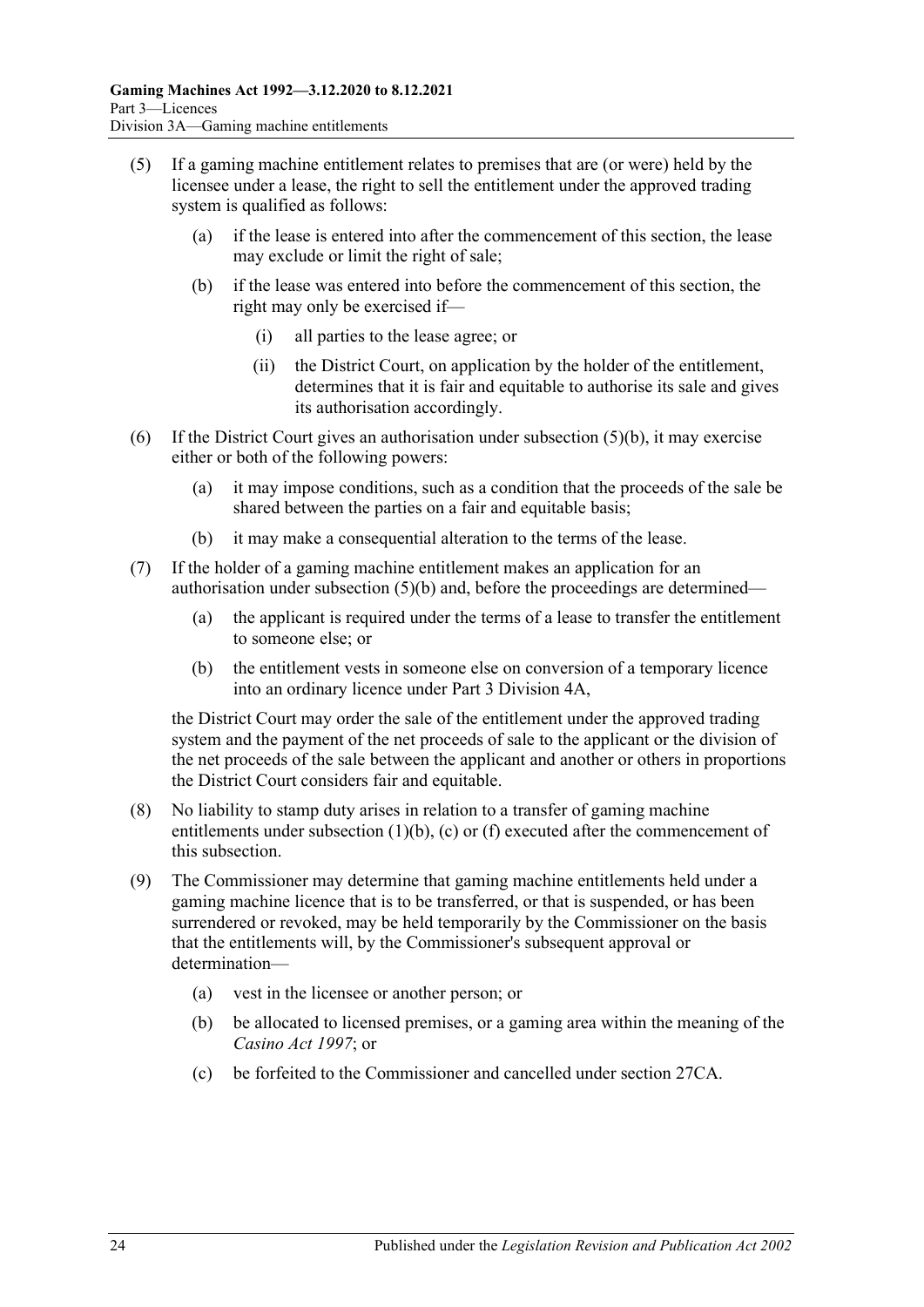### <span id="page-24-0"></span>**27C—Premises to which gaming machine entitlements relate**

- (2) The following provisions apply on the transfer of a gaming machine entitlement to a person other than the Commissioner:
	- (a) if the entitlement is transferred together with a gaming machine licence, it will upon transfer relate to the same licensed premises;
	- (b) if the entitlement is transferred by a non-profit association under an arrangement approved by the Commissioner, it will upon transfer relate to premises nominated in the arrangement;
	- (c) if the entitlement is sold under the approved trading system, it will relate to premises nominated by the purchaser and approved by the Commissioner as part of the trading process.
- (3) However, the Commissioner may approve the acquisition of gaming machine entitlements by Club One on the basis that the entitlements will be subsequently allocated to licensed premises, or to a gaming area within the meaning of the *[Casino](http://www.legislation.sa.gov.au/index.aspx?action=legref&type=act&legtitle=Casino%20Act%201997)  Act [1997](http://www.legislation.sa.gov.au/index.aspx?action=legref&type=act&legtitle=Casino%20Act%201997)*, with the Commissioner's approval.
- (4) The Commissioner may approve the re-allocation by Club One of gaming machine entitlements from 1 set of licensed premises to another or to a gaming area within the meaning of the *[Casino Act](http://www.legislation.sa.gov.au/index.aspx?action=legref&type=act&legtitle=Casino%20Act%201997) 1997* (but gaming machine entitlements allocated to premises in respect of which Club One itself holds a gaming machine licence cannot be re-allocated under this subsection).

### <span id="page-24-1"></span>**27CA—Forfeiture and cancellation of gaming machine entitlements**

- (1) If the Commissioner—
	- (a) revokes a gaming machine licence (whether under this Part or as a result of disciplinary action against a former licensee); or
	- (b) accepts a surrender of a gaming machine licence under [section](#page-31-3) 33,

the Commissioner must determine whether all or any of the gaming machine entitlements held by the former licensee should be forfeited to the Commissioner (and any entitlements so forfeited must be cancelled by the Commissioner accordingly).

(2) If the Commissioner cancels gaming machine entitlements, any gaming machines to which the entitlements related may be dealt with under [section](#page-13-1)  $16(5)$  or in the manner prescribed by the regulations.

### <span id="page-24-2"></span>**27D—Effect of this Division on obligations under a lease or mortgage**

If—

- (a) a lease, mortgage or related agreement was entered into before the commencement of this Division; and
- (b) the licensee is required by the lease, mortgage or related agreement to maintain a certain number of gaming machines in operation on the licensed premises; and
- (c) the number exceeds the number of gaming machine entitlements assigned to the licensee on the commencement of this Division,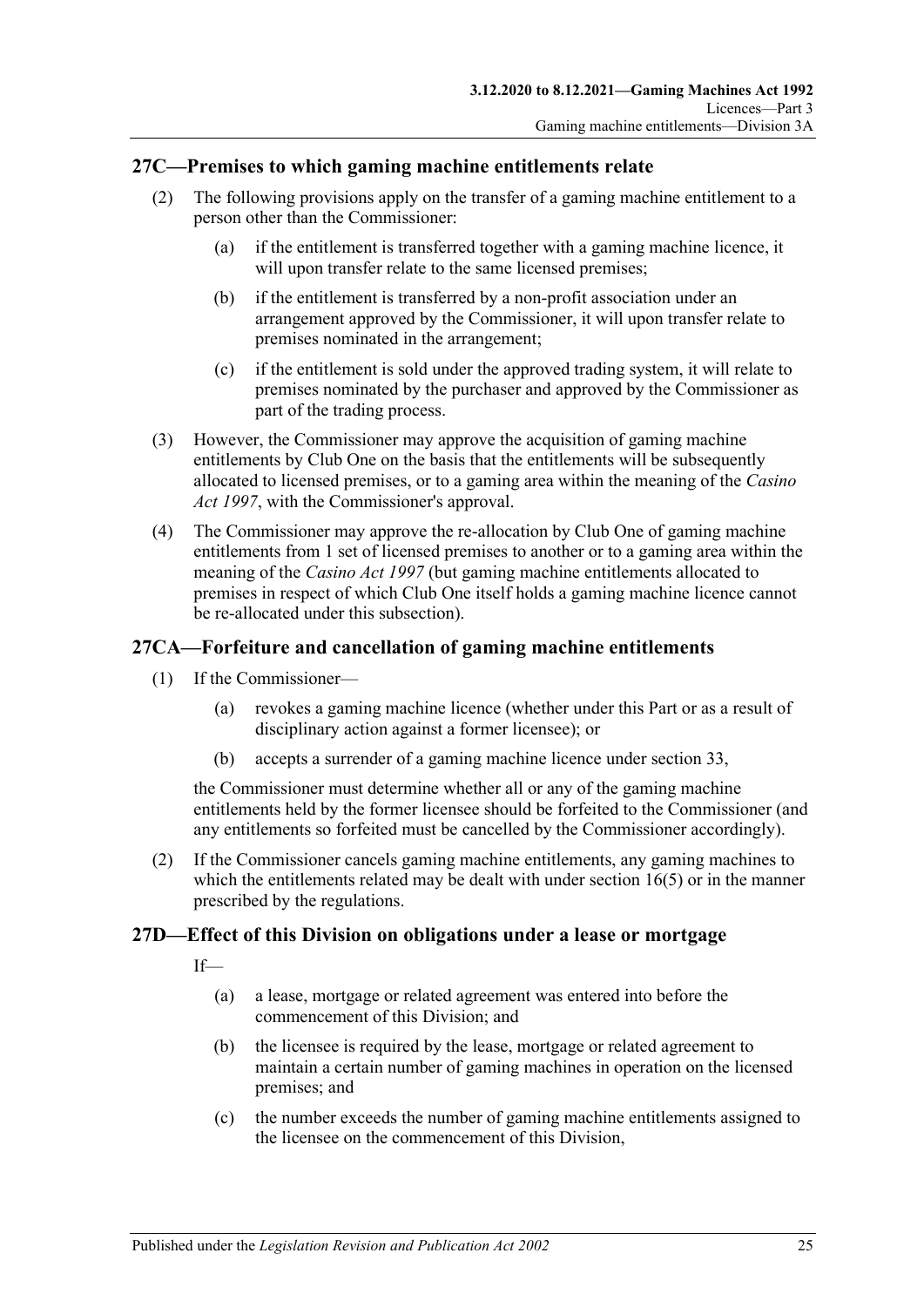the lease, mortgage or related agreement will be construed as if it required the licensee to maintain a number of gaming machines in operation on the licensed premises equivalent to the number of gaming machine entitlements assigned to the licensee on the commencement of this Division.

### <span id="page-25-0"></span>**27E—Statement of Parliamentary intention to reduce gaming machine numbers etc**

- (1) It is Parliament's intention to reduce the number of gaming machines that may be operated in the State to a number to be prescribed by regulation (the *statutory objective*).
- <span id="page-25-3"></span>(2) The Minister must cause a review to be undertaken of the operation of the approved trading system established under [section](#page-22-1) 27B(2) with a view to determining how it should be modified in order to meet the statutory objective and a written report on the review to be prepared and submitted to the Minister.
- (3) The review under [subsection](#page-25-3) (2) must seek and consider written submissions from the holder of the casino licence, a body representative of licensees and Club One.
- (4) The review and the report must be completed after the first but before the second anniversary of the day on which the *[Statutes Amendment \(Gambling Regulation\)](http://www.legislation.sa.gov.au/index.aspx?action=legref&type=act&legtitle=Statutes%20Amendment%20(Gambling%20Regulation)%20Act%202019)  Act [2019](http://www.legislation.sa.gov.au/index.aspx?action=legref&type=act&legtitle=Statutes%20Amendment%20(Gambling%20Regulation)%20Act%202019)* is assented to by the Governor.
- (5) The Minister must cause a copy of the report submitted under [subsection](#page-25-3) (2) to be tabled in both Houses of Parliament within 12 sitting days after its submission.

### <span id="page-25-1"></span>**Division 3B—Removal etc of gaming machine licence**

### <span id="page-25-2"></span>**27F—Removal of gaming machine licence**

- (1) The Commissioner may, on application by the holder of a gaming machine licence, approve the removal of the gaming machine licence and the reallocation of gaming machine entitlements held by the licensee from 1 set of premises (*premises A*) to another (*premises B*) if—
	- (a) the licensing authority has granted an application for the removal of a liquor licence from premises A to premises B under Part 4 Division 4 of the *[Liquor](http://www.legislation.sa.gov.au/index.aspx?action=legref&type=act&legtitle=Liquor%20Licensing%20Act%201997)  [Licensing Act](http://www.legislation.sa.gov.au/index.aspx?action=legref&type=act&legtitle=Liquor%20Licensing%20Act%201997) 1997*; and
	- (b) premises A and premises B are in the same locality; and
	- (c) in the case of an application that is a designated application—the applicant has satisfied the requirements (if any) set out in the community impact assessment guidelines.
- (2) In determining an application for the removal of a gaming machine licence under this section, the Commissioner must have regard to the matters set out in section [15\(5\)\(a\)](#page-12-2) (to the extent that they are relevant to the application).
- (3) The following provisions apply in relation to an application under this section in respect of premises that are held by a licensee under a lease:
	- (a) if the lease is entered into after the commencement of this section, an application may not be made in contravention of any express provision in the lease;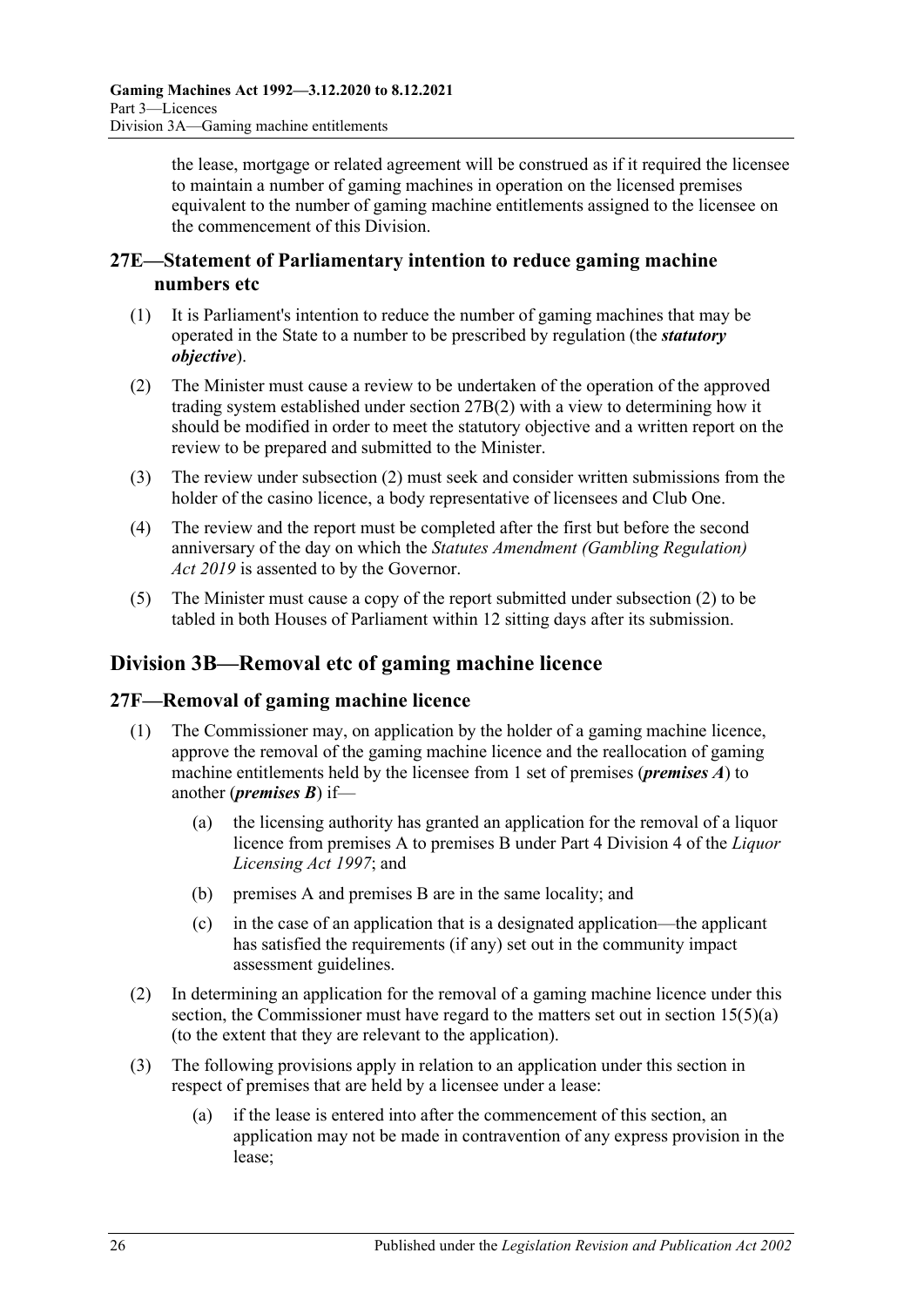- <span id="page-26-3"></span>(b) if the lease was entered into before the commencement of this section, the licensee may only make an application under this section if—
	- (i) all parties to the lease agree; or
	- (ii) the District Court, on application by the licensee, determines that it is fair and equitable to authorise the making of the application and gives its authorisation accordingly;
- (c) if the District Court gives an authorisation under [paragraph](#page-26-3)  $(b)(ii)$ , it may impose conditions or make consequential alterations to the term of the lease, as the Court thinks fit.
- (4) The Commissioner may issue a replacement copy of the gaming machine licence with such alterations as may be required to reflect an approval granted under this section.

#### <span id="page-26-0"></span>**27G—Commissioner may determine application is a designated application**

The Commissioner may, after receiving an application under this Division, determine that the application is to be a designated application for the purposes of [section](#page-14-1) 17A.

### <span id="page-26-1"></span>**Division 3C—Provisions relating to clubs**

### <span id="page-26-2"></span>**27H—Dealing with gaming machine licence on amalgamation of clubs**

- $(1)$  If—
	- (a) 2 or more associations incorporated under the *[Associations Incorporation](http://www.legislation.sa.gov.au/index.aspx?action=legref&type=act&legtitle=Associations%20Incorporation%20Act%201985)  Act [1985](http://www.legislation.sa.gov.au/index.aspx?action=legref&type=act&legtitle=Associations%20Incorporation%20Act%201985)* (the *amalgamating clubs*) amalgamate under that Act as a single incorporated association (the *amalgamated club*); and
	- (b) the amalgamated club is to carry on business at the premises of 1 of the amalgamating clubs (the *amalgamated club premises*); and
	- (c) an application has been made to the Commissioner on behalf of the amalgamating clubs under section 65A of the *[Liquor Licensing Act](http://www.legislation.sa.gov.au/index.aspx?action=legref&type=act&legtitle=Liquor%20Licensing%20Act%201997) 1997*; and
	- (d) 1 or more of the amalgamating clubs holds a gaming machine licence,

the Commissioner may, on application on behalf of the amalgamating clubs—

- (e) revoke a gaming machine licence; or
- (f) issue a replacement copy of a gaming machine licence; or
- (g) reallocate gaming machine entitlements,

in accordance with this section.

- $(2)$  If—
	- (a) only 1 of the amalgamating clubs is the holder of a gaming machine licence; and
	- (b) the amalgamated club premises are the premises to which the gaming machine licence relates,

the Commissioner may—

(c) issue a replacement copy of the gaming machine licence in the name of the amalgamated club; and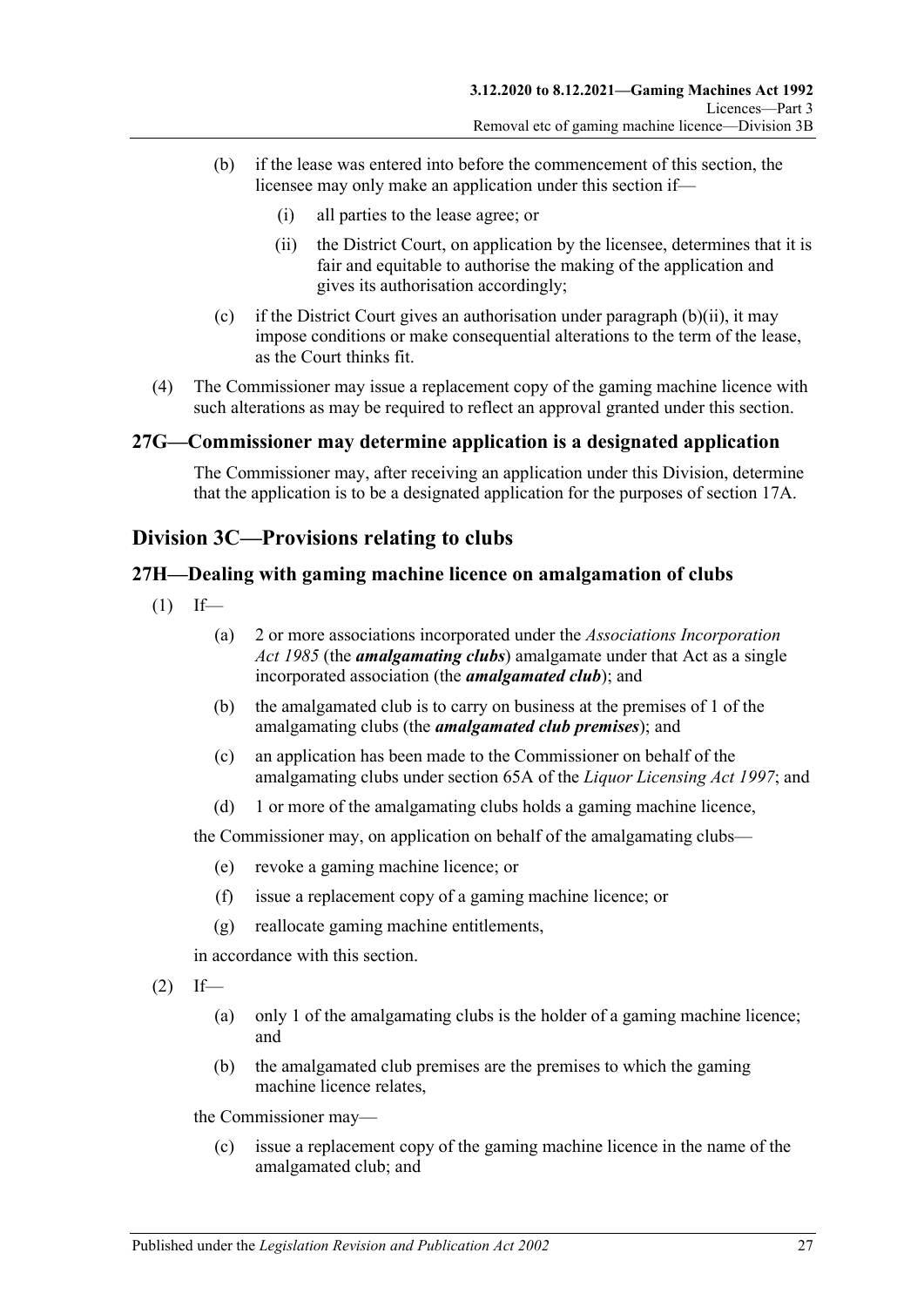(d) reallocate the gaming machine entitlements held in respect of the premises to which that gaming machine licence relates to the amalgamated club to be held in respect of the amalgamated club premises.

 $(3)$  If—

- (a) 2 or more of the amalgamating clubs hold a gaming machine licence; and
- (b) 1 of those gaming machine licences is held in respect of the amalgamated club premises,

the Commissioner may—

- (c) revoke the gaming machine licence of 1 or more of the amalgamating clubs; and
- (d) issue a replacement copy of the gaming machine licence in the name of the amalgamated club in respect of the amalgamated club premises; and
- (e) reallocate gaming machine entitlements held in respect of premises to which the revoked gaming machine licenses relate to the amalgamated club to be held in respect of the amalgamated club premises.

### <span id="page-27-0"></span>**27I—Transfer of gaming machine licences and gaming machine entitlements**

- (1) The Commissioner may, on application by the holder of a club licence, approve the transfer of a gaming machine licence—
	- (a) to that holder jointly with 1 or more other holders of separate club licences; or
	- (b) to the holder of another club licence or the holders of separate club licences to be held jointly by them.
- (2) The holder of a club licence who holds a gaming machine licence may transfer, absolutely or for a limited period, under an arrangement approved by the Commissioner, a gaming machine entitlement to the holder of another club licence who also holds a gaming machine licence.
- (3) The holder of the special club licence may, under an arrangement approved by the Commissioner, transfer, absolutely or for a limited period, a gaming machine entitlement to the holder of a club licence who also holds a gaming machine licence.
- (4) The Commissioner may issue a replacement copy of a gaming machine licence or the special club licence with such alterations as may be required to reflect an approval granted under this section.

### <span id="page-27-1"></span>**27J—Commissioner may determine application is a designated application**

The Commissioner may, after receiving an application under this Division, determine that the application is to be a designated application for the purposes of [section](#page-14-1) 17A.

#### <span id="page-27-2"></span>**27K—Provisions relating to premises held under a lease**

The following provisions apply in relation to an application under this Division in respect of premises that are held under a lease:

(a) if the lease is entered into after the commencement of this Division, an application may not be made in contravention of any express provision of the lease;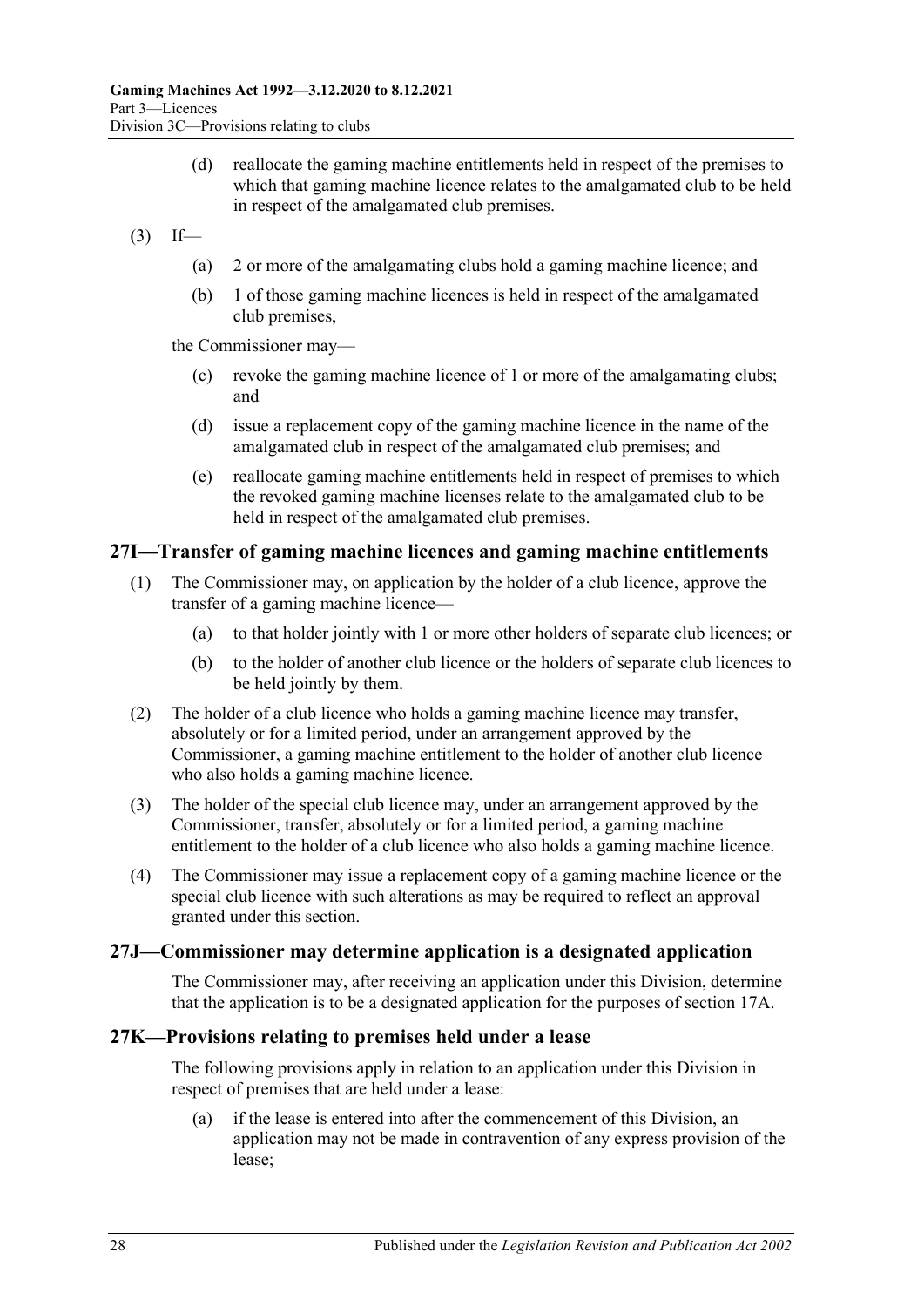- <span id="page-28-2"></span>(b) if the lease was entered into before the commencement of this section, an application under this Division may only be made if—
	- (i) all parties to the lease agree; or
	- (ii) the District Court, on application by a proposed applicant under this Division, determines that it is fair and equitable to authorise the making of the application and gives its authorisation accordingly;
- (c) if the District Court gives an authorisation under [paragraph](#page-28-2)  $(b)(ii)$ , it may impose conditions or make consequential alterations to the term of the lease, as the Court thinks fit.

### <span id="page-28-0"></span>**Division 4—Transfer of licences**

#### <span id="page-28-3"></span><span id="page-28-1"></span>**28—Certain licenses only are transferable**

- (1) If a general and hotel licence or an on premises licence is transferred, any gaming machine licence held by the transferor may on application and, with the consent of the Commissioner, be transferred to the transferee of the general and hotel or on premises licence.
- (1b) A gaming machine licence is not transferable otherwise than under [subsection](#page-28-3) (1) or [Part 3 Division 3C.](#page-26-1)
- (2) No other licence under this Act is transferable.
- (3) The Commissioner cannot consent to the transfer of a gaming machine licence unless—
	- (c) each applicant satisfies the Commissioner, by such evidence as the Commissioner may require—
		- (i) that the applicant is a fit and proper person to hold the licence; and
		- (ii) if the applicant is a trust or corporate entity—that each person who occupies a position of authority in the entity is a fit and proper person to occupy such a position in an entity holding such a licence.
- (5) An application under [subsection](#page-28-3) (1) may be made by a person who is not yet the holder of a general and hotel licence or an on premises licence but who is an applicant for the transfer of such a licence.
- <span id="page-28-4"></span>(7) A licensee cannot sell or assign the rights to carry on business in pursuance of a gaming machine licence to which [subsection](#page-28-3) (1) refers unless the Commissioner has consented to the transfer of the licence to the purchaser or assignee in accordance with this section.
- (8) [Subsection](#page-28-4) (7) does not prevent a licensee from entering into a contract for the sale or assignment of those rights if the contract is subject to a condition precedent that the sale or assignment will not take effect unless and until the Commissioner has consented to the transfer of the licence to the purchaser or assignee in accordance with this section.
- (9) Subject to [subsection](#page-29-3) (10), where a gaming machine licence is transferred pursuant to this section, each transferee succeeds to the liabilities of the transferor under this Act.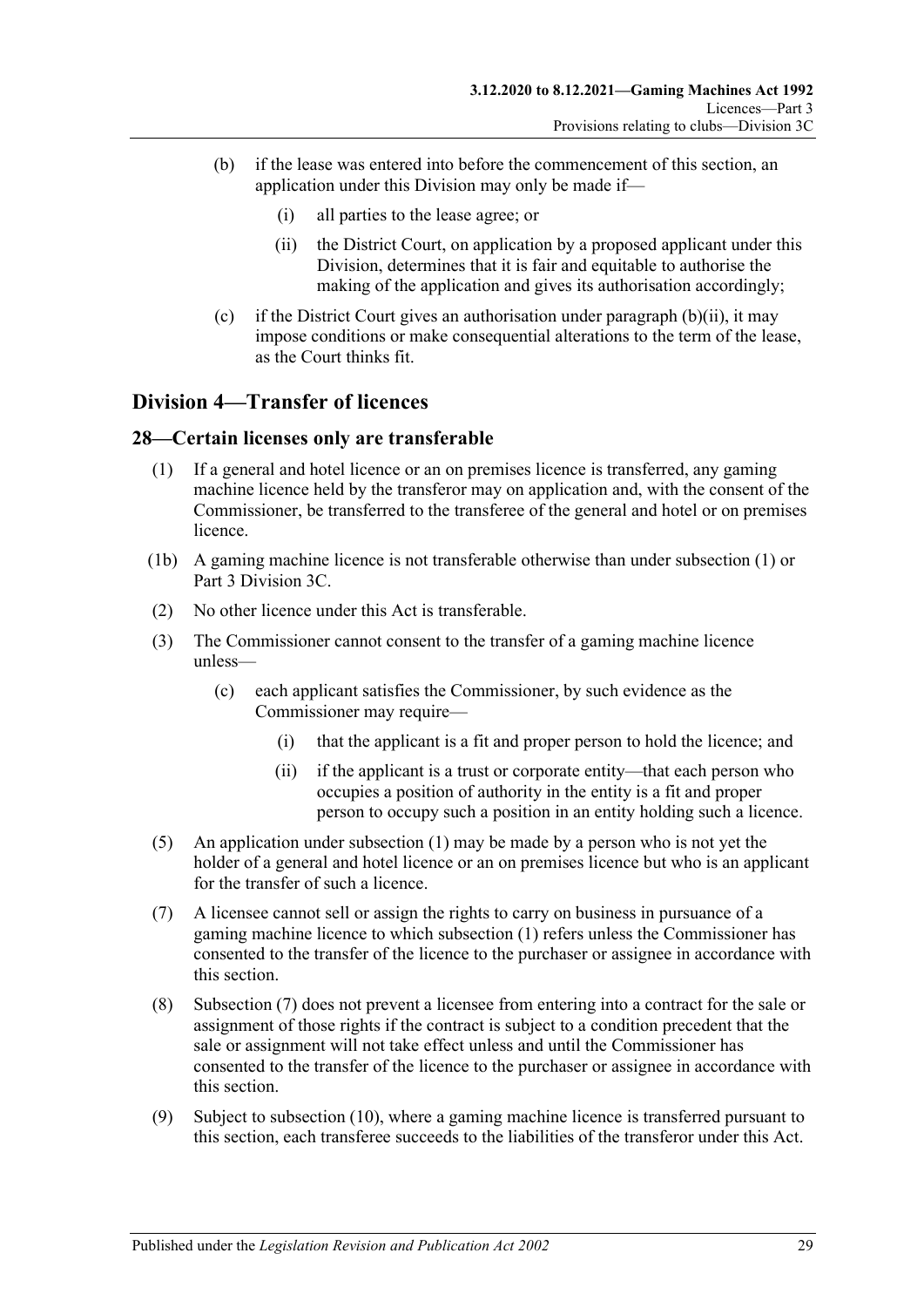<span id="page-29-3"></span>(10) A transferee of a gaming machine licence is jointly and severally liable with the transferor for any gaming tax outstanding at the date of transfer, except for any such tax arising out of an intentional understatement of gross gaming turnover or net gambling revenue by the transferor.

### <span id="page-29-0"></span>**28AAB—Discretion to grant or refuse application under [section](#page-28-1) 28**

- (1) Subject to this Act, the Commissioner has an unqualified discretion to grant or refuse an application for consent under [section](#page-28-1) 28 on any ground, or for any reason, that the Commissioner thinks fit.
- (2) The Commissioner should not grant an application for consent under [section](#page-28-1) 28 as a matter of course without a proper inquiry into its merits (whether or not the Commissioner of Police has intervened in the proceedings or there are any written submissions in relation to the application).
- (3) An application for consent under [section](#page-28-1) 28 can only be granted if the Commissioner is satisfied that to grant the application would not be contrary to the public interest.

### <span id="page-29-1"></span>**Division 4A—Devolution of licensee's rights**

### <span id="page-29-2"></span>**28B—Devolution of licensee's rights**

- (1) If a licensee or 1 of 2 or more joint licensees dies—
	- (a) the executor of the will or the administrator of the estate; or
	- (b) a relative of the deceased acting with the permission of the Commissioner,

may, for 1 month after the date of death or a longer period approved by the Commissioner, carry on business as the licensee or 1 of the licensees (as the case requires) under the licence.

- (2) If a licensee or 1 of 2 or more joint licensees becomes physically or mentally incapable of carrying on business under the licence—
	- (a) a person authorised or appointed by law to administer the licensee's affairs; or
	- (b) a relative of the licensee acting with the permission of the Commissioner,

may, for 1 month after the commencement of the incapacity or a longer period approved by the Commissioner, carry on business as the licensee or 1 of the licensees (as the case requires) under the licence.

- (3) If a licensee ceases to occupy the licensed premises to which the licence relates, a landlord, mortgagee or other person acting with the permission of the Commissioner may, for a period of 1 month or a longer period approved by the Commissioner, carry on business as the licensee under the licence.
- <span id="page-29-4"></span>(4) If a licence is surrendered or revoked, the Commissioner may, on application by a landlord, mortgagee or other person who satisfies the Commissioner that it stands to suffer loss in consequence of the surrender or revocation, grant a temporary licence—
	- (a) of the same class, and subject to the same conditions, as the licence that was surrendered or revoked; but
	- (b) subject to a condition that the licence will expire at the end of a term fixed by the Commissioner not exceeding 6 months.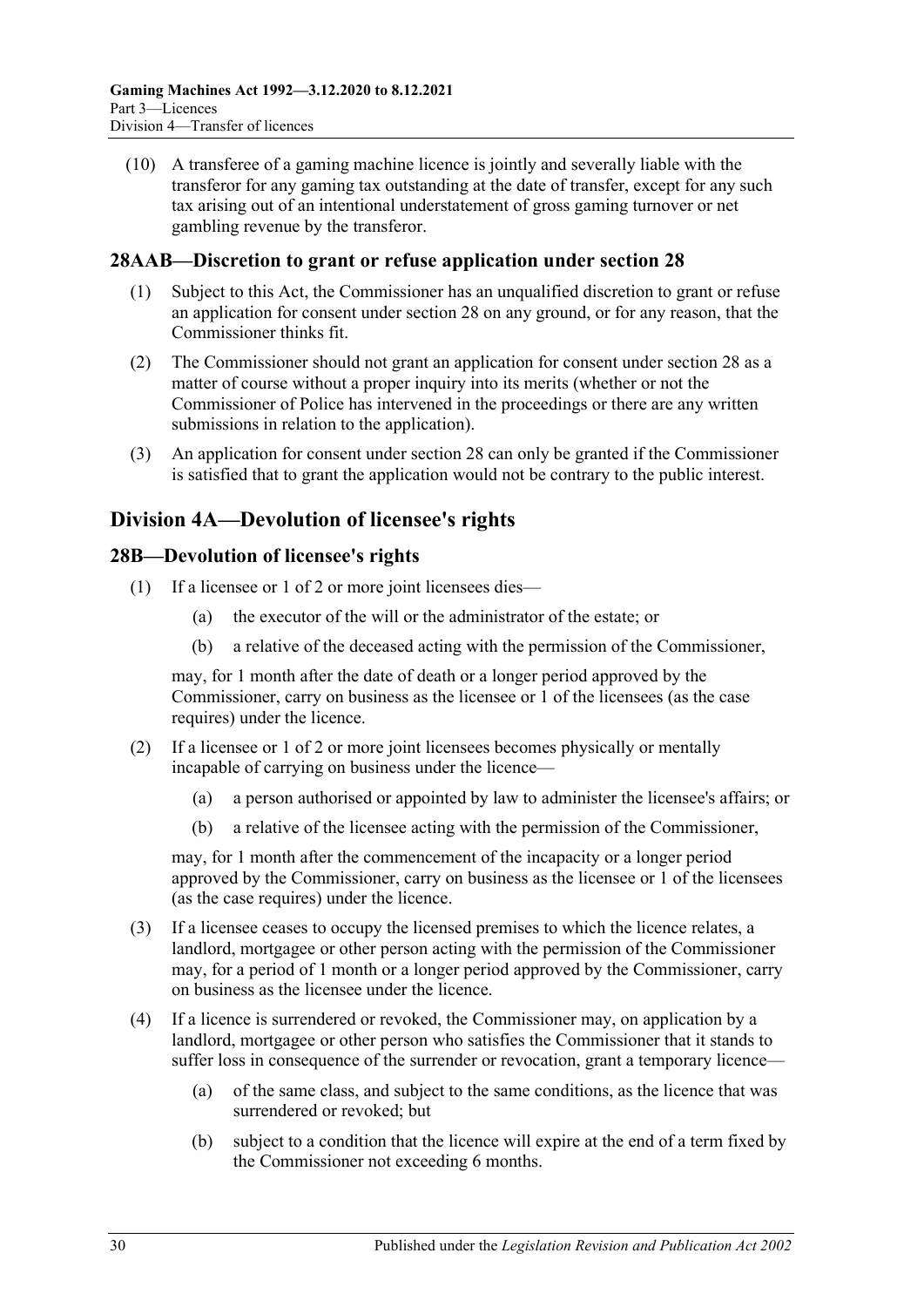- (5) An approval, permission or temporary licence may be granted under this section by the Commissioner—
	- (a) on the application of the person seeking it without hearing or inviting representations from any other person; and
	- (b) on conditions the Commissioner thinks fit.
- (6) A temporary licence under this section may be converted into an ordinary licence by revocation of the condition referred to in [subsection](#page-29-4) (4)(b), but an application for revocation of such a condition must not be granted unless the Commissioner is satisfied—
	- (a) that the person who is to hold the licence on revocation of the condition is a fit and proper person to hold a licence of the relevant class; and
	- (b) if that person is a trust or corporate entity—that each person who occupies a position of authority in the entity is a fit and proper person to occupy such a position in an entity holding a licence of that class.

### <span id="page-30-0"></span>**28C—Bankruptcy or winding up of licensee**

- (1) If a licensee becomes bankrupt or insolvent, the official receiver may carry on business as the licensee under the licence.
- (2) If a corporate licensee is being wound up or is under administration, receivership or official management, a person vested by law with power to administer the affairs of the body corporate may carry on business as the licensee under the licence.

### <span id="page-30-1"></span>**28D—Notice to be given of exercise of powers under Division**

A person who exercises rights under this Division (except by prior permission of the Commissioner) must, within 7 days after starting to do so, give notice in writing of that fact to the Commissioner.

### <span id="page-30-2"></span>**Division 5—Intervention by Commissioner of Police**

### <span id="page-30-3"></span>**31—Intervention by Commissioner of Police**

- (1) The Commissioner of Police may intervene in any proceedings before the Commissioner on an application under this Part for the purpose of introducing evidence or making submissions and, in particular, may intervene on the question of—
	- (a) whether a person is a fit and proper person; or
	- (b) whether, if the application were to be granted, public disorder or disturbance would be likely to result; or
	- (c) whether to grant the application would be contrary to the public interest.
- (2) The Commissioner of Police is a party to any proceedings in which he or she has intervened.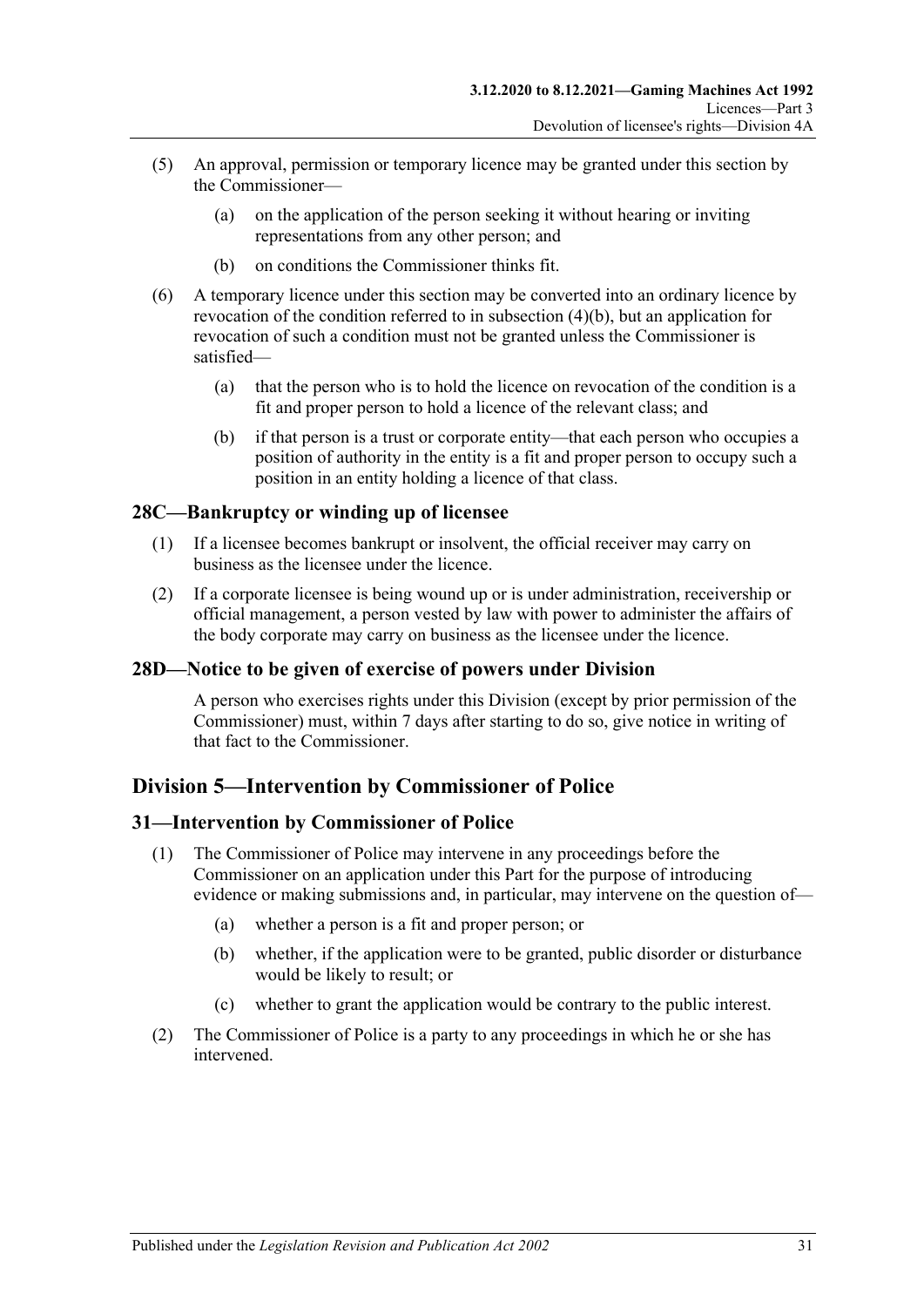### <span id="page-31-0"></span>**Division 6—Suspension, revocation and surrender of licences and certificates**

### <span id="page-31-1"></span>**32—Voluntary suspension**

- (1) The Commissioner may, on the application of a licensee, suspend the licence held by the licensee.
- (2) The Commissioner may suspend the licence for up to a period of 12 months, or a longer period determined by the Commissioner.
- (3) A suspension under this section may be subject to such conditions as the Commissioner thinks fit, which may (without limitation) include—
	- (a) that all gaming machines be stored in a secure area on the premises that is inaccessible to the public; and
	- (b) that the gaming area may be used for other purposes during the period of suspension; and
	- (c) limitations on the use of, and any changes to, the gaming area during the suspension.

#### <span id="page-31-2"></span>**32A—Surrender or revocation of certificate of approval**

- (1) The holder of a certificate of approval under [section](#page-15-0) 17C may, by notice in writing to the Commissioner, surrender the certificate and the certificate will cease to be in force on acceptance by the Commissioner of the surrender.
- (3) The Commissioner may, by notice in writing to the holder of a certificate of approval, revoke the certificate if satisfied that the holder has ceased to have a proprietary interest in the site to which the certificate relates.
- (4) The Commissioner must, before revoking a certificate of approval—
	- (a) give notice in writing to the holder of the certificate of the proposed revocation; and
	- (b) allow the holder a period of 21 days (or such longer period as the Commissioner may in any particular case allow) to show cause why the certificate should not be revoked.

### <span id="page-31-3"></span>**33—Surrender**

- (1) A licensee may, by notice in writing addressed to the Commissioner, surrender his or her licence and the licence will cease to operate on acceptance by the Commissioner, by endorsement on the licence, of the surrender.
- (2) The surrender of a licence does not affect liabilities incurred by the licensee under this Act up to the date on which the licensee ceases to operate.
- (3) The Commissioner cannot accept a surrender of a gaming machine licence unless he or she is satisfied that all gaming machines have been removed from the premises to which the licence related.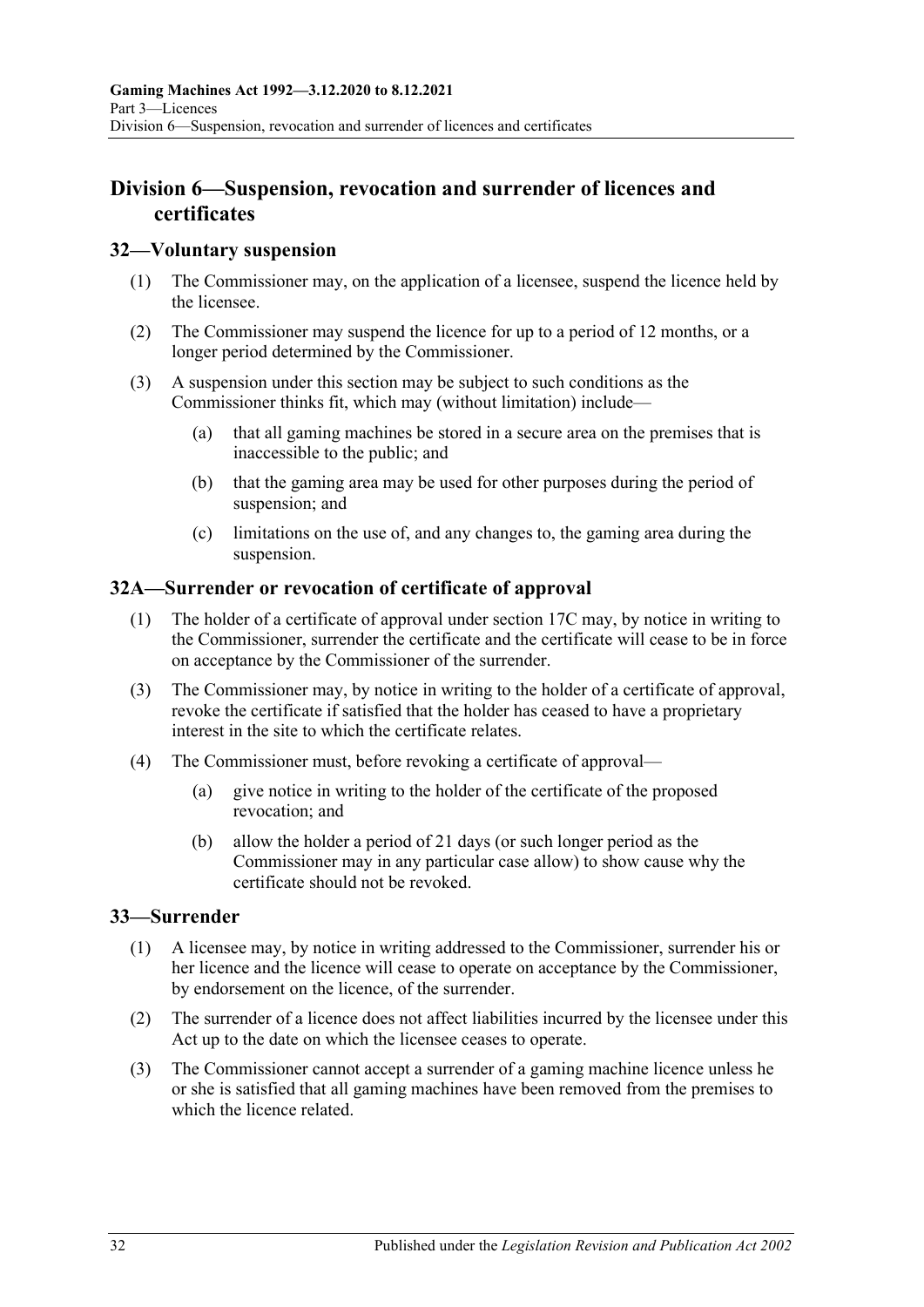### <span id="page-32-0"></span>**34—Effect of surrender, suspension or revocation of liquor licence**

If a liquor licence held by a licensee under the *[Liquor Licensing Act](http://www.legislation.sa.gov.au/index.aspx?action=legref&type=act&legtitle=Liquor%20Licensing%20Act%201997) 1997* in respect of any premises is surrendered, revoked or suspended, any gaming machine licence held by that licensee in respect of those premises will be taken to have been surrendered or revoked, or suspended until the liquor licence comes back into operation, as the case may require.

### <span id="page-32-1"></span>**34A—Suspension or revocation of licence by Commissioner**

The Commissioner may, by notice to the licensee, suspend or revoke a gaming machine licence if—

- (a) the licensee does not hold any gaming machine entitlements; or
- (b) the Commissioner is satisfied that gaming operations are not being undertaken on premises to which the gaming machine licence relates.

### <span id="page-32-2"></span>**35—Cessation of gaming machine monitor licence**

In the event of—

- (a) the gaming machine monitor licence being revoked, suspended or surrendered; or
- (b) the holder of that licence ceasing for any reason to carry on the undertaking authorised by the licence,

the Commissioner or a person authorised by the Commissioner for the purpose may—

- (c) enter the premises in which the monitoring system is situated; and
- (d) take possession and assume control of the system; and
- (e) operate the system until such time as the suspension terminates, or a further licence is granted to some other person or authority, as the case may be.

## <span id="page-32-3"></span>**Part 4—Approvals**

### <span id="page-32-4"></span>**38—Commissioner may approve persons in authority**

The Commissioner may, on the application of a person who seeks to assume a position of authority in a trust or corporate entity that holds a licence, approve the assumption by that person of that position in the entity.

### <span id="page-32-5"></span>**38B—Commissioner may approve gaming machine technicians**

The Commissioner may, on application by the holder of a gaming machine service licence, approve a natural person as a gaming machine technician for the holder of the licence.

### <span id="page-32-6"></span>**39—Approval of form of supply contract**

- (1) The Commissioner may, on application by the holder of a gaming machine dealer's licence, approve the form of a contract to be entered into by the holder of the licence and—
	- (a) the holder of a gaming machine licence; or
	- (ab) the holder of the casino licence; or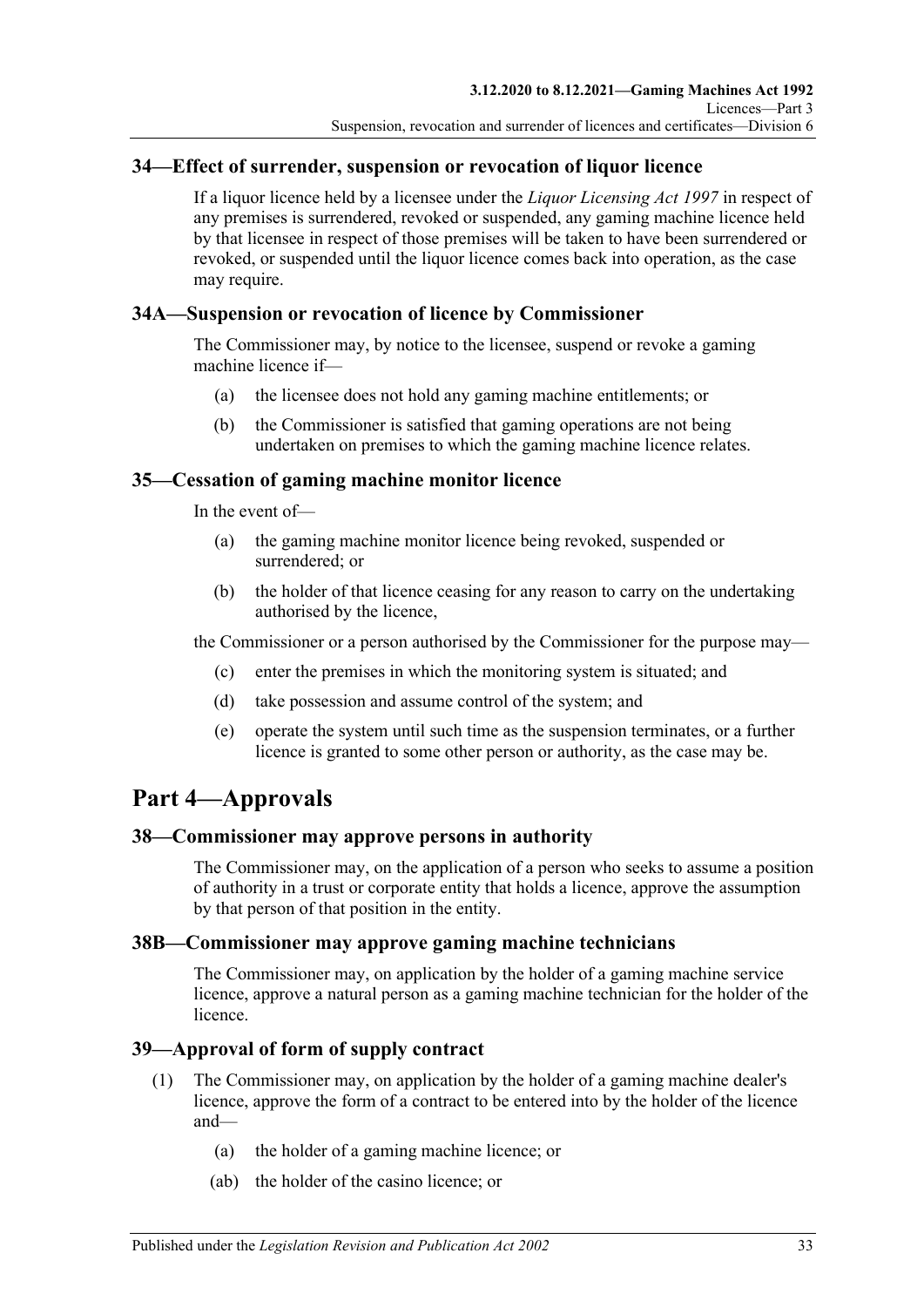- (b) the holder of a gaming machine service licence; or
- (c) the holder of another gaming machine dealer's licence,

for the sale or supply of approved games or gaming machines or prescribed gaming machine components.

- (2) The Commissioner has an unqualified discretion to approve or refuse to approve the form of a contract except that the Commissioner must refuse to approve a form if, in the Commissioner's opinion, it would result in a contract that—
	- (a) is harsh and unconscionable; or
	- (b) provides for a payment by reference to the proceeds or profits of the business of the holder of the casino licence or a licensee; or
	- (c) provides for an inducement to enter the contract other than a discount based on the number of games, machines or components to be supplied; or
	- (d) may otherwise jeopardise the proper conduct of gaming operations.

#### <span id="page-33-0"></span>**40—Approval of gaming machines and games**

- (1) The Commissioner may, on application by a person, approve particular gaming machines, or particular games, to be of a class that is approved for the purposes of this Act.
- <span id="page-33-1"></span>(2) The Commissioner must not approve a gaming machine under this section unless—
	- (a) the machine is able to be operated in compliance with the requirements of this Act; and
	- (b) the machine complies with any other requirements prescribed by the regulations.
- (3) The Commissioner may determine that a gaming machine complies with a requirement under [subsection](#page-33-1) (2) if the machine, when used with other equipment, complies with the requirement.
- (4) The Commissioner must not approve a game under this section unless the game—
	- (a) does not allow the expenditure, or part of the expenditure, on the game when played on a particular gaming machine to accumulate with the expenditure, or part of the expenditure, on a game played on any other gaming machine; and
	- (b) is able to be operated in compliance with the requirements of this Act; and
	- (c) complies with any other requirements prescribed by the regulations.
- <span id="page-33-2"></span>(5) The Commissioner may vary an approval under this section.
- (6) Before the Commissioner varies an approval under [subsection](#page-33-2) (5), the Commissioner must—
	- (a) give notice in writing of the proposed variation to the person to whom the approval was given; and
	- (b) consider any representations made by the person within 21 days after the notice is given or a longer period allowed in the notice.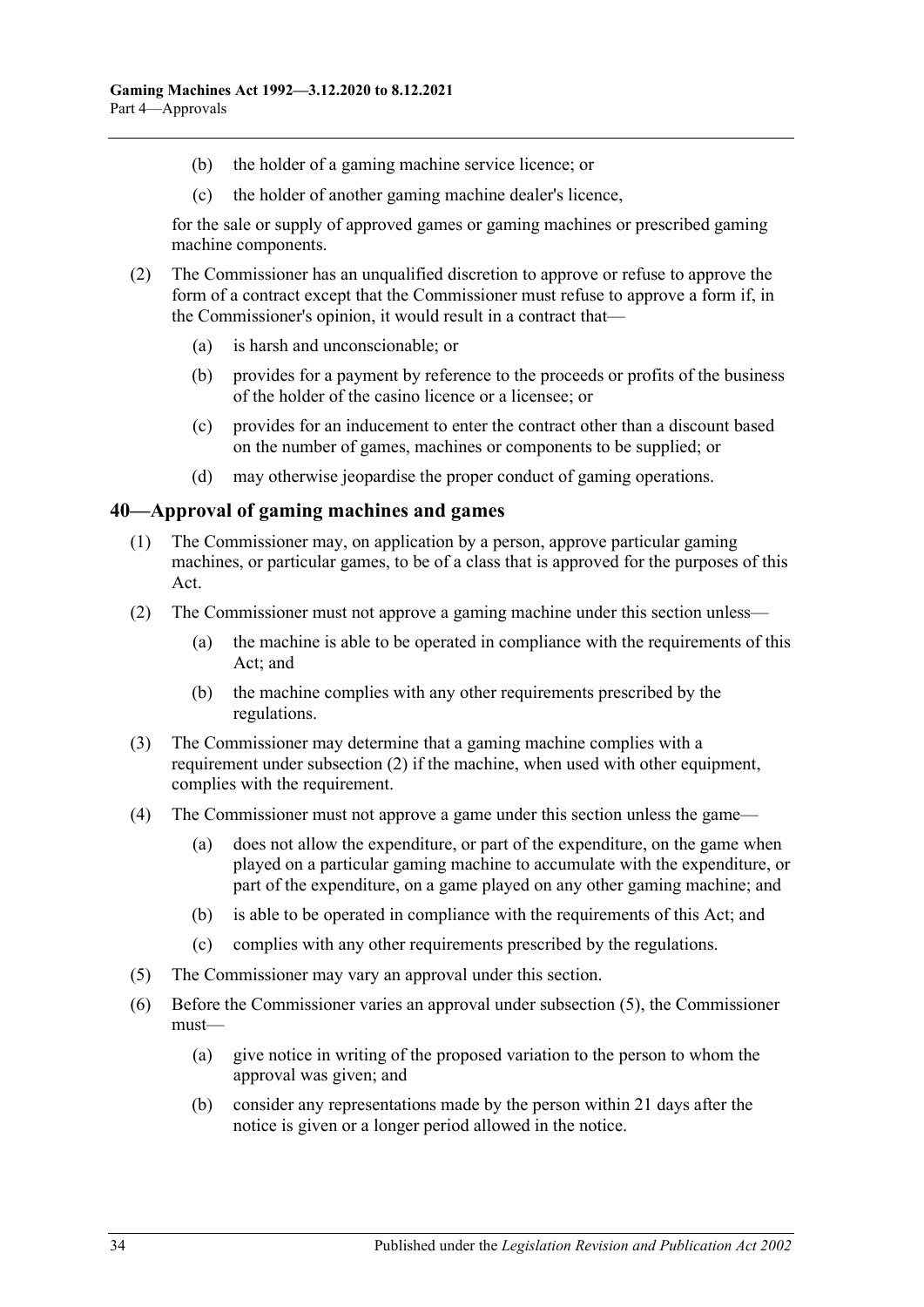### <span id="page-34-0"></span>**40A—Commissioner may approve certain systems to be operated in connection with gaming machines**

- (1) The Commissioner may, on application by a person, approve systems to be operated in connection with approved gaming machines, or classes of approved gaming machines being—
	- (a) account based cashless gaming systems; or
	- (b) automated risk monitoring systems; or
	- (c) cashless gaming systems of a kind prescribed by the regulations; or
	- (d) any other system or equipment to be used with a gaming machine to enable the gaming machine to comply with the requirements of section 40(2).
- (2) The Commissioner must not approve a system under this section unless the system—
	- (a) is able to be operated in compliance with the requirements of this Act; and
	- (b) complies with the requirements of any applicable gambling administration guidelines.
- <span id="page-34-2"></span>(3) The Commissioner may—
	- (a) on the Commissioner's own initiative, by written notice to the system provider and a body representative of licensees; or
	- (b) on application by the system provider or a body representative of licensees,

vary or revoke an approval under this section.

- (4) Before the Commissioner varies or revokes an approval under [subsection](#page-34-2) (3)(a), the Commissioner must—
	- (a) give notice in writing of the proposed variation or revocation to the system provider and a body representative of licensees; and
	- (b) consider any representations made by the system provider and the body representative of licensees within 21 days after the notice is given or a longer period allowed in the notice.
- (5) If the Commissioner—
	- (a) refuses to approve a system under this section; or
	- (b) varies or revokes an approval of a system under this section,

the system provider or a body representative of licensees may apply to the Minister for a review of that decision.

(6) The Minister may determine the application as the Minister thinks fit and, if the Minister finds in favour of the applicant, grant or preserve approval (as appropriate) and require the Commissioner to publish a notice in the Gazette accordingly.

### <span id="page-34-1"></span>**40B—Commissioner may approve training courses to be undertaken by gaming managers or gaming employees**

(1) The Commissioner may, on application by a person, approve courses of training to be undertaken by gaming managers or gaming employees.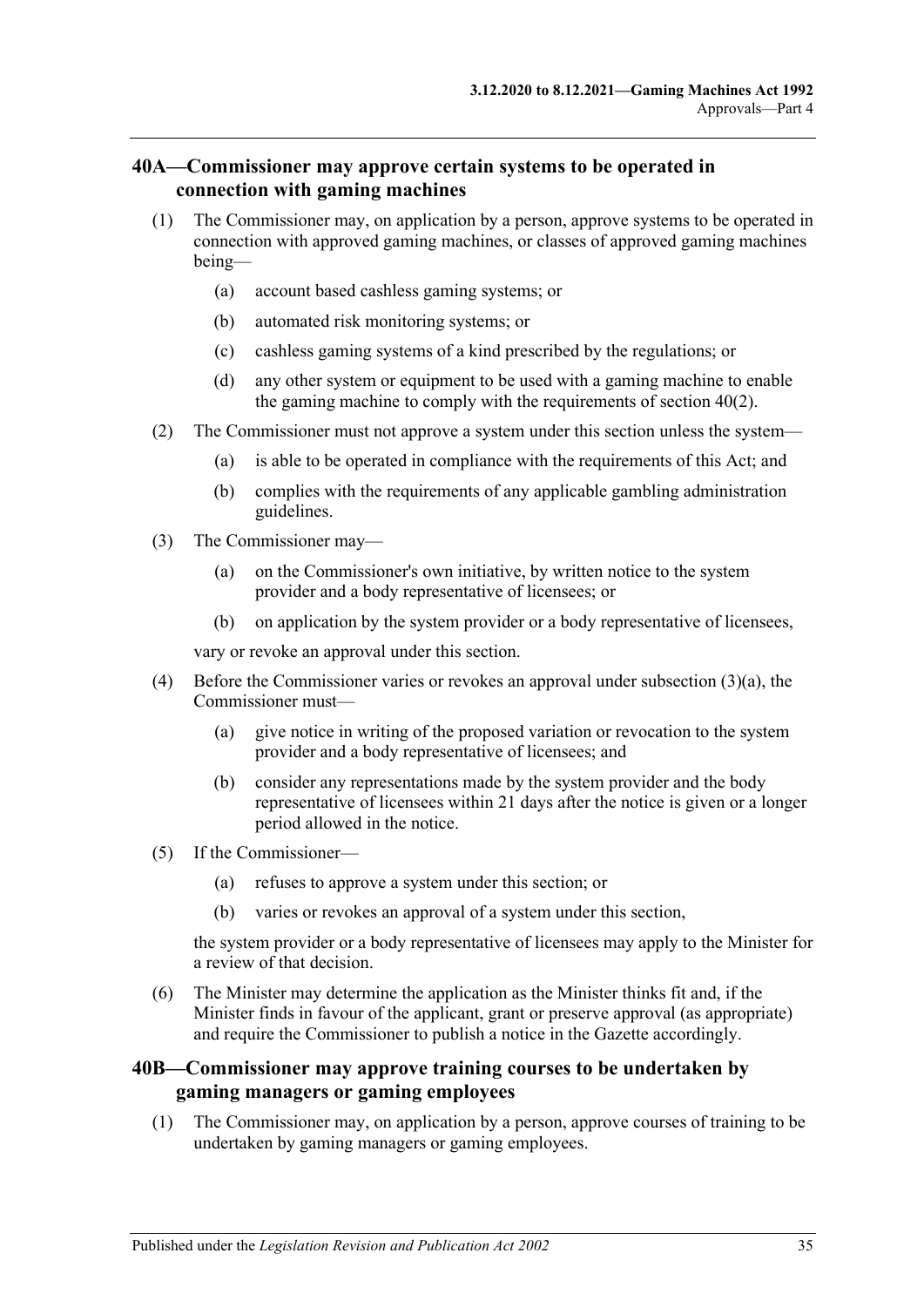- (2) The Commissioner must not approve a training course under this section unless the course complies with the requirements of any applicable responsible gambling codes of practice or any applicable gambling administration guidelines.
- <span id="page-35-4"></span>(3) The Commissioner may—
	- (a) on the Commissioner's own initiative, by notice to a body representative of licensees and the training course provider; or
	- (b) on application by a body representative of licensees or a training course provider,

vary or revoke an approval under this section.

- (4) Before the Commissioner varies or revokes an approval under [subsection](#page-35-4) (3)(a), the Commissioner must—
	- (a) give notice in writing of the proposed variation or revocation to a body representative of licensees; and
	- (b) consider any representations made within 21 days after the notice is given or a longer period allowed in the notice.

#### <span id="page-35-3"></span><span id="page-35-0"></span>**40C—Approvals in relation to responsible gambling agreements**

- (1) The Commissioner may, on application by a person, approve a body as an industry body with whom the holder of a gaming machine licence may enter into a responsible gambling agreement.
- <span id="page-35-2"></span>(2) The Commissioner may, on application by a person, approve the form of a responsible gambling agreement to be entered into by an approved industry body and the holder of a gaming machine licence.
- (3) The Commissioner has an unqualified discretion to approve or refuse to approve a matter under this section.

### <span id="page-35-1"></span>**40D—Commissioner may approve facial recognition system**

- (1) The Commissioner may, on application by a person, approve a system to be operated by certain licensees that enables the facial image of a person who is about to enter a gaming area to be recognised, identified and recorded (a *facial recognition system*).
- (2) The Commissioner must not approve a facial recognition system under this section unless the system complies with any applicable gambling administration guidelines or any requirements prescribed by the regulations.
- <span id="page-35-5"></span>(3) The Commissioner may—
	- (a) on the Commissioner's own initiative, by notice to a body representative of licensees and the facial recognition system provider; or
	- (b) on application by a body representative of licensees or the facial recognition system provider,

vary or revoke an approval under this section.

- (4) Before the Commissioner varies or revokes an approval under [subsection](#page-35-5) (3)(a), the Commissioner must—
	- (a) give notice in writing of the proposed variation or revocation to a body representative of licensees; and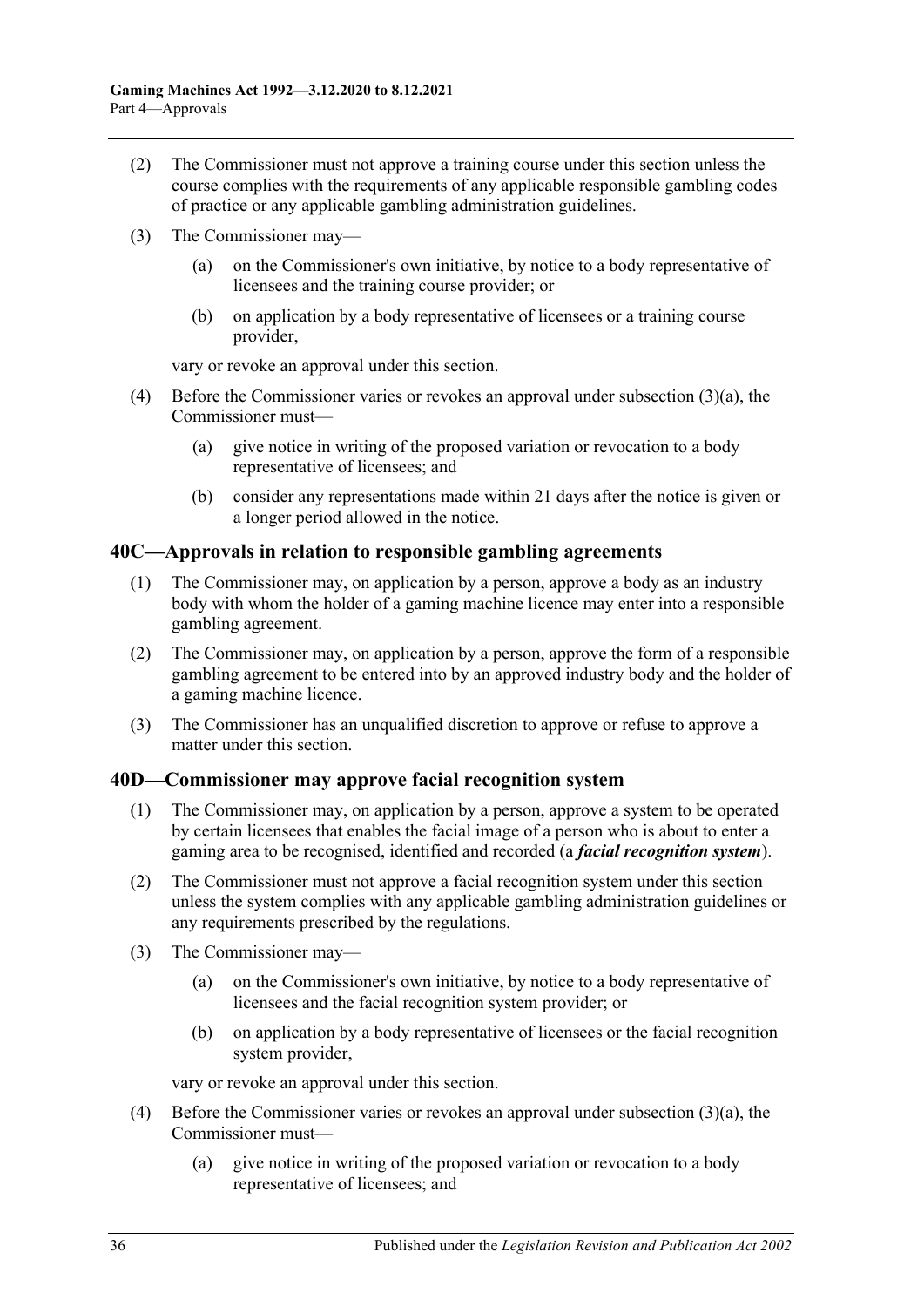(b) consider any representations made within 21 days after the notice is given or a longer period allowed in the notice.

### **41—Commissioner may approve gaming tokens and gaming token manufacturers**

- (1) The Commissioner may, on application by a manufacturer of gaming tokens, approve the manufacturer for the purposes of this Act.
- (2) The Commissioner may, on application by a person, approve particular gaming tokens to be of a class that is approved for the purposes of this Act.

### **42—Discretion to grant or refuse approval**

- (1) Subject to this Act, the Commissioner has an unqualified discretion to grant or refuse an application for approval on any ground, or for any reason, that the Commissioner thinks fit.
- (1a) An application for approval can only be granted if the Commissioner is satisfied that to grant the application would not be contrary to the public interest.
- (3a) The Commissioner cannot approve a person as a gaming machine technician unless satisfied, by such evidence as he or she may require, that the person is a fit and proper person to personally perform the work of installing, servicing and repairing gaming machines.
- (4) The Commissioner cannot approve the assumption by a person of a position of authority in a trust or corporate entity that holds a licence unless satisfied, by such evidence as he or she may require, that the person is a fit and proper person to assume such a position.
- (7) If an application for approval of a game relates to a game that can be lawfully played in another jurisdiction prescribed by the regulations for the purposes of this subsection, the Commissioner must grant the approval (unless that game is of a kind that must not be approved in accordance with [section](#page-33-0) 40 or the regulations).
- (8) If an application for approval of a gaming machine relates to a machine that can be lawfully operated in another jurisdiction prescribed by the regulations for the purposes of this subsection, the Commissioner must grant the approval if satisfied that the machine operates in a way that is compatible with the monitoring system (unless that machine is of a kind that must not be approved in accordance with [section](#page-33-0) 40 or the regulations).

### <span id="page-36-1"></span>**44—Revocation of approval**

- (1) Subject to [subsection](#page-36-0) (1a), the Commissioner has an unqualified discretion to revoke an approval given under this Part on such ground or for such reason as he or she thinks fit.
- <span id="page-36-0"></span>(1a) [Subsection](#page-36-1) (1) does not apply in relation to an approval given under [section](#page-34-0) 40A or [40B.](#page-34-1)
- (2) The Commissioner must, before exercising powers under [subsection](#page-36-1) (1) in relation to a person—
	- (a) give written notice to the person of the proposed revocation, including a statement of the reasons that the Commissioner considers justify the revocation; and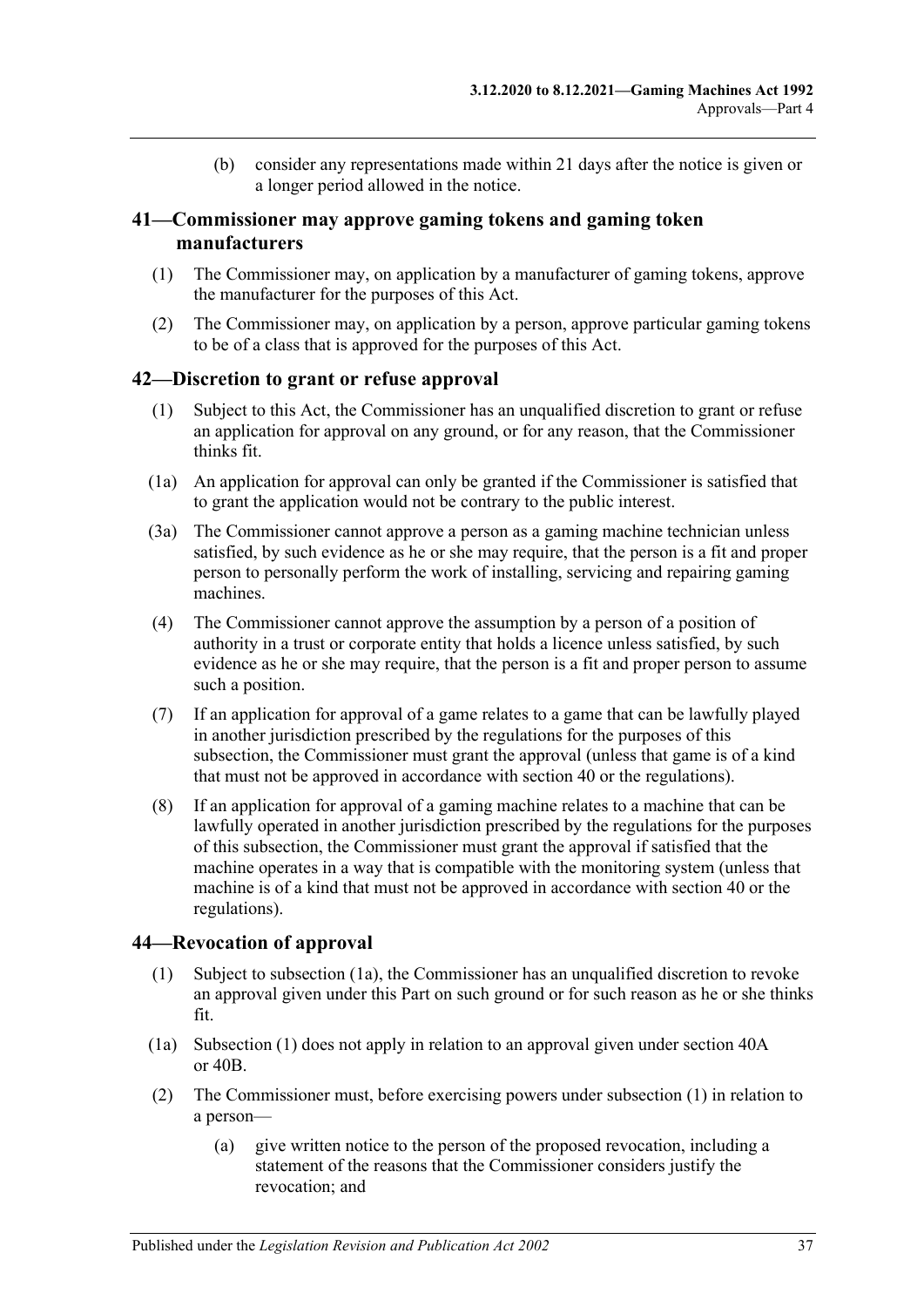- (b) allow the person a period of 21 days (or such longer period as the Commissioner may in any particular case allow) to show cause why the approval should not be revoked.
- (3) The Commissioner may suspend an approval pending final determination of the question as to whether the approval should be revoked.
- (4) On revoking an approval, the Commissioner must cause notice of the revocation to be given, personally or by post, to all persons affected by the revocation.

# **Part 4AA—Gaming managers and gaming employees**

## **44AAA—Commissioner may notify Commissioner of Police of appointment of gaming managers and gaming employees**

- <span id="page-37-0"></span>(1) The Commissioner may provide a copy of a notification of the appointment of a gaming manager or gaming employee to the Commissioner of Police.
- (2) As soon as reasonably practicable following receipt of a notification under [subsection](#page-37-0) (1), the Commissioner of Police—
	- (a) must make available to the Commissioner information about any criminal convictions of the gaming manager or gaming employee; and
	- (b) may make available to the Commissioner other information to which the Commissioner of Police has access relevant to whether the Commissioner should issue a prohibition notice unde[r section](#page-37-1) 44AA.

## <span id="page-37-1"></span>**44AA—Commissioner may give prohibition notice**

- (1) The Commissioner may prohibit a person from carrying out duties as a gaming manager or gaming employee either permanently or for a specified period.
- <span id="page-37-3"></span><span id="page-37-2"></span>(2) Written notice of a prohibition of a person under this section—
	- (a) must be given by the Commissioner to the person; and
	- (b) may be given by the Commissioner to the licensee (if any) for whom the person currently works or any other licensee for whom the person may work.
- (3) A prohibition under this section has effect from the day on which the notice is given to the person under [subsection](#page-37-2)  $(2)(a)$  or such later date as may be specified in the notice.
- (4) The Commissioner may, at any time, on his or her own initiative, or on application by a person given a notice under this section, vary or revoke the notice.
- (5) For the purposes of a notice under this section, a person carries out duties as a gaming manager or gaming employee if the person carries out prescribed duties (within the meaning of section 49) in connection with the gaming operations conducted on licensed premises.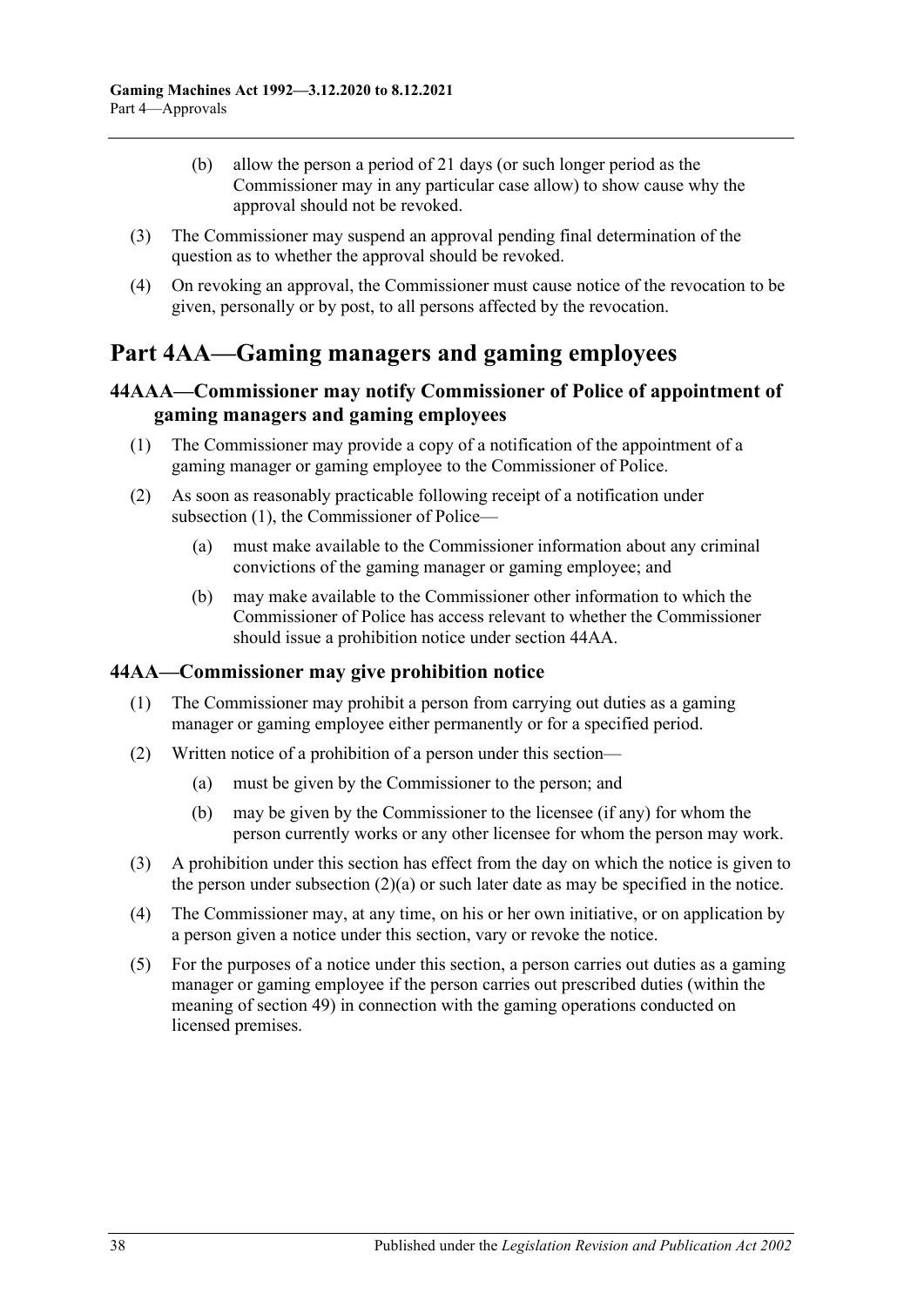# **Part 4A—Special provisions relating to licensed dealers**

### <span id="page-38-1"></span>**44A—Prohibition of links between dealers and other licensees**

- (1) Subject to [subsection](#page-38-0) (1a), a person must not, at the one time—
	- (a) be the holder of both a gaming machine dealer's licence and a licence of some other class under this Act or the licence under the *[Casino Act](http://www.legislation.sa.gov.au/index.aspx?action=legref&type=act&legtitle=Casino%20Act%201997) 1997*; or
	- (b) be the holder of a gaming machine dealer's licence and be associated with a licensee of some other class under this Act or the licence under the *[Casino](http://www.legislation.sa.gov.au/index.aspx?action=legref&type=act&legtitle=Casino%20Act%201997)  Act [1997](http://www.legislation.sa.gov.au/index.aspx?action=legref&type=act&legtitle=Casino%20Act%201997)*; or
	- (c) be the holder of a licence (other than a gaming machine dealer's licence) under this Act, or the licence under the *[Casino Act](http://www.legislation.sa.gov.au/index.aspx?action=legref&type=act&legtitle=Casino%20Act%201997) 1997* and be associated with the holder of a gaming machine dealer's licence; or
	- (d) be associated with both a licensed gaming machine dealer and a licensee of some other class under this Act or the licence under the *[Casino Act](http://www.legislation.sa.gov.au/index.aspx?action=legref&type=act&legtitle=Casino%20Act%201997) 1997*.
- <span id="page-38-0"></span>(1a) Despite [subsection](#page-38-1) (1), a person may, at the 1 time—
	- (a) be the holder of both a gaming machine dealer's licence and a gaming machine service licence; or
	- (b) be the holder of a gaming machine dealer's licence and be associated with the holder of a gaming machine service licence; or
	- (c) be associated with both a gaming machine dealer and the holder of a gaming machine service licence.
- (2) The Commissioner must refuse an application for a licence or for any approval under this Act if the grant of the application would result in a contravention of [subsection](#page-38-1) (1).
- (3) It is a ground for the Commissioner to exercise his or her powers under this Act to revoke or suspend any relevant licence or approval if a contravention of [subsection](#page-38-1) (1) has occurred or is about to occur.
- (4) For the purposes of this section, a person is associated with a licensee—
	- (a) in the case of a licensee that is a body corporate, if—
		- (i) the person is a related body corporate (as defined in the *Corporations Act 2001* of the Commonwealth); or
		- (ii) the person occupies a position of authority in the body corporate;
	- (b) in the case of a licensee that is not a body corporate, if—
		- (i) the person manages, or is to manage, the undertaking to be carried out under the licence; or
		- (ii) the person is the spouse or domestic partner of the licensee; or
	- $(c)$  in any case, if—
		- (i) the person is the partner or agent of the licensee; or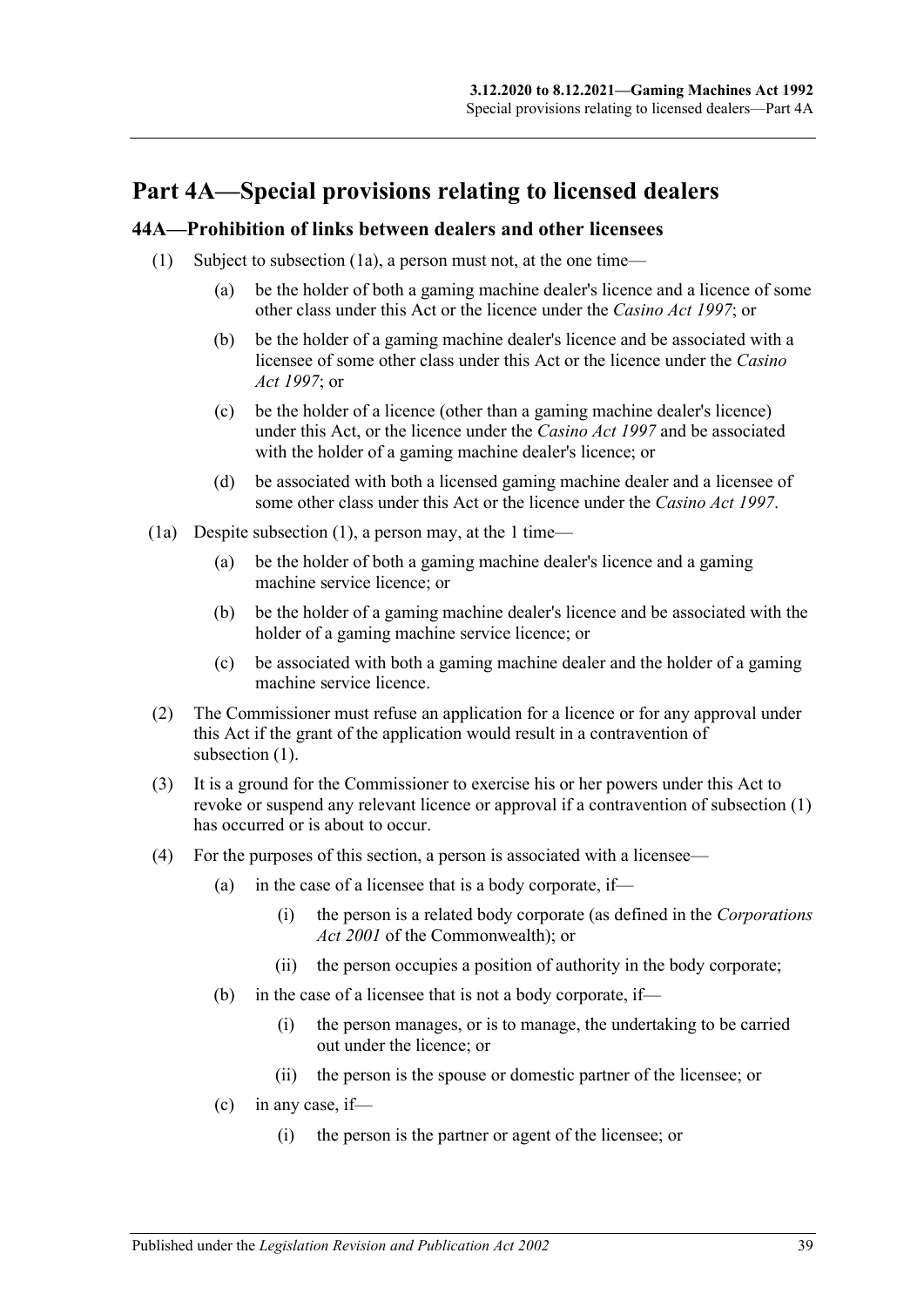- (ii) the person and the licensee have an agreement, arrangement or understanding under which one acts in accordance with the directions or wishes of the other, or they act in accordance with a pre-arranged pattern; or
- (iii) the person and the licensee have common employees or the employees of one provide services for the other; or
- (iv) the person and the licensee are trustees or beneficiaries of the same trust or one is a trustee and the other is a beneficiary of the same trust (a *trust* in this subparagraph being a trust that relates to the undertaking under a licence); or
- (iva) the person and the licensee are parties to an agreement or arrangement under which one participates in, or is remunerated or paid for something by reference to, the proceeds or profits of the business of the other; or
- (v) there is some other relationship or connection between the person and the licensee or any other person that could, in the opinion of the Commissioner, prejudice the proper operation of this Act or of the licensee's undertaking under the licence.

# **Part 4B—Applications and submissions**

# **Division 1—Applications**

## **44B—Form of application**

- (1) An application to the Commissioner under this Act—
	- (a) must be made in a manner and form approved by the Commissioner (which may include requirements relating to consultation and reports); and
	- (b) must be accompanied by documents and materials required by the Commissioner; and
	- (c) must be accompanied by the prescribed fee; and
	- (d) must comply with the requirements of the gambling administration guidelines.
- (2) The Commissioner may, on such conditions (if any) as the Commissioner thinks fit, waive compliance with formal requirements relating to an application.
- (3) The Commissioner may require an applicant to produce to the Commissioner specified documents that are, in the Commissioner's opinion, relevant to the application.
- <span id="page-39-0"></span>(4) The Commissioner may allow an applicant to vary the application at any time before the determination of the application.
- (5) If the Commissioner allows an applicant to vary the application under [subsection](#page-39-0) (4), the Commissioner must give notice to any person who has made written submissions in relation to the application within a reasonable time before determining the application.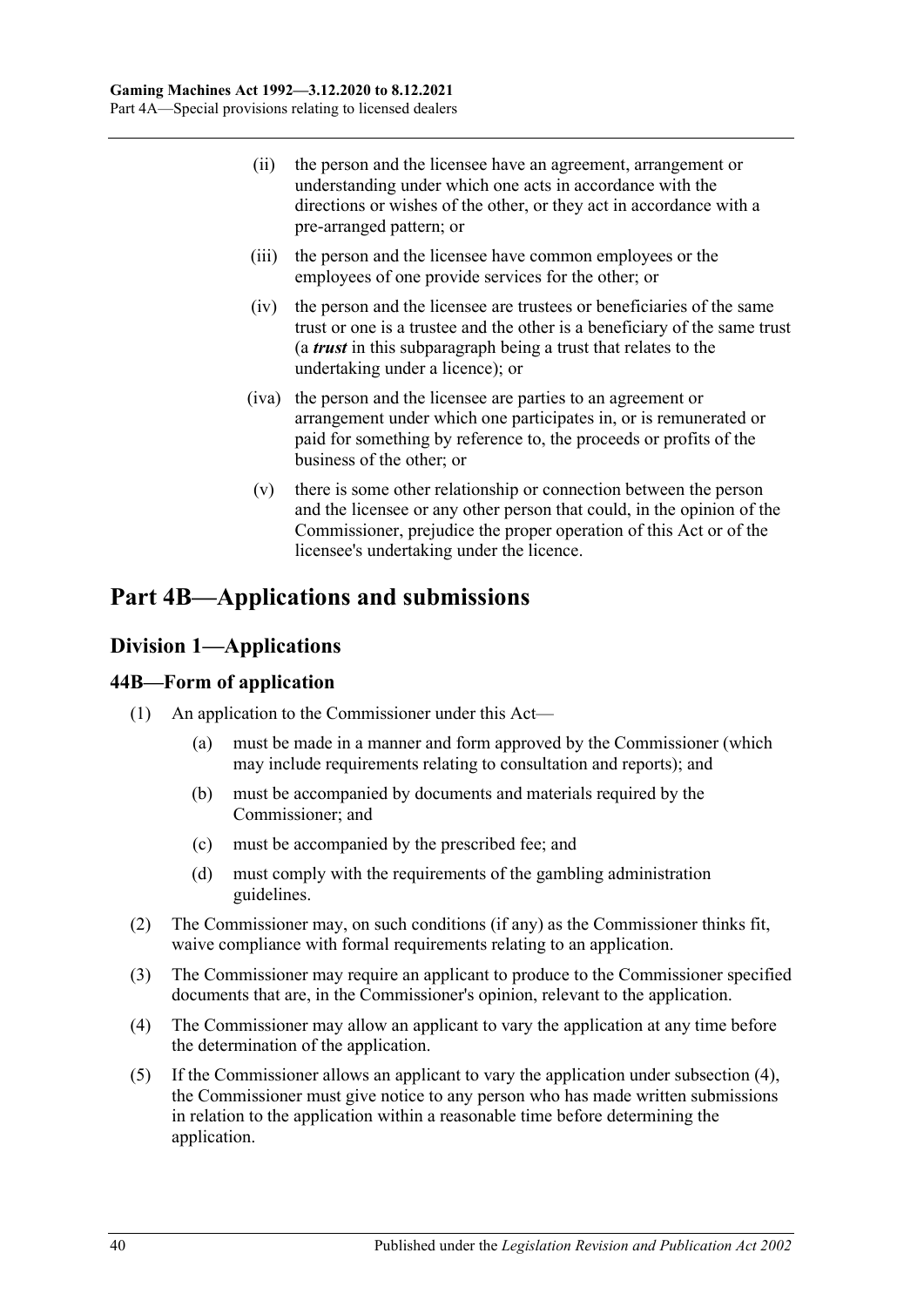## <span id="page-40-0"></span>**44C—Applications to be given to Commissioner of Police**

- (1) This subsection applies to the following applications:
	- (a) the grant of a licence;
	- (b) the transfer of a gaming machine licence;
	- (c) the removal of a gaming machine licence;
	- (d) an approval under [sections](#page-32-0) 38 or [38B.](#page-32-1)
- <span id="page-40-1"></span>(2) The Commissioner—
	- (a) must give a copy of each application to which [subsection](#page-40-0) (1) applies; and
	- (b) may give a copy of any other application,

to the Commissioner of Police.

- (3) As soon as reasonably practicable following the receipt of an application under [subsection](#page-40-1) (2), the Commissioner of Police—
	- (a) must make available to the Commissioner information about criminal convictions; and
	- (b) may make available to the Commissioner other information to which the Commissioner of Police has access,

relevant to whether the application should be granted.

### <span id="page-40-2"></span>**44D—Notice of certain applications to be given**

- (1) This subsection applies to the following applications:
	- (a) the grant of a gaming machine licence;
	- (b) the transfer of a gaming machine licence;
	- (c) the removal of a gaming machine licence;
	- (d) a designated application.
- <span id="page-40-3"></span>(2) Notice of an application to which [subsection](#page-40-2) (1) applies must be given, in accordance with the regulations, to members of the public by notice placed on the licensed premises or, in the case of proposed licensed premises, on the relevant land, so as to be clearly visible to, and legible by, persons passing the premises or land.
- (3) A notice under [subsection](#page-40-3) (2) must specify that the application and certain documents and material relevant to the application may be inspected at a place and during a period specified by the Commissioner.
- (4) The Commissioner must ensure that a copy of a notice under [subsection](#page-40-3) (2) is published on a website maintained by the Commissioner.
- (5) The Commissioner must ensure that notice of an application for the grant of a gaming machine dealer's licence—
	- (a) is published on a website maintained by the Commissioner; and
	- (b) specifies that the application and certain documents and material relevant to the application may be inspected at a place and during a period specified by the Commissioner in the notice.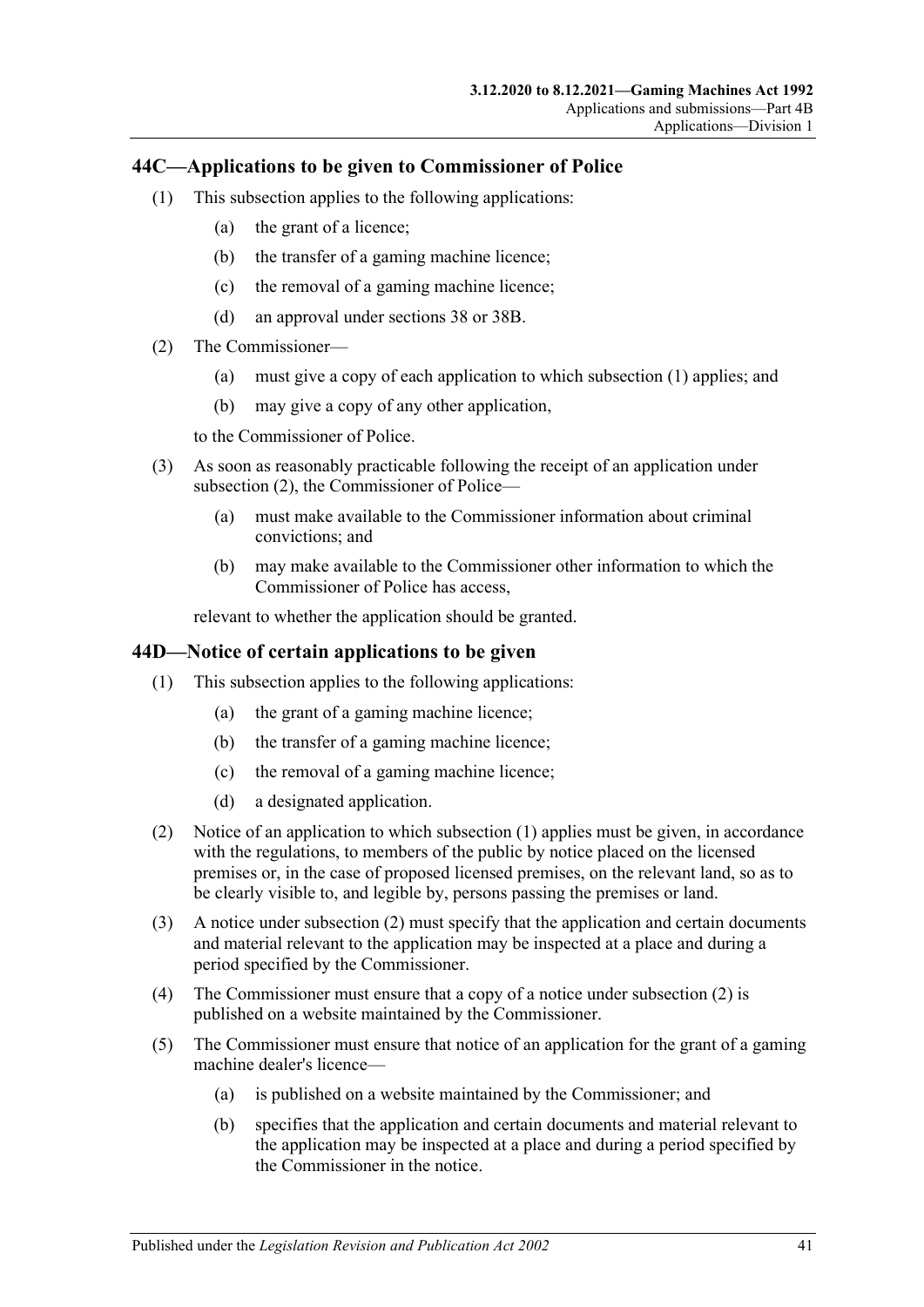- (6) The Commissioner—
	- (a) may, in an appropriate case, dispense with, or modify, a requirement of this section; or
	- (b) may direct that—
		- (i) notice be given under this section of other applications to the Commissioner; or
		- (ii) notice be given to specified authorities and persons in addition to the notice specifically required by this section.

#### **44E—Commissioner may consider applications concurrently**

If an applicant under this Act has also made a related application under the *[Liquor](http://www.legislation.sa.gov.au/index.aspx?action=legref&type=act&legtitle=Liquor%20Licensing%20Act%201997)  [Licensing Act](http://www.legislation.sa.gov.au/index.aspx?action=legref&type=act&legtitle=Liquor%20Licensing%20Act%201997) 1997*, the Commissioner may deal with the applications concurrently in any manner the Commissioner thinks fit.

### **Division 2—Submissions in relation to applications**

#### **44F—Commissioner of Police may make written submissions**

Without limiting the Commissioner of Police's right under [section](#page-30-0) 31 to intervene in proceedings before the Commissioner, the Commissioner of Police may, in relation to an application under this Act, by notice lodged in a manner and form approved by the Commissioner at least 7 days before the day appointed for the determination or hearing of the application (or such lesser period as the Commissioner may allow), make written submissions to the Commissioner in relation to the application.

#### **44G—General right to make written submissions**

- (1) If an application has been advertised under this Part, a person may, by notice lodged in a manner and form approved by the Commissioner, at least 7 days before the day appointed for the determination or hearing of the application (or such lesser period as the Commissioner may allow), make written submissions to the Commissioner in respect of the application.
- (2) Subject to [subsection](#page-42-0) (3), written submissions under this section may be made on 1 or more of the following grounds:
	- (a) that the grant of the application would not be consistent with the objects of this Act or would be contrary to this Act in some other way;
	- (b) in the case of a designated application—that the granting of the designated application is not in the community interest;
	- (c) in the case of an application by a natural person for the grant or transfer of a gaming machine licence—that the applicant is of bad reputation or character or is in other respects not a fit and proper person to be licensed;
	- (d) in the case of an application by a trust or corporate entity for the grant or transfer of a licence—that the applicant is not a fit and proper person to be licensed or that a person who occupies a position of authority in the entity is of bad reputation or character or is in other respects not a fit and proper person to hold such a position in an entity that holds a licence;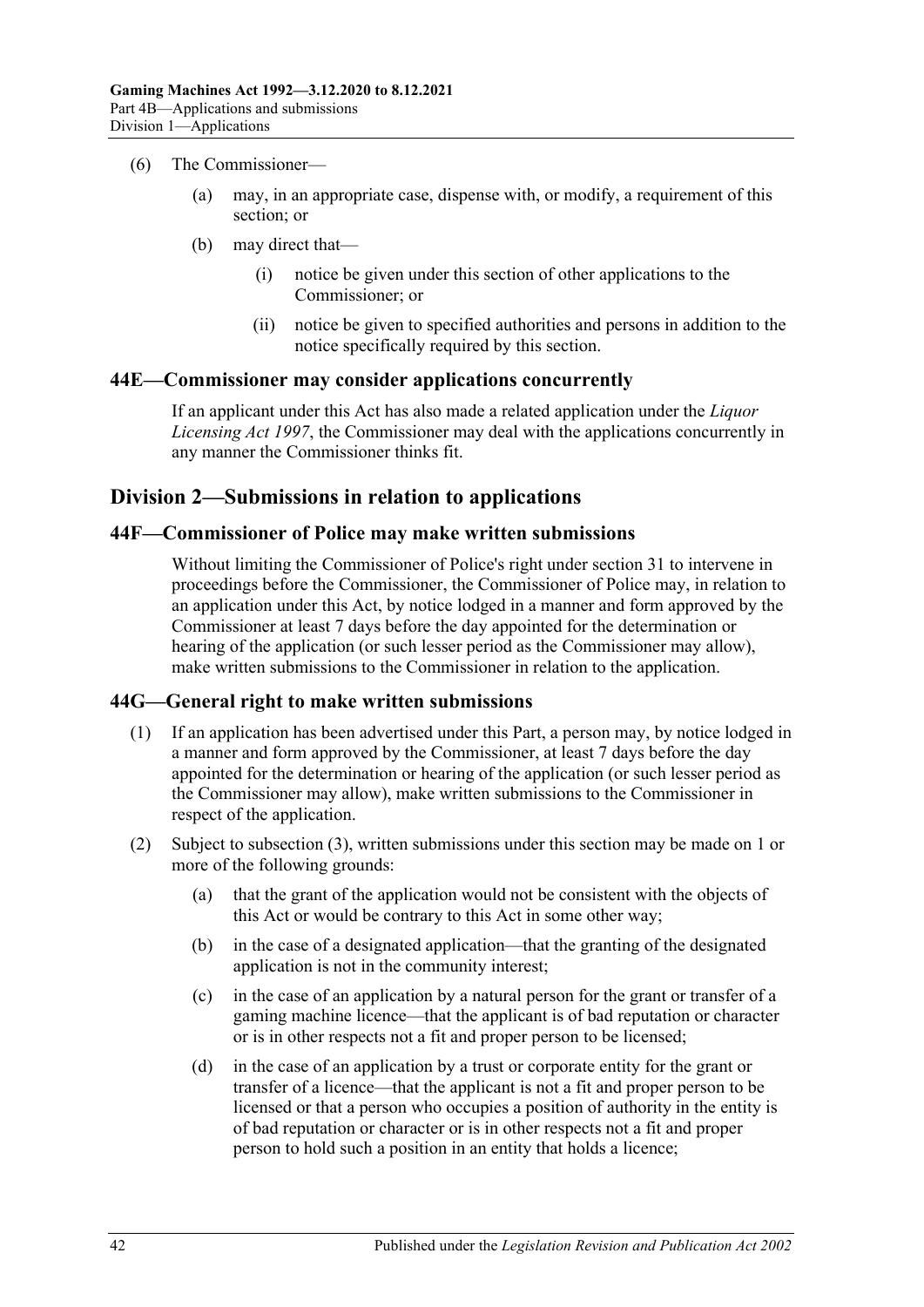- (e) in the case of an application for the grant or removal of a licence—that the position, nature or quality of the premises renders them unsuitable to be licensed;
- (f) that if the application were granted
	- undue offence, annoyance, disturbance or inconvenience to people who reside, work or worship in the vicinity of the premises or proposed premises to which the application relates would be likely to result; or
	- (ii) the safety or welfare of children attending kindergarten, primary school or secondary school in the vicinity of the premises or proposed premises to which the application relates would be likely to be prejudiced; or
	- (iii) the amenity of the locality in which the premises or proposed premises to which the application relates are situated would be adversely affected in some other way.
- <span id="page-42-0"></span>(3) A person who makes written submissions under this section must ensure that the applicant is given a copy of the written submissions at least 7 days before the day appointed for the hearing or determination of the application (or such lesser period as the Commissioner may allow).
- (4) The Commissioner must have regard to any written submissions (including further written submissions under [section](#page-42-1) 44H) made in accordance with the requirements of this Division.

## <span id="page-42-2"></span><span id="page-42-1"></span>**44H—Further written submissions**

- (1) The Commissioner may, in the Commissioner's absolute discretion, in accordance with the rules of natural justice—
	- (a) call for further written submissions to be made in relation to a particular application; or
	- (b) invite a person or body determined by the Commissioner to make written submissions in relation to a particular application.
- (2) Written submissions made unde[r subsection](#page-42-2) (1) may be made on any ground.
- (3) If the Commissioner receives written submissions (or further written submissions) under this section, the Commissioner must ensure that the applicant is given a copy of the written submissions (or further written submissions) a reasonable time before the hearing or determination of the application.

### **44I—Conciliation**

- (1) If an application has been advertised under this Part and 1 or more written submissions have been made opposing the application, the Commissioner may, in the Commissioner's absolute discretion, endeavour to resolve the application by conciliation.
- (2) If an application is resolved by conciliation, the Commissioner may determine the application so as to reflect the agreement reached by conciliation if the Commissioner considers it appropriate to do so in accordance with this Part.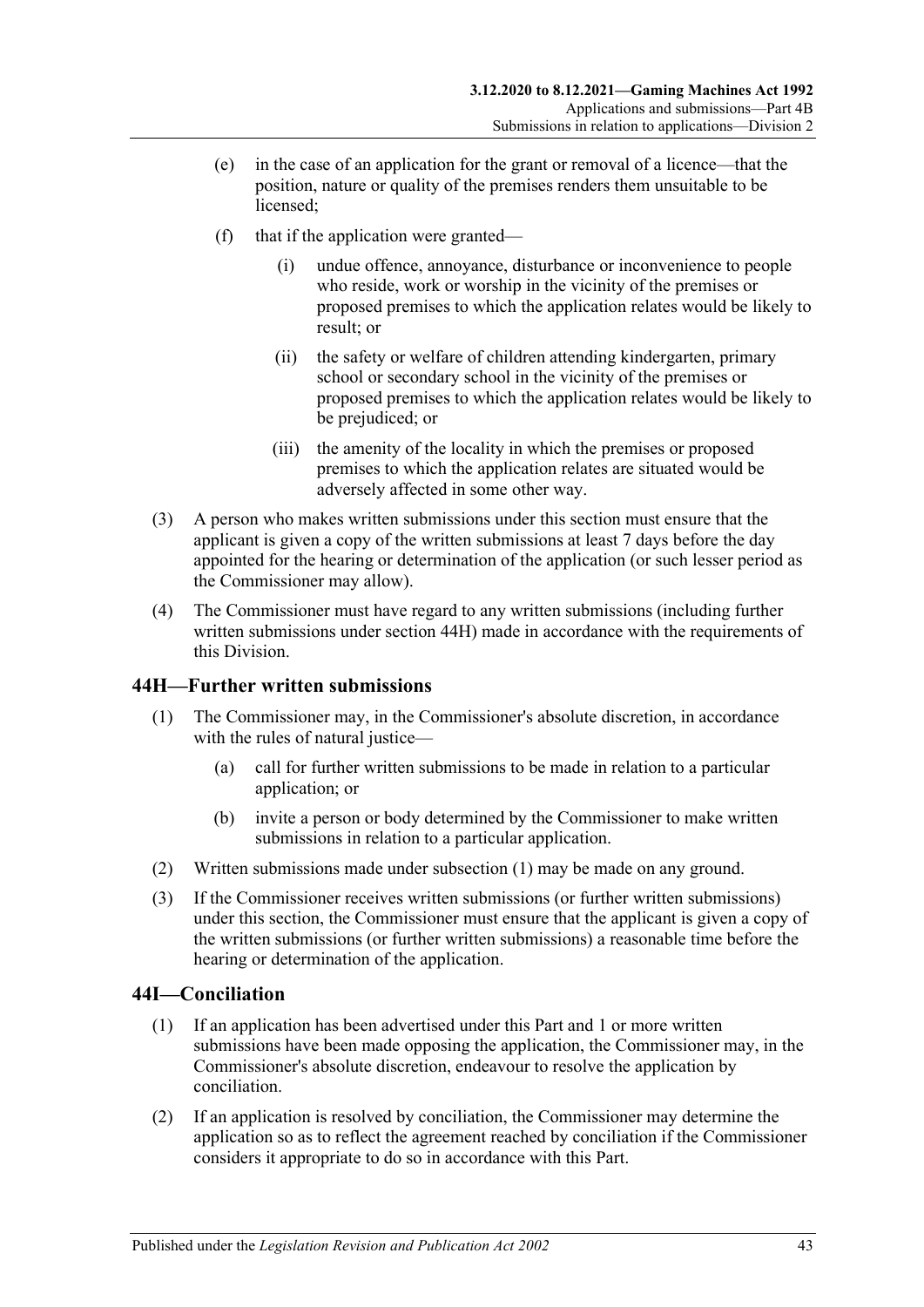## **44J—Commissioner may refer matters to Court**

The Commissioner may, in the Commissioner's absolute discretion, refer any application under this Part for hearing and determination by the Court (and a person who has made written submissions in relation to an application referred to the Court will be taken to be a party to the proceedings before the Court in relation to the application).

### **44K—Hearings etc**

The Commissioner may, in the Commissioner's absolute discretion—

- determine an application under this Part entirely on the basis of the application and any written submissions made without holding a hearing; or
- (b) hold a hearing in relation to an application under this Part.

### **44L—Variation of written submissions**

- (1) The Commissioner may allow a person who has made written submissions in relation to an application to vary the submissions at any time before the application is determined.
- (2) If the Commissioner allows written submissions to be varied, the Commissioner must ensure that the applicant is given a copy of the submissions as varied a reasonable time before the hearing or determination of the application.

# **Part 5—Offences**

## **Division 1—Offences relating to licences and employment**

### **45—Offence of being unlicensed**

- <span id="page-43-0"></span>(1) A person must not—
	- (a) have possession of a gaming machine on any premises; or
	- (ab) purchase, or enter into a contract or agreement to purchase, a gaming machine; or
	- (b) manufacture, sell or supply a game, a gaming machine or a prescribed gaming machine component; or
	- (d) install, service or repair a game, gaming machine or a prescribed gaming machine component; or
	- (e) provide a computer-based system for monitoring the operation of gaming machines,

without being licensed to do so.

Maximum penalty: \$35 000 or imprisonment for 2 years.

- (2) For the purposes of [subsection](#page-43-0)  $(1)(a)$ , a person has possession of a gaming machine if—
	- (a) the person has physical possession or control of the gaming machine or has the gaming machine in the physical possession or control of another; or
	- (b) the person controls access to the gaming machine; or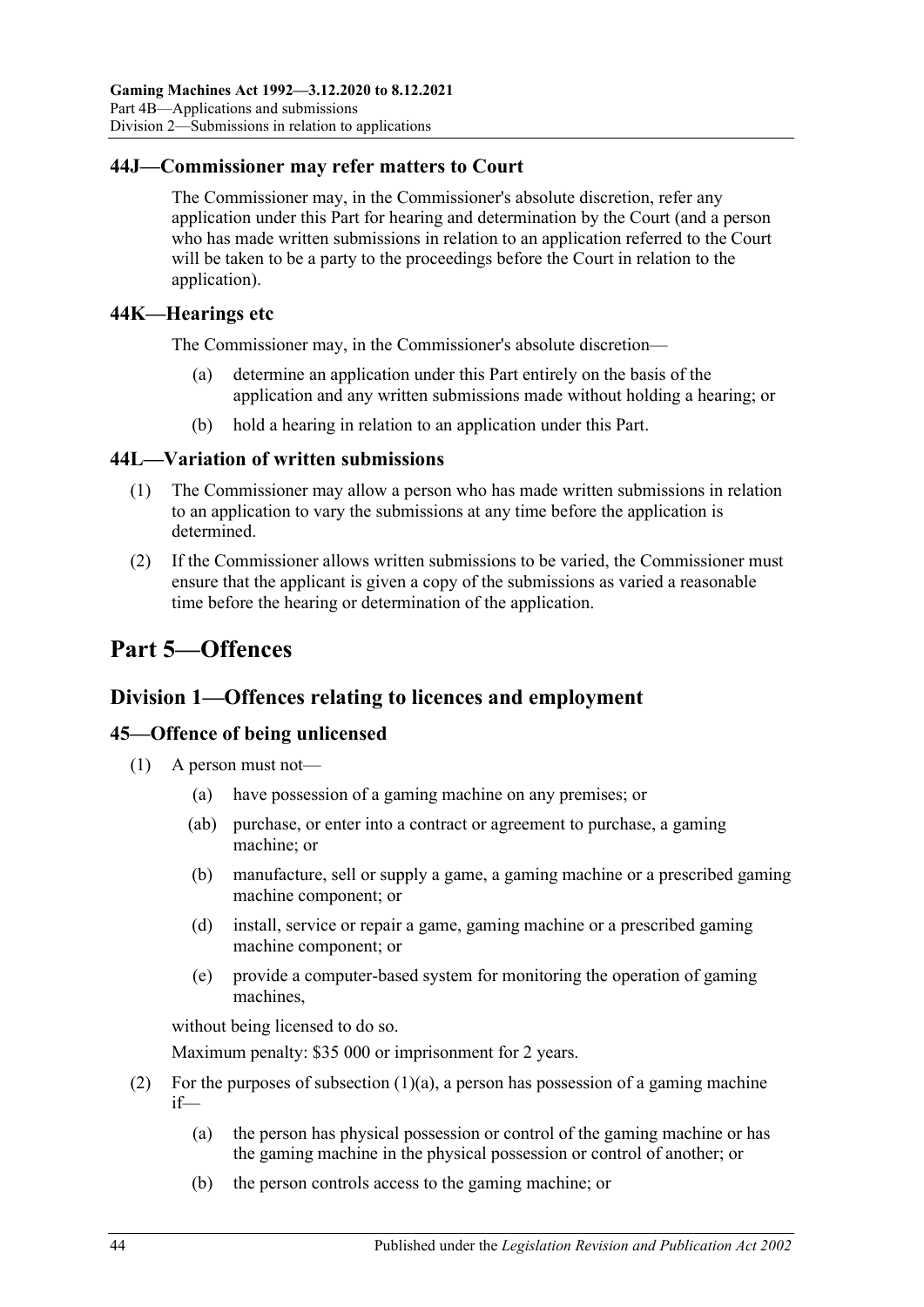- (c) the person occupies, or has care, control or management of, premises, or is in charge of a vehicle, vessel or aircraft, where the gaming machine is found.
- (3) A person does not commit an offence against [subsection](#page-43-0)  $(1)(a)$  if the person possesses the gaming machine in the ordinary course of the person's business involving the transportation or temporary storage of a gaming machine on behalf of the holder of a licence under this Act.

## **46—Offence of breach of licence conditions**

(1) A licensee (other than the holder of a gaming machine licence) must not contravene or fail to comply with a condition of his or her licence.

Maximum penalty:

- (a) in the case of an offence committed by the holder of the gaming machine monitor licence—\$50 000 or imprisonment for 4 years;
- (b) in any other case—\$35 000 or imprisonment for 2 years.
- <span id="page-44-0"></span>(2) The holder of a gaming machine licence must not contravene or fail to comply with a condition of his or her licence.

Maximum penalty:

- (a) for a category A offence—\$20 000;
- (b) for a category B offence—\$10 000;
- (c) for a category C offence—\$5 000;
- (d) for a category D offence—\$2 500.

Expiation fee:

- (a) for a category A expiable offence—\$1 200;
- (b) for a category B expiable offence—\$315;
- (c) for a category C expiable offence—\$210;
- (d) for a category D expiable offence—\$160.
- (3) For the purposes of [subsection](#page-44-0) (2)—
	- (a) a contravention of, or failure to comply with, a licence condition specified in [Schedule 1](#page-68-0) (other than a condition imposed under paragraph (o) of that Schedule) is a category A offence only; and
	- (b) a contravention of, or failure to comply with, any other licence condition is both a category A offence and a category A expiable offence unless the Commissioner specifies that it is to be an offence, or expiable offence, of some other category at the time of imposing the condition.

#### **46A—Licensee to notify change of particulars**

(1) A licensee must, within 14 days after a change in any prescribed particulars, notify the Commissioner of that change.

Maximum penalty: \$2 500. Expiation fee: \$210.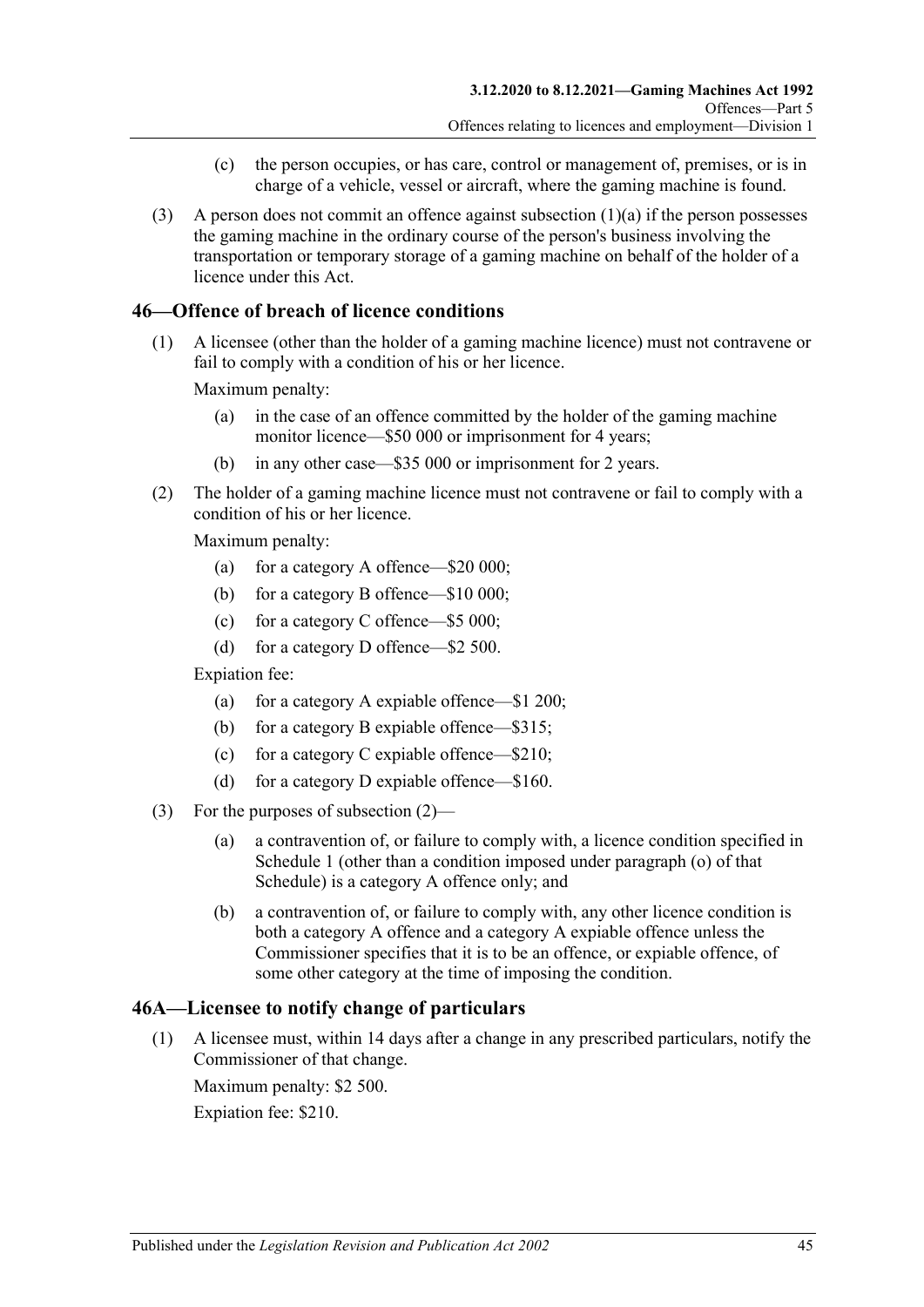#### (2) In this section—

#### *prescribed particulars* means—

- (a) any address for service or other email address, telephone number or street or postal address provided by the licensee to the Commissioner for purposes connected with the licence; and
- (b) any other particulars of a kind prescribed by the regulations.

### **47A—Offence of selling or supplying games, gaming machines or components without approved contract or with inducement**

(1) The holder of a gaming machine dealer's licence must not enter into a contract to sell or supply a game, a gaming machine or a prescribed gaming machine component unless the contract is in a form that has been approved by the Commissioner under [section](#page-32-2) 39.

Maximum penalty: \$35 000 or imprisonment for 2 years.

(2) The holder of a gaming machine dealer's licence must not provide or offer to provide any form of inducement to a person to enter into a contract for the sale or supply of a game, a gaming machine or a prescribed gaming machine component other than a discount that is calculated on a basis that has been fully disclosed in the contract and depends on the number of games, machines or components to be supplied under the contract.

Maximum penalty: \$35 000 or imprisonment for 2 years.

### **48—Offences relating to management or positions of authority**

(1) If the gaming operations conducted on any premises pursuant to a gaming machine licence are supervised or managed by a person who is not a gaming manager in respect of those gaming operations, the licensee and the person are each guilty of an offence.

Maximum penalty: \$35 000 or imprisonment for 2 years.

(2) If a person assumes a position of authority in a trust or corporate entity that holds a licence without the approval of the Commissioner, the licensee and the person are each guilty of an offence.

Maximum penalty: \$35 000 or imprisonment for 2 years.

(3) A licensee must ensure that a gaming manager is present on the licensed premises at all times when gaming operations are conducted on the premises. Maximum penalty: \$10 000.

### **49—Offences related to carrying out duties in gaming areas**

- (1) If prescribed duties are carried out in connection with the gaming operations conducted on licensed premises by a person who is not—
	- (a) a gaming manager in respect of those premises; or
	- (b) a gaming employee in respect of those premises,

the licensee and the person are each guilty of an offence.

Maximum penalty: \$10 000 or imprisonment for 6 months.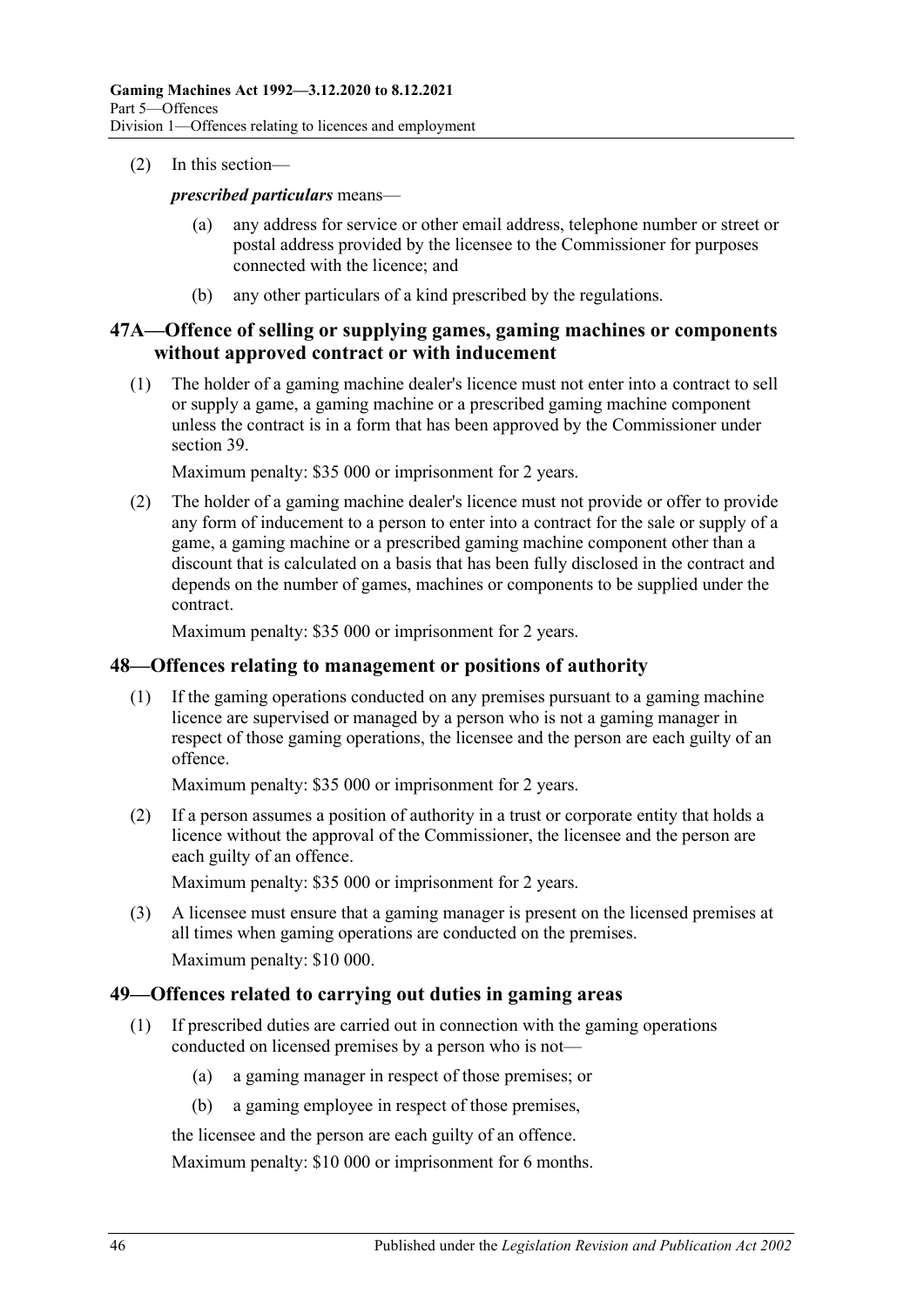- (2) If prescribed duties are carried out in connection with the gaming operations conducted on licensed premises by a person in contravention of a notice given to the person under section [44AA\(2\),](#page-37-3) the person is guilty of an offence. Maximum penalty: \$35 000 or imprisonment for 2 years.
- (3) A licensee who causes or permits a person to carry out prescribed duties in contravention of a notice given to the licensee under section [44AA\(2\)](#page-37-3) is guilty of an offence.

Maximum penalty: \$35 000 or imprisonment for 2 years.

(4) If prescribed duties are carried out in connection with the gaming operations conducted on licensed premises by a person who is an employee of the holder of a gaming machine dealer's licence, the person is guilty of an offence.

Maximum penalty: \$35 000 or imprisonment for 2 years.

(5) A licensee who knowingly causes or permits a person who is an employee of the holder of a gaming machine dealer's licence to carry out prescribed duties in connection with the gaming operations conducted on licensed premises is guilty of an offence.

Maximum penalty: \$35 000 or imprisonment for 2 years.

### **50—Offence related to personal performance of work on games and gaming machines**

If the work of installing, servicing or repairing a game or gaming machine is personally performed on licensed premises by a person who is not—

- (a) the holder of a gaming machine service licence; or
- (b) approved as a gaming machine technician for the holder of a gaming machine service licence,

the licensee and the person are each guilty of an offence.

Maximum penalty: \$10 000 or imprisonment for 6 months.

### <span id="page-46-0"></span>**50A—Gaming managers and employees must carry identification**

If a gaming manager or gaming employee does not, while carrying out his or her duties on the licensed premises, wear an identification card—

- (a) that is in a form approved by the Commissioner; and
- (b) that is clearly visible to other persons,

the licensee and the person are each guilty of an offence.

Maximum penalty:

- (a) in the case of an offence committed by a licensee—\$2 500;
- (b) in any other case—\$1 250.

Expiation fee:

- (a) in the case of an offence allegedly committed by a licensee—\$210;
- (b) in any other case—\$160.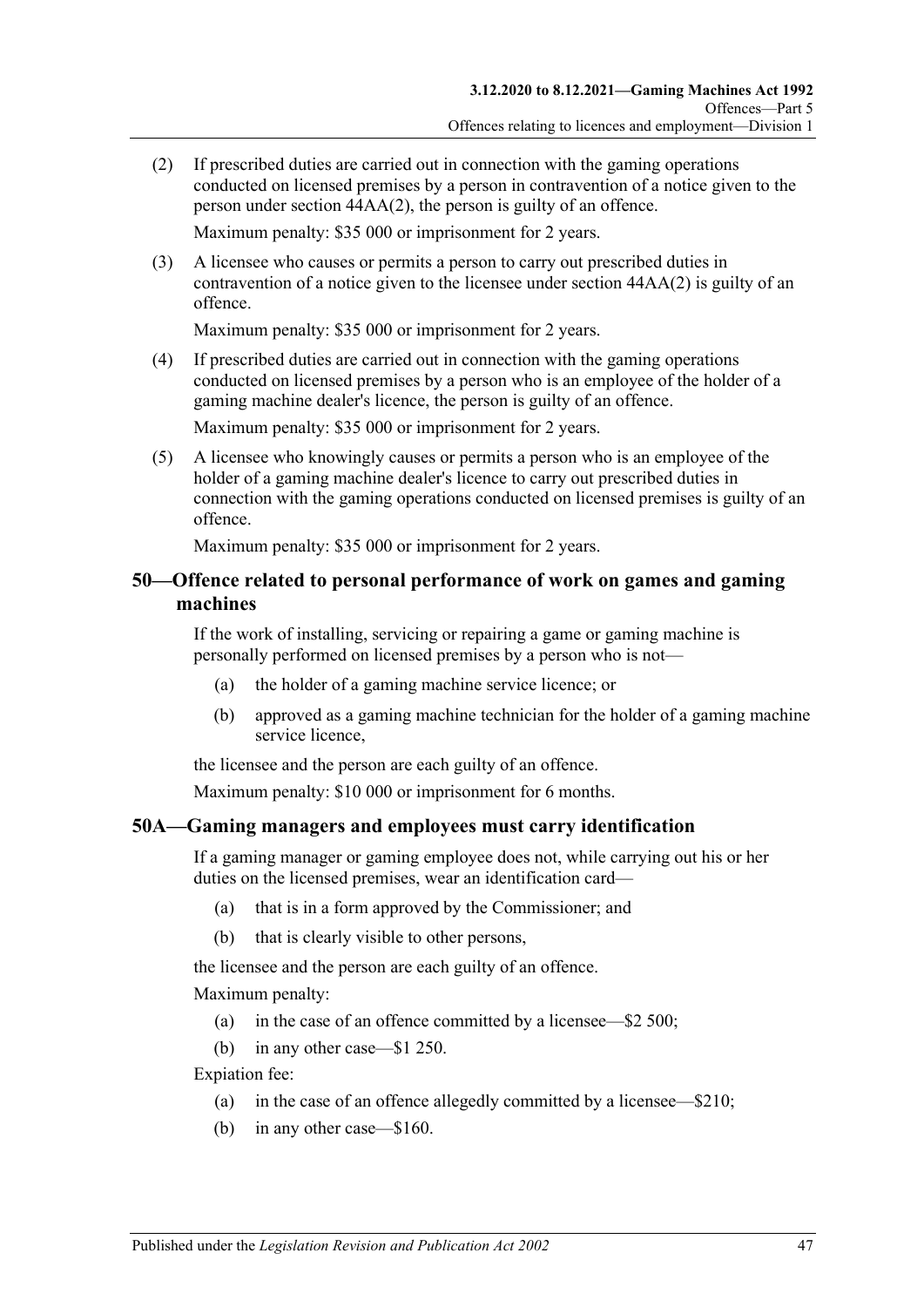## **51—Persons who may not operate gaming machines**

(1) The holder of a gaming machine licence or a person who occupies a position of authority in a trust or corporate entity that holds such a licence, or a gaming manager or gaming employee for any particular licensed premises, must not, except as is necessary for the purpose of carrying out his or her duties, operate a gaming machine on the licensed premises.

Maximum penalty:

- (a) in the case of an offence committed by the holder of a gaming machine licence or a person who occupies a position of authority in a trust or corporate entity that holds such a licence—\$10 000 or imprisonment for 6 months;
- (b) in the case of an offence committed by a gaming manager or gaming employee—\$5 000.

Expiation fee: in the case of an offence allegedly committed by a gaming manager or gaming employee—\$315.

(2) A person must not, within 28 days of ceasing to be the holder of a gaming machine licence or a person who occupies a position of authority in a trust or corporate entity that holds such a licence, or to be a gaming manager or gaming employee in any particular licensed premises, operate a gaming machine on the licensed premises.

Maximum penalty:

- (a) in the case of an offence committed by the holder of a gaming machine licence or a person who occupies a position of authority in a trust or corporate entity that holds such a licence—\$10 000 or imprisonment for 6 months;
- (b) in the case of an offence committed by a gaming manager or gaming employee—\$5 000.

Expiation fee: in the case of an offence allegedly committed by a gaming manager or gaming employee—\$315.

(3) The holder of a gaming machine dealer's licence, or a person in a position of authority in a trust or corporate entity that holds such a licence, must not, except as is necessary for the purpose of carrying out duties pursuant to the licence, operate a gaming machine on any licensed premises.

Maximum penalty: \$10 000 or imprisonment for 6 months.

(4) The holder of the gaming machine monitor licence, an employee of such a licensee or a person in a position of authority in a trust or corporate entity that holds such a licence must not operate a gaming machine on any licensed premises.

Maximum penalty: \$10 000 or imprisonment for 6 months.

(4a) The holder of a gaming machine service licence or a person in a position of authority in a trust or corporate entity that holds such a licence, or an approved gaming machine technician for the holder of such a licence, must not, except as is necessary for the purpose of carrying out his or her duties, operate a gaming machine on any licensed premises.

Maximum penalty: \$10 000 or imprisonment for 6 months.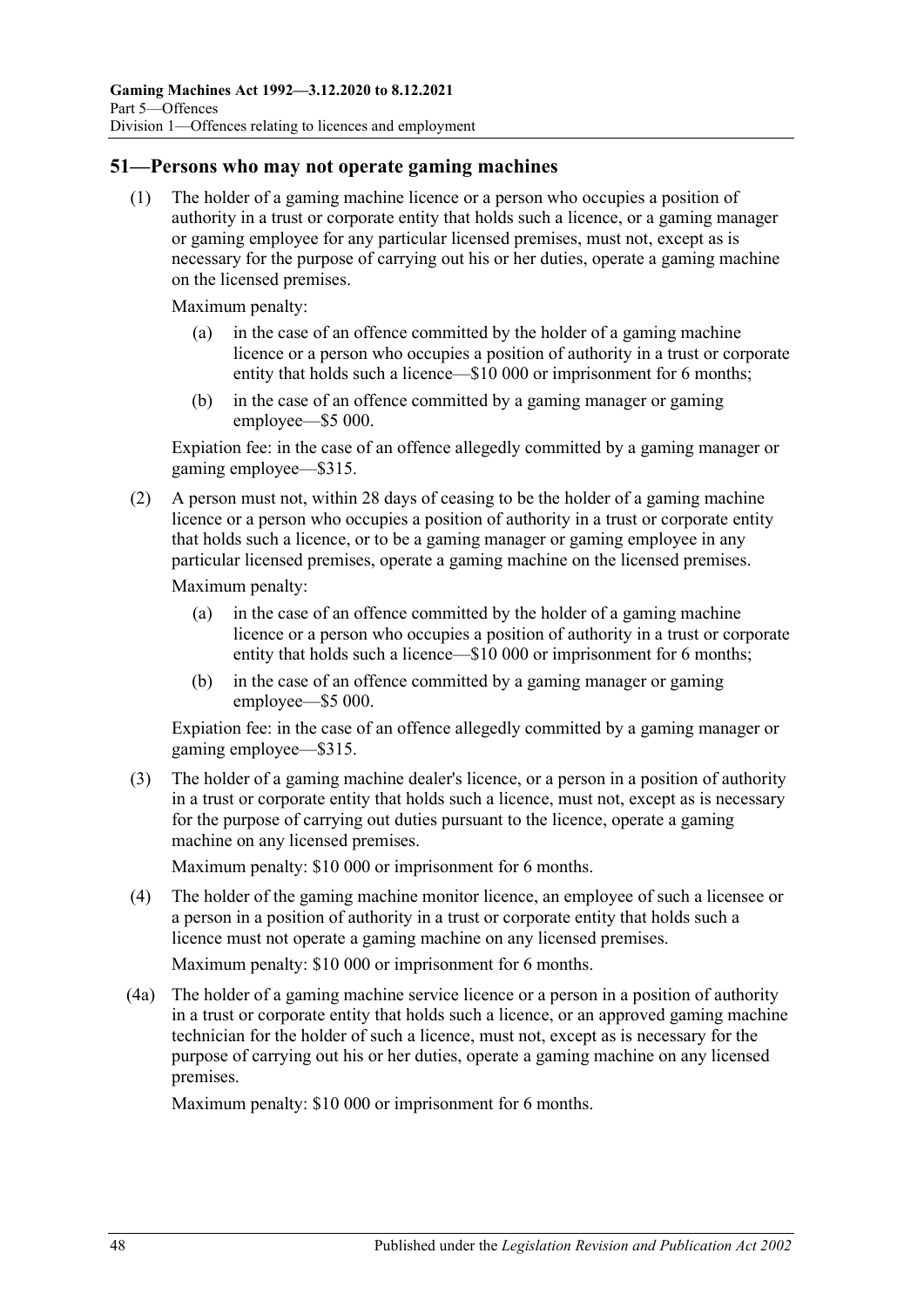# **Division 2—Offences relating to conduct of gaming operations**

## **51A—Cash facilities not to be provided within gaming areas**

(1) The holder of a gaming machine licence must not provide, or allow another person to provide, a cash facility other than an EFTPOS facility within a gaming area on the licensed premises.

Maximum penalty: \$35 000.

- <span id="page-48-0"></span>(4) The Minister may, if he or she thinks exceptional circumstances exist for doing so, exempt a licensee (conditionally or unconditionally) from the operation of this section.
- (5) A licensee who contravenes a condition of an exemption granted unde[r subsection](#page-48-0) (4) is guilty of an offence.

Maximum penalty: \$35 000.

### **51B—Cash facilities limitations**

(2) The holder of a gaming machine licence must not provide, or allow another person to provide, cash facilities on the licensed premises that would allow a person to obtain by means of any 1 cash facility, in a transaction or set of transactions on that cash facility, on any 1 debit or credit card within a 24 hour period, an amount of cash that exceeds the sum of \$250.

Maximum penalty: \$35 000.

### **52—Prohibition of lending or extension of credit**

- (1) The holder of a gaming machine licence—
	- (a) who lends or offers to lend money to a person who is in or who is about to enter the licensed premises; or
	- (b) who allows a person to use a credit card or charge card for the purpose of paying for playing the gaming machines on the licensed premises or in circumstances where the holder could reasonably be expected to know that the use of the card is for that purpose; or
	- (c) who otherwise extends or offers to extend credit to any person for the purpose of enabling the person to play the gaming machines on the licensed premises or in circumstances where the holder could reasonably be expected to know that the credit is to be used for that purpose,

is guilty of an offence.

Maximum penalty: \$35 000 or imprisonment for 2 years.

- (2) If a gaming manager or gaming employee—
	- (a) lends or offers to lend money to a person who is in or who is about to enter the licensed premises; or
	- (b) allows a person to use a credit card or charge card for the purpose of paying for playing the gaming machines on the licensed premises or in circumstances where the manager or employee could reasonably be expected to know that the use of the card is for that purpose; or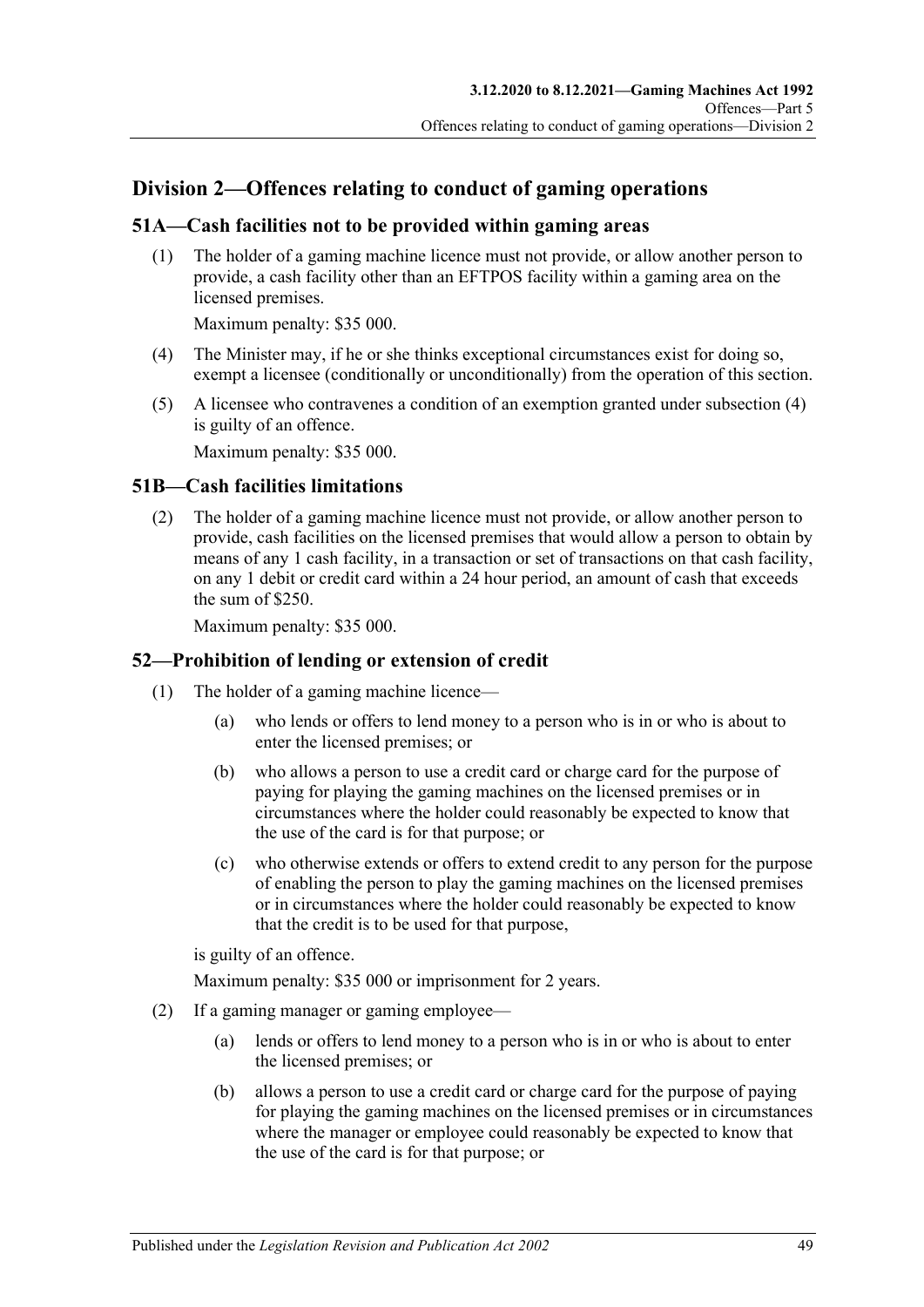(c) otherwise extends or offers to extend credit to any person for the purpose of enabling the person to play the gaming machines on the licensed premises or in circumstances where the manager or employee could reasonably be expected to know that the credit is to be used for that purpose,

the licensee and the manager or employee are each guilty of an offence.

Maximum penalty: \$35 000 or imprisonment for 2 years.

## **53—Prohibition of linked jackpots**

The holder of a gaming machine licence must not cause, suffer or permit any gaming machine on the licensed premises—

- (a) to be fitted with linked jackpot equipment; or
- (b) to be linked in any manner that allows the winnings, or part of the winnings, from the machine to accumulate with the winnings, or part of the winnings, from any other gaming machine.

Maximum penalty: \$35 000 or imprisonment for 2 years.

### **53A—Prohibition of certain gaming machine facilities**

- (1) The holder of a gaming machine licence must not provide any gaming machine on the licensed premises that may be operated in connection with an account based cashless gaming system unless—
	- (a) the system is approved under section  $40A(1)(a)$ ; and
	- (b) the gaming machine is operated in connection with an automated risk monitoring system approved under section [40A\(1\)\(b\);](#page-34-3) and
	- (c) the gaming machine is capable of displaying on-screen messages of a kind prescribed in the applicable responsible gambling code of practice either on a primary screen or an ancillary screen; and
	- (d) the gaming machine is operated in connection with a pre-commitment system in compliance with the requirements prescribed by the regulations.

Maximum penalty: \$35 000.

(2) The holder of a gaming machine licence must not provide any gaming machine on the licensed premises that may be operated otherwise than in connection with an automated risk monitoring system approved under section [40A\(1\)\(b\).](#page-34-3)

Maximum penalty: \$35 000.

- (3) The holder of a gaming machine licence must not provide any gaming machine on the licensed premises that may be operated—
	- (a) by insertion of a credit or debit card; or
	- (b) by means of a cashless payment system; or
	- (c) by insertion of a ticket (other than in accordance with the requirements prescribed by the regulations).

Maximum penalty: \$35 000.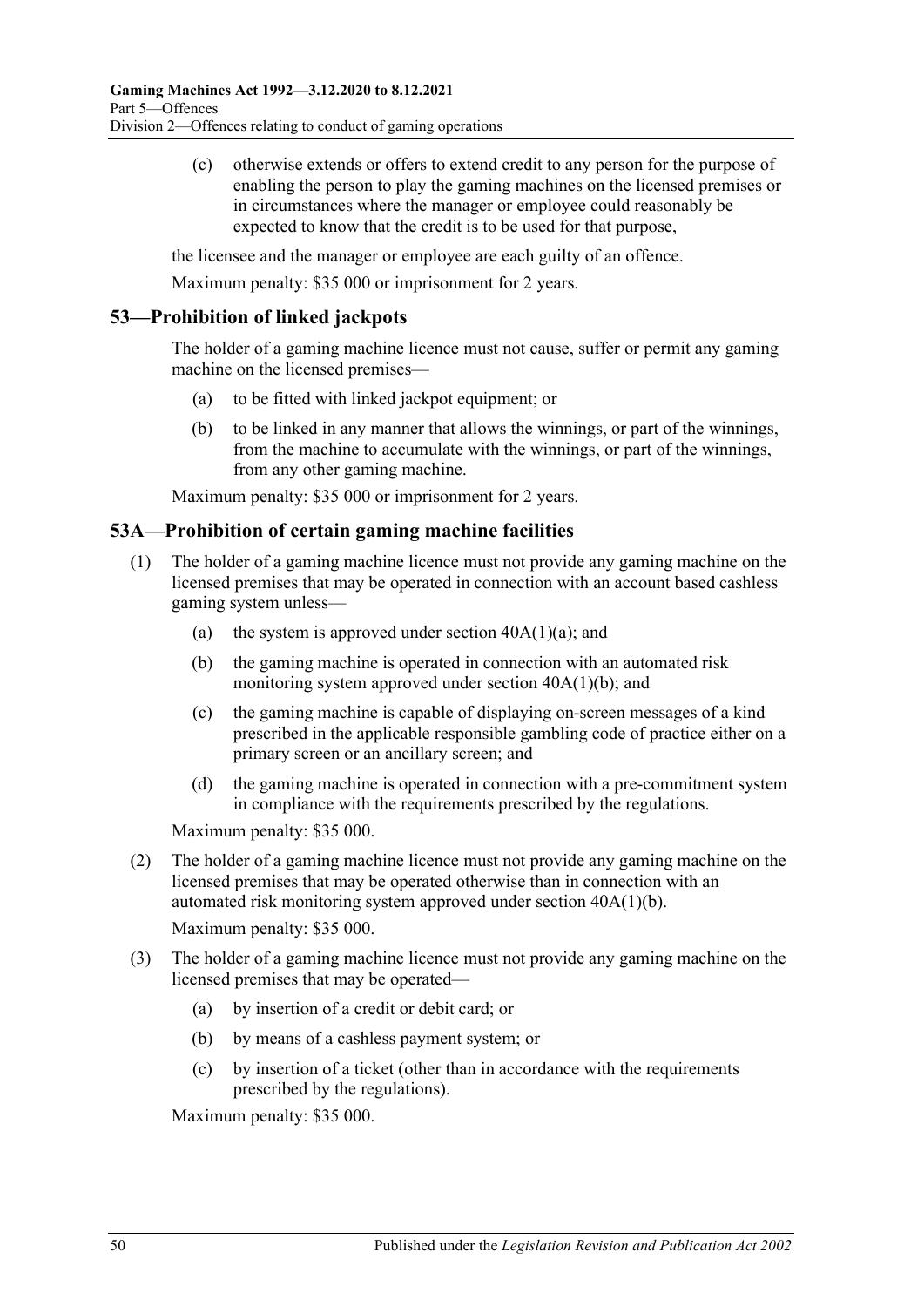(4) The holder of a gaming machine licence must not provide any gaming machine on the licensed premises that allows a maximum bet of more than \$5.

Maximum penalty: \$35 000.

(4a) The holder of a gaming machine licence must not provide any gaming machine on the licensed premises that allows the operation of a game by insertion of a banknote if the cash value of the credit balance on the gaming machine is \$100 or more.

Maximum penalty: \$35 000.

(5) The holder of a gaming machine licence must not provide any gaming machine on the licensed premises that may be operated by the insertion of a banknote of a denomination greater than \$50.

Maximum penalty: \$35 000.

(6) The holder of a gaming machine licence must not permit the use of an audio device on any gaming machine on the licensed premises if the use of the device is not intended primarily to assist a person with a hearing impairment.

Maximum penalty: \$35 000.

(7) The holder of a gaming machine licence must not provide any gaming machine on the licensed premises that returns winnings to players at a rate that is not less than 87.5% of the total amount of all bets made on the machine.

Maximum penalty: \$35 000.

(8) The holder of a gaming machine licence must not provide any gaming machine on the licensed premises that is fitted with a device or mechanism designed to allow the playing of successive games by an automatic process.

Maximum penalty: \$35 000.

(9) In this section—

*ancillary screen* means a screen—

- (a) in the sandwich board of a gaming machine; or
- (b) attached to a gaming machine that is visible to the person using the gaming machine;

*audio device* means an earphone, earpiece, headphone, headset or any other device to convert signals from a gaming machine to audible sound delivered to the ear of a person playing the machine to the exclusion of everyone else;

*cashless payment system* does not include an account based cashless gaming system approved under section  $40A(1)(a)$  or a cashless gaming system of a kind prescribed by the regulations and approved under section  $40A(1)(c)$ ;

*primary screen* means a gaming machine screen;

*ticket* means a ticket—

- (a) issued from a gaming machine (or from equipment attached to the gaming machine for the purposes of issuing tickets); and
- (b) that shows the cash value of the credits accumulated but not otherwise redeemed in the course of play on that gaming machine.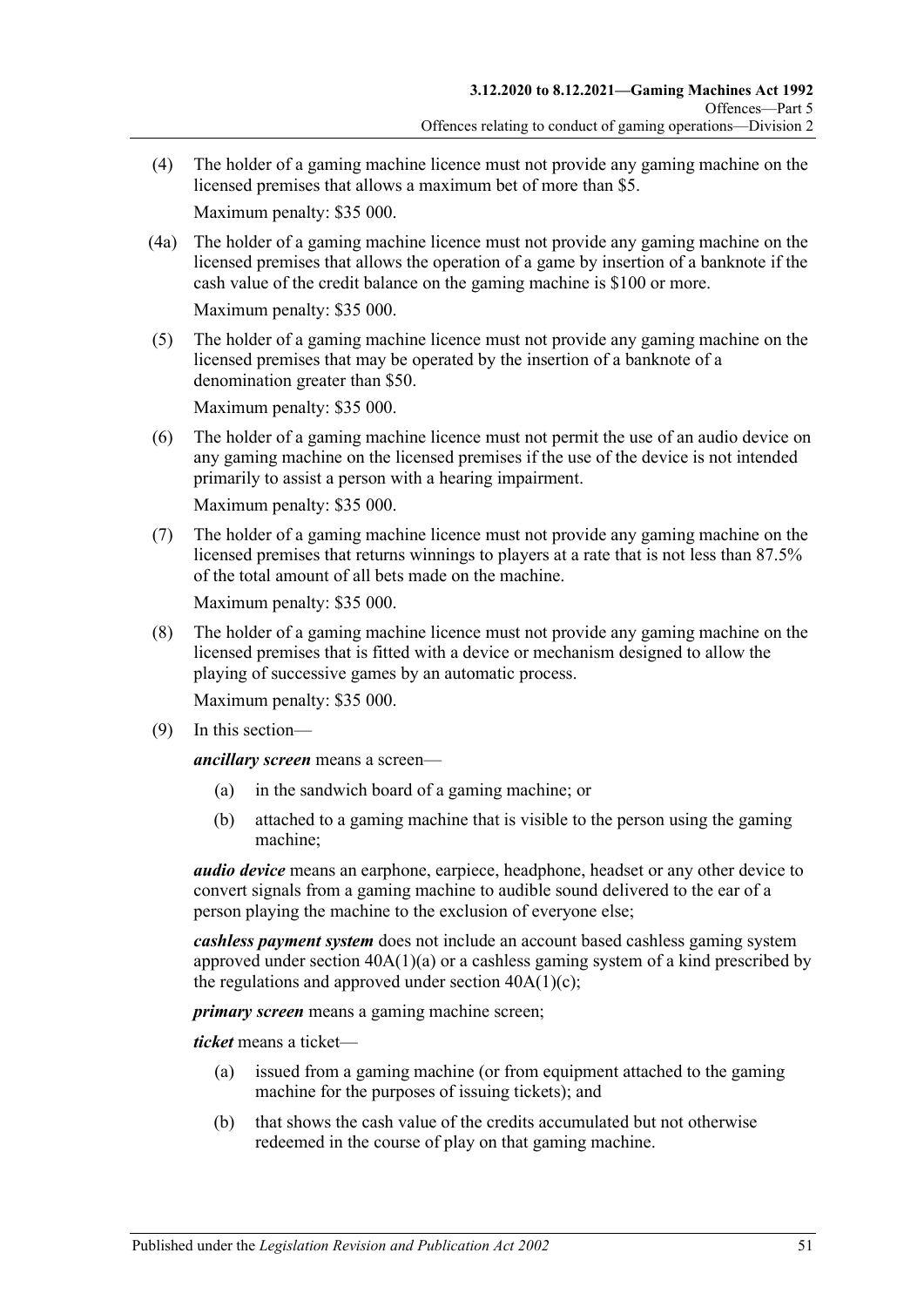# **53B—Commissioner's directions to ensure security of gaming machines**

- $(1)$  If—
	- (a) gaming machines are left on licensed premises after the premises have been vacated by the licensee; or
	- (b) the Commissioner has any reason to believe that gaming machines on licensed premises are not adequately secured against unauthorised use or interference,

the Commissioner may give any directions, in writing, that the Commissioner considers are reasonably required to secure the machines against unauthorised use or interference.

- (2) The Commissioner may, for example, do either or both of the following:
	- (a) direct the licensee to remove the machines to a secure storage location;
	- (b) direct the holder of the gaming machine monitor licence to electronically disable the machines (and maintain its monitoring of the machines).
- (3) A person given a direction by the Commissioner under this section must not fail to comply with the direction.

Maximum penalty: \$35 000.

# **Division 3—Offences relating to minors**

### **55—Minors must not be employed in gaming operations**

If a minor is employed in any capacity in connection with the conduct of gaming operations on licensed premises, the licensee is guilty of an offence.

Maximum penalty: \$10 000 or imprisonment for 6 months.

### **56—Minors not permitted in gaming areas**

(1) A minor must not enter or remain in a gaming area or operate a gaming machine on licensed premises.

Maximum penalty: \$2 500.

Expiation fee: \$210.

<span id="page-51-0"></span>(2) Where a minor enters or remains in a gaming area or operates a gaming machine on licensed premises, the licensee and the gaming manager on duty at the time are each guilty of an offence.

Maximum penalty: \$10 000.

Expiation fee: \$1 200.

(3) It is a defence to a charge of an offence against [subsection](#page-51-0) (2) for the defendant to prove that he or she took reasonable steps to prevent the entry of the minor to, or to remove the minor from, the gaming area or to prevent him or her from operating the gaming machine.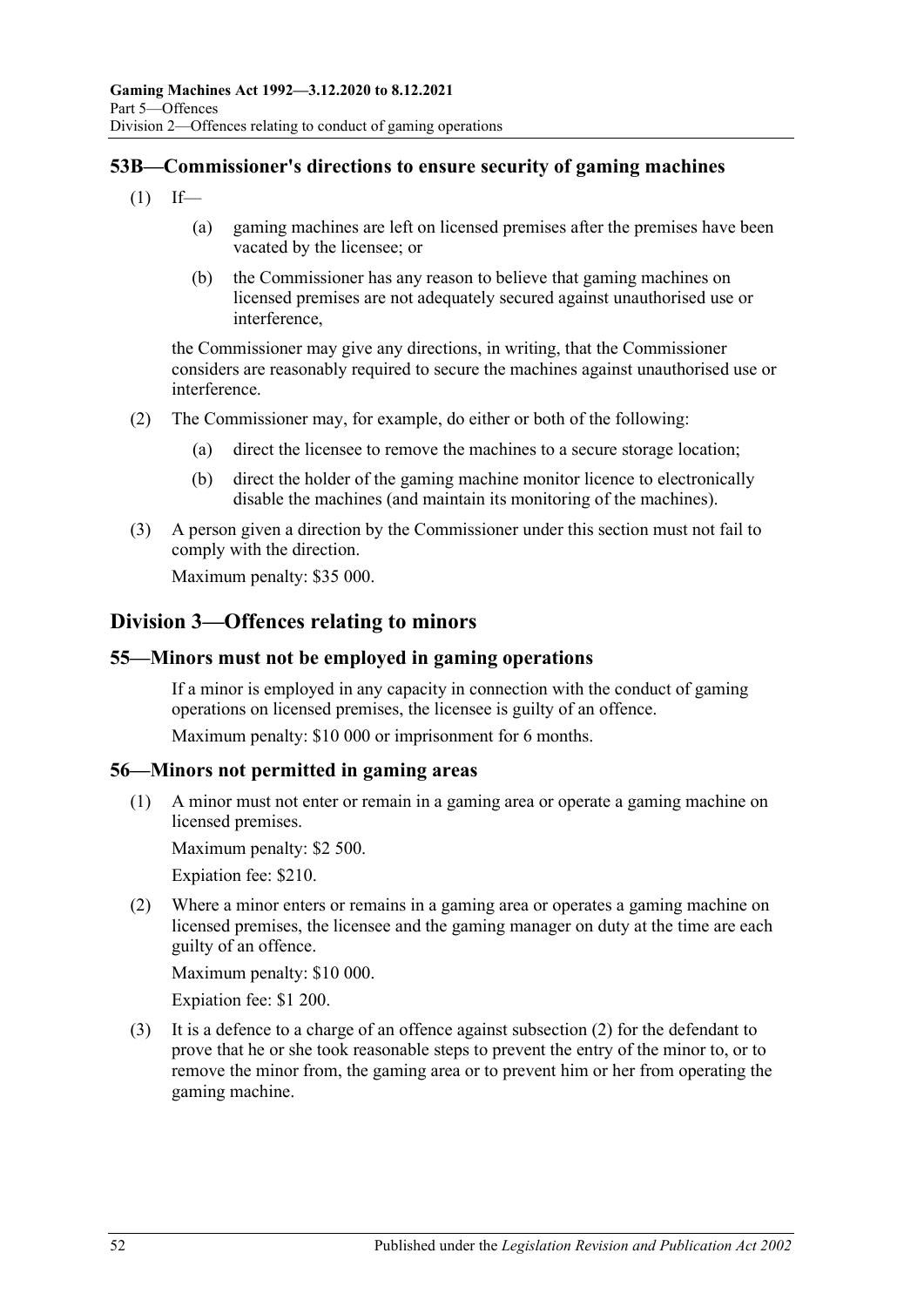(4) A holder of a gaming machine licence or a gaming manager who permits a minor to enter or remain in a gaming area on the licensed premises, or to operate a gaming machine on the premises, is guilty of an offence.

Maximum penalty: \$20 000.

Expiation fee: \$1 200.

(4a) A person must not knowingly assist a minor or enable a minor to enter or remain in a gaming area on the licensed premises.

Maximum penalty: \$10 000.

Expiation fee: \$1 200.

(5) A minor who operates a gaming machine in contravention of this section is not entitled to any winnings he or she may have made on the machine and those winnings are forfeited to the Commissioner and must be paid into the Gamblers Rehabilitation Fund.

### **58—Powers in relation to minors in gaming areas**

- (1) Where an authorised person suspects on reasonable grounds that a person in a gaming area may be a minor, he or she may require the person to produce evidence to the authorised person's satisfaction as to the person's age.
- (2) A person who—
	- (a) fails, without reasonable excuse, to comply with a requirement under this section; or
	- (b) makes a false statement, or produces false evidence, in response to such a requirement,

is guilty of an offence.

Maximum penalty: \$2 500.

- <span id="page-52-0"></span>(3) Where an authorised person suspects on reasonable grounds that a person who is in a gaming area or who is about to enter a gaming area is a minor, the authorised person may require the person to leave the gaming area.
- (4) If a person refuses or fails to comply with a requirement under [subsection](#page-52-0) (3), the authorised person may remove him or her from the licensed premises, using only such force as is reasonably necessary for the purpose.
- (5) An authorised person must comply with any procedures prescribed under the *[Liquor](http://www.legislation.sa.gov.au/index.aspx?action=legref&type=act&legtitle=Liquor%20Licensing%20Act%201997)  [Licensing Act](http://www.legislation.sa.gov.au/index.aspx?action=legref&type=act&legtitle=Liquor%20Licensing%20Act%201997) 1997* in relation to the removal by authorised persons (within the meaning of that Act) of minors from licensed premises or a part of licensed premises.

# **Division 5—Offences relating to cheating etc**

### **62—Interference with machines or games**

A person who interferes in any way with the proper operation of an approved gaming machine, or the proper operation of an approved game in a gaming machine, with the intent of gaining any benefit or advantage for himself or herself or any other person, is guilty of an offence.

Maximum penalty: \$50 000 or imprisonment for 4 years.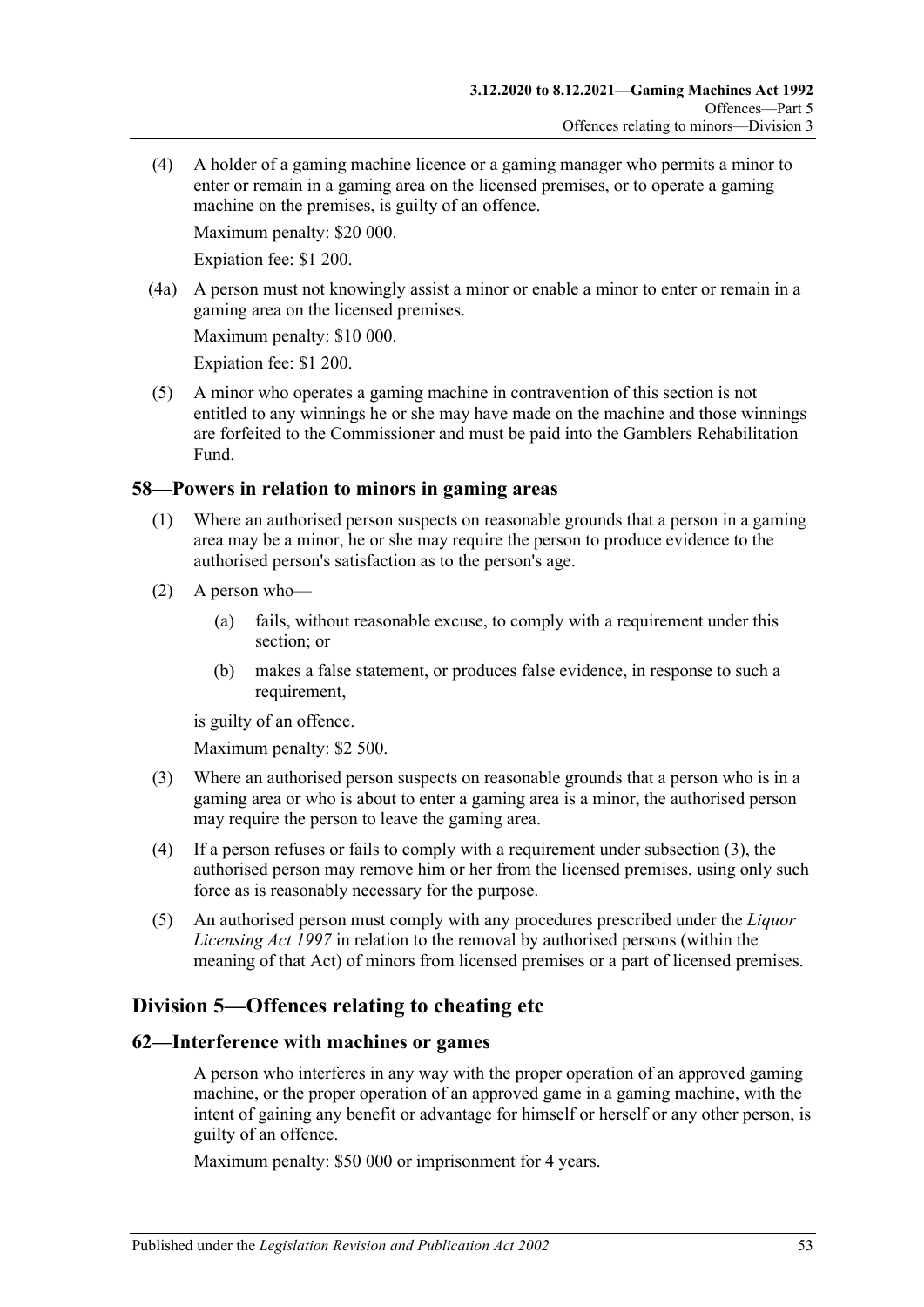### <span id="page-53-0"></span>**63—Interference devices**

- (1) A person who manufactures, sells, supplies or has in his or her possession a device designed, adapted or intended to be used for the purpose of interfering with the proper operation of an approved gaming machine or the proper operation of an approved game in a gaming machine is guilty of an offence.
- (2) In proceedings for an offence against [subsection](#page-53-0) (1), an allegation in the information that a particular device was designed, adapted or intended to be used for the purpose of interfering with the proper operation of an approved gaming machine or the proper operation of an approved game in a gaming machine, will be accepted as proved in the absence of proof to the contrary.
- (3) For the purposes of [subsection](#page-53-0) (1), a person has possession of a device if—
	- (a) the person has physical possession or control of the device or has the device in the physical possession or control of another; or
	- (b) the person controls access to the device; or
	- (c) the person occupies, or has care, control or management of, premises, or is in charge of a vehicle, vessel or aircraft, where the device is found.

## <span id="page-53-1"></span>**64—Sealing of gaming machines**

- (2) A person other than an inspector or an approved gaming machine technician must not seal any part of a gaming machine or break or in any way interfere with any such seal. Maximum penalty: \$5 000 or imprisonment for 3 months.
- (3) A licensee must not cause a gaming machine to be operated by a person (other than an inspector or approved gaming machine technician) unless it has been sealed. Maximum penalty: \$5 000.
- (4) An approved gaming machine technician must, after installing, servicing or repairing an unsealed gaming machine, seal the gaming machine in the manner approved by the Commissioner.

Maximum penalty: \$5 000.

### <span id="page-53-2"></span>**65—Removal of gaming tokens**

A person other than a person acting in the course of his or her duties must not remove any cash or gaming tokens from a gaming machine.

Maximum penalty: \$5 000 or imprisonment for 3 months.

### **66—Machines not to be operated in certain circumstances**

- (1) If, at any time when a gaming area on licensed premises is open for business, the licensee or a gaming manager suffers or permits a gaming machine to be operated—
	- (a) while the gaming machine or any game in the machine is not operating in such a manner that the rules of the game are being complied with, while the sequence or incidence of winnings has in any way been altered or while the machine is in any other way operating defectively; or
	- (b) while the gaming machine is not connected to the monitoring system or the connection is in anyway defective; or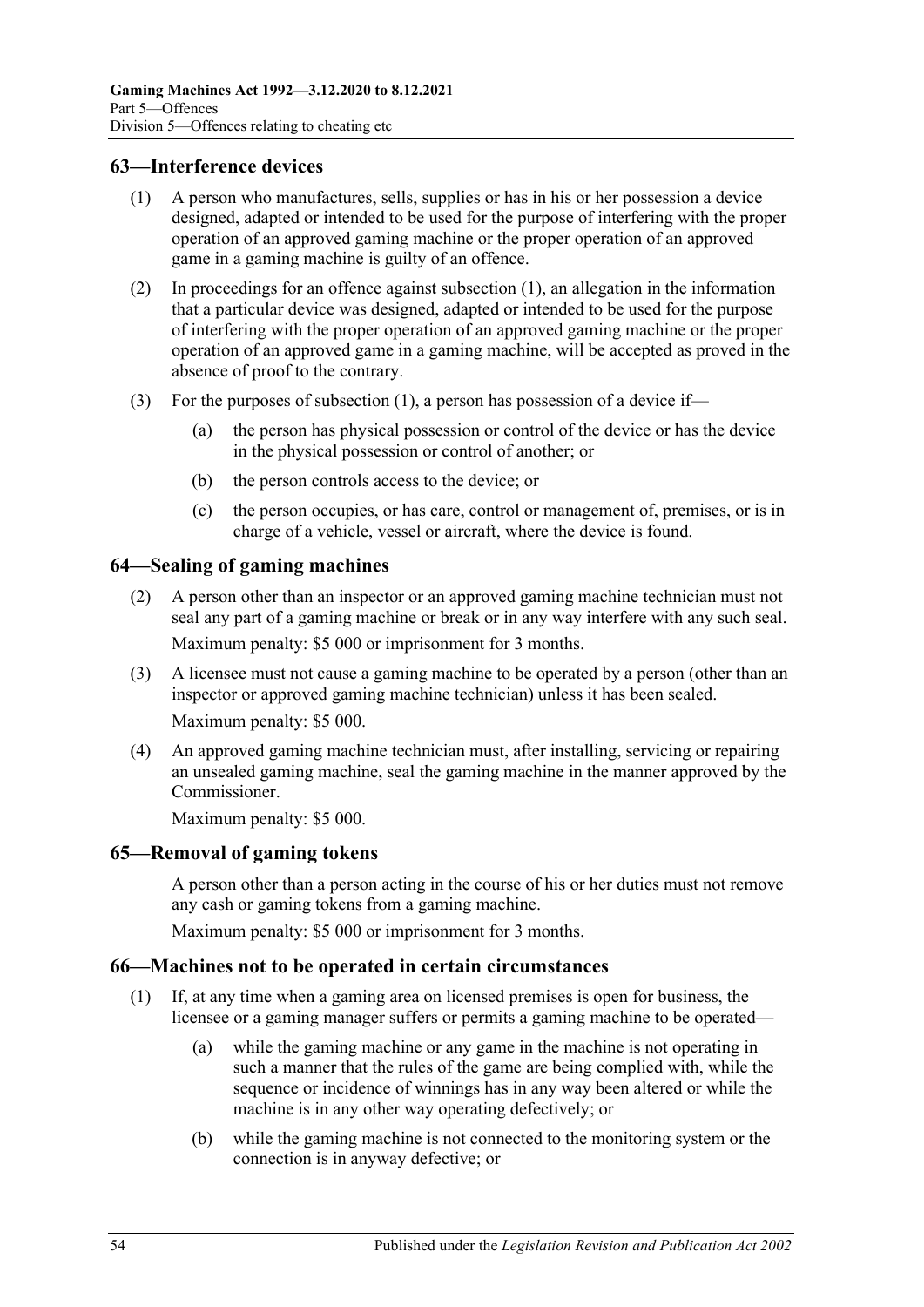(c) while the door of its computer cabinet is not sealed in the manner approved by the Commissioner,

the licensee or manager is guilty of an offence.

Maximum penalty: \$20 000 or imprisonment for 1 year.

### <span id="page-54-0"></span>**67—Power to remove offenders**

- (1) An authorised person, if satisfied that a person who is in a gaming area on licensed premises—
	- (a) has damaged or physically abused any gaming machine; or
	- (b) has committed, is committing or is about to commit an offence; or
	- (c) is behaving in an offensive, abusive or disorderly manner,

may remove the person from the licensed premises, using only such force as is reasonably necessary for the purpose.

(2) A person removed from licensed premises under [subsection](#page-54-0) (1) who enters or attempts to enter the premises within 24 hours of being so removed from them is guilty of an offence.

Maximum penalty: \$2 500.

- <span id="page-54-1"></span>(3) An authorised person may refuse entry to, or prevent from entering, the gaming area, or areas, on licensed premises any person who is behaving in an offensive, abusive or disorderly manner.
- (4) A person—
	- (a) who is refused entry to, or prevented from entering, a gaming area under [subsection](#page-54-1) (3); and
	- (b) who enters or attempts to enter any of the gaming areas on the premises within 24 hours after entry is so refused or prevented,

is guilty of an offence.

Maximum penalty: \$2 500.

- <span id="page-54-2"></span>(4a) The regulations may prescribe procedures to be observed by authorised persons in or in connection with the prevention of persons from entering gaming areas.
- (4b) An authorised person must comply with any procedures—
	- (a) prescribed under [subsection](#page-54-2) (4a); or
	- (b) prescribed under the *[Liquor Licensing Act](http://www.legislation.sa.gov.au/index.aspx?action=legref&type=act&legtitle=Liquor%20Licensing%20Act%201997) 1997* in relation to the removal by authorised persons (within the meaning of that Act) of persons from licensed premises.
- (5) The powers exercisable under this section are in addition to any other powers that are exercisable at law.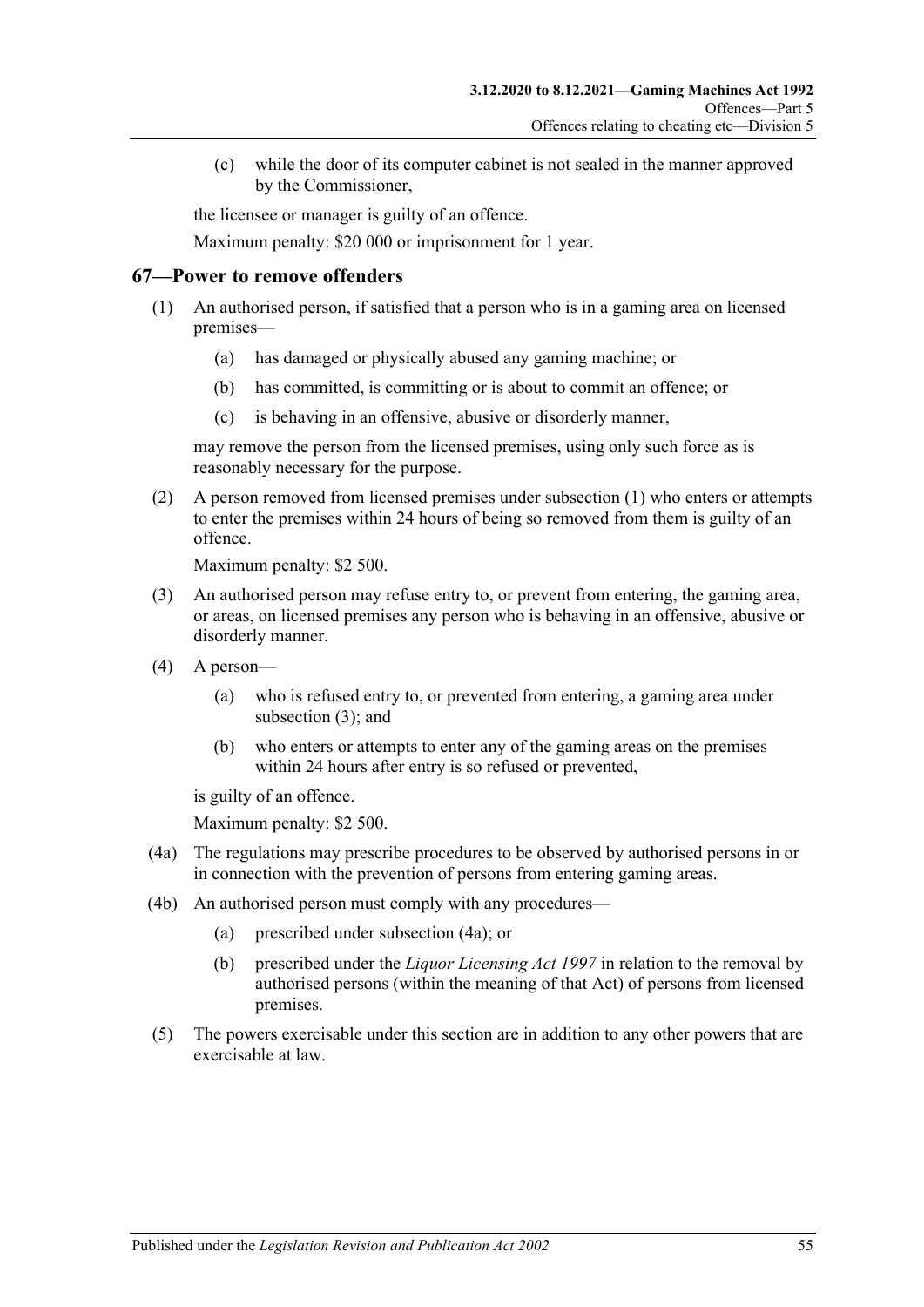# **Division 6—Offences relating to profit sharing etc**

### <span id="page-55-0"></span>**68—Certain profit sharing etc is prohibited**

- (1) If the holder of a gaming machine licence—
	- (a) enters into partnership with an unlicensed person (that is to say, a person who is not one of the holders of the gaming machine licence) in relation to the business conducted pursuant to the licence; or
	- (b) is party to any agreement or arrangement under which an unlicensed person in any way participates in the proceeds or profits of the business carried on pursuant to the licence; or
	- (c) remunerates an unlicensed person (other than the holder of the gaming machine monitor licence) by reference to the proceeds or profits of, or the amount staked in the course of, the business carried on pursuant to the licence; or
	- (d) permits an unlicensed person (not being a person who is a gaming manager in respect of the business) to conduct, superintend or manage the business carried on pursuant to the licence; or
	- (e) permits an unlicensed person to hold himself or herself out to the public as the licensee,

the licensee and the unlicensed person are each guilty of an offence.

Maximum penalty: \$20 000 or imprisonment for 1 year.

- (2) [Subsection](#page-55-0) (1) does not apply to—
	- (a) an agreement or arrangement providing for the disbursement of proceeds or profits to a person in a position of authority in a trust or corporate entity that holds the gaming machine licence; or
	- (b) an agreement or arrangement on terms approved by the Commissioner.

# **Part 8—Gaming tax**

### **72—Interpretation**

In this Part—

*net gambling revenue* or *NGR*, in relation to the holder of a gaming machine licence and a financial year, means the total amount of all bets made on the gaming machines on the licensed premises during the year less the total amount of all prizes won on the machines during the year;

*non-profit business* means a business carried out under a gaming machine licence held by or on behalf of a body corporate or association, where the Minister is satisfied that the profits of the business cannot be returned to the members or shareholders of the body corporate or association;

#### *prescribed gaming tax*—

(a) in respect of the 2002/2003 financial year, means—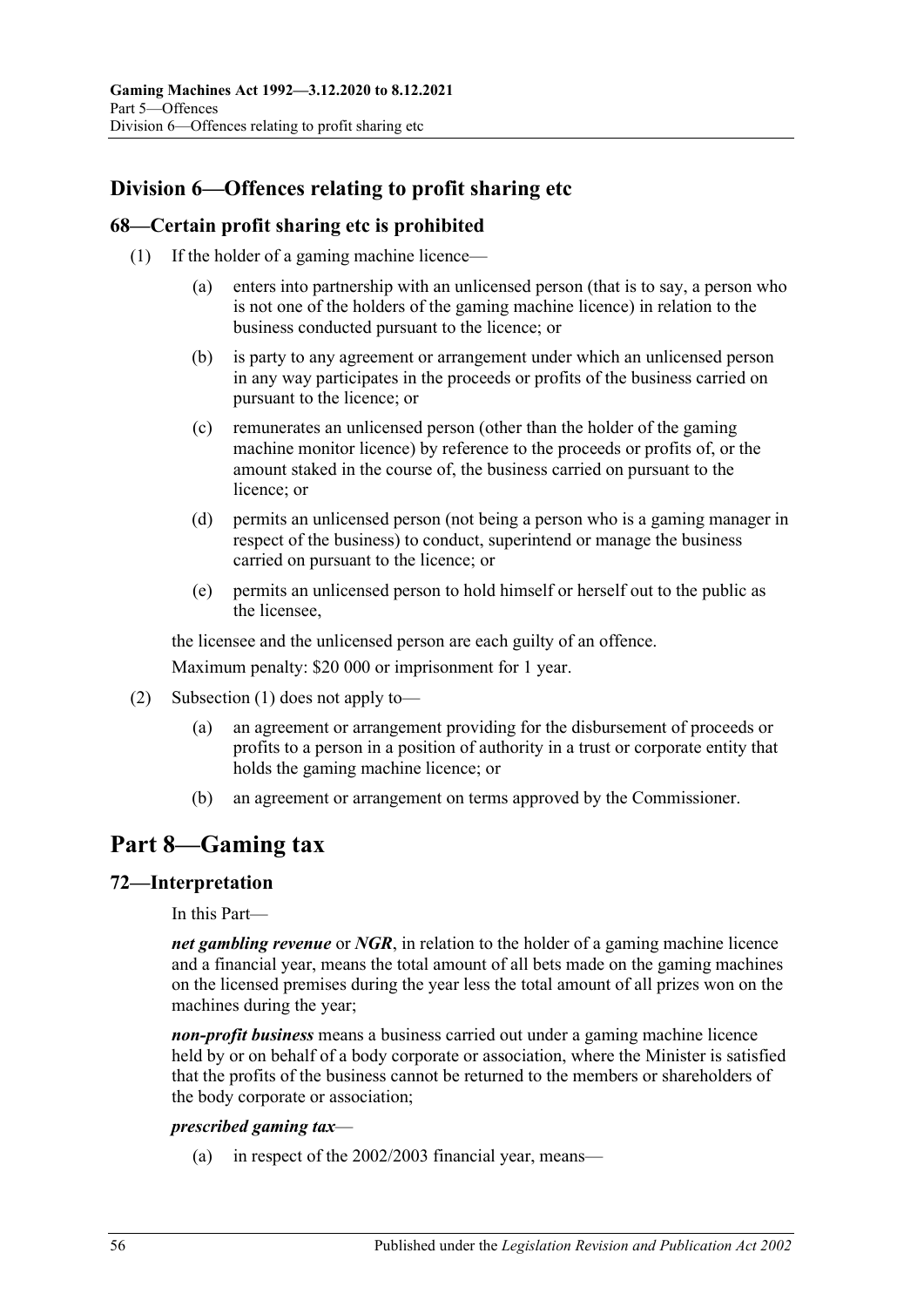(i) in the case of a non-profit business—the amount of tax calculated in accordance with Part 1 of the following table, as adjusted, for the 6 months from 1 January 2003 until 30 June 2003 (the *second 6 months*), by subtracting or adding (as the case requires) the adjustment amount in accordance with Part 2 of the table:

| Part 1                                                                                       |                                                                 |  |  |
|----------------------------------------------------------------------------------------------|-----------------------------------------------------------------|--|--|
| <b>Tax Threshold</b>                                                                         | Tax                                                             |  |  |
| For NGR of \$399 000 or less for the financial<br>year                                       | $20.91\%$ of the NGR                                            |  |  |
| For NGR of more than \$399 000 but equal to<br>or less than \$945 000 for the financial year | \$83 430.90 plus 25.91% of<br>the excess NGR over<br>\$399 000  |  |  |
| For NGR of more than \$945,000 for the<br>financial year                                     | \$224 899.50 plus 30.91% of<br>the excess NGR over<br>\$945 000 |  |  |

| Part 2                                                                                               |                                                                            |  |
|------------------------------------------------------------------------------------------------------|----------------------------------------------------------------------------|--|
| <b>Adjustment Threshold</b>                                                                          | Adjustment                                                                 |  |
| For NGR of \$37,500 or less for the second<br>6 months                                               | subtract $20.91\%$ of the NGR                                              |  |
| For NGR of more than \$37 500 but equal to<br>or less than \$199 500 for the second 6 months         | subtract \$7 841.25 and add<br>$0.09\%$ of the excess NGR<br>over \$37 500 |  |
| For NGR of more than \$199 500 but equal to<br>or less than \$472 500 for the second 6 months        | subtract \$7 695.45 and add<br>2.59% of the excess NGR<br>over \$199 500   |  |
| For NGR of more than \$472 500 but equal to<br>or less than \$750 000 for the second 6 months        | subtract \$624.75                                                          |  |
| For NGR of more than \$750 000 but equal to<br>or less than \$1 250 000 for the second<br>6 months   | subtract \$624.75 and add<br>$6.59\%$ of the excess NGR<br>over \$750 000  |  |
| For NGR of more than \$1 250 000 but equal<br>to or less than \$1 750 000 for the second<br>6 months | add \$32 325.25 plus 16.09%<br>of the excess NGR over<br>\$1 250 000       |  |
| For NGR of more than \$1 750 000 for the<br>second 6 months                                          | add \$112 775.25 plus 24.09%<br>of the excess NGR over<br>\$1 750 000      |  |

(ii) in any other case—the amount of tax calculated in accordance with Part 1 of the following table, as adjusted, for the 6 months from 1 January 2003 until 30 June 2003 (the *second 6 months*), by subtracting or adding (as the case requires) the adjustment amount in accordance with Part 2 of the table: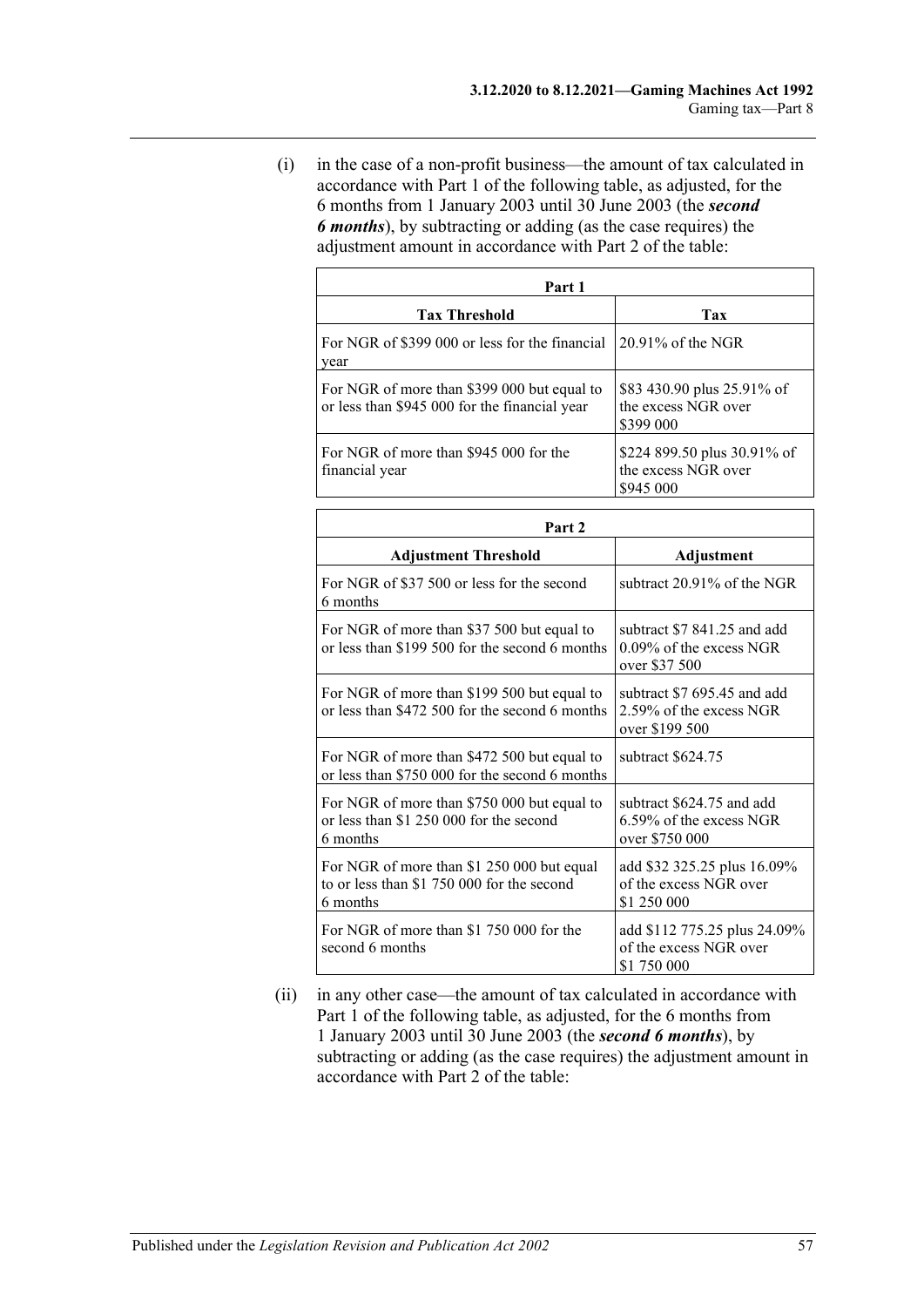| Part 1                                                                                       |                                                                 |  |  |
|----------------------------------------------------------------------------------------------|-----------------------------------------------------------------|--|--|
| <b>Tax Threshold</b>                                                                         | Tax                                                             |  |  |
| For NGR of \$399 000 or less for the financial<br>year                                       | $125.91\%$ of the NGR                                           |  |  |
| For NGR of more than \$399 000 but equal to<br>or less than \$945 000 for the financial year | \$103 380.90 plus 34.41% of<br>the excess NGR over<br>\$399 000 |  |  |
| For NGR of more than \$945,000 for the<br>financial year                                     | \$291 259.50 plus 40.91% of<br>the excess NGR over<br>\$945 000 |  |  |

| Part 2                                                                                               |                                                                          |  |
|------------------------------------------------------------------------------------------------------|--------------------------------------------------------------------------|--|
| <b>Adjustment Threshold</b>                                                                          | Adjustment                                                               |  |
| For NGR of \$37 500 or less for the second<br>6 months                                               | subtract $25.91\%$ of the NGR                                            |  |
| For NGR of more than \$37 500 but equal to<br>or less than \$199 500 for the second 6 months         | subtract \$9 716.25 and add<br>1.59% of the excess NGR<br>over \$37 500  |  |
| For NGR of more than \$199 500 but equal to<br>or less than \$472 500 for the second 6 months        | subtract \$7 140.45 and add<br>2.59% of the excess NGR<br>over \$199 500 |  |
| For NGR of more than \$472 500 but equal to<br>or less than \$750 000 for the second 6 months        | subtract \$69.75                                                         |  |
| For NGR of more than \$750 000 but equal to<br>or less than \$1 250 000 for the second<br>6 months   | subtract \$69.75 and add<br>$6.59\%$ of the excess NGR<br>over \$750 000 |  |
| For NGR of more than \$1 250 000 but equal<br>to or less than \$1 750 000 for the second<br>6 months | add \$32 880.25 plus 16.09%<br>of the excess NGR over<br>\$1 250 000     |  |
| For NGR of more than \$1 750 000 for the<br>second 6 months                                          | add \$113 330.25 plus 24.09%<br>of the excess NGR over<br>\$1 750 000    |  |

- (b) in respect of the 2003/2004 financial year and each successive financial year, means—
	- (i) in the case of a non-profit business—the amount of tax calculated in accordance with the following table:

| <b>Tax Threshold</b>                                  | Tax                          |
|-------------------------------------------------------|------------------------------|
| For NGR of \$75 000 or less for the financial<br>year | nil                          |
| For NGR of more than \$75 000 but equal to            | 21\% of the excess NGR over  |
| or less than \$399 000 for the financial year         | \$75 000                     |
| For NGR of more than \$399 000 but equal to           | \$68 040 plus 28.5% of the   |
| or less than \$945 000 for the financial year         | excess NGR over \$399 000    |
| For NGR of more than \$945 000 but equal to           | \$223 650 plus 30.91% of the |
| or less than \$1 500 000 for the financial year       | excess NGR over \$945 000    |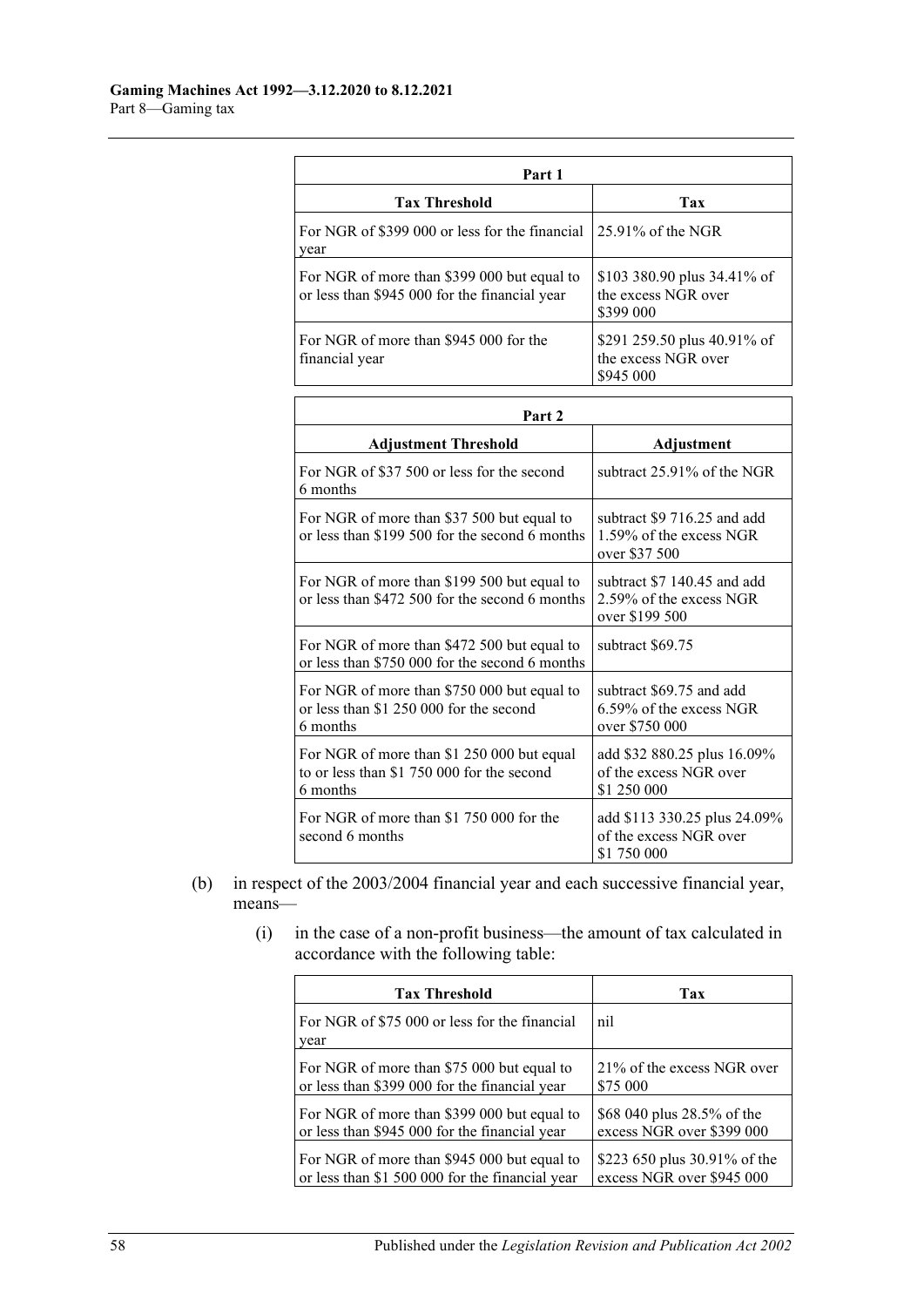| <b>Tax Threshold</b>                                                                                | Tax                                                              |
|-----------------------------------------------------------------------------------------------------|------------------------------------------------------------------|
| For NGR of more than \$1 500 000 but equal<br>to or less than \$2 500 000 for the financial<br>year | \$395 200.50 plus 37.5% of<br>the excess NGR over<br>\$1 500 000 |
| For NGR of more than \$2 500 000 but equal<br>to or less than \$3 500 000 for the financial<br>year | \$770 200.50 plus 47% of the<br>excess NGR over \$2 500 000      |
| For NGR of more than \$3 500 000 for the<br>financial year                                          | \$1 240 200.50 plus 55% of<br>the excess NGR over<br>\$3 500 000 |

(ii) in any other case—the amount of tax calculated in accordance with the following table:

| <b>Tax Threshold</b>                                                                                | Tax                                                              |
|-----------------------------------------------------------------------------------------------------|------------------------------------------------------------------|
| For NGR of \$75 000 or less for the financial<br>year                                               | nil                                                              |
| For NGR of more than \$75 000 but equal to                                                          | 27.5% of the excess NGR                                          |
| or less than \$399 000 for the financial year                                                       | over \$75 000                                                    |
| For NGR of more than \$399 000 but equal to                                                         | \$89 100 plus 37% of the                                         |
| or less than \$945 000 for the financial year                                                       | excess NGR over \$399 000                                        |
| For NGR of more than \$945 000 but equal to                                                         | \$291 120 plus 40.91% of the                                     |
| or less than \$1 500 000 for the financial year                                                     | excess NGR over \$945 000                                        |
| For NGR of more than \$1 500 000 but equal                                                          | \$518 170.50 plus 47.5% of                                       |
| to or less than \$2 500 000 for the financial                                                       | the excess NGR over                                              |
| year                                                                                                | \$1 500 000                                                      |
| For NGR of more than \$2 500 000 but equal<br>to or less than \$3 500 000 for the financial<br>year | \$993 170.50 plus 57% of the<br>excess NGR over \$2 500 000      |
| For NGR of more than \$3 500 000 for the<br>financial year                                          | \$1 563 170.50 plus 65% of<br>the excess NGR over<br>\$3 500 000 |

### <span id="page-58-0"></span>**72A—Gaming tax**

- (1) The holder of a gaming machine licence must pay to the Treasurer, for each financial year, the prescribed gaming tax on the net gambling revenue derived in respect of the licensed premises in the financial year.
- <span id="page-58-2"></span>(3) The tax to which a licensee is liable under [subsection](#page-58-0) (1) is payable in monthly instalments, to be calculated and paid (subject to [subsection](#page-58-1) (3a)) in the manner specified by the Minister by notice in the Gazette.
- (3aa) The Minister may, by further notice in the Gazette, vary or revoke a notice under [subsection](#page-58-2) (3).
- <span id="page-58-1"></span>(3a) The monthly instalments referred to in [subsection](#page-58-2) (3) will be determined on the basis of the net gambling revenue derived in respect of the licensed premises for the whole of the relevant financial year whether that revenue is derived by the same person or different persons during different parts of the year or pursuant to one gaming machine licence or to two or more gaming machine licences during different parts of the year.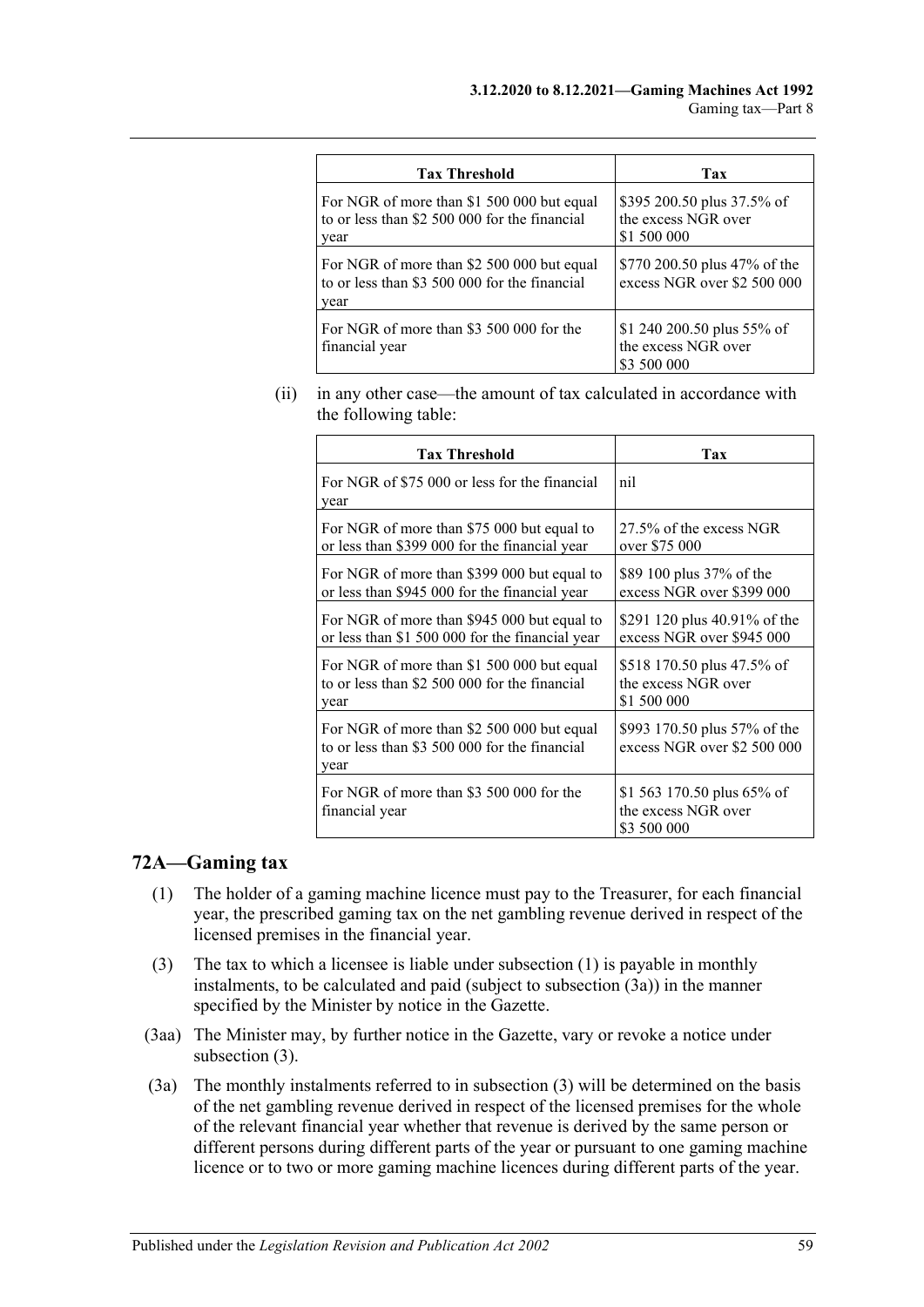- (3b) The holder of a gaming machine licence at the end of a month in respect of which an instalment referred to in [subsection](#page-58-2) (3) is payable is liable for the amount payable in respect of that month whether he or she was the holder of the licence throughout the month or not.
- <span id="page-59-2"></span><span id="page-59-1"></span><span id="page-59-0"></span>(4) The revenue received under this section by the Treasurer in respect of each financial year is to be paid—
	- (a) as to \$3.5 million—into the *Sport and Recreation Fund* established under this Part;
	- (b) as to \$4 million—into the *Charitable and Social Welfare Fund* established under this Part;
	- (ba) as to \$4.845 million—into the *Gamblers Rehabilitation Fund* established under this Part;
	- (c) as to \$20 million—into the *Community Development Fund* established under this Part;
	- (d) as to the balance—into the Consolidated Account.
- <span id="page-59-3"></span>(5) The Treasurer will pay the sums referred to in [subsection](#page-59-0)  $(4)(a)$ ,  $(b)$ ,  $(ba)$  and  $(c)$  into the various Funds at a time or times determined by the Treasurer.

#### <span id="page-59-4"></span>**72B—Recovery of tax**

- (1) If default is made by a licensee for more than 7 days in paying an amount due and payable under this Part, a fine of 10 per cent of the amount outstanding is added to that amount.
- (2) The Commissioner may, if he or she thinks good reason exists for doing so, waive payment of the whole or a part of a fine incurred under [subsection](#page-59-4) (1).
- (2a) If default is made by a licensee for more than 10 days in paying an amount due and payable under this Part, the Commissioner may, by written notice to the licensee, suspend the licence (and the licence will remain suspended until the amount, and any fine, is paid or the Commissioner terminates the suspension of the licence).
- (3) An amount due and payable under this Part is recoverable by the Treasurer as a debt due to the Crown.
- (4) If an amount is due and payable under this Part by a licensee that is a body corporate and—
	- (a) the body corporate is dissolved; or
	- (b) the amount is not satisfied in full within 14 days of written demand being made by the Commissioner,

the amount outstanding may be recovered from—

- (c) a person who was a director or a member of the governing body of the body corporate or former body corporate at the time when the amount became due and payable by the licensee; or
- (d) a body corporate that was a related body corporate (as defined in the *Corporations Law*) at that time or a person who was a director of such a related body corporate at that time.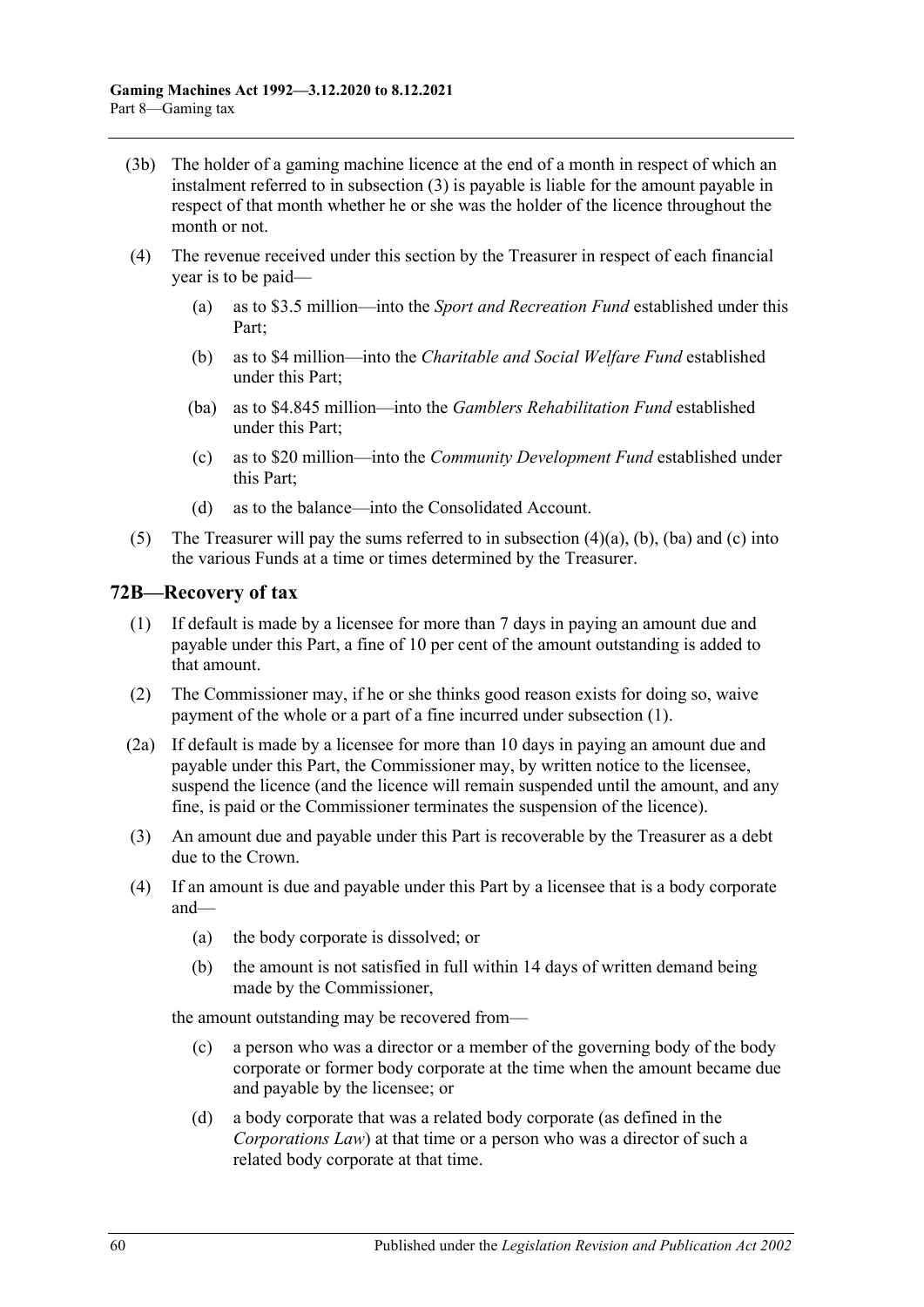### **73—Accounts and monthly returns**

- (1) The holder of a gaming machine licence must cause proper accounts to be kept, in accordance with this section, of the gross gaming turnover and net gambling revenue for each month in respect of the business carried out pursuant to the licence and such other accounts in relation to that business as the Commissioner may require.
- (2) The accounts must—
	- (a) be kept in a form determined by the Commissioner; and
	- (b) be kept on the licensed premises; and
	- (c) be preserved on those premises or, if the business to which they relate no longer exists, at some other place within the State, for a period of six years from the date on which they are compiled.
- (3) The holder of a gaming machine licence must furnish the Commissioner, within seven days of the end of each month in respect of which a payment is to be made pursuant to this Part, with a return in a form determined by the Commissioner giving such information as the Commissioner may require for the purposes of determining the amount of that payment.
- <span id="page-60-0"></span>(4) A licensee who, in a return furnished under this section, knowingly makes any false statement or knowingly gives any false information or particulars is guilty of an offence.

Maximum penalty: \$10 000 or imprisonment for 2 years.

(5) A court, on convicting a person of an offence against [subsection](#page-60-0) (4), may, if satisfied that the false statement, information or particulars resulted in a reduced amount of gaming tax being payable, impose (in addition to any other penalty imposed) a fine of an amount equal to twice the amount by which the tax was so reduced.

### **73A—Sport and Recreation Fund**

- (1) The *Sport and Recreation Fund* is established.
- (2) The Fund is to be kept at Treasury.
- <span id="page-60-1"></span>(3) The money paid into the Fund under this Part will from time to time be applied, in accordance with the directions of the prescribed Minister, in financial assistance for sporting or recreation organisations.
- (4) The prescribed Minister must, before giving a direction under [subsection](#page-60-1) (3), consult with the Economic and Finance Committee established under the *[Parliamentary](http://www.legislation.sa.gov.au/index.aspx?action=legref&type=act&legtitle=Parliamentary%20Committees%20Act%201991)  [Committees Act](http://www.legislation.sa.gov.au/index.aspx?action=legref&type=act&legtitle=Parliamentary%20Committees%20Act%201991) 1991*.
- (5) The Chief Executive of the administrative unit of the Public Service responsible to the prescribed Minister must provide the Economic and Finance Committee with such information as the Committee may require relating to applications for financial assistance made by sporting or recreation organisations.
- (6) Financial assistance will not be given under this section to an organisation that is the holder of a gaming machine licence.
- (7) In this section—

*prescribed Minister* means the Minister responsible for the administration of the *[Recreational Greenways Act](http://www.legislation.sa.gov.au/index.aspx?action=legref&type=act&legtitle=Recreational%20Greenways%20Act%202000) 2000*.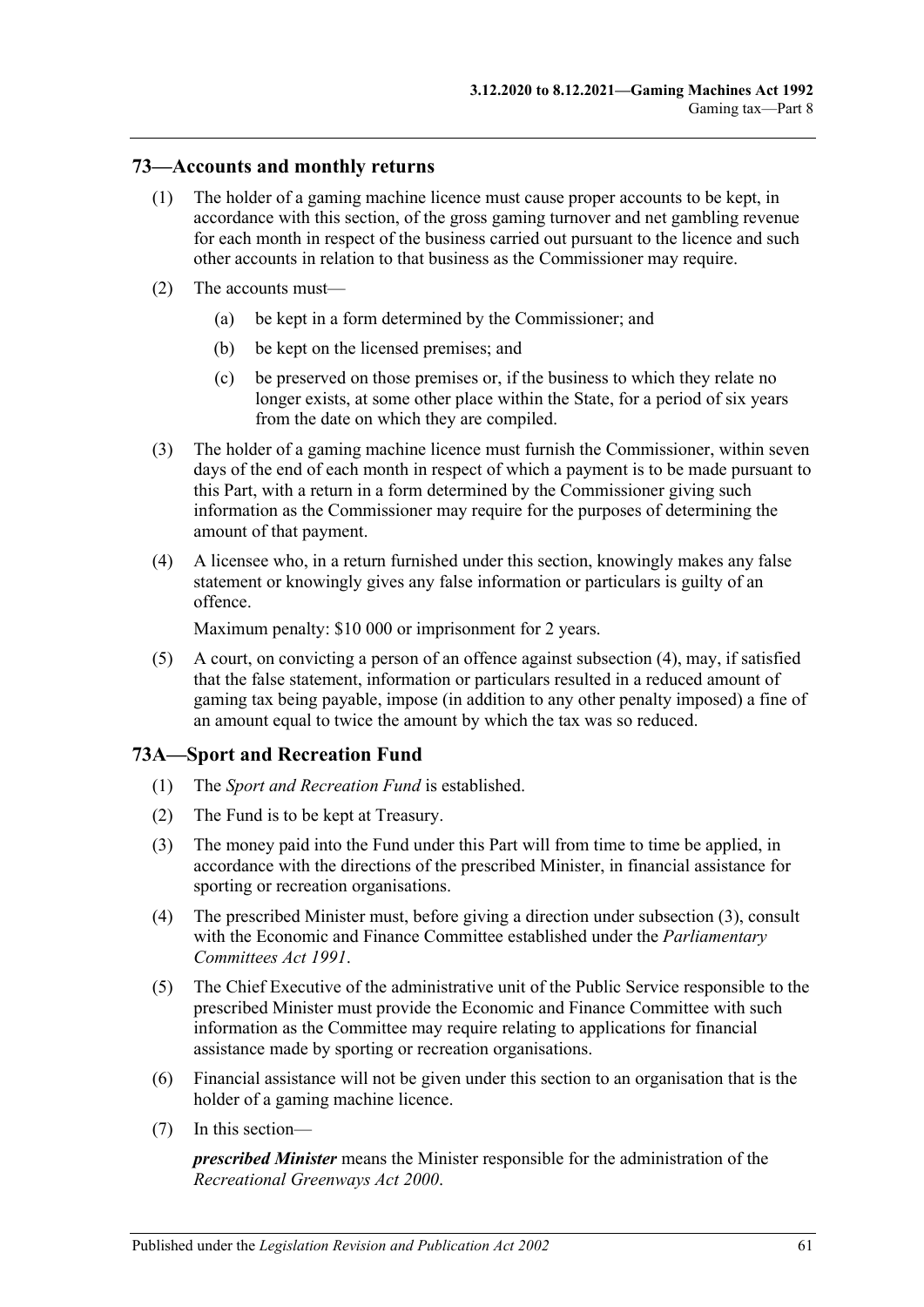## **73B—Charitable and Social Welfare Fund**

- (1) The *Charitable and Social Welfare Fund* is established.
- (2) The Fund will be kept at Treasury.
- (3) The money paid into the Fund under this Part will from time to time be applied by the Treasurer, in accordance with the directions of the Minister responsible for the administration of the *[Family and Community Services Act](http://www.legislation.sa.gov.au/index.aspx?action=legref&type=act&legtitle=Family%20and%20Community%20Services%20Act%201972) 1972*, in financial assistance for charitable or social welfare organisations.

## **73BA—Gamblers Rehabilitation Fund**

- (1) The *Gamblers Rehabilitation Fund* is established.
- (2) The Fund will be kept at the Treasury.
- (3) The Minister responsible for the administration of the *[Family and Community Services](http://www.legislation.sa.gov.au/index.aspx?action=legref&type=act&legtitle=Family%20and%20Community%20Services%20Act%201972)  Act [1972](http://www.legislation.sa.gov.au/index.aspx?action=legref&type=act&legtitle=Family%20and%20Community%20Services%20Act%201972)* will invite contributions to the Fund from stakeholders in the gambling industry.
- <span id="page-61-0"></span>(4) The money paid into the Fund under this Part will from time to time be applied by the Minister responsible for the administration of the *[Family and Community Services](http://www.legislation.sa.gov.au/index.aspx?action=legref&type=act&legtitle=Family%20and%20Community%20Services%20Act%201972)  Act [1972](http://www.legislation.sa.gov.au/index.aspx?action=legref&type=act&legtitle=Family%20and%20Community%20Services%20Act%201972)* towards programs for or related to minimising the harm caused by gambling.
- (5) Without limiting [subsection](#page-61-0) (4), the Fund may be applied towards programs for or related to the following:
	- (a) undertaking preventative and other activities to address harms associated with gambling;
	- (b) facilitating public education and information programs;
	- (c) providing treatment and counselling programs for persons harmed by gambling;
	- (d) providing information and advice on the harm caused by gambling;
	- (e) undertaking gambling research and evaluation.
- (6) The Minister responsible for the administration of the *[Family and Community Services](http://www.legislation.sa.gov.au/index.aspx?action=legref&type=act&legtitle=Family%20and%20Community%20Services%20Act%201972)  Act [1972](http://www.legislation.sa.gov.au/index.aspx?action=legref&type=act&legtitle=Family%20and%20Community%20Services%20Act%201972)* must, on or before 30 September in each year, prepare a report on the application of the Fund during the preceding financial year and must cause copies of the report to be laid before both Houses of Parliament.

## **73C—Community Development Fund**

- (1) The *Community Development Fund* is established.
- (2) The Fund will be kept at Treasury.
- <span id="page-61-1"></span>(3) The money paid into the Fund under this Part will from time to time be applied by the Treasurer, in accordance with the directions of the Governor, towards—
	- (a) financial assistance for community development; and
	- (b) the provision of government health, welfare or education services.
- (4) Despite [subsection](#page-61-1) (3), at least \$850 000 must be applied from the Fund in each financial year towards programs that will be of benefit to the live music industry.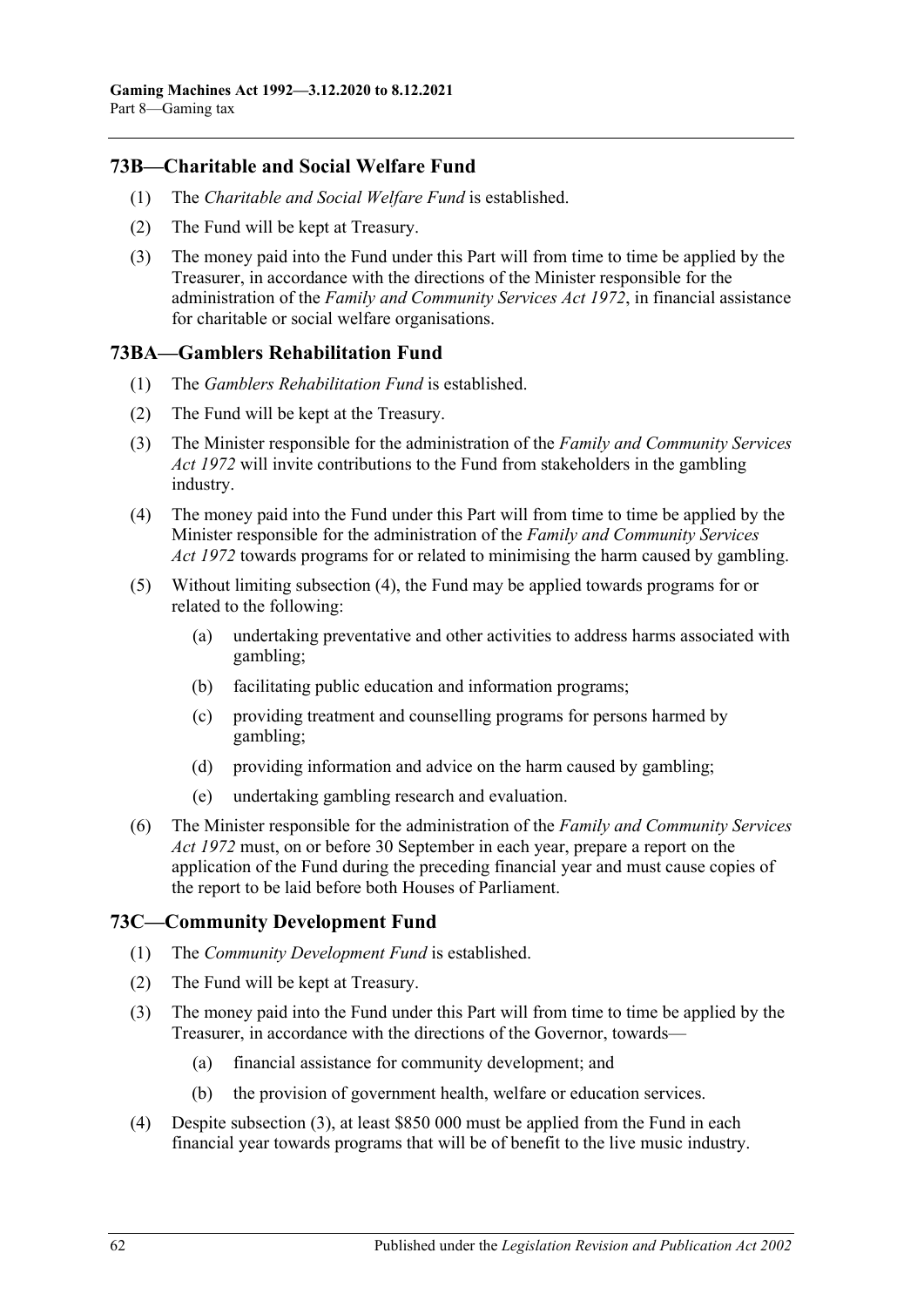## **73D—Funding agreements**

An agreement for, or relating to, the provision of money from a fund maintained under this Part must not prevent or limit the ability of the person or body receiving such money to make public comment about any aspect of the funding arrangement or the services provided by the person or body.

# **Part 9—Miscellaneous**

## **75—Audit requirements for gaming machine monitor licence**

The accounts of the undertaking carried out pursuant to the gaming machine monitor licence, and the undertaking carried out by the holder of that licence pursuant to any other licence under this Act, may at any time, and must at least once in each year of operation, be audited by the Auditor-General.

### <span id="page-62-0"></span>**76—Power to refuse to pay winnings**

- (1) If the holder of a gaming machine licence or a gaming manager for the licensed premises is satisfied that a gaming machine on the premises, or a game being played on such a machine, is not operating properly and that it would not be just and equitable to allow a particular player to redeem his or her winnings on the machine, the licensee or manager may withhold those winnings from that player and, in that event, must obtain the player's name and address and inform him or her of the right to have the decision reviewed.
- (2) A player who is aggrieved by a decision to have his or her winnings withheld may, within 14 days of being informed of the decision, apply to the Commissioner for a review of the decision.
- (3) The Commissioner may confirm or revoke the decision and his or her decision on the matter is not reviewable.
- (4) The holder of a gaming machine licence or a gaming manager must deal with any winnings withheld under [subsection](#page-62-0) (1) as follows:
	- (a) if the Commissioner revokes a decision made under [subsection](#page-62-0) (1), the withheld winnings must be paid to the player;
	- (b) if the Commissioner upholds a decision under [subsection](#page-62-0) (1) or if a player does not apply to the Commissioner for a review of the decision under subsection (2), the withheld winnings are to be retained by the holder of the gaming machine licence for the licensed premises.

### **76A—Financing of licensee's business**

- (1) The Minister may, by notice in the Gazette, grant an exemption from such provisions of this Act as may be necessary for the purpose of enabling—
	- (a) the holder of a gaming machine licence, the special club licence or a gaming machine dealer's licence and a credit provider to enter into any arrangements (including leasing arrangements) for the financing of the licensee's acquisition of gaming machines or gaming machine entitlements or otherwise financing the business conducted on the licensed premises; and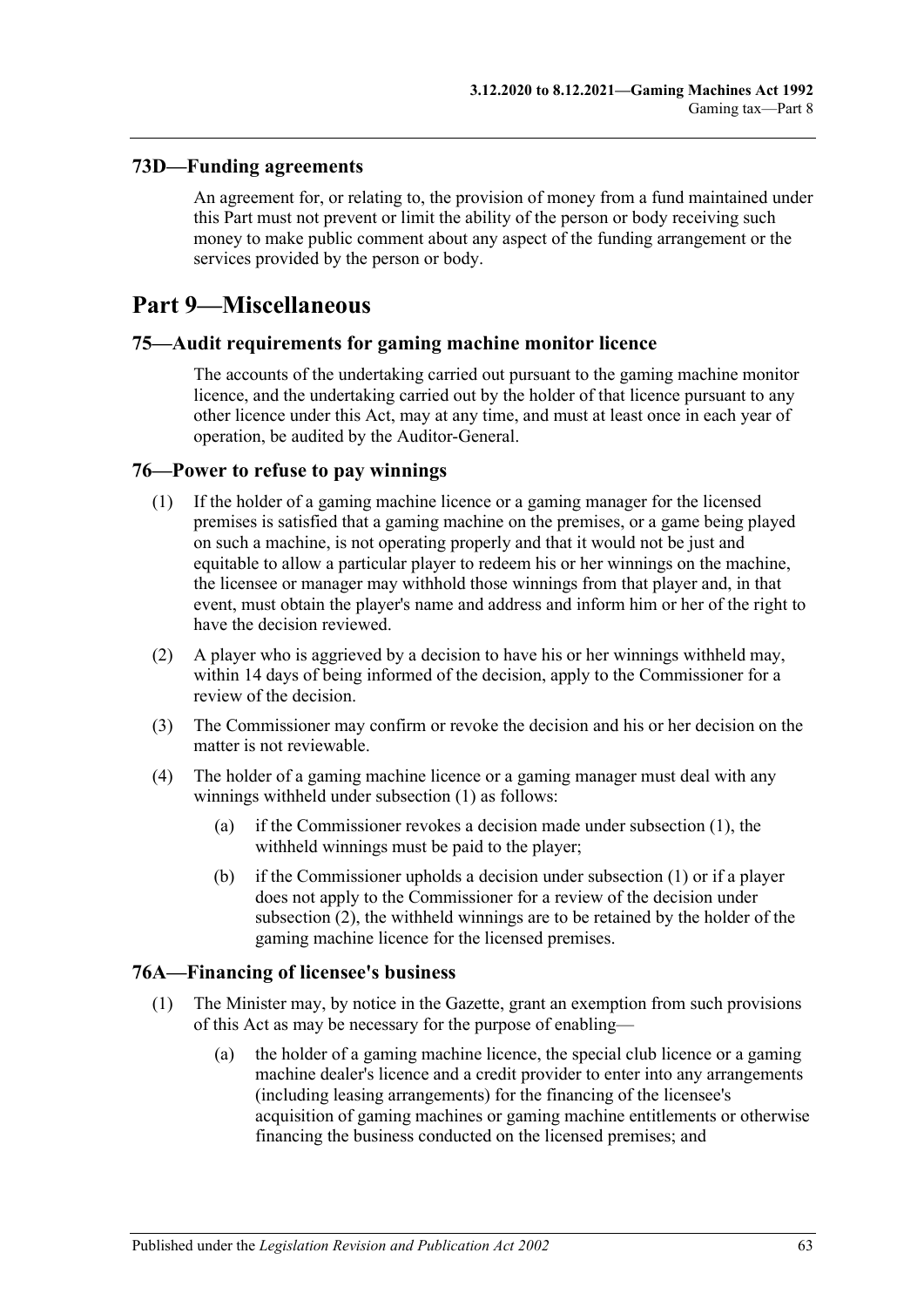- (b) a credit provider to exercise rights of repossession and sale over gaming machines, and gaming machine entitlements, subject to any credit arrangement.
- (2) An exemption is subject to any conditions specified in the notice.
- (3) The Minister may, by subsequent notice in the Gazette, vary an exemption.
- (4) If a credit provider repossesses or acquires a gaming machine or gaming machine entitlement under an arrangement to which an exemption relates, the credit provider—
	- (a) must, within 7 days after the repossession or acquisition, give written notice to the Commissioner of the repossession or acquisition; and
	- (b) must ensure the gaming machine is not operated while in the ownership of the credit provider; and
	- (c) must ensure the gaming machine is, while in the ownership of the credit provider, stored by the holder of a gaming machine dealer's licence or gaming machine service licence in a secure storage location; and
	- (d) must not sell the gaming machine except to the holder of a gaming machine dealer's licence; and
	- (e) must, within 7 days after selling or otherwise disposing of the gaming machine or gaming machine entitlement, give written notice to the Commissioner of the details of the sale or other disposition.

Maximum penalty: \$35 000.

#### **77—Certain agreements and arrangements are unlawful**

- <span id="page-63-0"></span>(1) If any agreement or arrangement is entered into by the holder of a gaming machine licence and any person other than the holder of a gaming machine dealer's licence for, or in connection with, the supply or acquisition of gaming machines, games or prescribed gaming machine components—
	- (a) the agreement or arrangement is null and void; and
	- (b) the parties to the agreement or arrangement are each guilty of an offence.

Maximum penalty: \$10 000.

- (2) However—
	- (a) a gaming machine, game or prescribed gaming machine component may be moved from 1 licensed premises to another (subject to this Act and the conditions of the gaming machine licences relating to those premises) if each of the gaming machine licences is held by the same licensee; and
	- (b) [subsection](#page-63-0) (1) does not apply in relation to a supply to or acquisition by the transferee on a transfer of a gaming machine licence in accordance with Part [3 Division 4.](#page-28-0)
- (3) If the Commissioner or an inspector enters into any agreement or arrangement of a financial or business nature with a licensee, a person who is an applicant for a licence or approval under this Act or a gaming manager or gaming employee without the prior approval of the Minister—
	- (a) the agreement or arrangement is null and void; and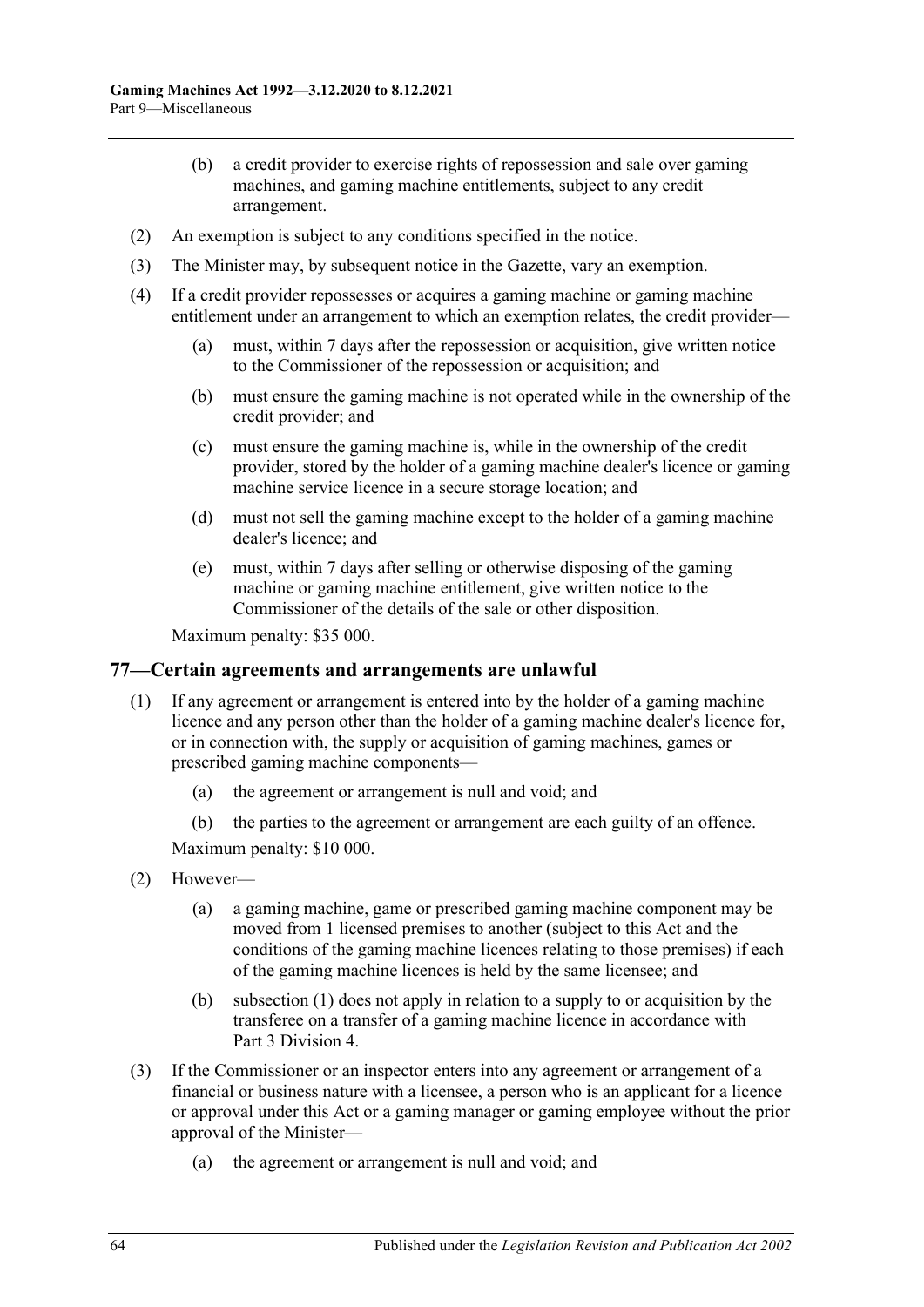(b) the parties to the agreement or arrangement are each guilty of an offence. Maximum penalty: \$20 000.

### **78—False or misleading statements**

A person who knowingly makes a false or misleading statement in an application, a return or any other document furnished by him or her under this Act is guilty of an offence.

Maximum penalty: \$10 000 or imprisonment for 2 years.

### **79—Bribery**

(1) A person who offers, promises or gives a bribe to a licensee or a gaming manager or gaming employee with the intent of gaining for himself or herself or some other person an improper benefit in the course of gaming conducted pursuant to this Act is guilty of an offence.

Maximum penalty: \$50 000 or imprisonment for 4 years.

(2) A licensee or a gaming manager or gaming employee who solicits, accepts or agrees to accept such a bribe (whether for himself or herself or some other person) is guilty of an offence.

Maximum penalty: \$50 000 or imprisonment for 4 years.

(3) In this section—

*bribe* includes any form of inducement.

### **81—Liability of licensed dealer for acts of agent**

If a person, in the course of acting as the agent of the holder of a gaming machine dealer's licence, commits an offence against this Act or commits any other offence in the course of dealing with a licensee under this Act in relation to the undertaking authorised by the licence held by the licensee, the holder of the gaming machine dealer's licence is guilty of an offence and liable to the same penalty as is prescribed for the principal offence.

### **84—Prosecution of summary offences**

Proceedings for a summary offence against this Act must be commenced—

- (a) in the case of an expiable offence—within the time limits prescribed for expiable offences by the *[Summary Procedure Act](http://www.legislation.sa.gov.au/index.aspx?action=legref&type=act&legtitle=Summary%20Procedure%20Act%201921) 1921*;
- (b) in any other case—within 5 years of the date on which the offence is alleged to have been committed.

### **85—Vicarious liability**

(1) If a body corporate that holds a licence is guilty of a prescribed offence, each person occupying a position of authority in the body corporate is guilty of an offence and liable to the same penalty as is prescribed for the principal offence unless the person proves that he or she could not by the exercise of due diligence have prevented the commission of the offence.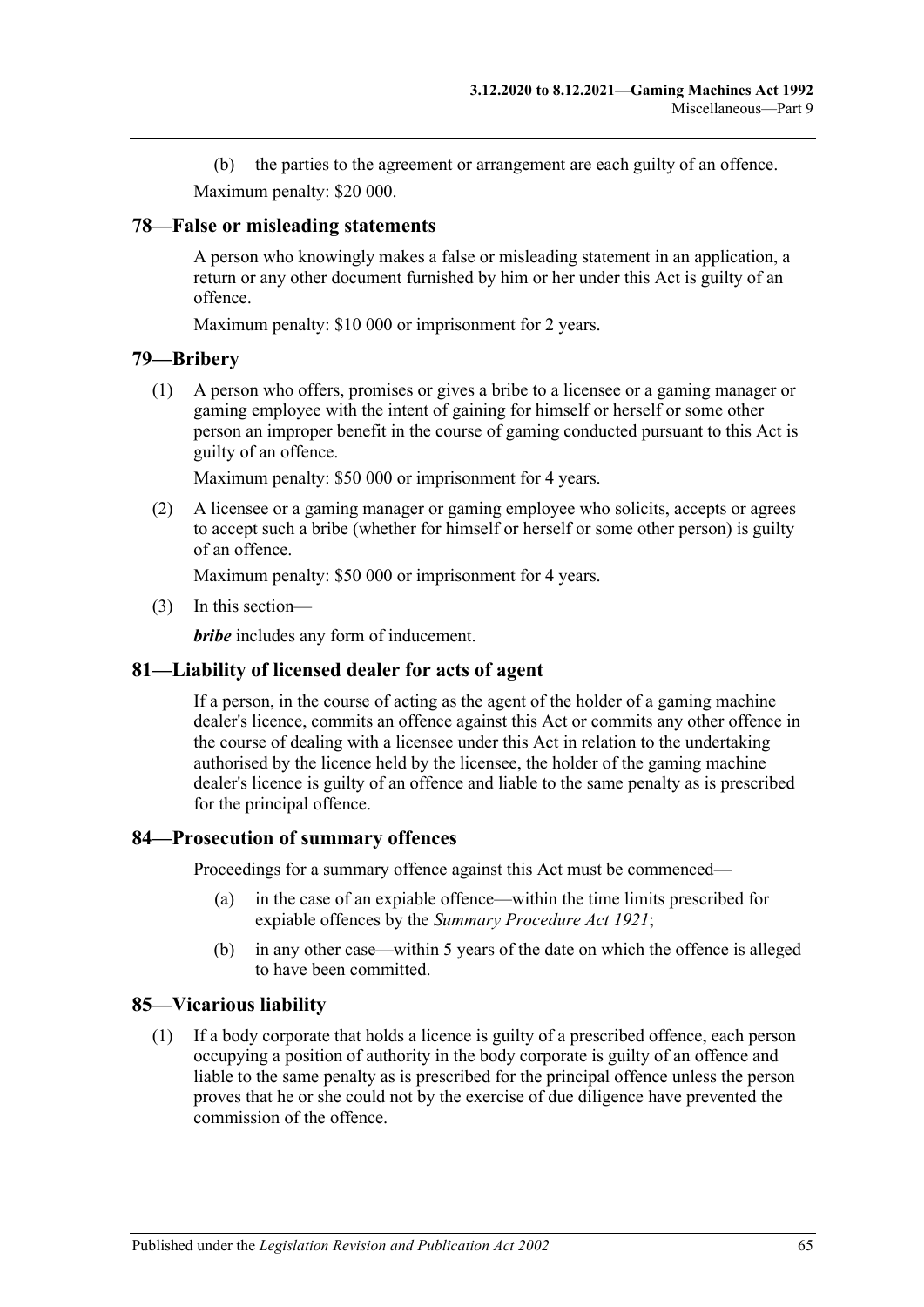- <span id="page-65-0"></span>(1a) If a body corporate that holds a licence is guilty of any other offence against this Act (other than an offence against the regulations), each person occupying a position of authority in the body corporate is guilty of an offence and liable to the same penalty as is prescribed for the principal offence if the prosecution proves that—
	- (a) the person knew, or ought reasonably to have known, that there was a significant risk that such an offence would be committed; and
	- (b) the person was in a position to influence the conduct of the body corporate in relation to the commission of such an offence; and
	- (c) the person failed to exercise due diligence to prevent the commission of the offence.
- (1b) [Subsection](#page-65-0) (1a) does not apply if the principal offence is an offence against [section](#page-46-0) 50A, [64](#page-53-1) or [65.](#page-53-2)
- (1c) If a body corporate that holds a licence is guilty of an offence against this Act (other than an offence against the regulations), any gaming manager for the licensed premises is guilty of an offence and liable to the same penalty as is prescribed for the principal offence unless the manager proves that he or she could not by the exercise of due diligence have prevented the commission of the offence.
- (2) If the trustee of a trust that holds a licence is guilty of an offence against this Act (other than an offence against the regulations), any other person occupying a position of authority in the trust and any gaming manager for the licensed premises are each guilty of an offence and liable to the same penalty as is prescribed for the principal offence unless it is proved that the person could not, by the exercise of reasonable care, have prevented the commission of the principal offence.
- (3) If there is proper cause for disciplinary action against a trust or corporate entity under [Part 3,](#page-10-0) there is proper cause for disciplinary action under that Part against each person occupying a position of authority in the entity unless it is proved that the person could not, by the exercise of reasonable care, have prevented the misconduct.
- (3a) The regulations may make provision in relation to the criminal liability of—
	- (a) a person occupying a position of authority in a body corporate that is guilty of an offence against the regulations; or
	- (b) a gaming manager for licensed premises where the licence is held by a body corporate that is guilty of an offence against the regulations.
- (4) In this section—

*prescribed offence* means any offence for which the maximum penalty includes a term of imprisonment of 2 or more years.

### **86—Evidentiary provision**

- (1) In proceedings for an offence against this Act or in disciplinary proceedings against a licensee, an allegation in the complaint—
	- (a) that a person named in the complaint is or is not, or was or was not on a specified date, the holder of a specified licence;
	- (b) that premises referred to in the complaint are, or were on a specified date, licensed premises;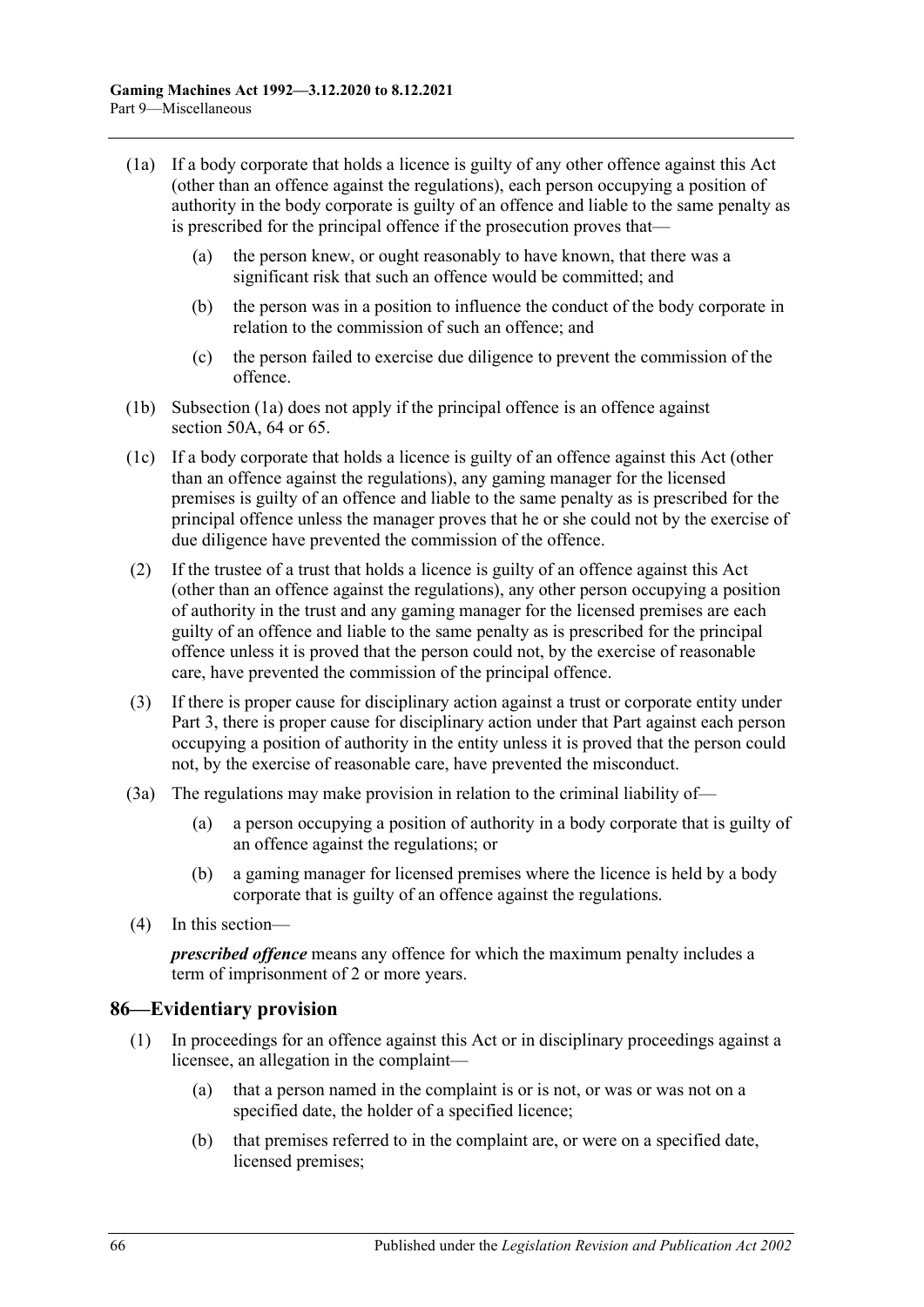- (c) that an area referred to in the complaint was or was not, on a specified date, a gaming area;
- (d) that a person named in the complaint is, or was on a specified date, a minor;
- (e) that a licence referred to in the complaint is, or was on a specified date, subject to specified conditions;
- (g) that a machine referred to in the complaint was or was not on a specified date an approved gaming machine;
- (h) that an item referred to in the complaint was or was not on a specified date an approved gaming token or an approved game;
- (i) that a person named in the complaint is not, or was not on a specified date, an approved manufacturer of gaming tokens,
- (j) that a person named in the complaint is, or was on a specified day, occupying a position of authority in a trust or corporate entity that holds a licence under this Act;

will be accepted as proved in the absence of proof to the contrary.

### <span id="page-66-0"></span>**86A—Commissioner to recover administration costs**

- (1) The Commissioner must, not less than 1 month before the commencement of the relevant financial year, notify each licensee of a prescribed class in writing of the amount fixed by the Minister as the recoverable administration costs for that financial year.
- <span id="page-66-1"></span>(2) A licensee must, within 28 days of receiving a notice unde[r subsection](#page-66-0) (1), pay to the Commissioner the amount of the recoverable administration costs for that financial year specified in the notice.
- (3) If a licensee fails to pay an amount in accordance with [subsection](#page-66-1) (2)—
	- (a) the Commissioner may, by notice to the licensee, suspend the licence until the amount has been paid; and
	- (b) the amount unpaid may be recovered from the licensee as a debt due to the State.
- (4) In proceedings for recovery of an amount unpaid, the Commissioner's notice is to be regarded as conclusive evidence of the recoverable administration costs for the period specified in the notice.
- (5) In this section—

*administration costs* means the costs of administering this Act arising out of, or in connection with, the carrying out of the Commissioner's administrative and regulatory functions in respect of a licensee, or a licensee of a particular class, in the relevant financial year;

*relevant financial year* means the financial year designated by the Minister by notice in the Gazette for the purposes of this section.

#### <span id="page-66-2"></span>**87—Regulations**

(1) The Governor may make such regulations as are contemplated by this Act, or as are necessary or desirable for the purposes of this Act.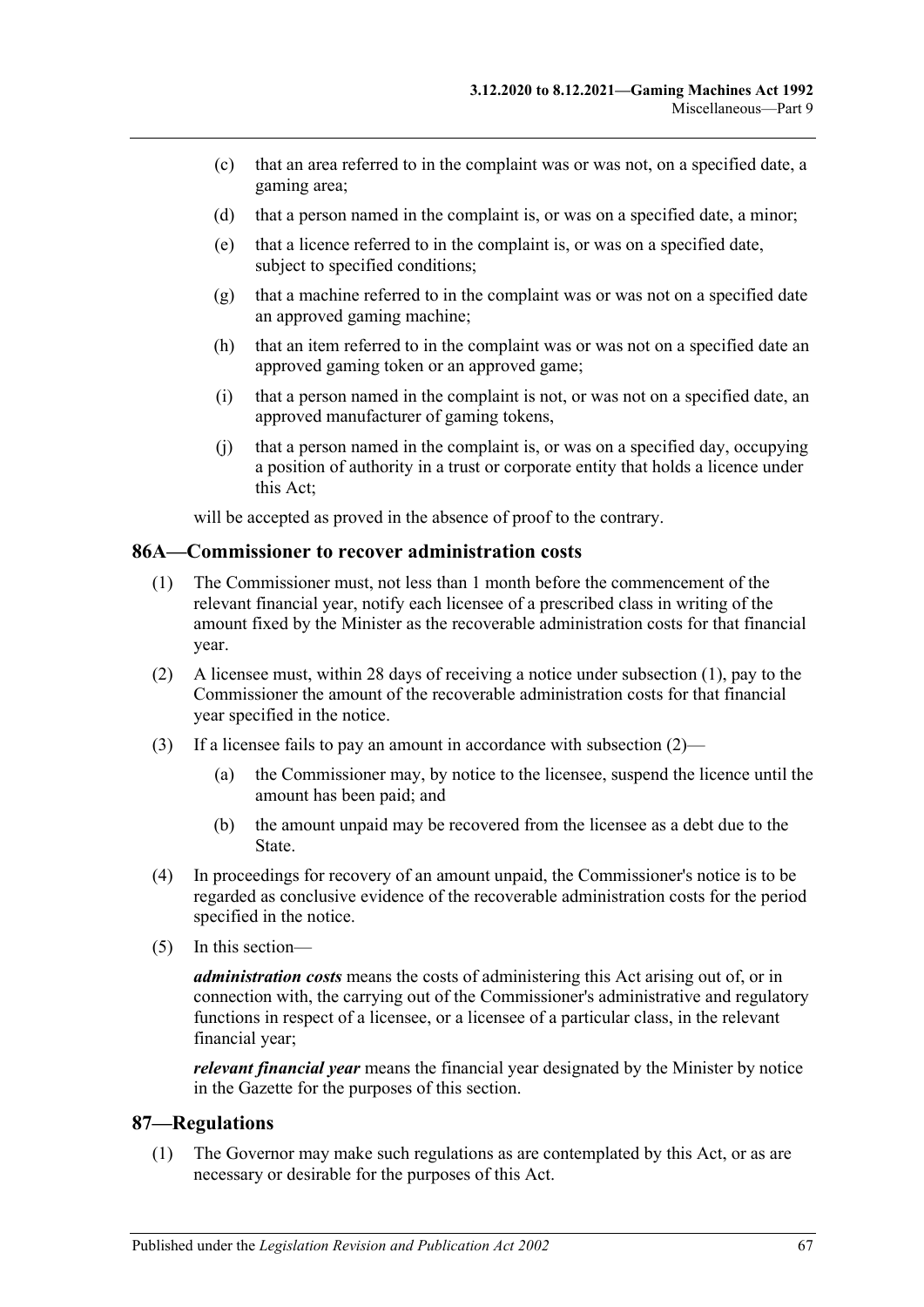- (2) Without limiting the generality of [subsection](#page-66-2) (1), the regulations may—
	- (a) regulate any matter relating to the conduct, management or procedures of a business carried on pursuant to a licence;
	- (b) fix fees in respect of any matter under this Act and provide for their payment, recovery or waiver;
	- (c) provide for the exemption, subject to prescribed conditions, of any person who, immediately before the commencement of this Act, had possession of a gaming machine in his or her home;
	- (d) grant or provide for the granting of other conditional or unconditional exemptions from this Act, or from any provision of this Act;
	- (e) fix penalties not exceeding \$10 000 for breaches of the regulations;
	- (f) fix expiation fees not exceeding \$1 200 for alleged breaches of the regulations.
- (3) A regulation under this Act may be of general, limited or varied application according to—
	- (a) the classes of person, gaming machines or gaming operations; or
	- (b) the circumstances; or
	- (c) any other specified factor,

to which the regulation is expressed to apply.

- (4) A regulation under this Act may provide that a matter or thing in respect of which regulations may be made is to be determined according to the discretion of the Minister or the Commissioner.
- (4a) The regulations may make provisions of a saving or transitional nature consequent on the enactment of any amendments to this Act or on the commencement of specified provisions of this Act or on the making of regulations under this Act.
- <span id="page-67-0"></span>(5) The regulations may, for transitional purposes—
	- (a) provide that this Act or specified provisions of this Act will not apply in relation to a particular person or thing, or a class of person or thing, until a specified day; or
	- (b) modify the application of this Act or provisions of this Act in relation to a particular person or thing, or a class of person or thing, until a specified day.
- (6) [Subsection](#page-67-0) (5) is in addition to, and does not derogate from, any other provision of this section.

#### **88—Exclusion of compensation**

- (1) No right to compensation arises—
	- (a) as a result of the expropriation or diminution of rights of a licensee by the 2004 amendments; or
	- (b) as a result of the cancellation or lapse of a gaming machine entitlement under this Act.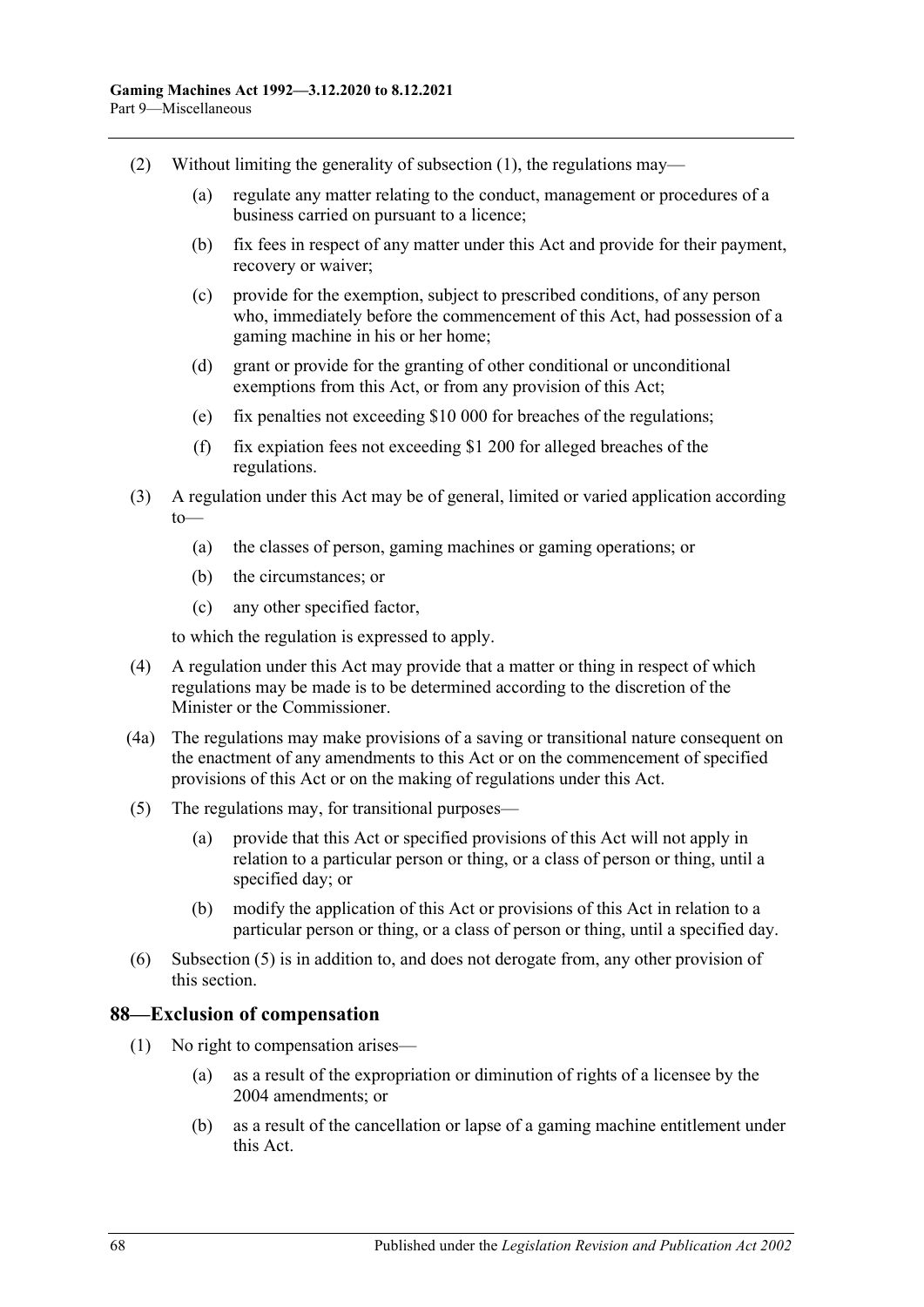(2) In this section—

*2004 amendments* means the amendments to this Act made by the *[Gaming Machines](http://www.legislation.sa.gov.au/index.aspx?action=legref&type=act&legtitle=Gaming%20Machines%20(Miscellaneous)%20Amendment%20Act%202004)  [\(Miscellaneous\) Amendment Act](http://www.legislation.sa.gov.au/index.aspx?action=legref&type=act&legtitle=Gaming%20Machines%20(Miscellaneous)%20Amendment%20Act%202004) 2004*.

# <span id="page-68-0"></span>**Schedule 1—Gaming machine licence conditions**

The conditions to which a gaming machine licence will be subject are as follows:

- (a) that the licensee will use only approved gaming machines, approved games and prescribed gaming machine components in the gaming operations conducted pursuant to the licence; and
- (c) that the licensee will conduct the gaming operations only within the area, or areas, designated in the licence as the gaming area, or areas, for the premises; and
- (ca) that the licensee will not have in the licensee's possession more gaming machines than the number of gaming machine entitlements held in respect of the licensed premises; and
- (d) that the licensee will not have in any gaming area on the licensed premises a greater number of gaming machines than the number fixed by the Commissioner as the maximum for that area; and
- (f) that the licensee will not make any structural or other alterations within a gaming area on the licensed premises except with the approval of the Commissioner; and
- (g) that the licensee will not conduct the gaming operations outside the hours specified in the licence; and
- (h) that the licensee will not conduct gaming operations pursuant to the licence unless the licensee has entered into a responsible gambling agreement; and
- (i) that the licensee must, on the request of the Commissioner for the purposes of gambling research, provide to the Commissioner information recorded by a system approved under [section](#page-34-0) 40A in a manner and form, and within a time, specified by the Commissioner in the request; and
- (j) that the licensee will not engage any person other than the holder of a gaming machine service licence to install, service or repair a game, gaming machine or gaming machine component; and
- (k) that the licensee will not commence to conduct gaming operations pursuant to the licence until—
	- (i) he or she has entered into an arrangement, the terms of which have been approved by the Commissioner, for the monitoring by computer of the operation of all gaming machines on the licensed premises and that arrangement has been implemented; and
	- (ii) each gaming machine has been inspected and sealed by an inspector or approved gaming machine technician; and
- (ka) in the case of a licence authorising the operation of 30 or more gaming machines any 1 of which may be operated by the insertion of a banknote—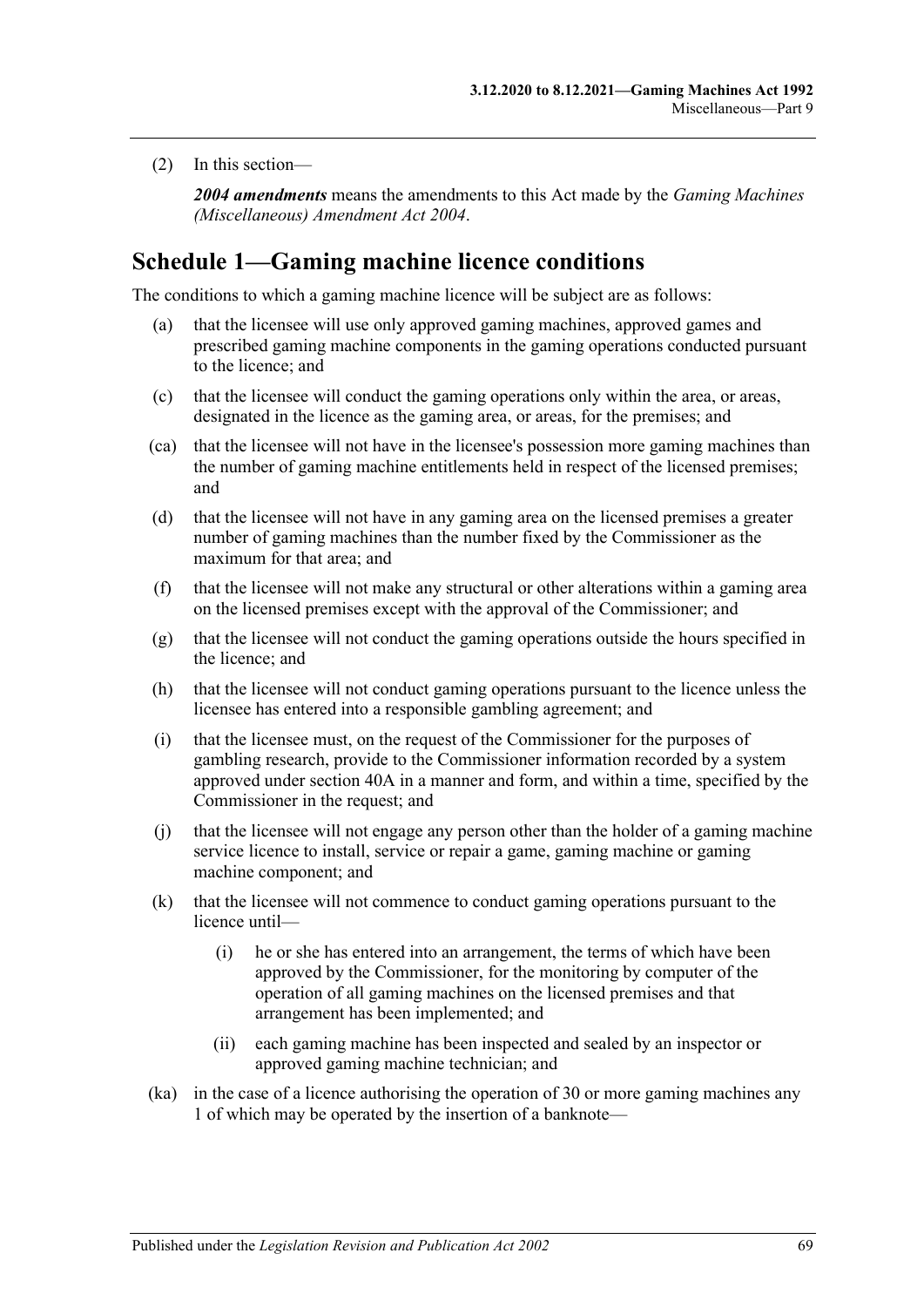- (i) that the licensee must, for the purposes of identifying barred persons who are about to enter a gaming area, operate a facial recognition system approved under [section](#page-35-0) 40D in accordance with any requirements prescribed by the regulations; and
- (ii) that the licensee must not allow a person to enter a gaming area unless the licensee has caused a record of the person's facial image to be made by means of a facial recognition system approved under [section](#page-35-0) 40D in accordance with any requirements prescribed by the regulations; and
- (l) that the licensee will not purchase for use, or use, in gaming machines any tokens other than approved gaming tokens that bear unique identification approved by the Commissioner; and
- (m) that the licensee will not purchase gaming tokens from a person other than an approved manufacturer of gaming tokens; and
- (ma) that the licensee will (in a manner and form to be determined by the Commissioner)—
	- (i) notify the Commissioner of the appointment of a person as a gaming manager or gaming employee; and
	- (ii) keep a record of the appointment of each gaming manager and gaming employee; and
	- (iii) within 14 days of a person ceasing to be appointed as a gaming manager or gaming employee, or of a person so appointed ceasing to be in his or her employment, notify the Commissioner of that fact; and
- (mb) that the licensee will ensure that gaming managers and gaming employees have undertaken approved training courses in accordance with any requirements under the relevant responsible gambling codes of practice; and
- (nd) that the licensee will not conduct the gaming operations on the licensed premises between the hours of 2 am and 8 am unless measures are in place that prevent machines designed to change a monetary note into coins (and located on the licensed premises) from being operated between the hours of 2 am and 8 am; and
- (o) such other conditions (if any) as the Commissioner thinks fit and specifies in the licence (not being conditions of a kind prohibited by the regulations).

# **Schedule 2—Gaming machine monitor licence conditions**

The conditions to which the gaming machine monitor licence will be subject are as follows:

- (a) a condition that the licensee will not charge any fee for any service provided by the licensee in the course of carrying out the undertaking authorised by the licence unless the fee is in accordance with a scale of fees approved by the Minister for the purpose;
- (b) a condition that the licensee will comply with such directions as the Minister or Commissioner may give in relation to—
	- (i) the keeping of books, accounts, financial statements and other records, and the manner in which they are to be kept and preserved, by the licensee in relation to the undertaking authorised by the licence; and
	- (ii) the furnishing of reports to the Minister or Commissioner on the financial affairs of the licensee in respect of that undertaking;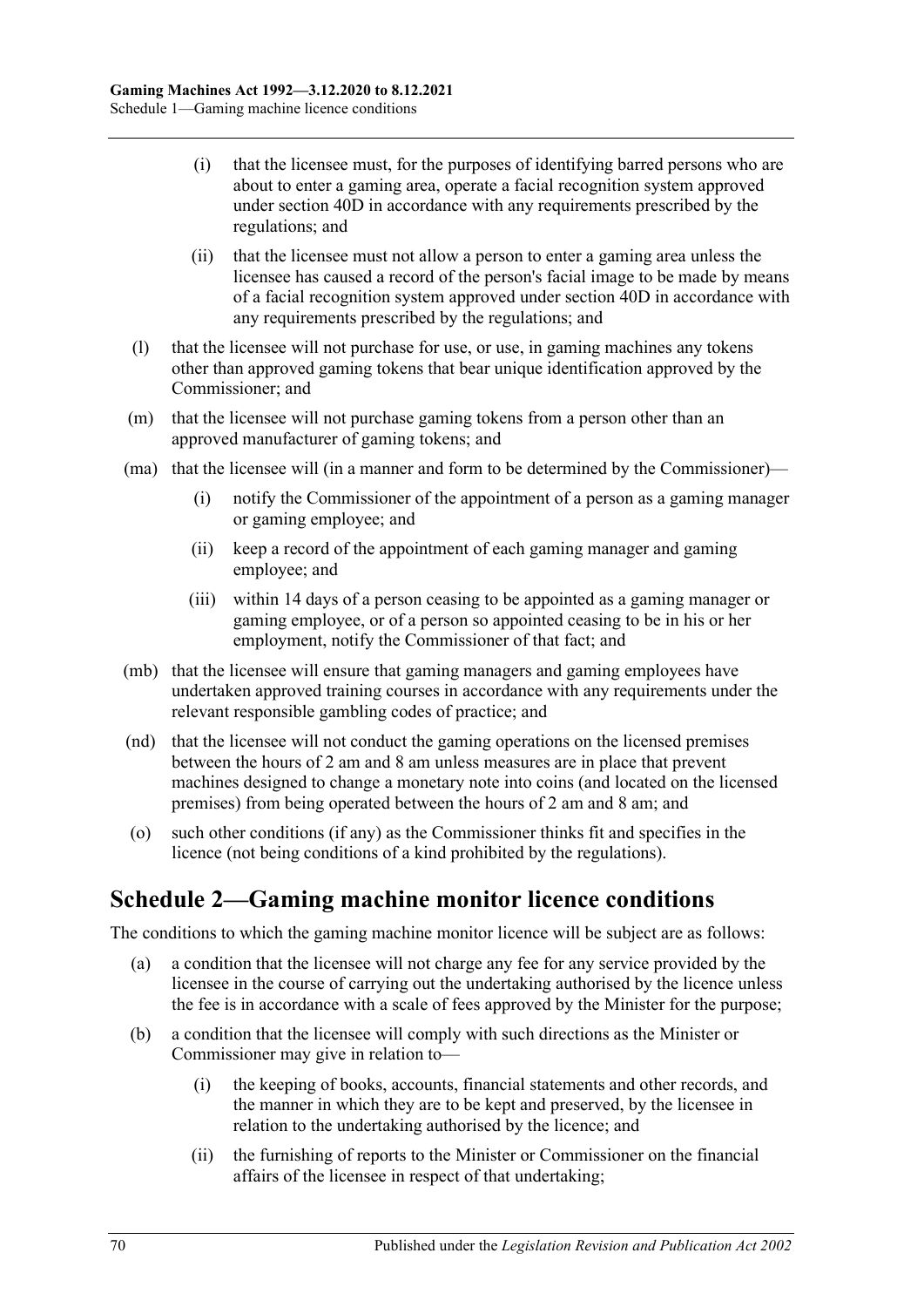- (c) a condition that the licensee will not employ any person to carry out duties in connection with the undertaking authorised by the licence unless that person has first been approved by the Commissioner;
- (d) a condition that the licensee will not modify in any way the monitoring system operated pursuant to the licence without the prior approval of the Commissioner;
- (e) a condition that the licensee will not, in the course of carrying out the undertaking authorised by the licence, do any other specified thing without the prior approval of the Commissioner;
- (f) a condition that the licensee must modify or upgrade the monitoring system operated pursuant to the licence as the Commissioner may from time to time reasonably require;
- (fa) a condition that the licensee must, on the request of the Commissioner, provide to the Commissioner information recorded by the monitoring system in a manner and form, and within a time, specified by the Commissioner in the request;
- (g) a condition that the licensee will comply with such other directions as the Commissioner may, in the interests of ensuring the efficient and effective monitoring of all gaming operations conducted pursuant to this Act, give to the licensee in relation to carrying out the undertaking authorised by the licence;
- (h) such other conditions (if any) as the Commissioner thinks fit and specifies in the licence.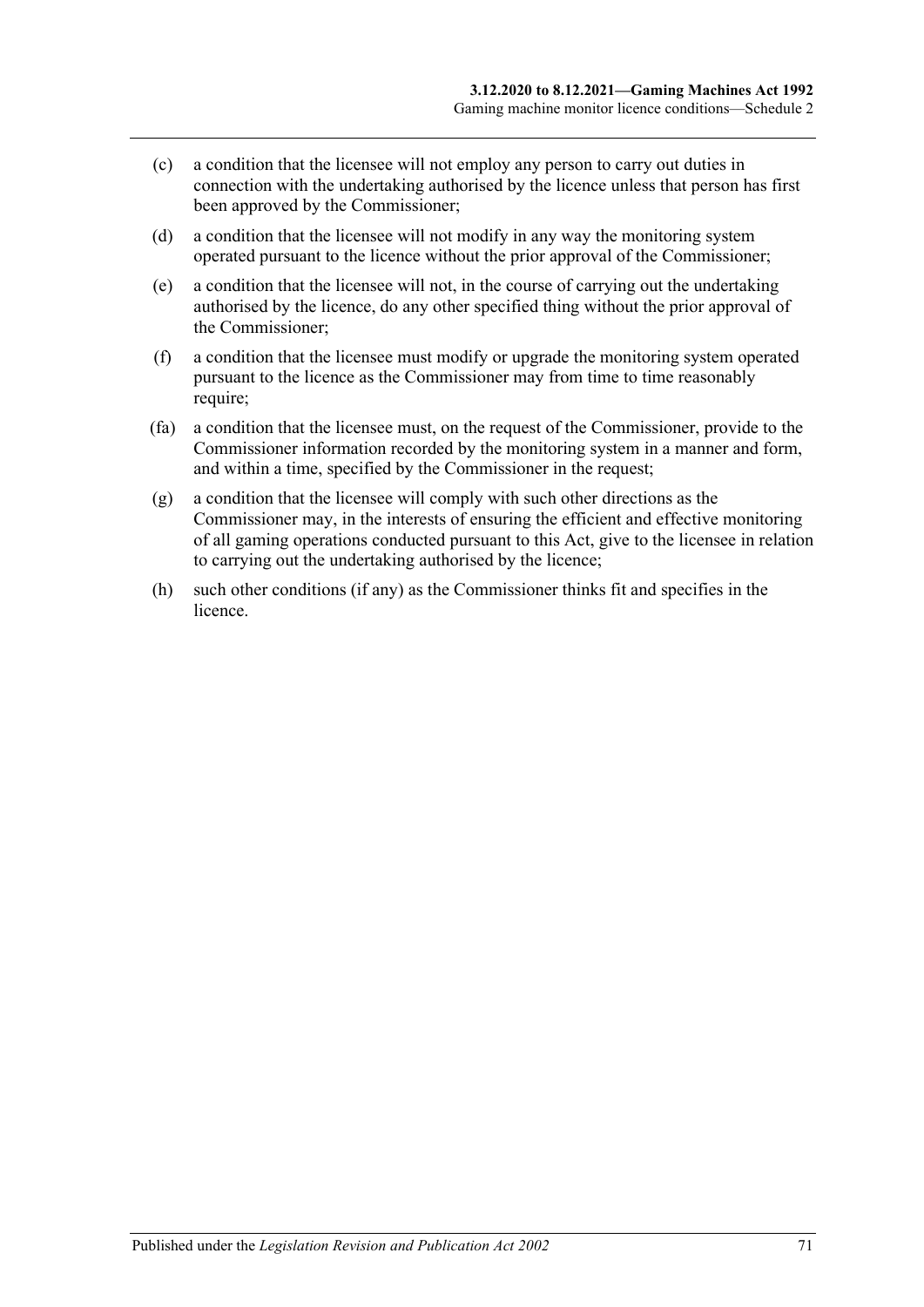# **Legislative history**

# **Notes**

- Amendments of this version that are uncommenced are not incorporated into the text.
- Please note—References in the legislation to other legislation or instruments or to titles of bodies or offices are not automatically updated as part of the program for the revision and publication of legislation and therefore may be obsolete.
- Earlier versions of this Act (historical versions) are listed at the end of the legislative history.
- For further information relating to the Act and subordinate legislation made under the Act see the Index of South Australian Statutes or www.legislation.sa.gov.au.

# **Principal Act and amendments**

New entries appear in bold.

| Year | No | Title                                                                                          | Assent     | Commencement                                                                                           |
|------|----|------------------------------------------------------------------------------------------------|------------|--------------------------------------------------------------------------------------------------------|
| 1992 | 49 | Gaming Machines Act 1992                                                                       | 17.9.1992  | 1.7.1993 (Gazette 24.6.1993 p2046)                                                                     |
| 1994 | 58 | Gaming Machines (Prohibition of<br>Cross Holdings, Profit Sharing, etc.)<br>Amendment Act 1994 | 27.10.1994 | 1.7.1993 except s $3-1.8.1994$ : s 2                                                                   |
| 1995 | 13 | <b>Statutes Amendment (Gaming</b><br>Supervision) Act 1995                                     | 23.3.1995  | 1.7.1995 (Gazette 29.6.1995 p2972)                                                                     |
| 1996 | 22 | Gaming Machines (Miscellaneous)<br>Amendment Act 1996                                          | 24.4.1996  | 1.7.1996 (Gazette 6.6.1996 p2874)                                                                      |
| 1997 | 72 | <b>Gaming Machines (Gaming Venues</b><br>in Shopping Centres) Amendment<br>Act 1997            | 18.12.1997 | 18.12.1997 except s 3-17.8.1997: s 2                                                                   |
| 1998 | 38 | Gaming Machines (Gaming Tax)<br>Amendment Act 1998                                             | 30.7.1998  | 30.7.1998                                                                                              |
| 2000 | 27 | Gaming Machines (Miscellaneous)<br>Amendment Act 2000                                          | 29.6.2000  | $1.7.2000$ : s 2                                                                                       |
| 2000 | 85 | Gaming Machines (Freeze on<br>Gaming Machines) Amendment<br>Act 2000                           | 14.12.2000 | 14.12.2000                                                                                             |
| 2001 | 18 | <b>Statutes Amendment (Gambling</b><br>Regulation) Act 2001                                    | 31.5.2001  | Pt 4 (s 21) $-$ 31.5.2001: s 2(1) except<br>Pt 4 (ss 20, 22-29)-1.10.2001<br>(Gazette 13.9.2001 p4116) |
| 2002 | -5 | Gaming Machines (Limitation on<br>Exception to Freeze) Amendment<br>Act 2002                   | 25.7.2002  | 25.7.2002                                                                                              |
| 2002 | 31 | Gaming Machines (Gaming Tax)<br>Amendment Act 2002                                             | 7.11.2002  | 7.11.2002                                                                                              |
| 2003 | 5  | Gaming Machines (Extension of<br><b>Freeze on Gaming Machines)</b><br>Amendment Act 2003       | 29.5.2003  | 29.5.2003                                                                                              |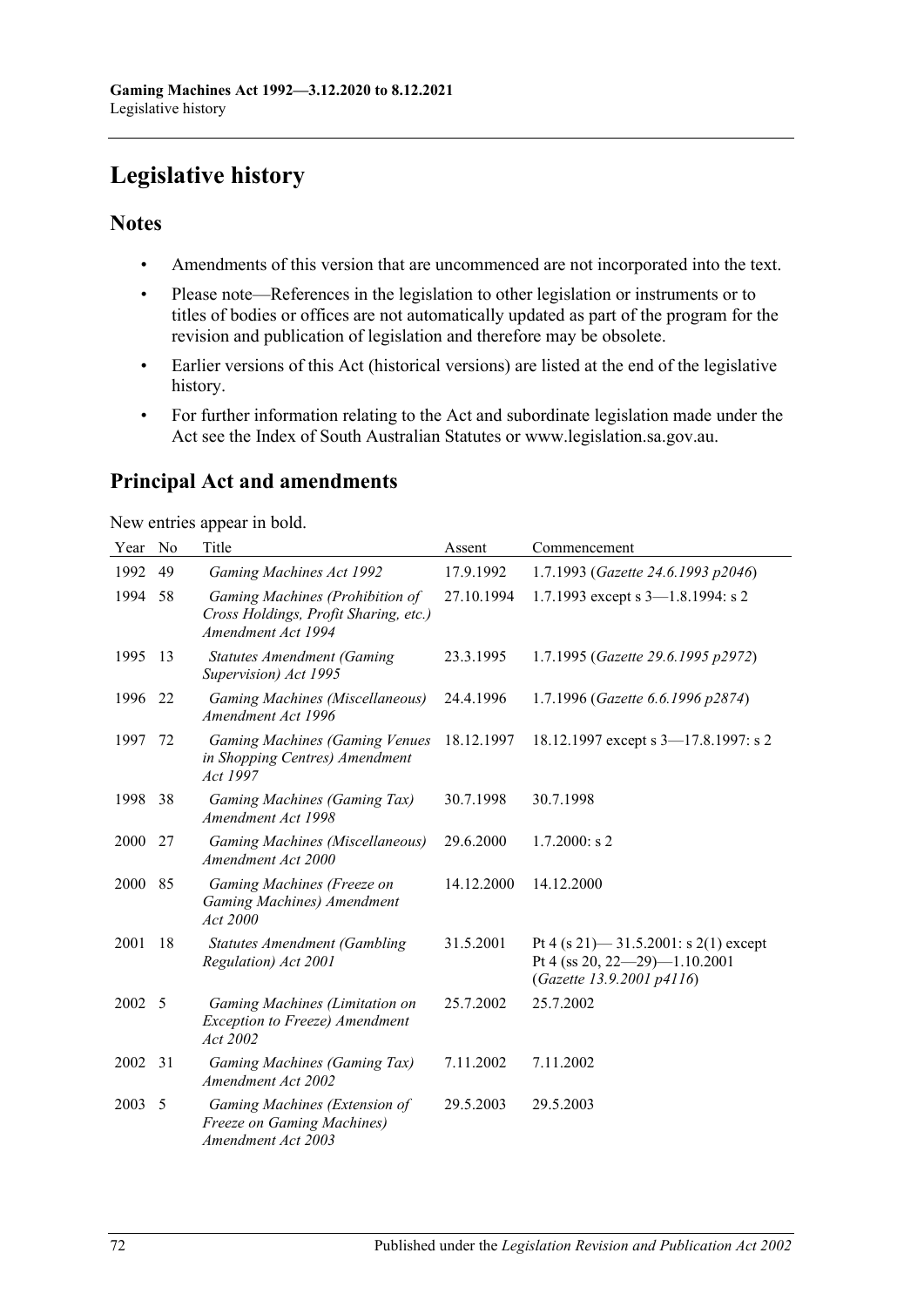| 2003    | -7 | <b>Gaming Machines (Roosters Club</b><br>Incorporated Licence) Amendment<br>Act 2003 | 5.6.2003   | 5.6.2003                                                                                                                                                                                                                                                                                                                                                                                                                                                                                                                                                                     |
|---------|----|--------------------------------------------------------------------------------------|------------|------------------------------------------------------------------------------------------------------------------------------------------------------------------------------------------------------------------------------------------------------------------------------------------------------------------------------------------------------------------------------------------------------------------------------------------------------------------------------------------------------------------------------------------------------------------------------|
| 2004    | 15 | Gaming Machines (Extension of<br>Freeze) Amendment Act 2004                          | 27.5.2004  | 27.5.2004                                                                                                                                                                                                                                                                                                                                                                                                                                                                                                                                                                    |
| 2004    | 28 | State Procurement Act 2004                                                           | 29.7.2004  | Sch 1 (cl 2)-4.10.2005 (Gazette<br>15.9.2005 p3343)                                                                                                                                                                                                                                                                                                                                                                                                                                                                                                                          |
| 2004    | 46 | Gaming Machines (Miscellaneous)<br>Amendment Act 2004                                | 9.12.2004  | 9.12.2004: s $2(2)$ except ss $5-8$ ,<br>$10-18$ , 20, 21, 23, 25-29, 32, 33, new<br>ss 48, 49 & 50A (as inserted by s 34),<br>$36-42$ , 44, 45, 46(1), (3) & (4) and<br>48-1.2.2005 (Gazette 13.1.2005 p68)<br>and except ss 9 & 19-1.7.2005<br>(Gazette 19.5.2005 $p1293$ ) and except<br>ss 22, 24, 30, 31, new s 50 (as inserted<br>by s 34), 35, 43 and $46(2)$ —1.7.2006<br>(Gazette 22.6.2006 p2012)                                                                                                                                                                  |
| 2005 22 |    | Statutes Amendment (Liquor,<br>Gambling and Security Industries)<br>Act 2005         | 9.6.2005   | Pt 2 (ss 4(4), 5–24), Sch 1 (cl 1) &<br>Sch 2-8.12.2005 (Gazette 8.12.2005<br>$p4195$ ; s 4(1)–(3) & (5)–1.2.2007<br>(Gazette 1.2.2007 p323)                                                                                                                                                                                                                                                                                                                                                                                                                                 |
| 2006    | 43 | <b>Statutes Amendment (Domestic</b><br>Partners) Act 2006                            | 14.12.2006 | Pt 39 (ss $112 - 114$ )-1.6.2007 (Gazette<br>26.4.2007 p1352)                                                                                                                                                                                                                                                                                                                                                                                                                                                                                                                |
| 2009    | 84 | Statutes Amendment (Public Sector<br>Consequential Amendments) Act<br>2009           | 10.12.2009 | Pt 66 (s 161)-1.2.2010 (Gazette<br>28.1.2010 p320)                                                                                                                                                                                                                                                                                                                                                                                                                                                                                                                           |
| 2010    | 28 | Gaming Machines (Miscellaneous)<br>Amendment Act 2010                                | 9.12.2010  | Pt 2 (ss $4(2)$ , (5), 5, 6, 8, 9, 22(1), (2),<br>27, 35, 37, 38(1), (2), 39 - 49, 52, 54,<br>56, 57(1), (2) & Sch 1 (cl 6))—1.1.2011<br>(Gazette 16.12.2010 p5695); ss 4(1), (4),<br>$(6)$ — $(9)$ , 7, 10, 11, 13—17, 19(1), 20,<br>$21, 22(4), 23-26, 29$ , new s 47 (as<br>inserted by s 36), 51, 55, 57(3) &<br>Sch (cll 4 & 5)-1.6.2011 (Gazette<br>26.5.2011 p1582); ss 4(3), 12, 18, 22(3),<br>$28, 30 - 34$ , new s $47A$ (as inserted by<br>s 36), 38(3), 50, 53-1.7.2011 (Gazette<br>30.6.2011 p2869); ss 19(2) &<br>57(4)-9.12.2012 (Gazette 20.9.2012<br>p4489) |
| 2011 36 |    | <b>Statutes Amendment (Directors'</b><br>Liability) Act 2011                         | 22.9.2011  | Pt 10 (s 12)-1.1.2012 (Gazette<br>15.12.2011 p4988)                                                                                                                                                                                                                                                                                                                                                                                                                                                                                                                          |
| 2012    | 19 | <b>Statutes Amendment (Criminal</b><br>Intelligence) Act 2012                        | 24.5.2012  | Pt 4 (s 8)-12.7.2012 (Gazette<br>12.7.2012 p3110)                                                                                                                                                                                                                                                                                                                                                                                                                                                                                                                            |
| 2013    | 16 | <b>Statutes Amendment (Directors'</b><br>Liability) Act 2013                         | 23.5.2013  | Pt 21 (s 42)-17.6.2013 (Gazette<br>6.6.2013 p2498)                                                                                                                                                                                                                                                                                                                                                                                                                                                                                                                           |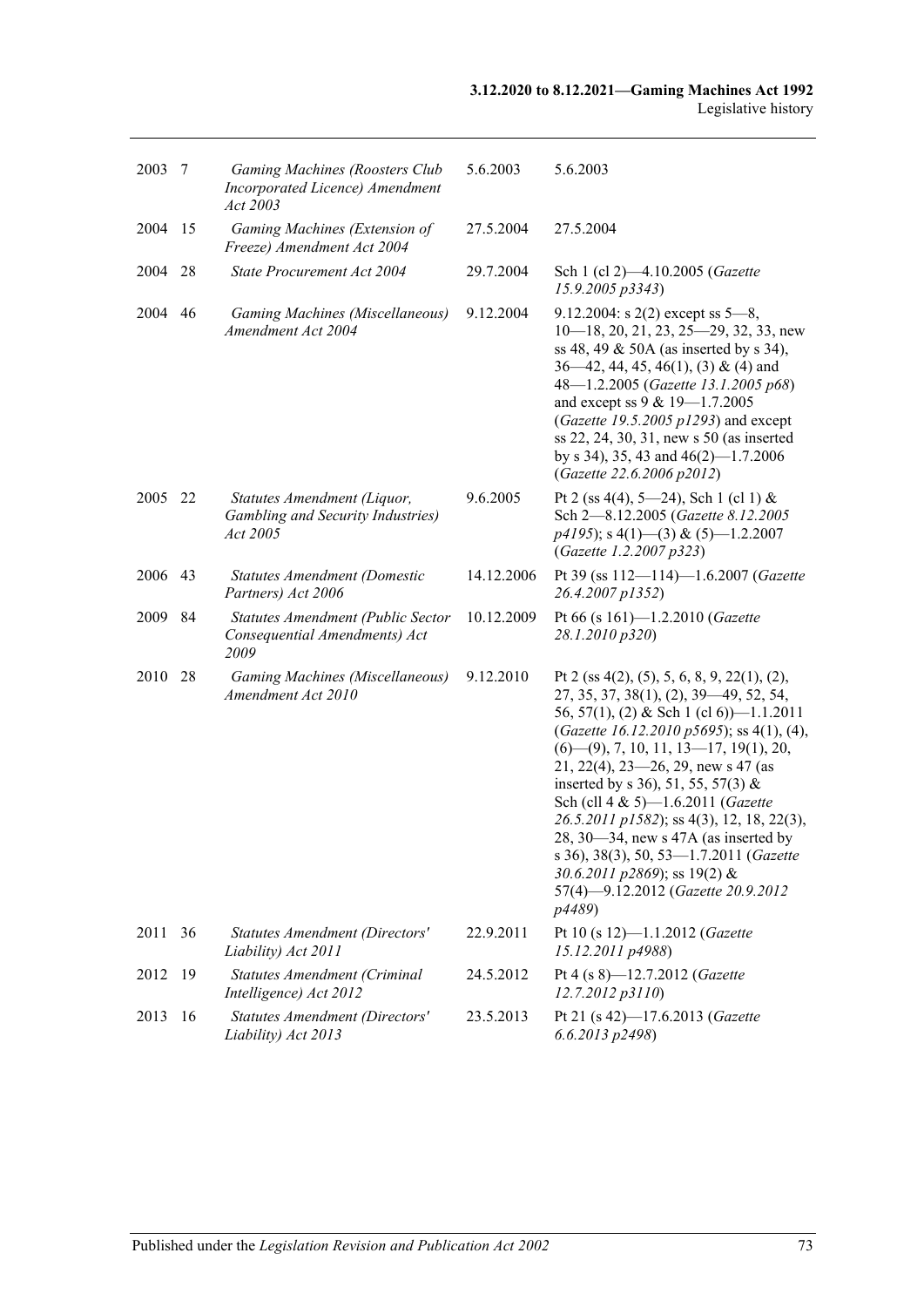| 2013 37 |     | <b>Statutes Amendment (Gambling</b><br>Reform) Act 2013                        | 8.8.2013   | Pt 4 (ss 111, 118, 119 $\&$<br>121)—31.8.2013; ss 64, 81(1), (2) &<br>$107 - 31.10.2013$ ; ss $62(2)$ , $(5)$ $-(13)$ ,<br>$63, 65 - 77, 79, 80, 81(3), 83, 85 - 87,$<br>90, 93, new s $53A(1)$ —(3), (5)—(9) (as<br>inserted by s 96), 101-103, 104(2),<br>106, 113(1), 115, 120(1)—(3), (5), (7) &<br>$122 - 124 - 1.1.2014$ ; s 94 - 1.2.2014;<br>ss 62(1), (3), (4), (14), 78, 82, 84, 88,<br>89, 91, 92, 95, 97-100, 104(1), 105,<br>108-110, 112, 113(2), 114, 116, 117,<br>$120(4)$ & $(6)$ —1.7.2014; new s 53A(4)<br>(as inserted by s 96)-1.1.2017 (Gazette<br>29.8.2013 p3648) |
|---------|-----|--------------------------------------------------------------------------------|------------|-------------------------------------------------------------------------------------------------------------------------------------------------------------------------------------------------------------------------------------------------------------------------------------------------------------------------------------------------------------------------------------------------------------------------------------------------------------------------------------------------------------------------------------------------------------------------------------------|
| 2015 8  |     | Statutes Amendment (Boards and<br>Committees-Abolition and Reform)<br>Act 2015 | 18.6.2015  | Pt 15 (ss 85 & 86)-1.7.2015 (Gazette<br>25.6.2015 p3076)                                                                                                                                                                                                                                                                                                                                                                                                                                                                                                                                  |
| 2015    | -22 | <b>Statutes Amendment (Gambling</b><br>Measures) Act 2015                      | 1.10.2015  | Pt 2 (ss $4-10$ )-1.1.2016 (Gazette<br>17.12.2015 p5266)                                                                                                                                                                                                                                                                                                                                                                                                                                                                                                                                  |
| 2015    | 41  | <b>Statutes Amendment and Repeal</b><br>(Budget 2015) Act 2015                 | 26.11.2015 | Pt 2 (ss $4 \& 5$ )—uncommenced                                                                                                                                                                                                                                                                                                                                                                                                                                                                                                                                                           |
| 2017    | 49  | Liquor Licensing (Liquor Review)<br>Amendment Act 2017                         | 28.11.2017 | Sch 1 (cll 3 to 6)-18.11.2019 (Gazette<br>7.11.2019 p3759)                                                                                                                                                                                                                                                                                                                                                                                                                                                                                                                                |
| 2018    | 35  | <b>Statutes Amendment and Repeal</b><br>(Budget Measures) Act 2018             | 22.11.2018 | Pt 5 (ss 66 to 84)-1.12.2018 (Gazette<br>29.11.2018 p4058)                                                                                                                                                                                                                                                                                                                                                                                                                                                                                                                                |
| 2019 25 |     | <b>Statutes Amendment and Repeal</b><br>(Simplify) Act 2019                    | 3.10.2019  | Pt 19 (ss 41 & 42)-3.10.2021 (s 7(5)<br>Acts Interpretation Act 1915) (Pt 19 is<br>of no effect because the sections it<br>purports to amend have been deleted.)                                                                                                                                                                                                                                                                                                                                                                                                                          |
| 2019 42 |     | <b>Gambling Administration Act 2019 12.12.2019</b>                             |            | Sch 1 (cll $1 \& 3(2), (7)$ to<br>$(11)$ )-3.12.2020 (Gazette 30.7.2020)<br>p4103                                                                                                                                                                                                                                                                                                                                                                                                                                                                                                         |
| 2019 44 |     | <b>Statutes Amendment (Gambling</b><br><b>Regulation</b> ) Act 2019            | 12.12.2019 | Pt 4 (s 105, insertion of s 40D by s 106,<br>ss 111, 123 to 125) & Sch 1<br>$(cl 3(4))$ —30.7.2020; ss 73 to 104,<br>insertion of ss 40A to 40C by s 106,<br>ss 107 to 110, 112 to 122, 126, 127, 129<br>to 136 & Sch 1 (cl 3(1) to (3) &<br>$(5)$ -3.12.2020 (Gazette 30.7.2020)<br>$p4103$ ; s 128—uncommenced                                                                                                                                                                                                                                                                          |

# **Provisions amended**

New entries appear in bold.

Entries that relate to provisions that have been deleted appear in italics.

| Provision      | How varied                     | Commencement |
|----------------|--------------------------------|--------------|
| Pt1            |                                |              |
| s <sub>2</sub> | deleted by $72/1997$ s 4 (Sch) | 18.12.1997   |
|                | inserted by $44/2019$ s 73     | 3.12.2020    |
| s 3            |                                |              |
| s(1)           |                                |              |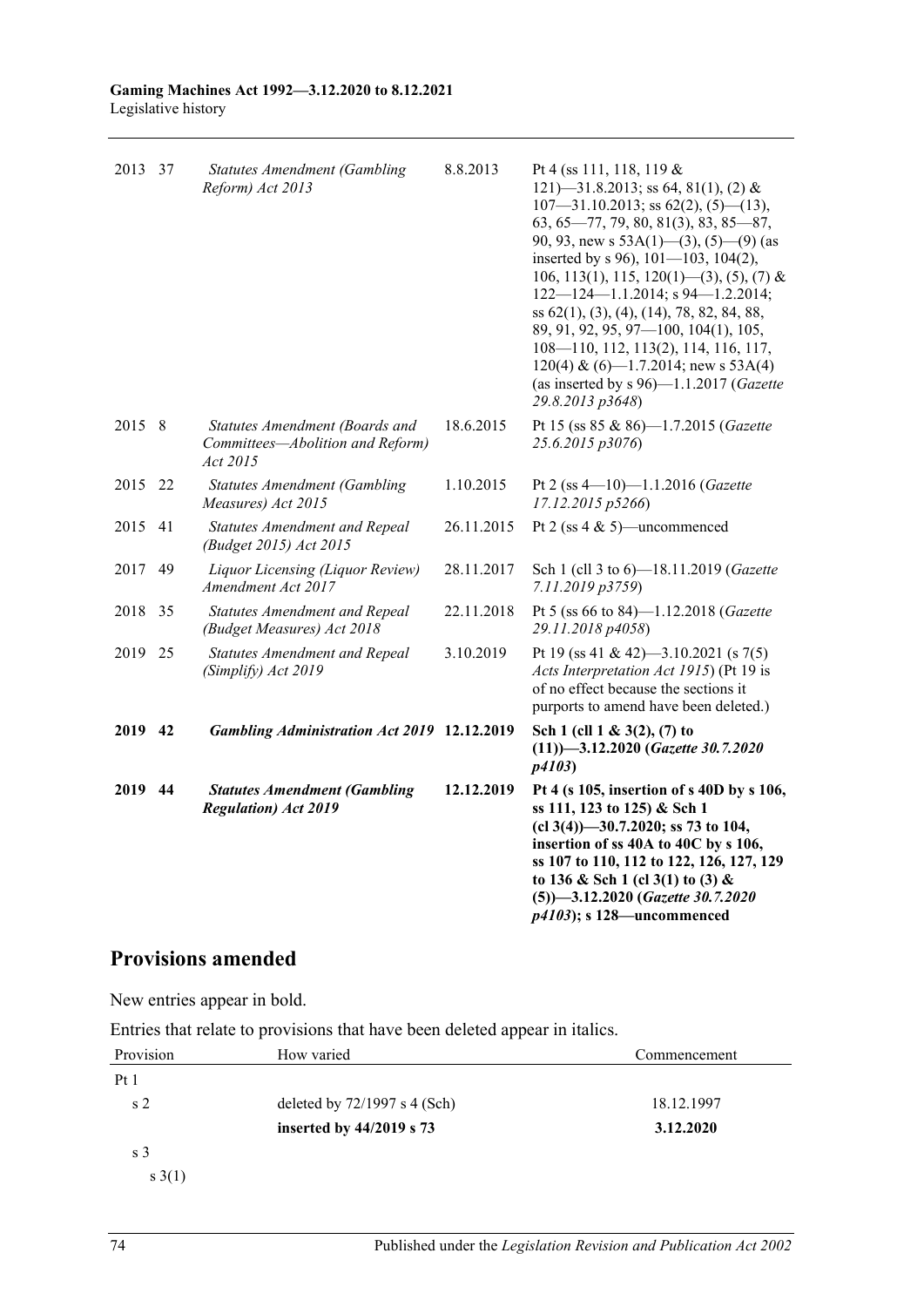| gambling<br>intervention                 | advanced problem inserted by $28/2010 s 4(1)$ | 1.6.2011   |
|------------------------------------------|-----------------------------------------------|------------|
| training                                 |                                               |            |
|                                          | deleted by $37/2013$ s $62(1)$                | 1.7.2014   |
| advertising code<br>of practice          | inserted by $28/2010$ s $4(1)$                | 1.6.2011   |
|                                          | amended by 44/2019 s 74(1)                    | 3.12.2020  |
| approved crowd<br>controller             | inserted by $22/2005 s 4(1)$                  | 1.2.2007   |
|                                          | deleted by $49/2017$ Sch 1 cl $3(1)$          | 18.11.2019 |
| approved game                            | inserted by $37/2013$ s $62(2)$               | 1.1.2014   |
| approved gaming<br>machine employee      | inserted by $22/2005 s 4(2)$                  | 1.2.2007   |
|                                          | deleted by $37/2013$ s $62(3)$                | 1.7.2014   |
| approved gaming<br>machine manager       | inserted by 22/1996 s 3                       | 1.7.1996   |
|                                          | amended by $46/2004$ s $20$                   | 1.2.2005   |
|                                          | deleted by $37/2013$ s $62(3)$                | 1.7.2014   |
| approved gaming<br>machine<br>technician | inserted by $28/2010$ s $4(2)$                | 1.1.2011   |
| authorised officer                       | amended by 22/2005 Sch 2                      | 8.12.2005  |
|                                          | deleted by $44/2019$ s $74(2)$                | 3.12.2020  |
| authorised person                        | substituted by $22/2005$ s 4(3)               | 1.2.2007   |
|                                          | amended by 37/2013 s 62(4)                    | 1.7.2014   |
|                                          | amended by 49/2017 Sch 1 cl 3(2)              | 18.11.2019 |
| Authority                                | substituted by $13/1995 s 11(a)$              | 1.7.1995   |
|                                          | substituted by $18/2001$ s $20(a)$            | 1.10.2001  |
|                                          | deleted by $35/2018$ s $66(1)$                | 1.12.2018  |
| beneficiary                              | inserted by $31/2002$ s $2(a)$                | 7.11.2002  |
| the Board                                | deleted by 28/2004 Sch 1 cl 2                 | 4.10.2005  |
| <b>Board</b>                             | inserted by 28/2004 Sch 1 cl 2                | 4.10.2005  |
|                                          | deleted by 28/2010 4(3)                       | 1.7.2011   |
| cash facility                            | inserted by 18/2001 s 20(b)                   | 1.10.2001  |
| cashless gaming<br>system                | inserted by $37/2013$ s $62(5)$               | 1.1.2014   |
| casino                                   | inserted by $37/2013$ s $62(5)$               | 1.1.2014   |
| casino licence                           | inserted by $37/2013$ s $62(5)$               | 1.1.2014   |
| casino premises                          | inserted by $37/2013$ s $62(5)$               | 1.1.2014   |
| category $A, B, C$<br>or D offence       | inserted by $28/2010 s 4(4)$                  | 1.6.2011   |
|                                          | deleted by $37/2013$ s $62(6)$                | 1.1.2014   |
| certificate                              | inserted by $28/2010 s 4(4)$                  | 1.6.2011   |
|                                          | deleted by 44/2019 s 74(3)                    | 3.12.2020  |
| club licence                             | amended by 72/1997 s 4 (Sch)                  | 18.12.1997 |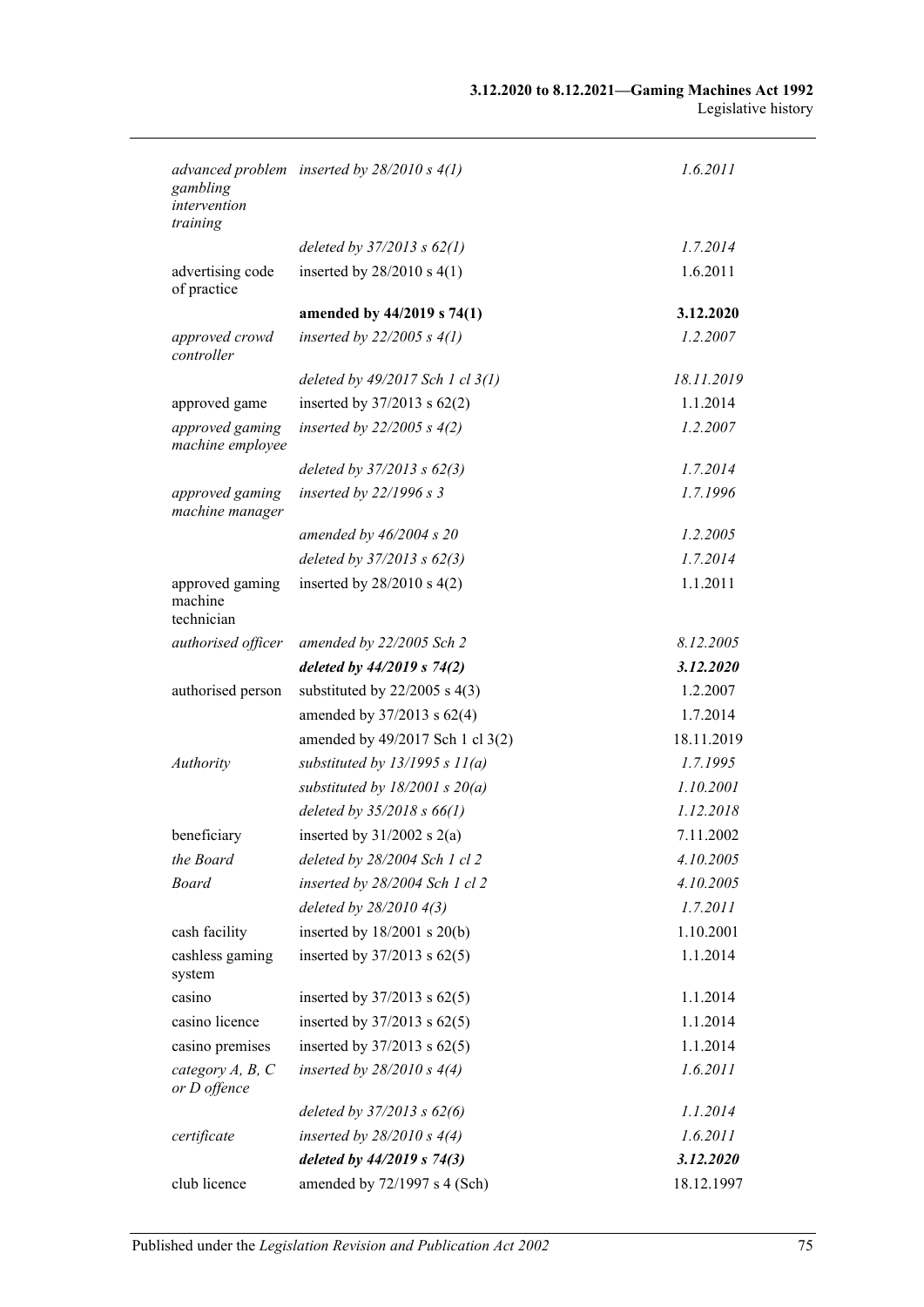| Club One                                               | inserted by $46/2004$ s $5(1)$                     | 1.2.2005   |
|--------------------------------------------------------|----------------------------------------------------|------------|
| the Commissioner                                       | amended by $72/1997 s 4$ (Sch)                     | 18.12.1997 |
|                                                        | amended by $18/2001$ s $20(c)$                     | 1.10.2001  |
|                                                        | deleted by $44/2019$ s $74(4)$                     | 3.12.2020  |
| Commissioner                                           | inserted by 44/2019 s 74(4)                        | 3.12.2020  |
| community<br>impact<br>assessment<br>guidelines        | inserted by 44/2019 s 74(4)                        | 3.12.2020  |
| the Court                                              | inserted by $13/1995$ s $11(b)$                    | 1.7.1995   |
| criminal<br>intelligence                               | inserted by $22/2005 s 4(4)$                       | 8.12.2005  |
|                                                        | amended by $19/2012$ s 8                           | 12.7.2012  |
|                                                        | deleted by $44/2019$ s $74(5)$                     | 3.12.2020  |
| designated<br>application                              | inserted by 44/2019 s 74(5)                        | 3.12.2020  |
| domestic partner                                       | inserted by 43/2006 s 112(1)                       | 1.6.2007   |
| gambling<br>administration<br>guidelines               | inserted by 44/2019 s 74(6)                        | 3.12.2020  |
| game                                                   | inserted by $37/2013$ s $62(7)$                    | 1.1.2014   |
| gaming employee                                        | inserted by $37/2013$ s $62(8)$                    | 1.1.2014   |
| gaming equipment                                       | amended by $28/2010 s 4(5)$                        | 1.1.2011   |
|                                                        | deleted by $37/2013$ s $62(9)$                     | 1.1.2014   |
| gaming machine                                         | substituted by $37/2013$ s $62(9)$                 | 1.1.2014   |
| gaming machine<br>entitlement                          | inserted by $46/2004$ s $5(2)$                     | 1.2.2005   |
|                                                        | substituted by $37/2013$ s $62(9)$                 | 1.1.2014   |
| gaming manager                                         | inserted by $37/2013$ s $62(10)$                   | 1.1.2014   |
| general and hotel<br>licence                           | inserted by 49/2017 Sch 1 cl 3(3)                  | 18.11.2019 |
| general facility<br>licence                            | deleted by 72/1997 s 4 (Sch)                       | 18.12.1997 |
| hotel licence                                          | amended by $72/1997 s 4$ (Sch)                     | 18.12.1997 |
|                                                        | deleted by 49/2017 Sch 1 cl 3(3)                   | 18.11.2019 |
| inspector                                              | amended by 44/2019 s 74(7)                         | 3.12.2020  |
| licence                                                | amended by 37/2013 s 62(11)                        | 1.1.2014   |
| licensed person,<br>licensee or holder<br>of a licence | inserted by $37/2013$ s $62(12)$                   | 1.1.2014   |
| liquor licence                                         | amended by 72/1997 s 4 (Sch)                       | 18.12.1997 |
|                                                        | amended by 49/2017 Sch 1 cl 3(4)                   | 18.11.2019 |
| mandatory<br>provision                                 | deleted by $44/2019$ s $74(8)$                     | 3.12.2020  |
|                                                        | monitoring system inserted by $37/2013$ s $62(13)$ | 1.1.2014   |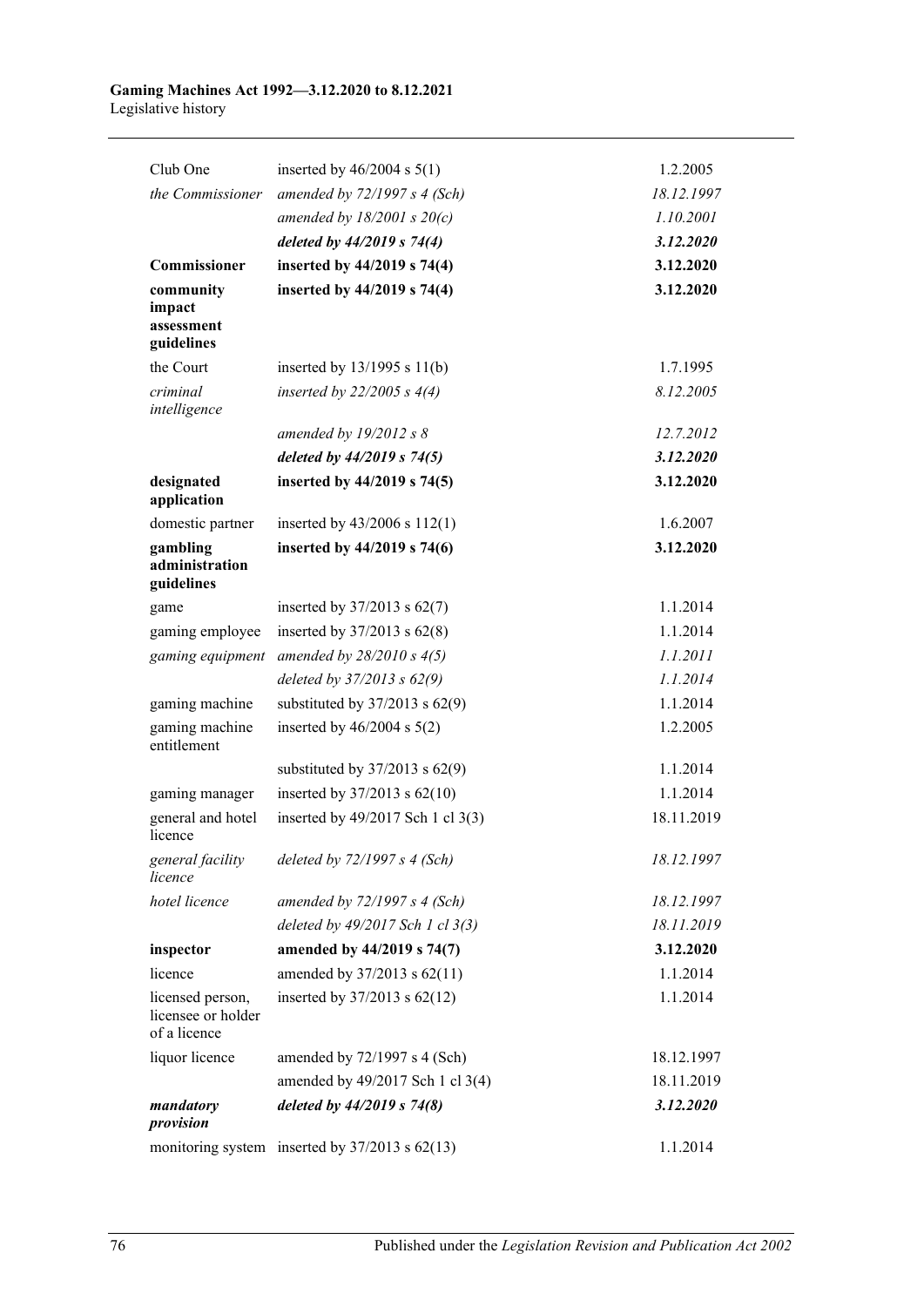| mandatory<br>provision                      | inserted by $28/2010$ s $4(6)$                    | 1.6.2011   |
|---------------------------------------------|---------------------------------------------------|------------|
| non-profit<br>association                   | inserted by $46/2004$ s $5(3)$                    | 1.2.2005   |
| officer                                     | inserted by $31/2002$ s $2(b)$                    | 7.11.2002  |
| on premises<br>licence                      | inserted by 49/2017 Sch 1 cl 3(5)                 | 18.11.2019 |
| certificate                                 | proposed premises inserted by $28/2010 s 4(7)$    | 1.6.2011   |
|                                             | deleted by $44/2019$ s $74(9)$                    | 3.12.2020  |
| responsible<br>gambling<br>agreement        | inserted by $28/2010$ s $4(7)$                    | 1.6.2011   |
|                                             | amended by $35/2018$ s $66(2)$                    | 1.12.2018  |
|                                             | substituted by 44/2019 s 74(10)                   | 3.12.2020  |
| responsible<br>gambling code of<br>practice | inserted by $28/2010$ s $4(7)$                    | 1.6.2011   |
|                                             | amended by 44/2019 s 74(11)                       | 3.12.2020  |
|                                             | responsible person inserted by $22/2005$ s $4(5)$ | 1.2.2007   |
| social effect<br>certificate                | inserted by $28/2010 s 4(8)$                      | 1.6.2011   |
|                                             | deleted by $44/2019$ s $74(12)$                   | 3.12.2020  |
| social effect<br>inquiry                    | inserted by $28/2010 s 4(8)$                      | 1.6.2011   |
|                                             | deleted by $44/2019$ s $74(12)$                   | 3.12.2020  |
| social effect<br>principles                 | inserted by $28/2010 s 4(8)$                      | 1.6.2011   |
|                                             | deleted by $44/2019$ s $74(12)$                   | 3.12.2020  |
| special<br>circumstances<br>licence         | inserted by $72/1997 s 4$ (Sch)                   | 18.12.1997 |
|                                             | deleted by 49/2017 Sch 1 cl 3(6)                  | 18.11.2019 |
| spouse                                      | inserted by 43/2006 s 112(2)                      | 1.6.2007   |
| trust                                       | inserted by $31/2002$ s $2(c)$                    | 7.11.2002  |
| trust or corporate<br>entity                | inserted by $31/2002$ s $2(c)$                    | 7.11.2002  |
| variation of<br>licence                     | inserted by $28/2010$ s $4(9)$                    | 1.6.2011   |
| s(2)                                        | substituted by $31/2002$ s 2(d)                   | 7.11.2002  |
| s(3)                                        | inserted by $31/2002$ s 2(d)                      | 7.11.2002  |
| $s \; 3(4)$                                 | inserted by $37/2013$ s $62(14)$                  | 1.7.2014   |
| s3A                                         | inserted by 44/2019 s 75                          | 3.12.2020  |
| s <sub>4</sub>                              |                                                   |            |
| s(4(1))                                     | amended by $72/1997$ s 4 (Sch)                    | 18.12.1997 |
|                                             | substituted by 37/2013 s 63                       | 1.1.2014   |
| s(4(a)                                      | inserted by 28/2010 s 5                           | 1.1.2011   |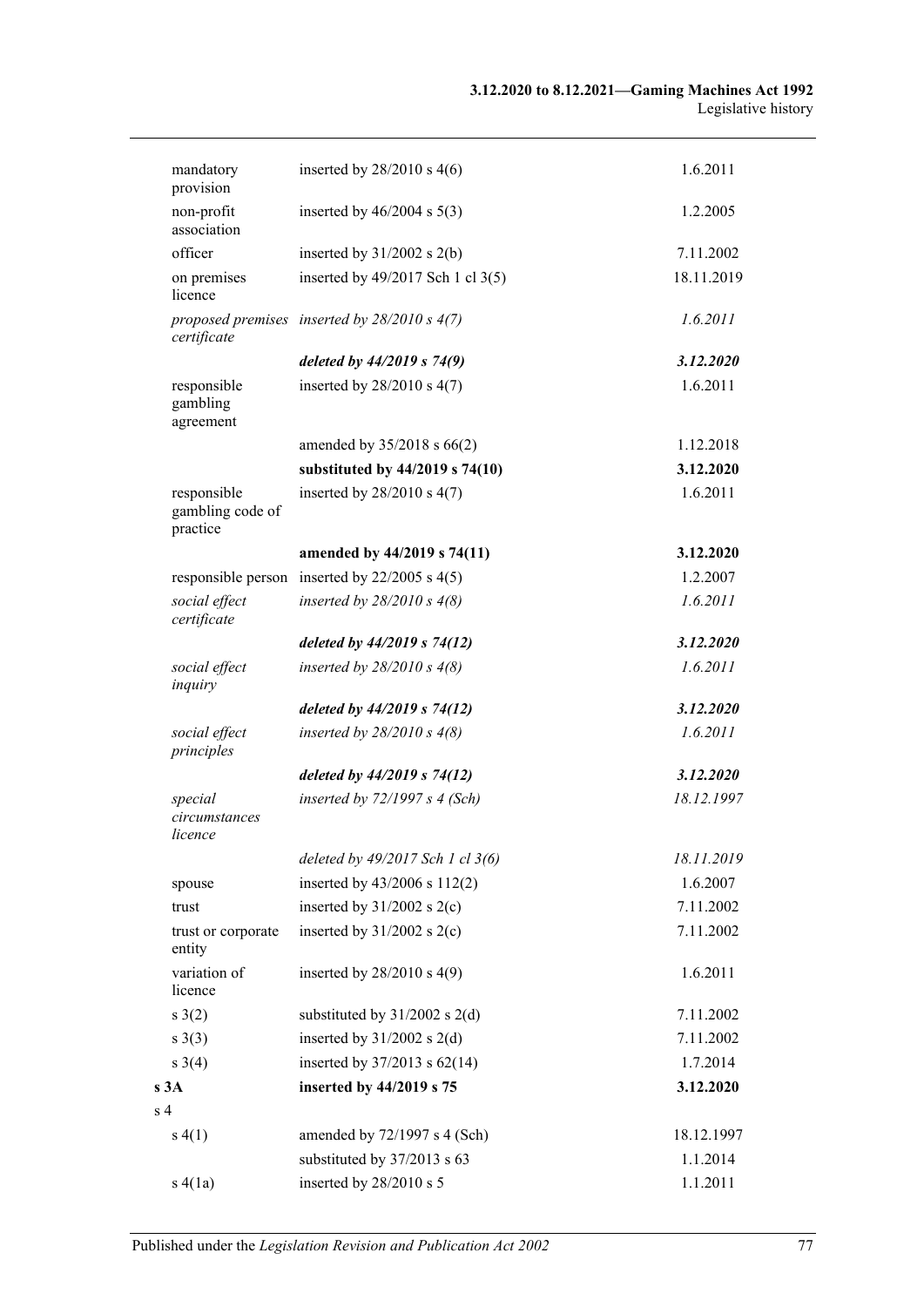| s(4(2)                             | amended by 72/1997 s 4 (Sch)         | 18.12.1997 |
|------------------------------------|--------------------------------------|------------|
| s 4A                               | inserted by 44/2019 s 76             | 3.12.2020  |
| Pt 2 before deletion by<br>44/2019 |                                      |            |
| Pt 2 Div 1                         |                                      |            |
| s <sub>5</sub>                     | substituted by 13/1995 s 12          | 1.7.1995   |
|                                    | amended by 35/2018 s 67              | 1.12.2018  |
| s 6                                |                                      |            |
| s(6(2))                            | amended by $72/1997 s 4 (Sch)$       | 18.12.1997 |
| s <sub>7</sub>                     |                                      |            |
| $s \, 7(2)$                        | amended by $22/2005 s 5(1)$          | 8.12.2005  |
| $s \, 7(3)$                        | deleted by $22/2005 s 5(2)$          | 8.12.2005  |
|                                    | inserted by $28/2010 s 6$            | 1.1.2011   |
| $s \, 7(4)$                        | inserted by $28/2010 s 6$            | 1.1.2011   |
| S <sub>7A</sub>                    | inserted by $46/2004$ s $21$         | 1.2.2005   |
| $S$ 7 $A(I)$                       | amended by $28/2010 s 7(1)$          | 1.6.2011   |
| $S$ 7 $A(3)$                       | amended by 28/2010 s 7(2)            | 1.6.2011   |
| $s \, \delta$                      |                                      |            |
| $s \, \delta(l)$                   | amended by $31/2002$ s 3             | 7.11.2002  |
| $s \, 8(2)$                        | amended by 22/2005 Sch 2             | 8.12.2005  |
| $s\,8A$                            | inserted by $28/2010 s 8$            | 1.1.2011   |
| s 9                                | amended by $28/2010 s$ 9             | 1.1.2011   |
| Pt 2 Div 3                         |                                      |            |
| heading                            | substituted by $35/2018$ s 68        | 1.12.2018  |
| $S$ 10 $A$                         | inserted by 28/2010 s 10             | 1.6.2011   |
| $s$ 10A(1)                         | amended by $37/2013$ s $64(1)$       | 31.10.2013 |
|                                    | amended by $35/2018$ s $69(1)$       | 1.12.2018  |
| $s$ 10A(2)                         | amended by $37/2013$ s $64(2)$ —(5)  | 31.10.2013 |
|                                    | amended by $35/2018$ s $69(1)$ , (2) | 1.12.2018  |
| $s$ 10A(3)                         | amended by $35/2018$ s $69(1)$       | 1.12.2018  |
| $s$ 10A(3a)                        | inserted by $37/2013$ s $64(6)$      | 31.10.2013 |
| s $10A(4)$ and (5)                 | amended by $35/2018$ s $69(1)$       | 1.12.2018  |
| $s$ 10A(6)                         | deleted by 37/2013 s 64(7)           | 31.10.2013 |
| $s$ 10A(7)                         | amended by 37/2013 s 64(8)           | 31.10.2013 |
|                                    | deleted by 35/2018 s 69(3)           | 1.12.2018  |
| $s$ 10A(8)                         | amended by 37/2013 s 64(9)           | 31.10.2013 |
|                                    | amended by $35/2018$ s $69(1)$       | 1.12.2018  |
| $s$ 10A(9)                         | amended by $35/2018$ s $69(1)$       | 1.12.2018  |
| $s$ 10A(10)                        | inserted by $37/2013$ s $64(10)$     | 31.10.2013 |
|                                    | amended by $35/2018$ s $69(1)$       | 1.12.2018  |
| $s$ 10 $B$                         | inserted by $28/2010 s 10$           | 1.6.2011   |
| $s$ $10B(1)$                       | amended by $37/2013$ s $65(1)$       | 1.1.2014   |
|                                    | amended by $35/2018$ s $70(1)$       | 1.12.2018  |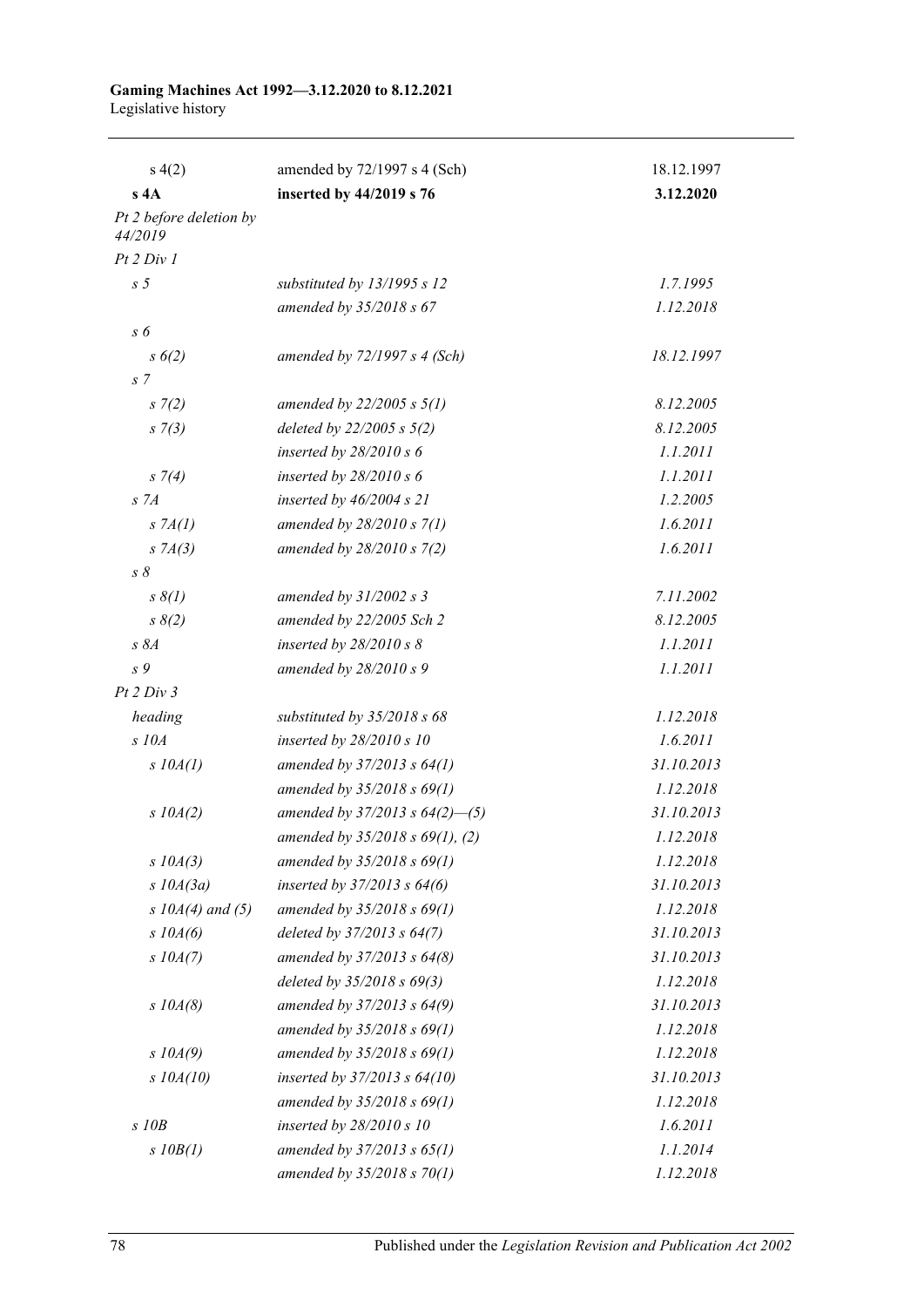| $s$ $10B(2)$     | substituted by $37/2013$ s $65(2)$              | 1.1.2014   |
|------------------|-------------------------------------------------|------------|
|                  | amended by $35/2018$ s $70(1)$ , (2)            | 1.12.2018  |
| $s$ 10B(3)       | amended by $35/2018 s 70(1)$                    | 1.12.2018  |
| $s$ $10B(4)$     | amended by $37/2013$ s $65(3)$ , (4)            | 1.1.2014   |
|                  | amended by $35/2018 s 70(1)$                    | 1.12.2018  |
| $s$ $10B(5)$     | amended by $35/2018$ s $70(1)$                  | 1.12.2018  |
| $s$ $11$         | substituted by 13/1995 s 13                     | 1.7.1995   |
| $s$ $11(l)$      | amended by $35/2018 s 71(1)$                    | 1.12.2018  |
| $s$ $11(2)$      | amended by $72/1997 s 4$ (Sch)                  | 18.12.1997 |
| $s$ $11(3)$      | deleted by $35/2018$ s $71(2)$                  | 1.12.2018  |
| $ss 12$ and $13$ | deleted by 13/1995 s 13                         | 1.7.1995   |
| Pt 2 Div 4       | inserted by $22/2005 s 6$                       | 8.12.2005  |
| s <sub>12</sub>  |                                                 |            |
| s 12(l)          | amended by 35/2018 s 72                         | 1.12.2018  |
| s 12(2)          | amended by $28/2010 s 11$                       | 1.6.2011   |
|                  | amended by $37/2013$ s $66(1)$ , (2)            | 1.1.2014   |
| Pt2              | deleted by 44/2019 s 77                         | 3.12.2020  |
| Pt 3             |                                                 |            |
| Pt 3 Div 1       |                                                 |            |
| s <sub>14</sub>  |                                                 |            |
| s 14(1)          | amended by $46/2004$ s $6(1)$                   | 1.2.2005   |
|                  | amended by 46/2004 s 22(1), (2)                 | 1.7.2006   |
|                  | amended by 28/2010 s 12(1)                      | 1.7.2011   |
|                  | (c) deleted by $28/2010$ s $12(2)$              | 1.7.2011   |
|                  | amended by $37/2013$ s $67(1)$ —(3)             | 1.1.2014   |
| s 14(2)          | substituted by $46/2004$ ss $6(2)$              | 1.2.2005   |
|                  | substituted by $46/2004$ s $22(3)$              | 1.7.2006   |
|                  | (b) deleted by 28/2010 12(3)                    | 1.7.2011   |
| Pt 3 Div 2       |                                                 |            |
| by 46/2004       | s 14A before deletion inserted by $85/2000$ s 2 | 14.12.2000 |
| $s$ 14 $A(2)$    | amended by $5/2002$ s 2                         | 25.7.2002  |
| $s$ 14 $A(6)$    | amended by $18/2001$ s $21$                     | 31.5.2001  |
|                  | amended by $5/2003$ s 3                         | 29.5.2003  |
|                  | substituted by 15/2004 s 3                      | 27.5.2004  |
|                  | deleted by $46/2004$ s 4                        | 9.12.2004  |
| $s$ 14 $A$       | deleted by $46/2004 s$ 7                        | 1.2.2005   |
| s 15             |                                                 |            |
| s 15(1)          | amended by 58/1994 s 3                          | 1.8.1994   |
|                  | amended by $22/1996$ s $4(a)$                   | 1.7.1996   |
|                  | amended by 72/1997 s 4 (Sch)                    | 18.12.1997 |
|                  | (d) deleted by $46/2004$ s 23                   | 1.2.2005   |
|                  | amended by 49/2017 Sch 1 cl 4(1)-(3)            | 18.11.2019 |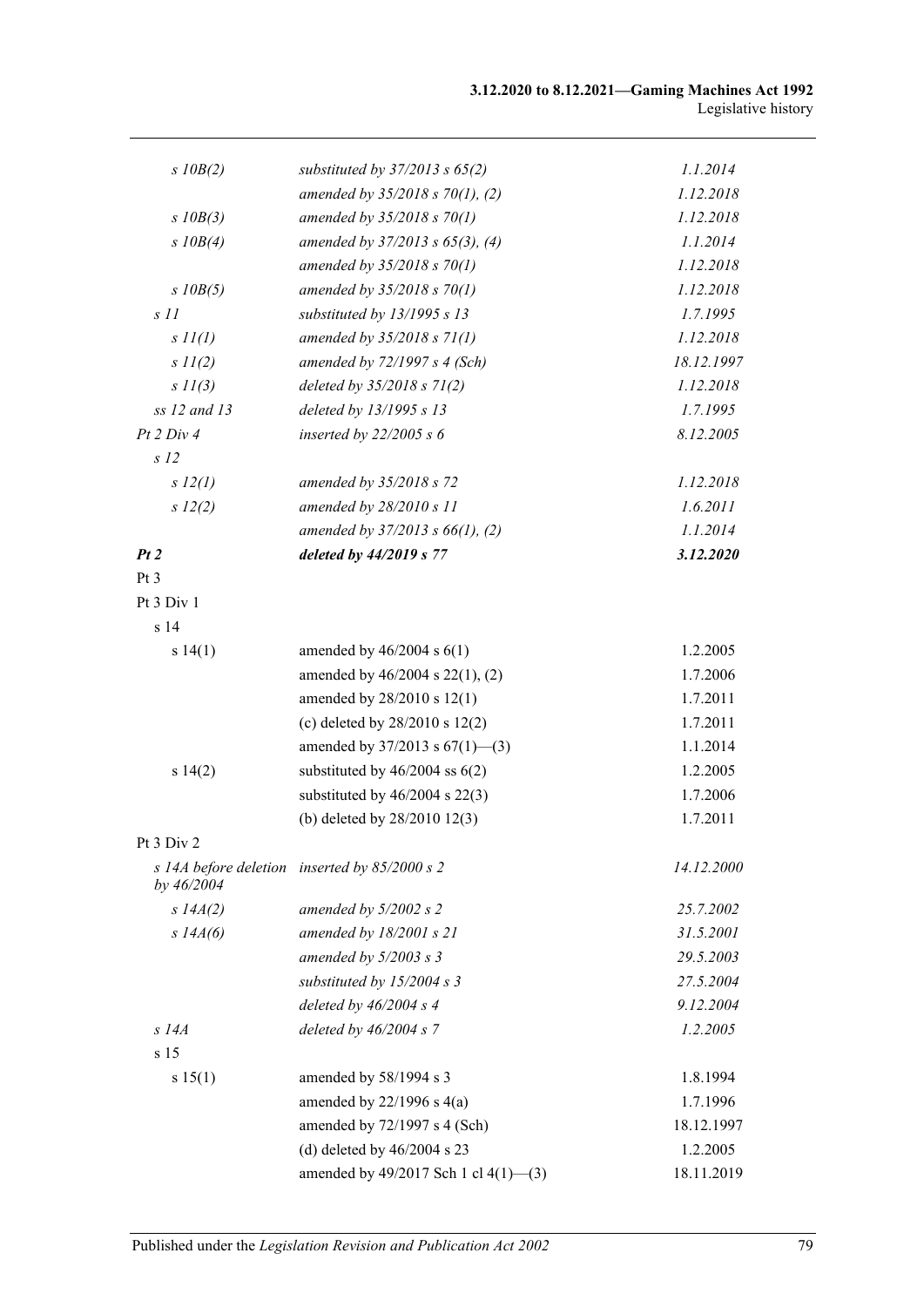| s 15(1a)                                   | inserted by $46/2004$ s $8(1)$          | 1.2.2005   |
|--------------------------------------------|-----------------------------------------|------------|
| s 15(2)                                    | amended by $22/1996$ s $4(b)$           | 1.7.1996   |
| s 15(3a)                                   | inserted by $22/1996$ s 4(c)            | 1.7.1996   |
| s 15(4)                                    | substituted by $28/2010 s 13$           | 1.6.2011   |
|                                            | deleted by $44/2019$ s $78(1)$          | 3.12.2020  |
| s 15(5)                                    | substituted by $46/2004$ s $8(2)$       | 1.2.2005   |
|                                            | substituted by 28/2010 s 13             | 1.6.2011   |
|                                            | (a)(v) deleted by $37/2013$ s 68        | 1.1.2014   |
|                                            | (a)(ii) deleted by $22/2015$ s 4        | 1.1.2016   |
|                                            | amended by 44/2019 s 78(2), (3)         | 3.12.2020  |
| s 15A                                      | inserted by 72/1997 s 3                 | 17.8.1997  |
| s16                                        | substituted by 46/2004 s 9              | 1.7.2005   |
| s 16(1)                                    | amended by 37/2013 s 69                 | 1.1.2014   |
| s 17                                       |                                         |            |
| s 17(2)                                    | amended by 72/1997 s 4 (Sch)            | 18.12.1997 |
| s 17A                                      | inserted by 28/2010 s 14                | 1.6.2011   |
|                                            | substituted by 44/2019 s 79             | 3.12.2020  |
| s 17B before<br>substitution by<br>44/2019 | inserted by 28/2010 s 14                | 1.6.2011   |
| $s$ 17B(4)                                 | amended by 37/2013 s 70                 | 1.1.2014   |
| s 17B                                      | substituted by 44/2019 s 79             | 3.12.2020  |
| s 17C                                      | inserted by 44/2019 s 79                | 3.12.2020  |
| Pt 3 Div 3                                 |                                         |            |
| heading                                    | substituted by 28/2010 s 15             | 1.6.2011   |
| s 18                                       |                                         |            |
| s 18(1)                                    | amended by $28/2010$ s $16(1)$ —(4)     | 1.6.2011   |
|                                            | amended by 44/2019 s 80(1), (3)         | 3.12.2020  |
|                                            | (a)-(ba) deleted by $44/2019$ s $80(2)$ | 3.12.2020  |
| $s 18(2)$ and (3)                          | deleted by $44/2019 s 80(4)$            | 3.12.2020  |
| s18(4)                                     | amended by 28/2010 s 16(5)              | 1.6.2011   |
|                                            | amended by 22/2015 s 5                  | 1.1.2016   |
|                                            | amended by 44/2019 s 80(5)              | 3.12.2020  |
| $s18(6)$ and (7)                           | deleted by $44/2019$ s $80(6)$          | 3.12.2020  |
| s 19                                       |                                         |            |
| s 19(1)                                    | amended by $31/2002$ s $4(a)$           | 7.11.2002  |
| s 19(2)                                    | amended by $31/2002$ s $4(b)$           | 7.11.2002  |
|                                            | amended by 22/2005 s 7(1), (2)          | 8.12.2005  |
|                                            | substituted by 44/2019 s 81             | 3.12.2020  |
| s20                                        | deleted by $58/1994 s$ 7 (Sch)          | 1.7.1993   |
|                                            | inserted by $22/2005$ s $8$             | 8.12.2005  |
|                                            | deleted by $44/2019$ s $82$             | 3.12.2020  |
| s 23                                       |                                         |            |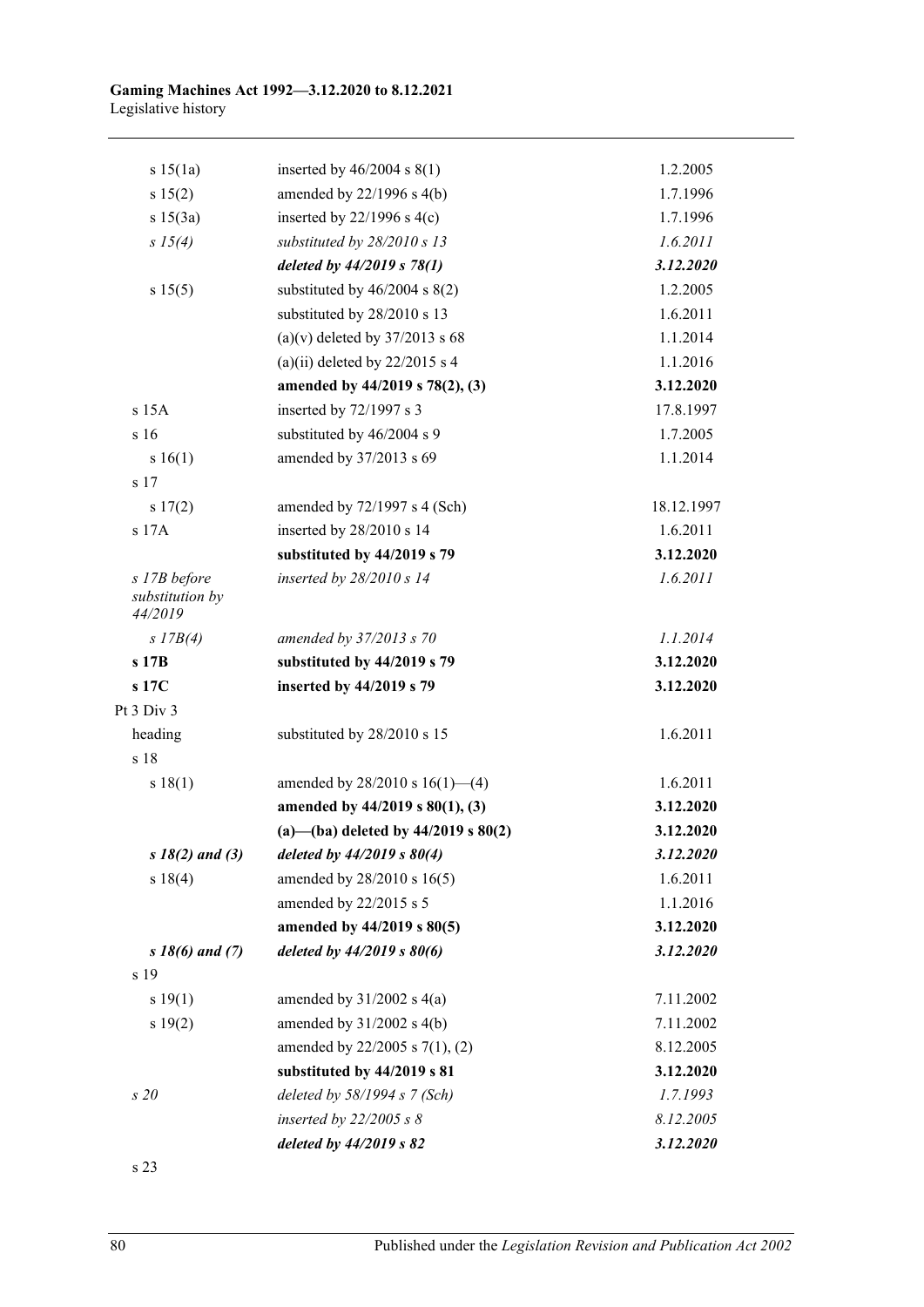| s 23(1)                            | amended by $31/2002$ s $5(a)$ , (b) | 7.11.2002  |
|------------------------------------|-------------------------------------|------------|
| $s\,23(2)$                         | deleted by $31/2002$ s $5(c)$       | 7.11.2002  |
| $s$ 23 $A$                         | inserted by 28/2010 s 17            | 1.6.2011   |
|                                    | deleted by $44/2019$ s $83$         | 3.12.2020  |
| s <sub>24</sub>                    |                                     |            |
| s 24(1)                            | amended by 46/2004 s 10             | 1.2.2005   |
|                                    | amended by 44/2019 s 84(1)          | 3.12.2020  |
| $s\,24(2)$                         | amended by 44/2019 s 84(2)          | 3.12.2020  |
| $s\,24(3)$                         | inserted by 22/2005 s 9             | 8.12.2005  |
| s 24A                              | inserted by 46/2004 s 11            | 1.2.2005   |
| s 24A(3)                           | amended by $37/2013$ s $71(1)$ —(4) | 1.1.2014   |
| s 24A(6)                           | inserted by 44/2019 s 85            | 3.12.2020  |
| s 26 before deletion<br>by 28/2010 |                                     |            |
| $s \, 26(1)$                       | substituted by $46/2004$ s $24(1)$  | 1.7.2006   |
| $s\,26(2)$                         | amended by $46/2004$ s $24(2)$      | 1.7.2006   |
| s26                                | deleted by 28/2010 s 18             | 1.7.2011   |
| s26A                               | inserted by 31/2002 s 6             | 7.11.2002  |
| s <sub>27</sub>                    |                                     |            |
| $s \frac{27(4) - (6)}{ }$          | deleted by $28/2010 s 19(1)$        | 1.6.2011   |
| $s\,27(7)$                         | substituted by 22/1996 s 5          | 1.7.1996   |
|                                    | amended by 28/2010 s 19(2)          | 9.12.2012  |
|                                    | (a) deleted by 49/2017 Sch 1 cl 5   | 18.11.2019 |
|                                    | amended by 44/2019 s 86             | 3.12.2020  |
| $s$ 27AA                           | inserted by 28/2010 s 20            | 1.6.2011   |
| s 27AA(4)                          | substituted by 44/2019 s 87         | 3.12.2020  |
| s $27AA(5)$ and (6)                | deleted by $44/2019 s 87$           | 3.12.2020  |
| $s$ 27AA $(7)$                     | inserted by 37/2013 s 72            | 1.1.2014   |
| Pt 3 Div 3A                        | inserted by 46/2004 s 12            | 1.2.2005   |
| ss 27AAB and<br>27AAC              | inserted by 37/2013 s 73            | 1.1.2014   |
| s 27A                              |                                     |            |
| $s\,27A(1)$                        | deleted by $37/2013$ s $74(1)$      | 1.1.2014   |
| s 27A(2)                           | amended by 37/2013 s 74(2)          | 1.1.2014   |
|                                    | amended by 44/2019 s 88(1)          | 3.12.2020  |
| s 27A(3)                           | inserted by 28/2010 s 21            | 1.6.2011   |
|                                    | amended by 37/2013 s 74(3)          | 1.1.2014   |
| s 27A(4)                           | inserted by 28/2010 s 21            | 1.6.2011   |
|                                    | amended by 37/2013 s 74(4)          | 1.1.2014   |
|                                    | amended by 44/2019 s 88(2)          | 3.12.2020  |
| s 27B                              |                                     |            |
| s 27B(1)                           | amended by 28/2010 s 22(1), (2)     | 1.1.2011   |
|                                    | amended by 37/2013 s 75             | 1.1.2014   |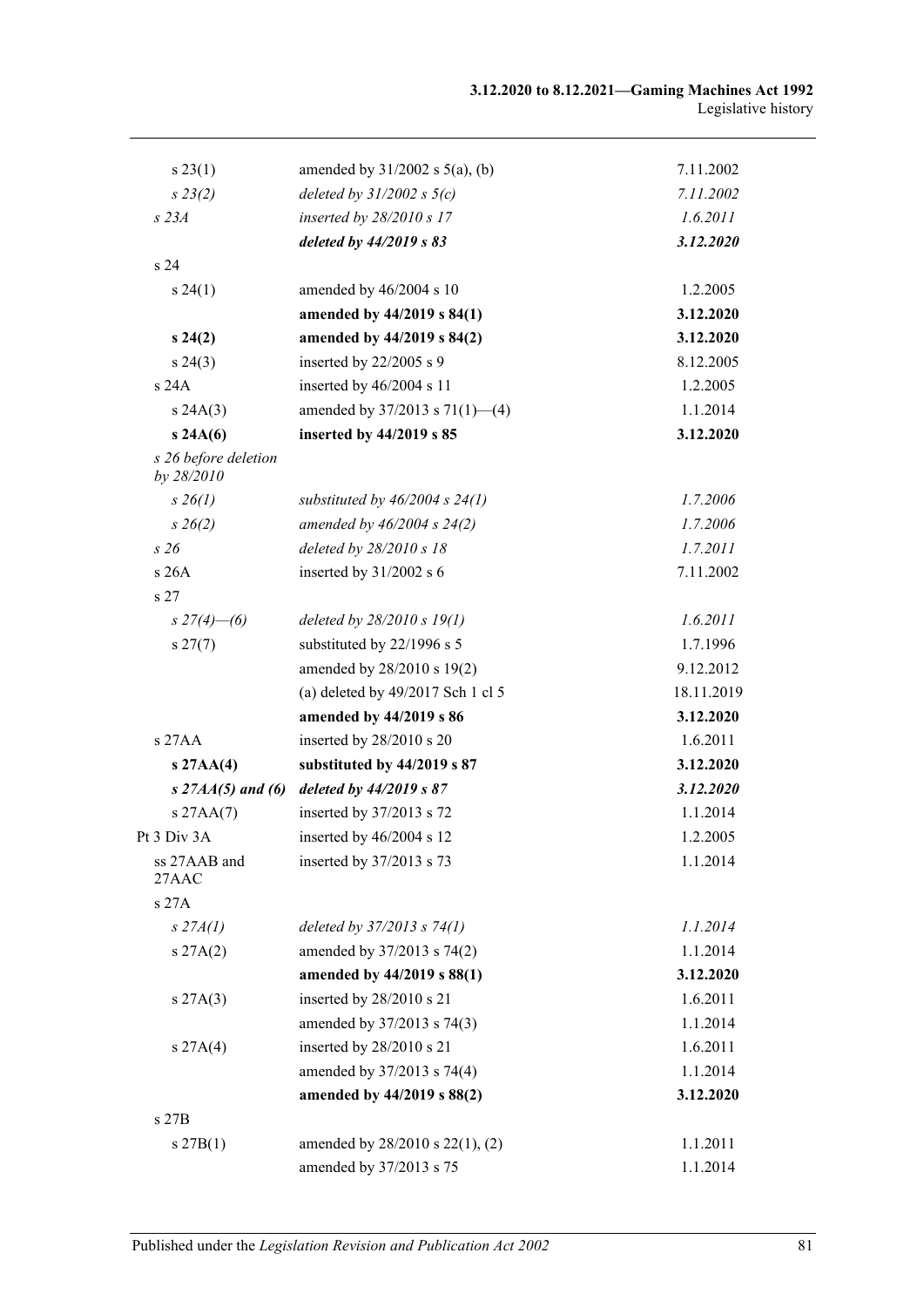|                     | amended by 44/2019 s 89(1)                 | 3.12.2020                       |
|---------------------|--------------------------------------------|---------------------------------|
| $s\,27B(2)$         | substituted by $28/2010$ s $22(3)$         | 1.7.2011                        |
| $s\,27B(3)$         | amended by 44/2019 s 89(2), (4), (5)       | 3.12.2020                       |
|                     | (c) deleted by $44/2019$ s $89(3)$         | 3.12.2020                       |
| $s\,27B(8)$         | inserted by $28/2010$ s $22(4)$            | 1.6.2011                        |
| s 27B(9)            | inserted by 44/2019 s 89(6)                | 3.12.2020                       |
| s 27C               |                                            |                                 |
| $s$ 27C(1)          | deleted by $37/2013$ s $76(1)$             | 1.1.2014                        |
| $s\,27C(2)$         | amended by 44/2019 s 90(1)                 | 3.12.2020                       |
| $s \, 27C(3)$       | amended by 37/2013 s 76(2)                 | 1.1.2014                        |
| $s \, 27C(4)$       | amended by 37/2013 s 76(3)                 | 1.1.2014                        |
| $s\,27C(5)$         | deleted by $44/2019$ s $90(2)$             | 3.12.2020                       |
| s 27CA              | inserted by 44/2019 s 91                   | 3.12.2020                       |
| s 27E               | substituted by 44/2019 s 92                | 3.12.2020                       |
| Pt 3 Divs 3B and 3C | inserted by 44/2019 s 93                   | 3.12.2020                       |
| Pt 3 Div 4          |                                            |                                 |
| s 28                |                                            |                                 |
| s 28(1)             | amended by $22/1996$ s $6(a)$              | 1.7.1996                        |
|                     | amended by 72/1997 s 4 (Sch)               | 18.12.1997                      |
|                     | amended by 49/2017 Sch 1 cl 6(1), (2)      | 18.11.2019                      |
|                     | amended by 44/2019 s 94(1)                 | 3.12.2020                       |
| $s\,28(1a)$         | inserted by $22/1996 s 6(b)$               | 1.7.1996                        |
|                     | deleted by $44/2019$ s $94(2)$             | 3.12.2020                       |
| $s \, 28(1b)$       | inserted by $22/1996$ s $6(b)$             | 1.7.1996                        |
|                     | amended by 44/2019 s 94(3)                 | 3.12.2020                       |
| s 28(3)             | amended by $22/1996$ s $6(c)$ , (d)        | 1.7.1996                        |
|                     | amended by 31/2002 s 7                     | 7.11.2002                       |
|                     | (a) and (b) deleted by $44/2019$ s $94(4)$ | 3.12.2020                       |
| $s\,28(4)$          | substituted by 22/2005 s 10                | 8.12.2005                       |
|                     | deleted by $44/2019$ s $94(5)$             | 3.12.2020                       |
| s 28(5)             | amended by $22/1996$ s $6(e)$              | 1.7.1996                        |
|                     | amended by 72/1997 s 4 (Sch)               | 18.12.1997                      |
|                     | amended by 49/2017 Sch 1 cl 6(3)           | 18.11.2019                      |
| $s\,28(6)$          | deleted by $44/2019$ s $94(6)$             | 3.12.2020                       |
| s 28(9)             | amended by $22/1996$ s $6(f)$              | 1.7.1996                        |
| $s\,28(10)$         | amended by $22/1996$ s $6(g)$              | 1.7.1996                        |
| s 28AA              | inserted by $22/2005 s$ 11                 | 8.12.2005                       |
|                     | deleted by 44/2019 s 95                    | 3.12.2020                       |
| $s$ 28 $A$ $AB$     | inserted by 22/2005 s 11                   | 8.12.2005                       |
| $s$ 28AAB(2)        | amended by 44/2019 s 96                    | 3.12.2020                       |
| s 28A               | inserted by $31/2002 s 8$                  | 7.11.2002                       |
|                     | deleted by $41/2015$ s 4                   | uncommenced-not<br>incorporated |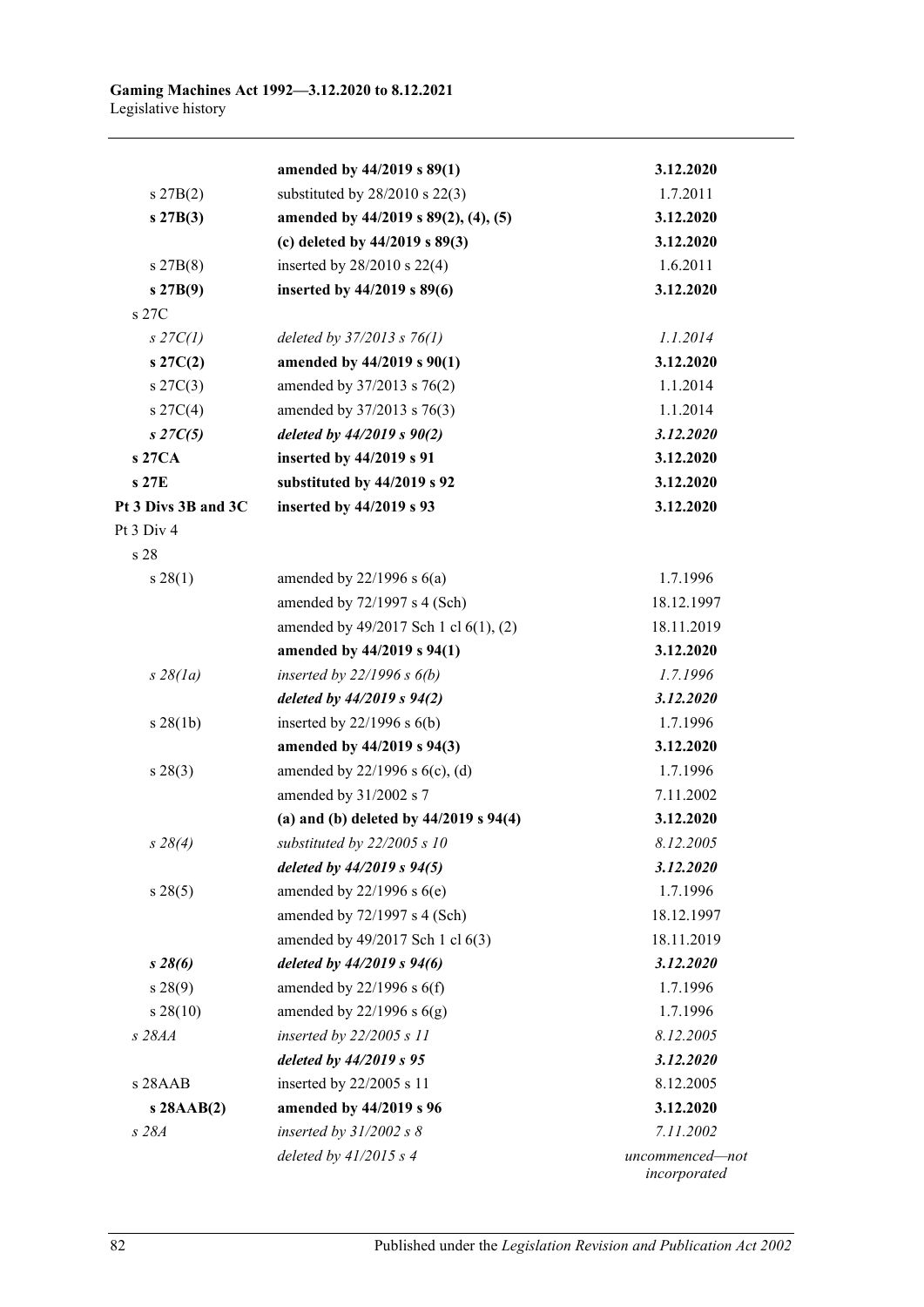|                                          | deleted by $44/2019 s 97$                                                               | 3.12.2020                       |
|------------------------------------------|-----------------------------------------------------------------------------------------|---------------------------------|
| Pt 3 Div 4A                              | inserted by 46/2004 s 25                                                                | 1.2.2005                        |
| Pt 3 Div 5                               |                                                                                         |                                 |
| heading                                  | amended by 44/2019 s 98                                                                 | 3.12.2020                       |
| s 29 before deletion<br>by 44/2019       |                                                                                         |                                 |
| $s\,29(1)$                               | amended by $28/2010 s 23(1)$                                                            | 1.6.2011                        |
| $s\,29(2)$                               | substituted by $27/2000 s 3$                                                            | 1.7.2000                        |
|                                          | amended by 28/2010 s 23(2), (3)                                                         | 1.6.2011                        |
|                                          | substituted by $25/2019$ s 41                                                           | uncommenced-not<br>incorporated |
| s29                                      | deleted by $44/2019 s 99$                                                               | 3.12.2020                       |
| s 30 before deletion<br>by 44/2019       |                                                                                         |                                 |
| $s \frac{30}{2}$                         | amended by 22/2005 s 12                                                                 | 8.12.2005                       |
| $s \frac{30}{2a}$                        | inserted by $46/2004$ s $26(1)$                                                         | 1.2.2005                        |
| $s \frac{30(7)}{2}$                      | inserted by $46/2004$ s $26(2)$                                                         | 1.2.2005                        |
| s30                                      | deleted by 44/2019 s 99                                                                 | 3.12.2020                       |
| s 31                                     |                                                                                         |                                 |
| $s \, 31(1)$                             | substituted by 22/2005 s 13                                                             | 8.12.2005                       |
| Pt 3 Div 6                               |                                                                                         |                                 |
| heading                                  | amended by 28/2010 s 24                                                                 | 1.6.2011                        |
| s 32                                     |                                                                                         |                                 |
| $s\,32(1)$                               | s 32 amended and redesignated as s 32(1) by<br>$44/2019$ s $100(1)$ , (2)               | 3.12.2020                       |
| $s$ 32(2) and (3)                        | inserted by $44/2019$ s $100(2)$                                                        | 3.12.2020                       |
| s 32A                                    | inserted by 28/2010 s 25                                                                | 1.6.2011                        |
| $s\,32A(1)$                              | amended by 44/2019 s 101(1), (2)                                                        | 3.12.2020                       |
| $s\,32A(2)$                              | deleted by 44/2019 s 101(3)                                                             | 3.12.2020                       |
| s $32A(3)$ and (4)                       | amended by 44/2019 s 101(4)                                                             | 3.12.2020                       |
| s <sub>34</sub>                          | amended by 72/1997 s 4 (Sch)                                                            | 18.12.1997                      |
| s 34A                                    | inserted by 44/2019 s 102                                                               | 3.12.2020                       |
| s 35                                     | amended by 37/2013 s 77                                                                 | 1.1.2014                        |
| Pt 3 Div 7 before<br>deletion by 44/2019 |                                                                                         |                                 |
| $s$ 35 $A$                               | inserted by $46/2004$ s 27                                                              | 1.2.2005                        |
| s 36                                     |                                                                                         |                                 |
| $s \, 36(1)$                             | s $36(1)$ amended by $31/2002$ s 9                                                      | 7.11.2002                       |
|                                          | s 36(1) amended by 46/2004 s 28(1)                                                      | 1.2.2005                        |
|                                          | $s$ 36(1) redesignated as $s$ 36 under Legislation<br>Revision and Publication Act 2002 | 1.2.2005                        |
|                                          | s 36 amended and redesignated as $s$ 36(1) by<br>22/2005 s 14(1), (2)                   | 8.12.2005                       |
|                                          | amended by 28/2010 s 26                                                                 | 1.6.2011                        |
| $s \; 36(2)$                             | deleted by 46/2004 s 28(2)                                                              | 1.2.2005                        |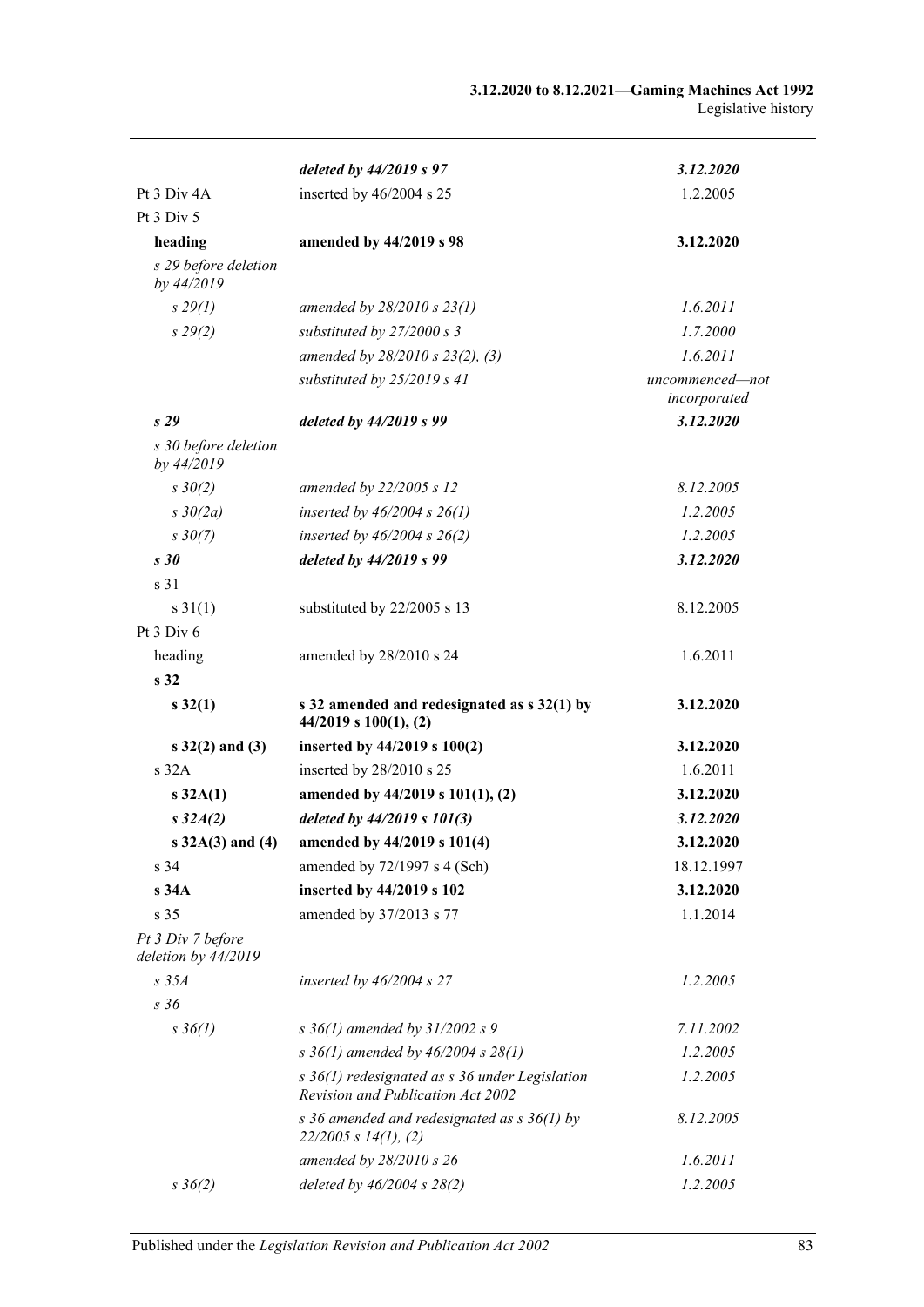|                                           | inserted by $22/2005 s 14(2)$                    | 8.12.2005                       |
|-------------------------------------------|--------------------------------------------------|---------------------------------|
| $s \; 36(3)$ and (4)                      | deleted by $46/2004 s 28(2)$                     | 1.2.2005                        |
| $s\,36A$                                  | inserted by $46/2004$ s 29                       | 1.2.2005                        |
| $s \, 36A(2)$                             | amended by 22/2005 s 15                          | 8.12.2005                       |
| $s\,36B$                                  | inserted by $46/2004$ s 29                       | 1.2.2005                        |
| $s \frac{3}{6}B(1)$                       | amended by 28/2010 s 27                          | 1.1.2011                        |
| Pt3 Div7                                  | deleted by 44/2019 s 103                         | 3.12.2020                       |
| Pt 4                                      |                                                  |                                 |
| s 37 before deletion<br>by 37/2013        |                                                  |                                 |
| $s \frac{37}{l}$                          | amended by $46/2004$ s 13                        | 1.2.2005                        |
| s37(2)                                    | deleted by 22/1996 s 7                           | 1.7.1996                        |
| $s \frac{37(3)}{2}$                       | inserted by $58/1994 s 4$                        | 1.7.1993                        |
| s <sub>37</sub>                           | deleted by 37/2013 s 78                          | 1.7.2014                        |
| s 38                                      | amended by 31/2002 s 10                          | 7.11.2002                       |
| s 38A                                     | inserted by $31/2002 s 11$                       | 7.11.2002                       |
|                                           | deleted by $41/2015 s 5$                         | uncommenced-not<br>incorporated |
|                                           | deleted by 44/2019 s 104                         | 3.12.2020                       |
| s 38B                                     | inserted by 46/2004 s 30                         | 1.7.2006                        |
| s 39 before<br>substitution by<br>28/2010 |                                                  |                                 |
| $s \frac{39(3)}{3}$                       | amended by $31/2002$ s 12                        | 7.11.2002                       |
|                                           | amended by 43/2006 s 113                         | 1.6.2007                        |
| s 39                                      | substituted by 28/2010 s 28                      | 1.7.2011                        |
| $s \, 39(1)$                              | amended by 37/2013 s 79(1), (2)                  | 1.1.2014                        |
| $s \, 39(2)$                              | amended by 37/2013 s 79(3), (4)                  | 1.1.2014                        |
| s <sub>40</sub>                           |                                                  |                                 |
| $s\,40(1)$                                | s 40 redesignated as s $40(1)$ by $18/2001$ s 22 | 1.10.2001                       |
| $s\,40(2)$                                | inserted by $18/2001$ s 22                       | 1.10.2001                       |
|                                           | deleted by $28/2010 s 29(1)$                     | 1.6.2011                        |
| $s\ 40(2)$                                | inserted by 37/2013 s 80                         | 1.1.2014                        |
| $s\ 40(3)$                                | inserted by 18/2001 s 22                         | 1.10.2001                       |
|                                           | substituted by 37/2013 s 80                      | 1.1.2014                        |
|                                           | amended by 44/2019 s 105(1)                      | 30.7.2020                       |
| $s\ 40(4)$                                | inserted by 28/2010 s 29(2)                      | 1.6.2011                        |
|                                           | substituted by 37/2013 s 80                      | 1.1.2014                        |
| s $40(5)$ and $(6)$                       | inserted by 37/2013 s 80                         | 1.1.2014                        |
|                                           | substituted by $44/2019$ s $105(2)$              | 30.7.2020                       |
| ss 40A-40C                                | inserted by 44/2019 s 106                        | 3.12.2020                       |
| $s$ 40D                                   | inserted by 44/2019 s 106                        | 30.7.2020                       |
| by 44/2019                                | s 41A before deletion inserted by $22/2005$ s 16 | 8.12.2005                       |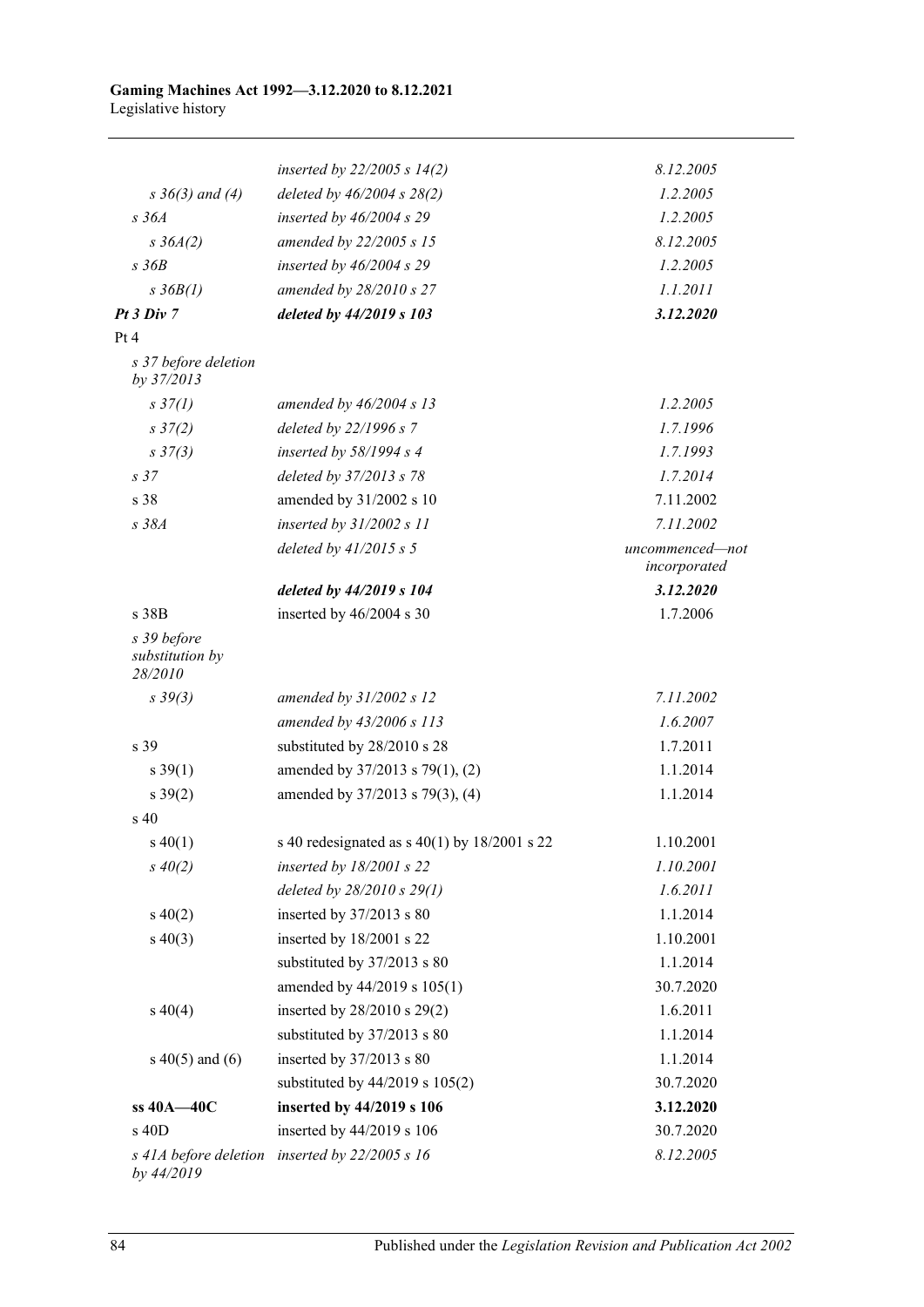| $s$ 41 $A(1)$                       | amended by $28/2010 s 30$            | 1.7.2011                        |
|-------------------------------------|--------------------------------------|---------------------------------|
| $s$ 41 $A$                          | deleted by 44/2019 s 107             | 3.12.2020                       |
| s <sub>42</sub>                     |                                      |                                 |
| $s\ 42(1a)$                         | inserted by $22/2005$ s $17(1)$      | 8.12.2005                       |
| $s\ 42(2)$ and (3)                  | deleted by $37/2013$ s $81(1)$       | 31.10.2013                      |
| $s\ 42(3a)$                         | inserted by $46/2004$ s $31(1)$      | 1.7.2006                        |
| $s\ 42(4)$                          | amended by 31/2002 s 13              | 7.11.2002                       |
| $s\,42(5)$                          | deleted by 28/2010 31(1)             | 1.7.2011                        |
| $s\,42(6)$                          | amended by $22/2005$ s $17(2)$ , (3) | 8.12.2005                       |
|                                     | amended by $46/2004 s 31(2)$         | 1.7.2006                        |
|                                     | amended by $28/2010 s 31(2)$         | 1.7.2011                        |
|                                     | amended by $37/2013$ s $81(2)$       | 31.10.2013                      |
|                                     | deleted by 44/2019 s 108             | 3.12.2020                       |
| $s\ 42(7)$ and $(8)$                | inserted by 37/2013 s 81(3)          | 1.1.2014                        |
| s 42A before deletion<br>by 44/2019 | inserted by 46/2004 s 32             | 1.2.2005                        |
| $s$ 42 $A(1)$                       | substituted by $25/2019$ s 42        | uncommenced-not<br>incorporated |
| $s\,42A$                            | deleted by 44/2019 s 109             | 3.12.2020                       |
| s 43 before deletion<br>by 44/2019  |                                      |                                 |
| $s\,43(1)$                          | substituted by $46/2004$ s 33        | 1.2.2005                        |
|                                     | substituted by 22/2005 s 18          | 8.12.2005                       |
|                                     | amended by 28/2010 s 32              | 1.7.2011                        |
| $s\,43$                             | deleted by 44/2019 s 109             | 3.12.2020                       |
| s <sub>44</sub>                     |                                      |                                 |
| $s\,44(1)$                          | amended by 44/2019 s 110(1)          | 3.12.2020                       |
| $s\,44(1a)$                         | inserted by 44/2019 s 110(2)         | 3.12.2020                       |
| $s\,44(2)$                          | amended by 22/2005 s 19              | 8.12.2005                       |
|                                     | amended by 44/2019 s 110(3)          | 3.12.2020                       |
| Pt 4AA                              | inserted by 37/2013 s 82             | 1.7.2014                        |
| heading                             | amended by 22/2015 s 6               | 1.1.2016                        |
| s 44AAA                             | inserted by 22/2015 s 7              | 1.1.2016                        |
| Pt 4A                               | inserted by 58/1994 s 5              | 1.7.1993                        |
| s 44A                               |                                      |                                 |
| $s\,44A(1)$                         | amended by 37/2013 s 83(1), (2)      | 1.1.2014                        |
|                                     | amended by 44/2019 s 111(1)          | 30.7.2020                       |
| $s$ 44A $(1a)$                      | inserted by 44/2019 s 111(2)         | 30.7.2020                       |
| s 44A(4)                            | amended by 22/2005 Sch 2             | 8.12.2005                       |
|                                     | amended by 43/2006 s 114             | 1.6.2007                        |
|                                     | amended by 28/2010 s 33              | 1.7.2011                        |
| Pt 4B                               | inserted by 44/2019 s 112            | 3.12.2020                       |
| Pt $5$                              |                                      |                                 |

Pt 5 Div 1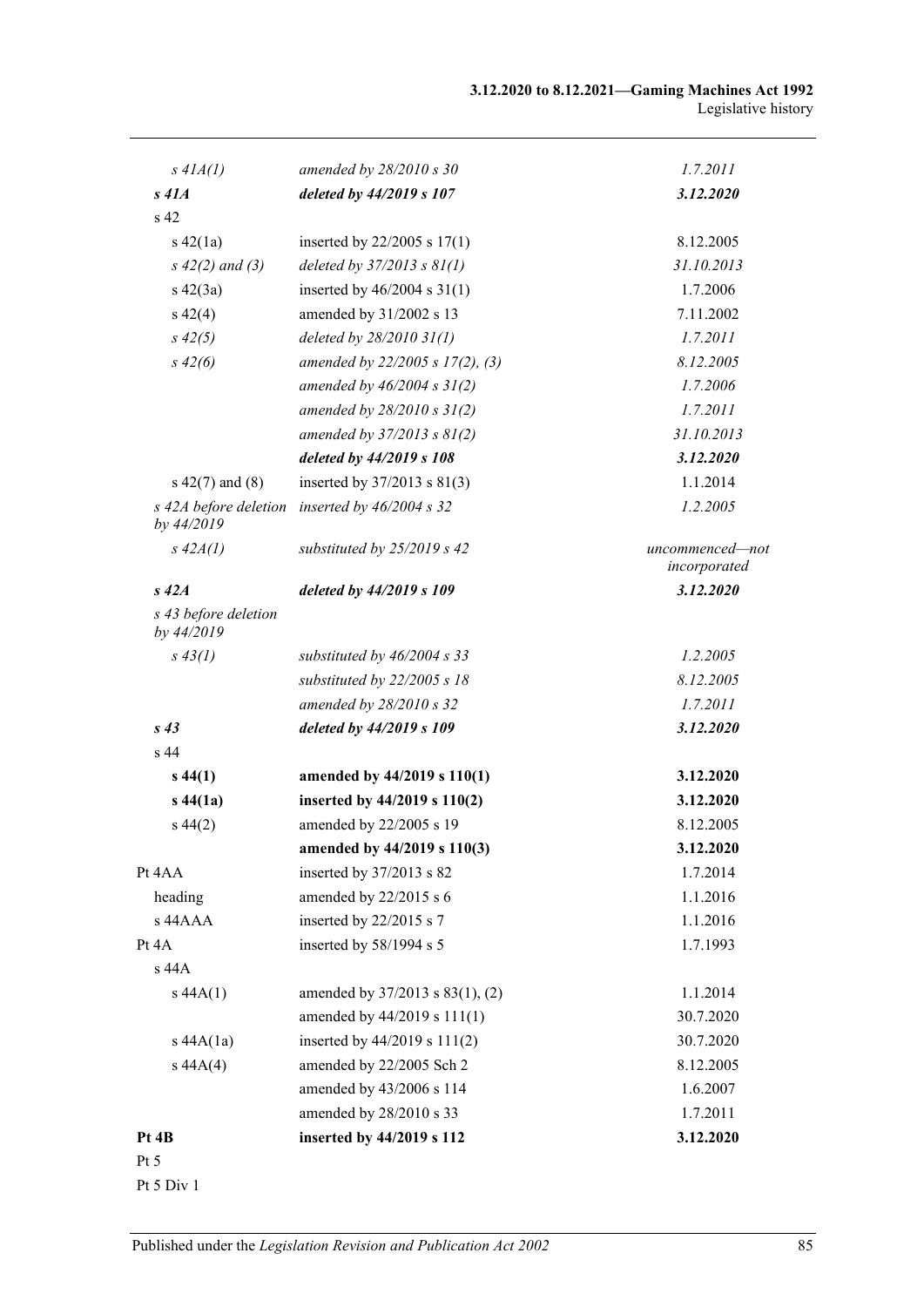| heading                                   | amended by 37/2013 s 84                                                | 1.7.2014   |
|-------------------------------------------|------------------------------------------------------------------------|------------|
| s 45                                      | amended by 72/1997 s 4 (Sch)                                           | 18.12.1997 |
|                                           | amended by 28/2010 s 34                                                | 1.7.2011   |
|                                           | amended by 37/2013 s 85(1), (3)                                        | 1.1.2014   |
|                                           | (c) deleted by 37/2013 s 85(2)                                         | 1.1.2014   |
|                                           | amended by 22/2015 s 8                                                 | 1.1.2016   |
| $s\,45(1)$                                | s 45 redesignated as s 45(1) by 44/2019 s 113                          | 3.12.2020  |
| $s\,45(2)$ and (3)                        | inserted by 44/2019 s 113                                              | 3.12.2020  |
| s 46                                      | amended by 72/1997 s 4 (Sch)                                           | 18.12.1997 |
|                                           | amended by 28/2010 s 35                                                | 1.1.2011   |
|                                           | substituted by 37/2013 s 86                                            | 1.1.2014   |
| s 46A                                     | inserted by 44/2019 s 114                                              | 3.12.2020  |
| s 47 before deletion<br>by 44/2019        | amended by $72/1997 s 4$ (Sch)                                         | 18.12.1997 |
|                                           | substituted by 28/2010 s 36                                            | 1.6.2011   |
|                                           | substituted by 37/2013 s 86                                            | 1.1.2014   |
| $s\,47(2)$                                | amended by 35/2018 s 73                                                | 1.12.2018  |
| s47                                       | deleted by 44/2019 s 115                                               | 3.12.2020  |
| s 47A                                     | inserted by 28/2010 s 36                                               | 1.7.2011   |
| $s\,47A(1)$                               | amended by 37/2013 s 87(1)                                             | 1.1.2014   |
| $s\,47A(2)$                               | amended by 37/2013 s 87(2)                                             | 1.1.2014   |
| s 48 before<br>substitution by<br>46/2004 |                                                                        |            |
| $s\,48(1)$                                | amended by $72/1997 s 4$ (Sch)                                         | 18.12.1997 |
| $s\,48(2)$                                | amended by $72/1997 s 4$ (Sch)                                         | 18.12.1997 |
|                                           | amended by 31/2002 s 14                                                | 7.11.2002  |
| s 48                                      | substituted by 46/2004 s 34                                            | 1.2.2005   |
| $s\,48(1)$                                | amended by 37/2013 s 88(1)                                             | 1.7.2014   |
| $s\,48(3)$                                | inserted by 37/2013 s 88(2)                                            | 1.7.2014   |
| s 49                                      |                                                                        |            |
| $s\,49(1)$                                | s 49 amended by 72/1997 s 4 (Sch)                                      | 18.12.1997 |
|                                           | s 49 substituted by 46/2004 s 34                                       | 1.2.2005   |
|                                           | s 49 amended and redesignated as s 49(1) by<br>$37/2013$ s $89(1)$ (3) | 1.7.2014   |
| $s\,49(2)$ (5)                            | inserted by 37/2013 s 89(3)                                            | 1.7.2014   |
| s 50                                      | substituted by 46/2004 s 34                                            | 1.7.2006   |
|                                           | amended by 37/2013 s 90                                                | 1.1.2014   |
| s 50A                                     | inserted by 46/2004 s 34                                               | 1.2.2005   |
|                                           | amended by 28/2010 s 37                                                | 1.1.2011   |
|                                           | amended by 37/2013 s 91(1), (2)                                        | 1.7.2014   |
| s <sub>51</sub>                           |                                                                        |            |
| s 51(1)                                   | amended by 72/1997 s 4 (Sch)                                           | 18.12.1997 |
|                                           | amended by 31/2002 s 15                                                | 7.11.2002  |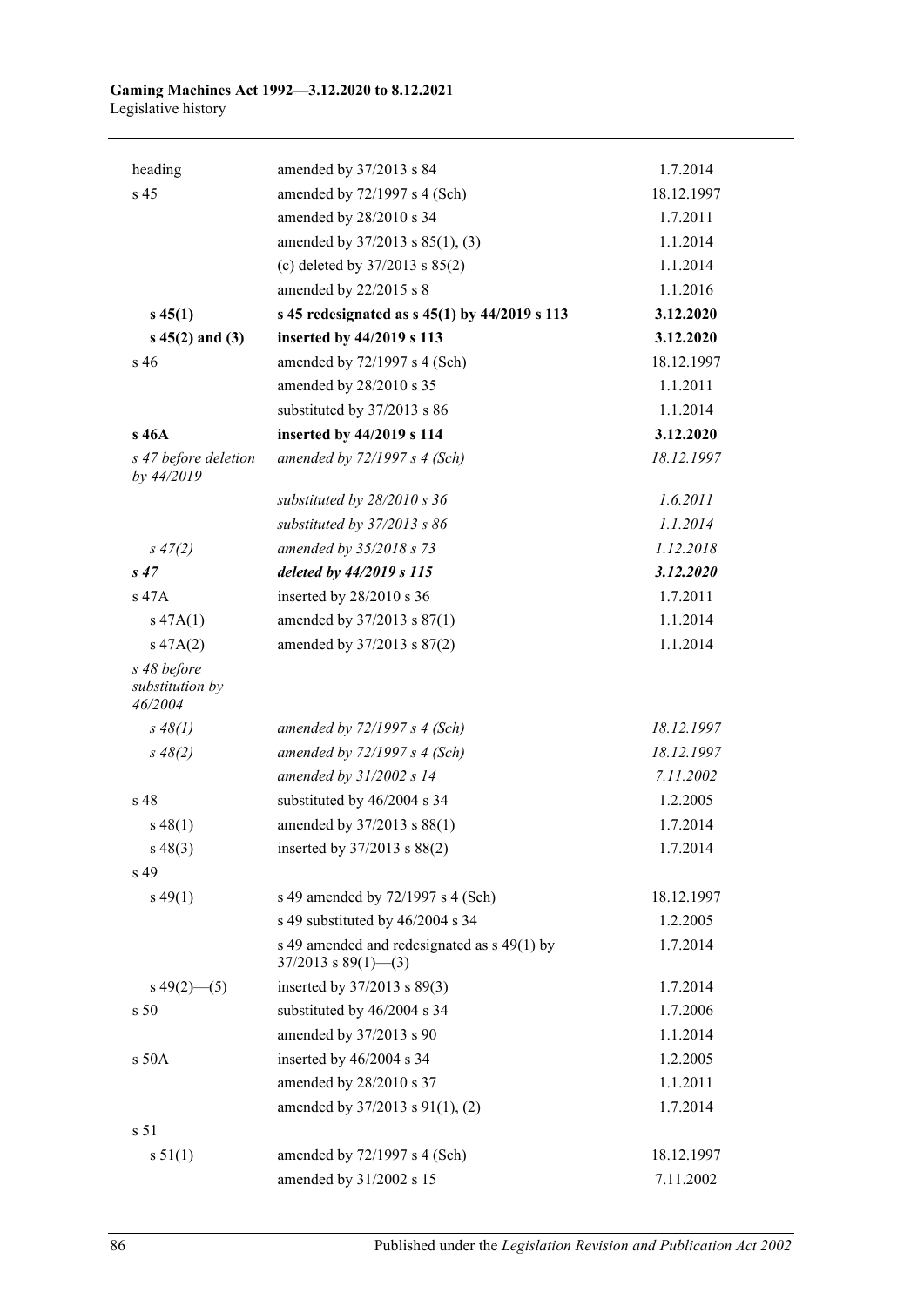|                       | amended by 28/2010 s 38(1)                                             | 1.1.2011                                |
|-----------------------|------------------------------------------------------------------------|-----------------------------------------|
|                       | amended by 37/2013 s 92(1), (2)                                        | 1.7.2014                                |
| s 51(2)               | amended by 72/1997 s 4 (Sch)                                           | 18.12.1997                              |
|                       | amended by 31/2002 s 15                                                | 7.11.2002                               |
|                       | amended by 28/2010 s 38(2)                                             | 1.1.2011                                |
|                       | amended by 37/2013 s 92(1), (2)                                        | 1.7.2014                                |
| s 51(3)               | amended by 58/1994 s 7 (Sch)                                           | 1.7.1993                                |
|                       | amended by 72/1997 s 4 (Sch)                                           | 18.12.1997                              |
|                       | amended by 31/2002 s 15                                                | 7.11.2002                               |
| s 51(4)               | amended by 72/1997 s 4 (Sch)                                           | 18.12.1997                              |
|                       | amended by 31/2002 s 15                                                | 7.11.2002                               |
| s 51(4a)              | inserted by 46/2004 s 35                                               | 1.7.2006                                |
| $s \, 51(5)$          | amended by $72/1997 s 4$ (Sch)                                         | 18.12.1997                              |
|                       | (c) deleted by $28/2010 s 38(3)$                                       | 1.7.2011                                |
|                       | deleted by 44/2019 s 116                                               | 3.12.2020                               |
| Pt 5 Div 2            |                                                                        |                                         |
| s 51A                 | inserted by 22/1996 s 8                                                | 1.7.1996                                |
| s 51A(1)              | amended by 72/1997 s 4 (Sch)                                           | 18.12.1997                              |
|                       | amended by 22/2015 s 9                                                 | 1.1.2016                                |
| $s \, 5IA(2)$ and (3) | deleted by 37/2013 s 93                                                | 1.1.2014                                |
| s 51A(5)              | amended by 72/1997 s 4 (Sch)                                           | 18.12.1997                              |
| $s$ 51 $A(6)$         | deleted by $18/2001$ s $23$                                            | 1.10.2001                               |
| s 51B                 | inserted by 18/2001 s 24                                               | 1.10.2001                               |
|                       | substituted by 37/2013 s 94                                            | 1.2.2014                                |
| $s$ 51 $B(1)$         | deleted by 44/2019 s 117(1)                                            | 3.12.2020                               |
| s 51B(2)              | amended by 44/2019 s 117(2)                                            | 3.12.2020                               |
| s <sub>52</sub>       |                                                                        |                                         |
| s 52(1)               | s 52 amended by 72/1997 s 4 (Sch)                                      | 18.12.1997                              |
|                       | s 52 amended by 18/2001 s 25                                           | 1.10.2001                               |
|                       | s 52 amended and redesignated as $s$ 52(1) by<br>$46/2004$ s 36(1)–(3) | 1.2.2005                                |
| s 52(2)               | inserted by $46/2004$ s $36(3)$                                        | 1.2.2005                                |
|                       | amended by 37/2013 s 95                                                | 1.7.2014                                |
| s <sub>53</sub>       | amended by 72/1997 s 4 (Sch)                                           | 18.12.1997                              |
| s 53A                 | inserted by 18/2001 s 26                                               | 1.10.2001                               |
|                       | substituted by 37/2013 s 96                                            | 1.1.2014 except<br>s $53A(4)$ -1.1.2017 |
| s 53A(1)              | amended by 35/2018 s 74                                                | 1.12.2018                               |
|                       | substituted by 44/2019 s 118(1)                                        | 3.12.2020                               |
| s 53A(2)              | amended by 35/2018 s 74                                                | 1.12.2018                               |
|                       | substituted by 44/2019 s 118(1)                                        | 3.12.2020                               |
| s 53A(3)              | substituted by 44/2019 s 118(1)                                        | 3.12.2020                               |
| $s$ 53A $(4a)$        | inserted by 44/2019 s 118(2)                                           | 3.12.2020                               |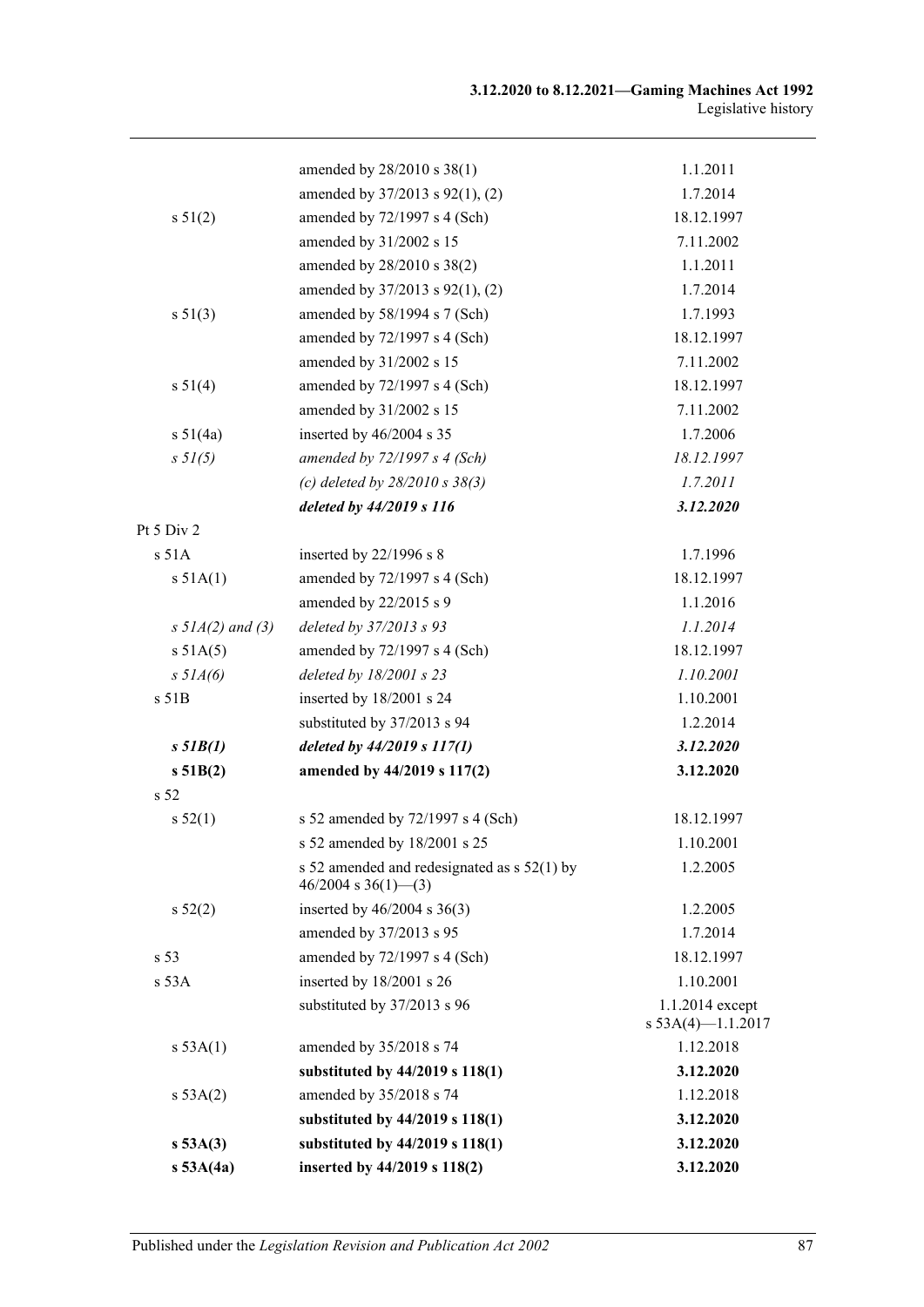| s 53A(5)<br>s 53A(9)                     | amended by 44/2019 s 118(3)                   | 3.12.2020  |
|------------------------------------------|-----------------------------------------------|------------|
| ancillary screen                         | inserted by 44/2019 s 118(4)                  | 3.12.2020  |
| system                                   | cashless payment inserted by 44/2019 s 118(5) | 3.12.2020  |
| prescribed day                           | deleted by 44/2019 s 118(5)                   | 3.12.2020  |
| primary screen                           | inserted by 44/2019 s 118(5)                  | 3.12.2020  |
| ticket                                   | inserted by 44/2019 s 118(5)                  | 3.12.2020  |
| $s$ 53 $B$                               | inserted by 46/2004 s 37                      | 1.2.2005   |
| s <sub>54</sub>                          | amended by $72/1997 s 4 (Sch)$                | 18.12.1997 |
|                                          | amended by 28/2010 s 39                       | 1.1.2011   |
|                                          | deleted by 37/2013 s 97                       | 1.7.2014   |
| Pt 5 Div 3                               |                                               |            |
| s <sub>55</sub>                          | amended by 72/1997 s 4 (Sch)                  | 18.12.1997 |
| s <sub>56</sub>                          |                                               |            |
| s 56(1)                                  | amended by 72/1997 s 4 (Sch)                  | 18.12.1997 |
|                                          | amended by 44/2019 s 119(1)                   | 3.12.2020  |
| s 56(2)                                  | amended by 72/1997 s 4 (Sch)                  | 18.12.1997 |
|                                          | amended by 37/2013 s 98(1)                    | 1.7.2014   |
|                                          | amended by 44/2019 s 119(2)                   | 3.12.2020  |
| s 56(4)                                  | amended by 72/1997 s 4 (Sch)                  | 18.12.1997 |
|                                          | amended by 37/2013 s 98(2)                    | 1.7.2014   |
|                                          | amended by 44/2019 s 119(3)                   | 3.12.2020  |
| s 56(4a)                                 | inserted by 44/2019 s 119(4)                  | 3.12.2020  |
| s 56(5)                                  | amended by 44/2019 s 119(5)                   | 3.12.2020  |
| s 57 before deletion<br>by 37/2013       |                                               |            |
| s 57(3)                                  | amended by $72/1997 s 4$ (Sch)                | 18.12.1997 |
|                                          | amended by $28/2010 s 40$                     | 1.1.2011   |
| s <sub>57</sub>                          | deleted by 37/2013 s 99                       | 1.7.2014   |
| s 58                                     |                                               |            |
| s 58(2)                                  | amended by 72/1997 s 4 (Sch)                  | 18.12.1997 |
| s 58(5)                                  | inserted by 22/2005 s 20                      | 8.12.2005  |
|                                          | amended by 28/2010 41(1), (2)                 | 1.1.2011   |
| Pt 5 Div 4 before<br>deletion by 37/2013 |                                               |            |
| s <sub>59</sub>                          |                                               |            |
| $s\,59(1)$                               | amended by $72/1997 s 4$ (Sch)                | 18.12.1997 |
| s 59(4)                                  | amended by $72/1997 s 4 (Sch)$                | 18.12.1997 |
|                                          | amended by $46/2004 s 38(1)$                  | 1.2.2005   |
| s 59(5)                                  | inserted by $46/2004 s 38(2)$                 | 1.2.2005   |
| $s\,60$                                  |                                               |            |
| $s\ 60(3)$                               | inserted by $22/2005 s 21$                    | 8.12.2005  |
| Pt 5 Div 4                               | deleted by 37/2013 s 100                      | 1.7.2014   |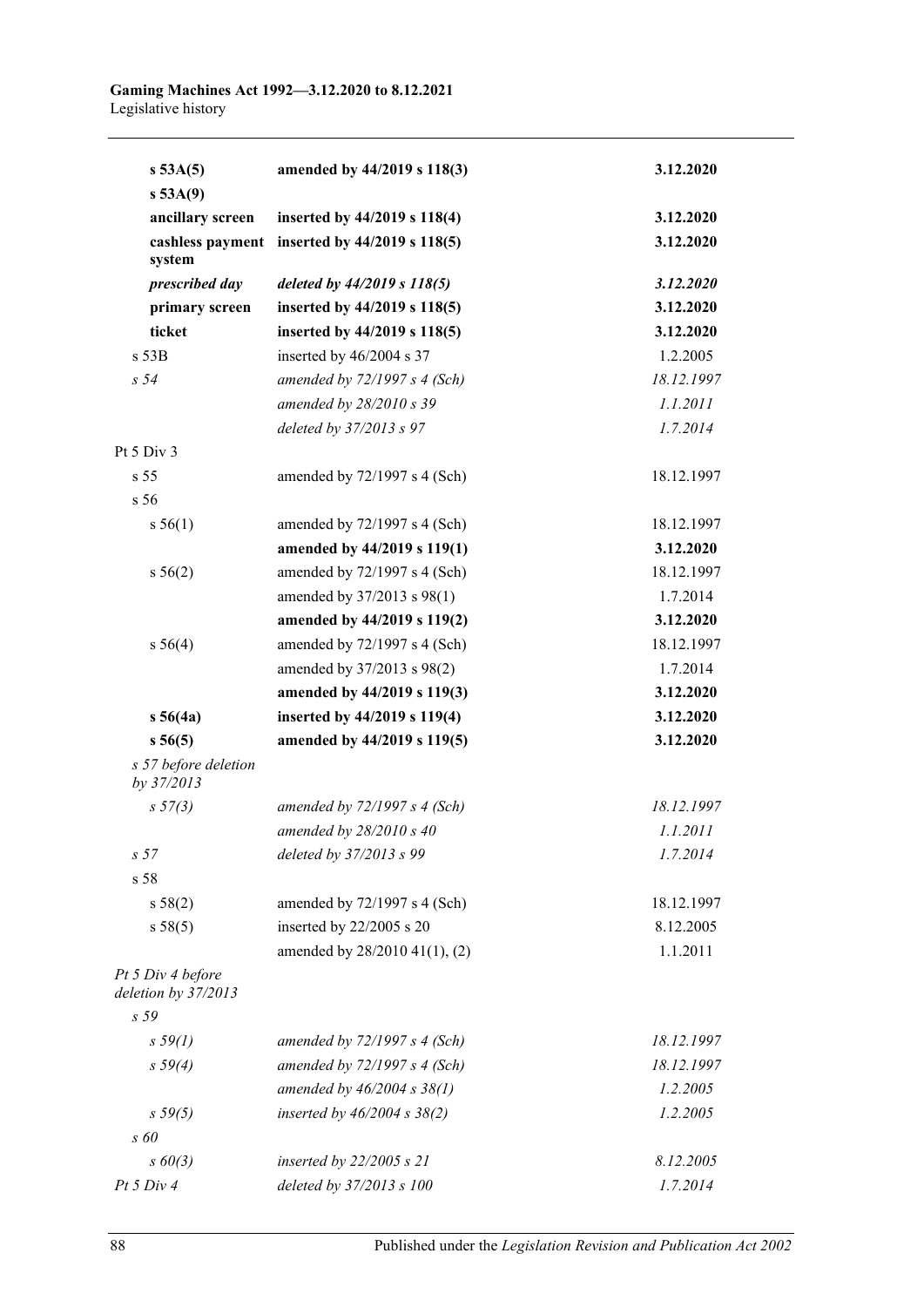| Pt $5$ Div $5$      |                                                   |            |
|---------------------|---------------------------------------------------|------------|
| s 62                | amended by $72/1997$ s 4 (Sch)                    | 18.12.1997 |
|                     | amended by 28/2010 s 42                           | 1.1.2011   |
|                     | amended by 37/2013 s 101                          | 1.1.2014   |
| s 63                | amended by $72/1997$ s 4 (Sch)                    | 18.12.1997 |
|                     | amended by 28/2010 s 43                           | 1.1.2011   |
|                     | amended by 37/2013 s 102                          | 1.1.2014   |
| s 63(1)             | s 63 redesignated as s $63(1)$ by $44/2019$ s 120 | 3.12.2020  |
| $s\,63(2)$ and (3)  | inserted by 44/2019 s 120                         | 3.12.2020  |
| s <sub>64</sub>     | amended by 58/1994 s 7 (Sch)                      | 1.7.1993   |
|                     | amended by 72/1997 s 4 (Sch)                      | 18.12.1997 |
|                     | substituted by 28/2010 s 44                       | 1.1.2011   |
| $s \, 64(1)$        | deleted by 37/2013 s 103                          | 1.1.2014   |
| s64(2)              | amended by 44/2019 s 121(1)                       | 3.12.2020  |
| $s 64(3)$ and $(4)$ | inserted by 44/2019 s 121(2)                      | 3.12.2020  |
| $s\,65$             | amended by 72/1997 s 4 (Sch)                      | 18.12.1997 |
| s 66                |                                                   |            |
| s 66(1)             | amended by 72/1997 s 4 (Sch)                      | 18.12.1997 |
|                     | amended by 37/2013 s 104(2)                       | 1.1.2014   |
|                     | amended by 37/2013 s 104(1)                       | 1.7.2014   |
| s 67                |                                                   |            |
| s 67(1)             | amended by $22/2005$ s $22(1)$                    | 8.12.2005  |
| $s\,67(2)$          | amended by 72/1997 s 4 (Sch)                      | 18.12.1997 |
| $s\,67(3)$          | amended by 22/2005 s 22(2), (3)                   | 8.12.2005  |
| s 67(4)             | amended by 72/1997 s 4 (Sch)                      | 18.12.1997 |
| s 67(4a) and (4b)   | inserted by $22/2005$ s $22(4)$                   | 8.12.2005  |
| Pt 5 Div 6          |                                                   |            |
| s 68                |                                                   |            |
| s 68(1)             | amended by $72/1997$ s 4 (Sch)                    | 18.12.1997 |
|                     | amended by $31/2002$ s $16(a)$                    | 7.11.2002  |
|                     | amended by 37/2013 s 105                          | 1.7.2014   |
| s 68(2)             | amended by 31/2002 s 16(b)                        | 7.11.2002  |
|                     | substituted by 46/2004 s 14                       | 1.2.2005   |
| $s\,68(3)$          | inserted by $58/1994 s 6$                         | 1.7.1993   |
|                     | deleted by 46/2004 s 14                           | 1.2.2005   |
| $s\,68(4)$          | inserted by $58/1994 s 6$                         | 1.7.1993   |
|                     | amended by $72/1997 s 4$ (Sch)                    | 18.12.1997 |
|                     | amended by $31/2002 s 16(c)$                      | 7.11.2002  |
|                     | deleted by 46/2004 s 14                           | 1.2.2005   |
| $s\,68(5)$          | inserted by $58/1994 s 6$                         | 1.7.1993   |
|                     | deleted by $46/2004$ s 14                         | 1.2.2005   |
|                     |                                                   |            |

*Pt 6 before deletion by 44/2019*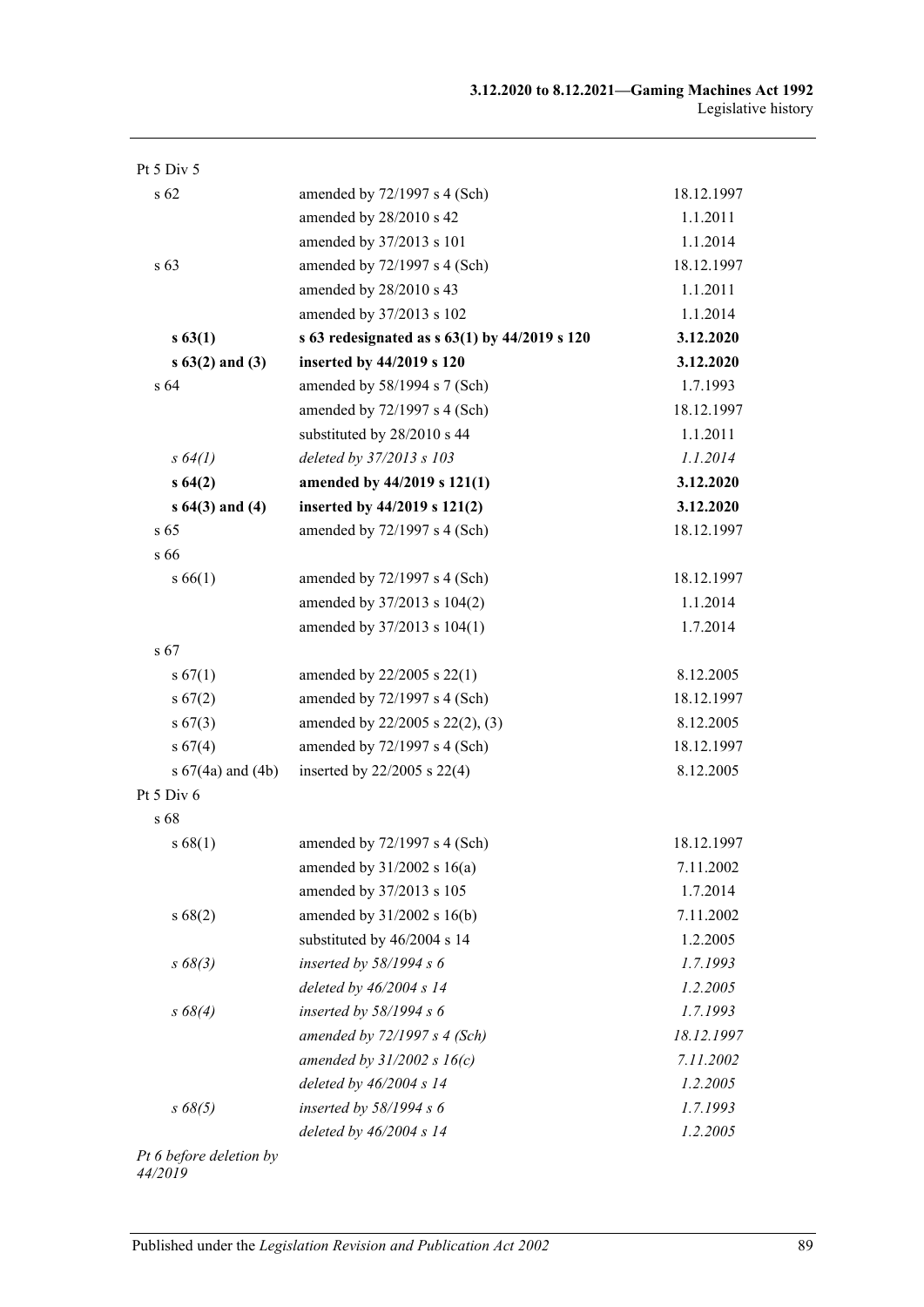| heading                            | substituted by $35/2018$ s 75        | 1.12.2018  |
|------------------------------------|--------------------------------------|------------|
| s 69                               |                                      |            |
| $s\,69(1)$                         | substituted by $13/1995 s 14(a)$     | 1.7.1995   |
|                                    | substituted by 46/2004 s 39          | 1.2.2005   |
|                                    | amended by $35/2018$ s $76(1)$       | 1.12.2018  |
| $s\,69(2)$                         | substituted by $13/1995 s 14(a)$     | 1.7.1995   |
|                                    | amended by 35/2018 s 76(2)           | 1.12.2018  |
| $s\,69(3)$                         | amended by $13/1995 s 14(b)$         | 1.7.1995   |
|                                    | amended by $35/2018$ s $76(3)$ , (4) | 1.12.2018  |
| $s\,69(4)$                         | amended by 35/2018 s 76(5)           | 1.12.2018  |
| $s\,69(5)$                         | amended by 13/1995 s 14(c)           | 1.7.1995   |
|                                    | amended by $35/2018$ s $76(6)$ - (8) | 1.12.2018  |
| $s\,69(5a)$                        | inserted by 35/2018 s 76(9)          | 1.12.2018  |
| $s\,69(6a)$                        | inserted by $28/2010 s 45$           | 1.1.2011   |
| $s\,69(7)$                         | amended by $13/1995 s 14(d)$         | 1.7.1995   |
|                                    | amended by 35/2018 s 76(10)          | 1.12.2018  |
| $s$ 70                             |                                      |            |
| $s \, 70(1)$                       | amended by 22/2005 Sch 2             | 8.12.2005  |
|                                    | substituted by $35/2018$ s $77(1)$   | 1.12.2018  |
| $s \, 70(2)$                       | substituted by 13/1995 s 15          | 1.7.1995   |
|                                    | substituted by 46/2004 s 15          | 1.2.2005   |
|                                    | amended by $35/2018$ s $77(2)$ , (3) | 1.12.2018  |
| $s \, 70(3)$                       | inserted by $46/2004 s$ 15           | 1.2.2005   |
|                                    | deleted by $35/2018$ s $77(4)$       | 1.12.2018  |
| $S$ 70 $A$                         | inserted by $22/2005$ s $23$         | 8.12.2005  |
|                                    | amended by 35/2018 s 78              | 1.12.2018  |
| Pt 6                               | deleted by 44/2019 s 122             | 3.12.2020  |
| Pt 7 before deletion by<br>44/2019 |                                      |            |
| S <sub>71</sub>                    |                                      |            |
| $s \, 7l(3a)$                      | inserted by 37/2013 s 106(1)         | 1.1.2014   |
| $s \, 71(5)$                       | amended by 37/2013 s 106(2), (3)     | 1.1.2014   |
| $s \, 71(6)$                       | amended by 37/2013 s 106(4)          | 1.1.2014   |
| $s$ 71(6a)                         | inserted by $28/2010 s 46$           | 1.1.2011   |
| $s \, 71(7)$                       | amended by $72/1997 s 4 (Sch)$       | 18.12.1997 |
| Pt 7                               | deleted by 44/2019 s 122             | 3.12.2020  |
| Pt 8                               |                                      |            |
| $S$ 71 $A$                         | inserted by $46/2004 s 16$           | 1.2.2005   |
|                                    | deleted by 44/2019 s 123             | 30.7.2020  |
| s 72                               | amended by 22/1996 s 9               | 1.7.1996   |
|                                    | substituted by 31/2002 s 17          | 7.11.2002  |
| s 72A                              | inserted by 22/1996 s 10             | 1.7.1996   |
| s 72A(1)                           | amended by $27/2000$ s $4(a)$        | 1.7.2000   |
|                                    |                                      |            |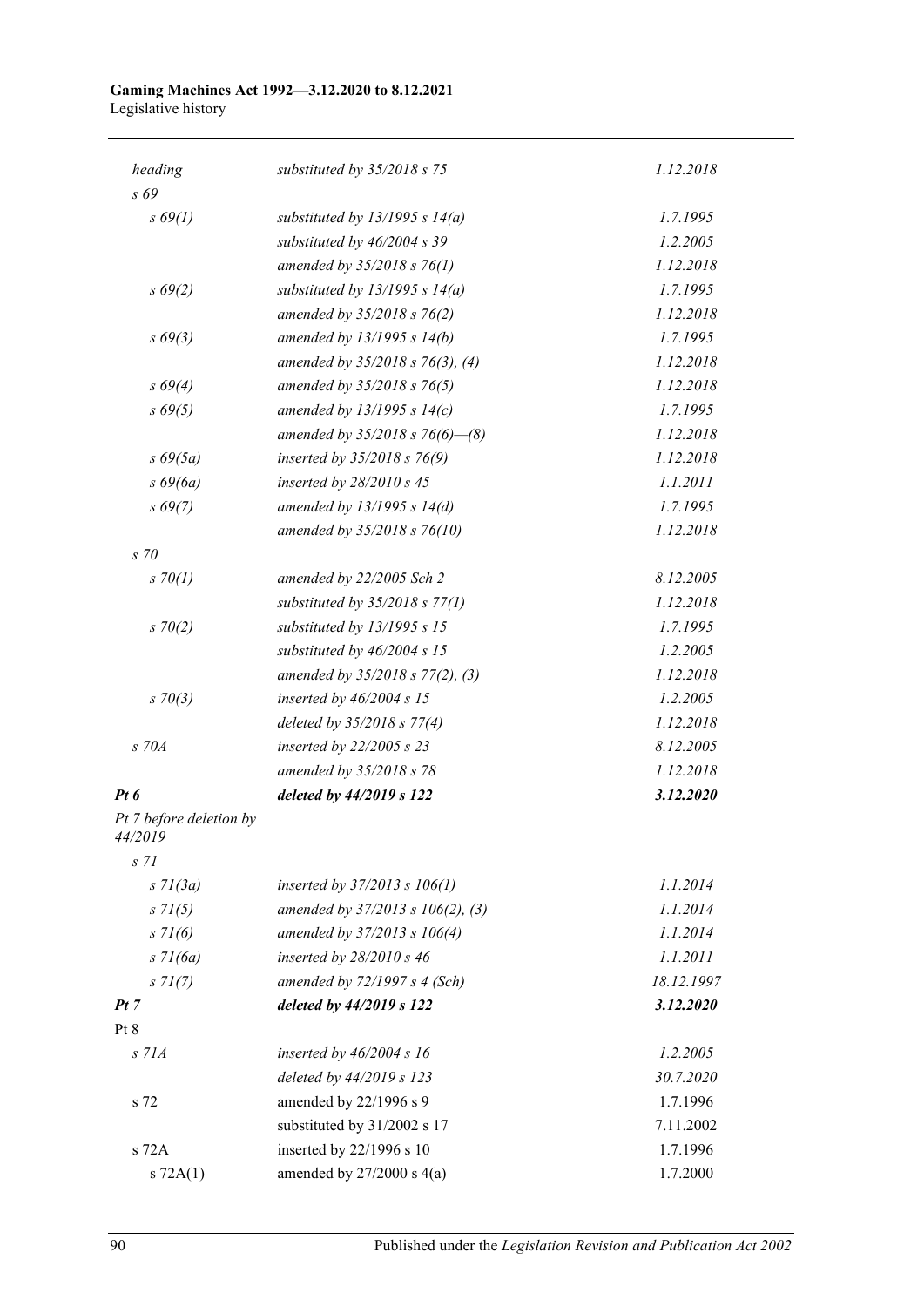|                  | substituted by $31/2002$ s $18(a)$              | 7.11.2002  |
|------------------|-------------------------------------------------|------------|
| $s \, 72A(2)$    | deleted by $27/2000 s 4(b)$                     | 1.7.2000   |
| $s$ 72A $(3)$    | amended by $27/2000$ s $4(c)$                   | 1.7.2000   |
| $s$ 72A $(3aa)$  | inserted by $31/2002$ s $18(b)$                 | 7.11.2002  |
|                  | s 72A(3a) and (3b) inserted by $27/2000$ s 4(d) | 1.7.2000   |
| $s \, 72A(4)$    | amended by $31/2002$ s $18(c)$ —(e)             | 7.11.2002  |
|                  | amended by 46/2004 s 40(1)                      | 1.2.2005   |
|                  | amended by 44/2019 s 124                        | 30.7.2020  |
| $s$ 72A $(5)$    | amended by $46/2004$ s $40(2)$                  | 1.2.2005   |
|                  | amended by 37/2013 s 107                        | 31.10.2013 |
| $s \, 72A(6)$    | amended by $38/1998$ s $2(a)$ –(c)              | 30.7.1998  |
|                  | amended by $27/2000 s 4(e)$ , (f)               | 1.7.2000   |
|                  | deleted by $31/2002$ s $18(f)$                  | 7.11.2002  |
| s $72A(7)$ —(9)  | deleted by $31/2002 s 18(f)$                    | 7.11.2002  |
| $s$ 72 $A(10)$   | inserted by $38/1998$ s $2(d)$                  | 30.7.1998  |
|                  | deleted by $31/2002$ s $18(f)$                  | 7.11.2002  |
| s 72B            | inserted by 22/1996 s 10                        | 1.7.1996   |
| $s$ 72B $(2a)$   | inserted by $46/2004$ s $41(1)$                 | 1.2.2005   |
| $s$ 72 $B(5)$    | deleted by $46/2004 s 41(2)$                    | 1.2.2005   |
| s 73             |                                                 |            |
| s 73(1)          | amended by $22/1996$ s $11(a)$                  | 1.7.1996   |
| s 73(3)          | amended by 22/1996 s 11(b), (c)                 | 1.7.1996   |
| s 73(4)          | amended by 72/1997 s 4 (Sch)                    | 18.12.1997 |
| $s\ 73A$         | inserted by 22/1996 s 12                        | 1.7.1996   |
| s 73A(3) and (4) | amended by $72/1997$ s 4 (Sch)                  | 18.12.1997 |
|                  | amended by 28/2010 s 47(1)                      | 1.1.2011   |
| s 73A(5)         | amended by 72/1997 s 4 (Sch)                    | 18.12.1997 |
|                  | amended by 28/2010 s 47(2)                      | 1.1.2011   |
| $s \, 73A(7)$    | inserted by 28/2010 s 47(3)                     | 1.1.2011   |
| s 73B            | inserted by 22/1996 s 12                        | 1.7.1996   |
| s 73B(3)         | amended by 72/1997 s 4 (Sch)                    | 18.12.1997 |
|                  | amended by 28/2010 s 48                         | 1.1.2011   |
|                  | amended by $8/2015$ s $85(1)$                   | 1.7.2015   |
| $s \, 73B(4)$    | deleted by $8/2015$ s $85(2)$                   | 1.7.2015   |
| $s$ 73 $B(5)$    | amended by $72/1997 s 4$ (Sch)                  | 18.12.1997 |
|                  | amended by 28/2010 s 48                         | 1.1.2011   |
|                  | deleted by $8/2015$ s $85(2)$                   | 1.7.2015   |
| s 73BA           | inserted by 46/2004 s 42                        | 1.2.2005   |
| $s$ 73BA $(3)$   | amended by 28/2010 s 49                         | 1.1.2011   |
| $s$ 73BA $(4)$   | amended by 28/2010 s 49                         | 1.1.2011   |
|                  | amended by 37/2013 s 108(1)                     | 1.7.2014   |
|                  | amended by 44/2019 s 125(1)                     | 30.7.2020  |
| $s$ 73BA $(5)$   | inserted by 37/2013 s 108(2)                    | 1.7.2014   |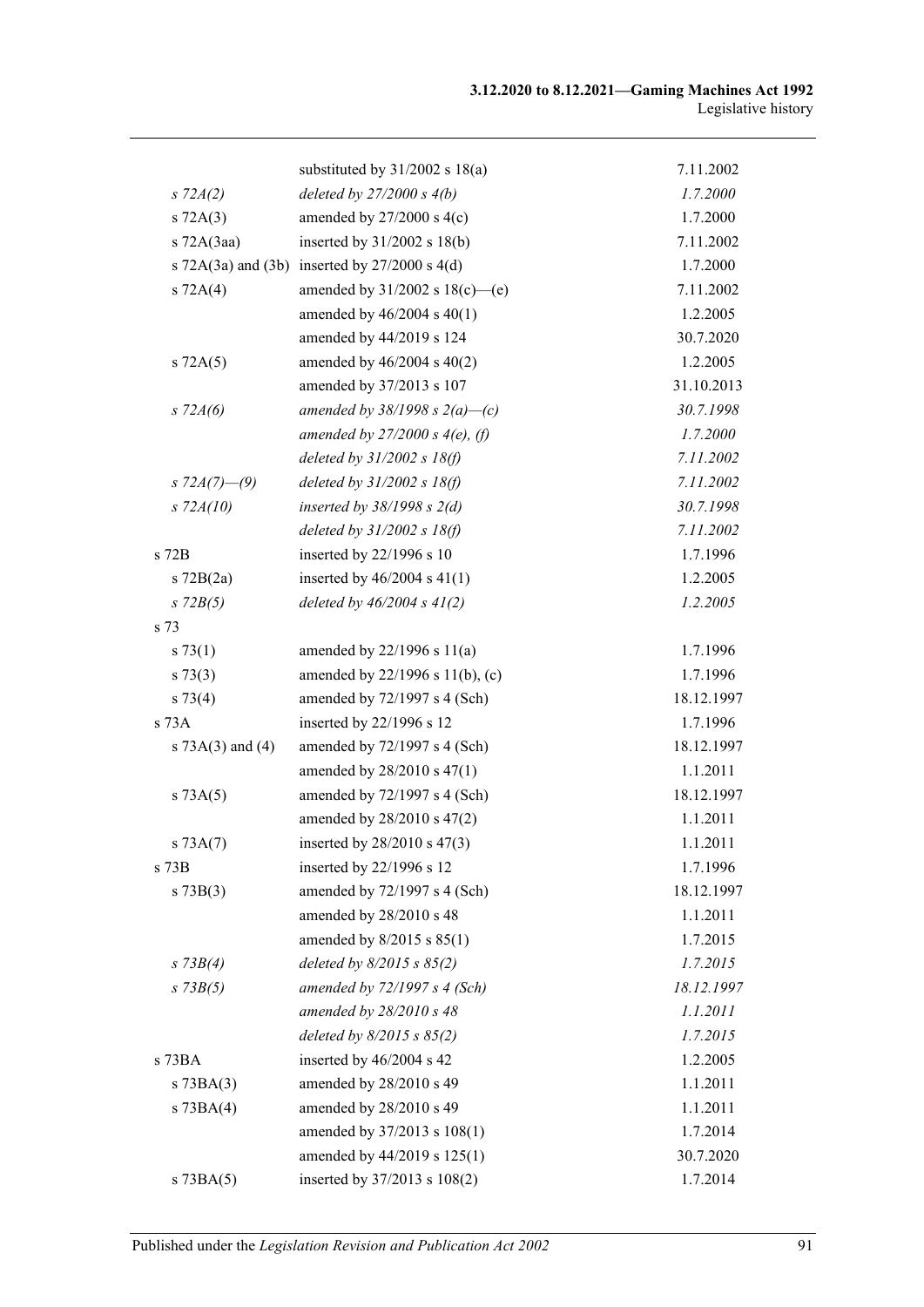|                                | substituted by 44/2019 s 125(2)  | 30.7.2020                       |
|--------------------------------|----------------------------------|---------------------------------|
| $s$ 73BA $(6)$                 | inserted by 37/2013 s 108(2)     | 1.7.2014                        |
|                                | substituted by 44/2019 s 125(3)  | 30.7.2020                       |
| s $73BA(7)$ —(9)               | inserted by 37/2013 s 108(2)     | 1.7.2014                        |
|                                | deleted by 44/2019 s 125(3)      | 30.7.2020                       |
| $s$ 73BA(10)                   | inserted by $37/2013$ s $108(2)$ | 1.7.2014                        |
|                                | amended by 35/2018 s 79          | 1.12.2018                       |
|                                | deleted by 44/2019 s 125(3)      | 30.7.2020                       |
| $s$ 73BA(11)                   | inserted by 37/2013 s 108(2)     | 1.7.2014                        |
|                                | deleted by 44/2019 s 125(3)      | 30.7.2020                       |
| s 73C                          | inserted by 22/1996 s 12         | 1.7.1996                        |
| s $73C(4)$                     | inserted by 31/2002 s 19         | 7.11.2002                       |
|                                | amended by 37/2013 s 109         | 1.7.2014                        |
| s 73D                          | inserted by 37/2013 s 110        | 1.7.2014                        |
| Pt <sub>9</sub>                |                                  |                                 |
| s 74 before<br>substitution by |                                  |                                 |
| 37/2013                        |                                  |                                 |
| $s \, 74(3)$                   | amended by $46/2004$ s $43$      | 1.7.2006                        |
|                                | substituted by $28/2010 s 50$    | 1.7.2011                        |
| $s\,74$                        | substituted by 37/2013 s 111     | 31.8.2013                       |
|                                | substituted by $35/2018$ s 80    | 1.12.2018                       |
|                                | deleted by 44/2019 s 126         | 3.12.2020                       |
| s 74A                          | inserted by $18/2001$ s 27       | 1.10.2001                       |
|                                | deleted by $28/2010 s 51$        | 1.6.2011                        |
|                                | inserted by 37/2013 s 111        | 31.8.2013                       |
|                                | deleted by 35/2018 s 80          | 1.12.2018                       |
| $s$ 74 $B$                     | inserted by 18/2001 s 27         | 1.10.2001                       |
|                                | deleted by 28/2010 s 51          | 1.6.2011                        |
| s 76                           |                                  |                                 |
| $s \, 76(1)$                   | amended by 37/2013 s 112         | 1.7.2014                        |
| s76(2)                         | amended by 44/2019 s 127(1)      | 3.12.2020                       |
| $s \, 76(3)$                   | amended by 35/2018 s 81          | 1.12.2018                       |
| $s \, 76(4)$                   | inserted by 44/2019 s 127(2)     | 3.12.2020                       |
| s 76AA                         | inserted by 44/2019 s 128        | uncommenced-not<br>incorporated |
| s 76A                          | inserted by 28/2010 s 52         | 1.1.2011                        |
| s 77                           |                                  |                                 |
| s 77(1)                        | amended by $72/1997$ s 4 (Sch)   | 18.12.1997                      |
|                                | amended by 28/2010 s 53(1)       | 1.7.2011                        |
| $s\,77(2)$                     | amended by $72/1997 s 4$ (Sch)   | 18.12.1997                      |
|                                | deleted by $28/2010 s 53(2)$     | 1.7.2011                        |
| s 77(2)                        | inserted by 37/2013 s 113(1)     | 1.1.2014                        |
| s 77(3)                        | amended by 72/1997 s 4 (Sch)     | 18.12.1997                      |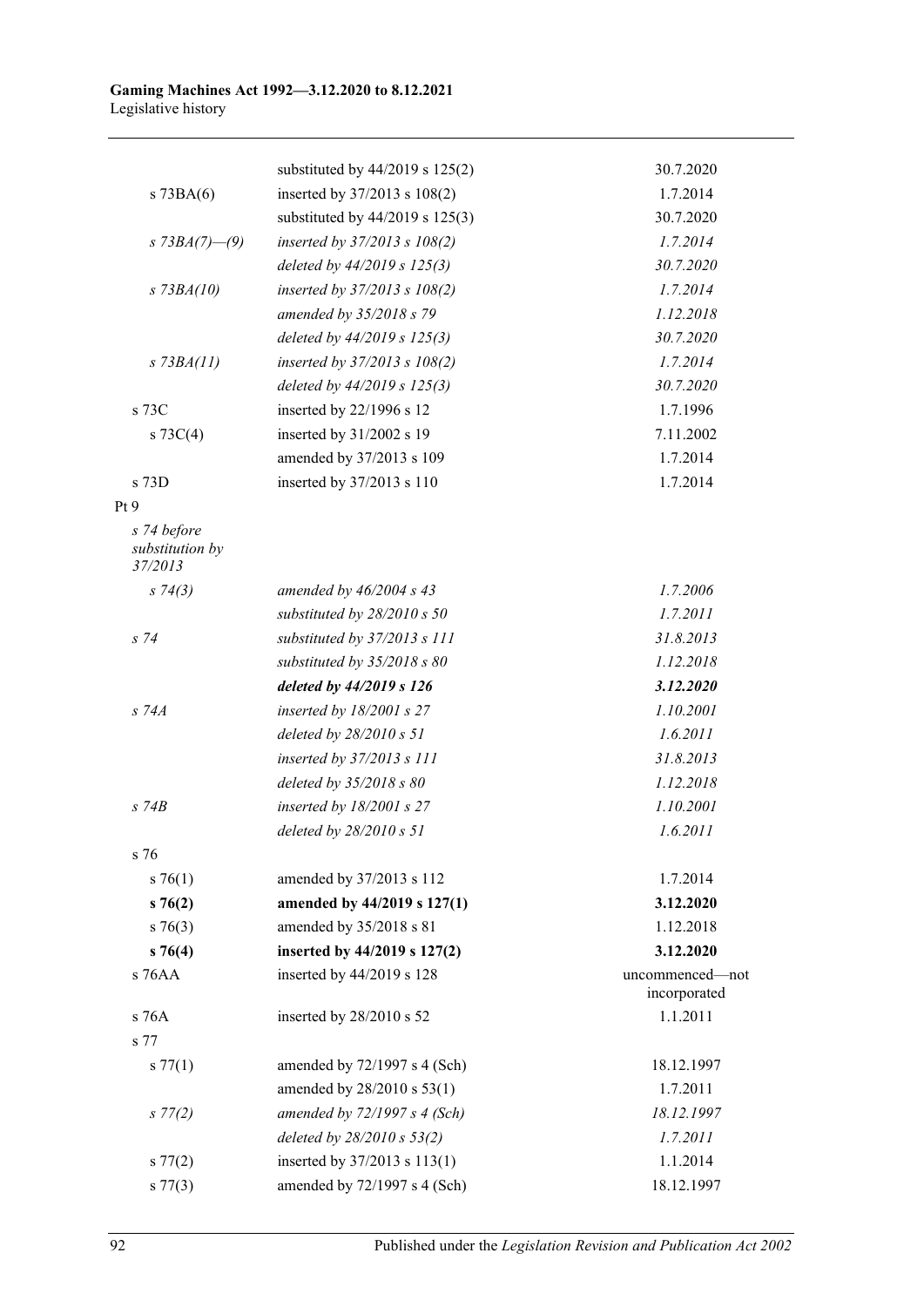|                                    | amended by 28/2010 s 53(3)         | 1.7.2011   |
|------------------------------------|------------------------------------|------------|
|                                    | amended by 37/2013 s 113(2)        | 1.7.2014   |
| s 78                               | amended by 72/1997 s 4 (Sch)       | 18.12.1997 |
| s 79                               |                                    |            |
| s79(1)                             | amended by $72/1997$ s 4 (Sch)     | 18.12.1997 |
|                                    | amended by 28/2010 s 54(1), (2)    | 1.1.2011   |
|                                    | amended by 37/2013 s 114           | 1.7.2014   |
| $s\,79(2)$                         | amended by 72/1997 s 4 (Sch)       | 18.12.1997 |
|                                    | amended by 28/2010 s 54(1), (3)    | 1.1.2011   |
|                                    | amended by 37/2013 s 114           | 1.7.2014   |
| s 80                               | amended by $72/1997 s 4$ (Sch)     | 18.12.1997 |
|                                    | deleted by 44/2019 s 129           | 3.12.2020  |
| s 82 before deletion<br>by 44/2019 |                                    |            |
| $s\,82(1)$                         | amended by 37/2013 s 115(1), (2)   | 1.1.2014   |
| $s\,82 (la)$                       | inserted by 37/2013 s 115(3)       | 1.1.2014   |
|                                    | amended by 35/2018 s 82            | 1.12.2018  |
| $s\,82(la)$                        | inserted by $46/2004$ s $44(1)$    | 1.2.2005   |
|                                    | amended by 37/2013 s 115(4)        | 1.1.2014   |
| $s \, 82(2)$                       | amended by $46/2004 s 44(2)$       | 1.2.2005   |
| s 82                               | deleted by 44/2019 s 130           | 3.12.2020  |
| s83                                | deleted by 84/2009 s 161           | 1.2.2010   |
| s 84                               | substituted by 72/1997 s 4 (Sch)   | 18.12.1997 |
|                                    | amended by 27/2000 s 5             | 1.7.2000   |
| s 85                               | substituted by 31/2002 s 20        | 7.11.2002  |
| s 85(1)                            | substituted by $36/2011$ s $12(1)$ | 1.1.2012   |
| s 85(1a)                           | inserted by 36/2011 s 12(1)        | 1.1.2012   |
|                                    | amended by 16/2013 s 42(1)         | 17.6.2013  |
| s 85(1b)                           | inserted by $36/2011$ s $12(1)$    | 1.1.2012   |
|                                    | amended by 16/2013 s 42(2)         | 17.6.2013  |
|                                    | amended by 37/2013 s 116(1)        | 1.7.2014   |
|                                    | amended by 44/2019 s 131           | 3.12.2020  |
| s 85(1c)                           | inserted by $36/2011$ s $12(1)$    | 1.1.2012   |
|                                    | amended by 16/2013 s 42(3)         | 17.6.2013  |
|                                    | amended by 37/2013 s 116(2)        | 1.7.2014   |
| s 85(2)                            | amended by 16/2013 s 42(4)         | 17.6.2013  |
|                                    | amended by 37/2013 s 116(2)        | 1.7.2014   |
| s 85(3)                            | inserted by 46/2004 s 45           | 1.2.2005   |
| s 85(3a)                           | inserted by $16/2013$ s $42(5)$    | 17.6.2013  |
|                                    | substituted by 37/2013 s 116(3)    | 1.7.2014   |
| s 85(4)                            | inserted by $36/3011$ s $12(2)$    | 1.1.2012   |
| s 85A                              | inserted by 22/2005 s 24           | 8.12.2005  |
|                                    | deleted by 44/2019 s 132           | 3.12.2020  |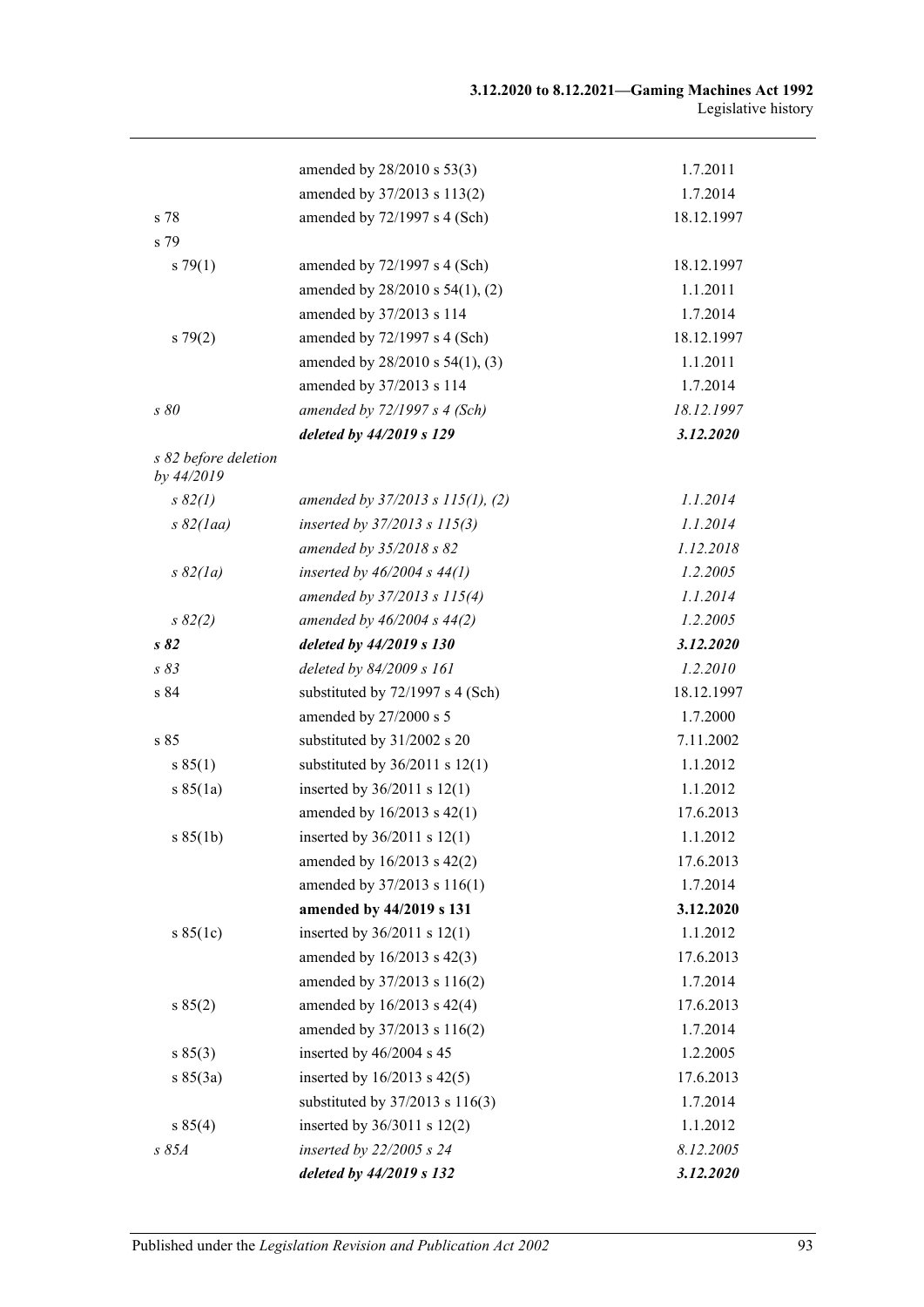| s 86                                      |                                                 |            |
|-------------------------------------------|-------------------------------------------------|------------|
| s 86(1)                                   | amended by 31/2002 s 21                         | 7.11.2002  |
|                                           | (f) deleted by 37/2013 s 117                    | 1.7.2014   |
|                                           | (k) deleted by 44/2019 s 133(1)                 | 3.12.2020  |
| $s\,86(2)$                                | deleted by 44/2019 s 133(2)                     | 3.12.2020  |
| s 86A                                     | inserted by 46/2004 s 17                        | 1.2.2005   |
|                                           | deleted by 28/2010 s 55                         | 1.6.2011   |
|                                           | inserted by 44/2019 s 134                       | 3.12.2020  |
| s 87                                      |                                                 |            |
| s 87(2)                                   | amended by $72/1997$ s 4 (Sch)                  | 18.12.1997 |
|                                           | amended by $28/2010$ s $56(1)$ —(3)             | 1.1.2011   |
|                                           | amended by 37/2013 s 118(1)                     | 31.8.2013  |
| s 87(4)                                   | inserted by $28/2010$ s $56(4)$                 | 1.1.2011   |
|                                           | amended by 35/2018 s 83(1)                      | 1.12.2018  |
| s 87(4a)                                  | inserted by $35/2018$ s $83(2)$                 | 1.12.2018  |
| s $87(5)$ and (6)                         | inserted by 37/2013 s 118(2)                    | 31.8.2013  |
| s 88                                      | inserted by 46/2004 s 18                        | 1.2.2005   |
| ss 89-91                                  | inserted by $46/2004$ s 18                      | 1.2.2005   |
|                                           | deleted by 37/2013 s 119                        | 31.8.2013  |
| Sch 1                                     | heading substituted by 7/2003 s 3               | 5.6.2003   |
|                                           | amended by 18/2001 s 28                         | 1.10.2001  |
|                                           | (h) and (i) deleted $46/2004$ s $46(1)$         | 1.2.2005   |
|                                           | amended by 46/2004 s 46(3), (4)                 | 1.2.2005   |
|                                           | amended by 46/2004 s 19                         | 1.7.2005   |
|                                           | amended by 46/2004 s 46(2)                      | 1.7.2006   |
|                                           | amended by 28/2010 s 57(1), (2)                 | 1.1.2011   |
|                                           | (na), (nb), (nc) deleted by $28/2010$ s $57(3)$ | 1.6.2011   |
|                                           | amended by 28/2010 s 57(4)                      | 9.12.2012  |
|                                           | (b) deleted by $37/2013$ s $120(1)$             | 1.1.2014   |
|                                           | amended by 37/2013 s 120(2), (7)                | 1.1.2014   |
|                                           | (k)(iii) deleted by $37/2013$ s $120(3)$        | 1.1.2014   |
|                                           | (n) deleted by $37/2013$ s $120(5)$             | 1.1.2014   |
|                                           | amended by 37/2013 s 120(4), (6)                | 1.7.2014   |
|                                           | (e) deleted by $22/2015$ s 10                   | 1.1.2016   |
|                                           | amended by $44/2019$ s $135(1)$ —(4)            | 3.12.2020  |
| Sch 2                                     | heading substituted by 7/2003 s 4               | 5.6.2003   |
|                                           | amended by 44/2019 s 136                        | 3.12.2020  |
| Sch 3 before deletion by<br>37/2013       | will expire by proclamation: cl 2               |            |
|                                           | inserted by $7/2003$ s 5                        | 5.6.2003   |
| cl 1 before<br>substitution by<br>46/2004 |                                                 |            |
| $cl$ $l(2)$                               | amended by $15/2004$ s 4                        | 27.5.2004  |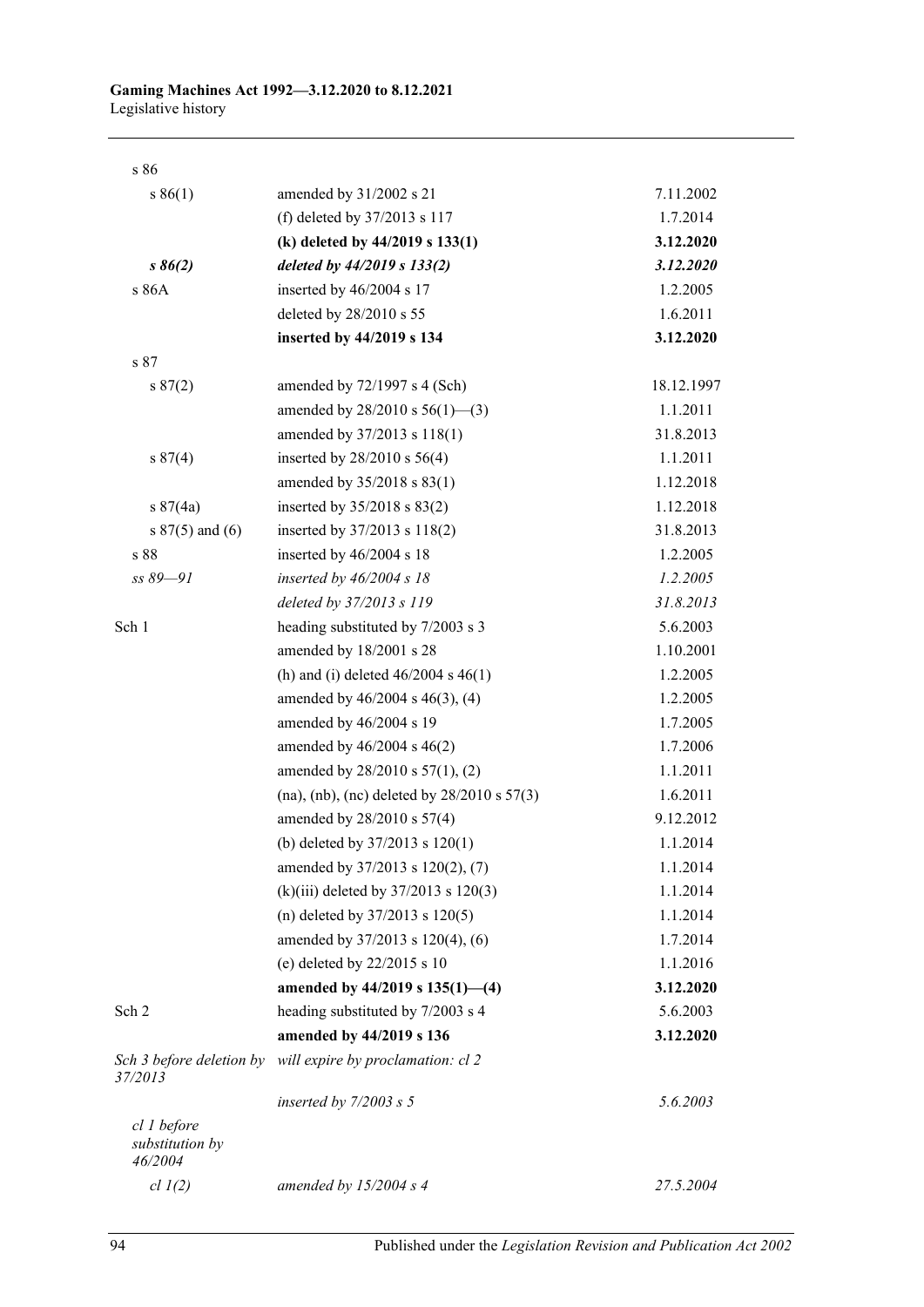| cl 1  | substituted by $46/2004$ s 47 | 9.12.2004 |
|-------|-------------------------------|-----------|
| Sch 3 | deleted by $37/2013$ s $121$  | 31.8.2013 |
| Sch 4 | inserted by $46/2004$ s 48    | 1.2.2005  |
|       | deleted by $37/2013$ s $121$  | 31.8.2013 |

## **Transitional etc provisions associated with Act or amendments**

## *Gaming Machines (Prohibition of Cross Holdings, Profit Sharing, etc.) Amendment Act 1994*

### **8—Transitional provisions**

- (1) Sections 4 and 5 of this Act do not affect a decision made by the Commissioner in relation to an application for a licence or an approval under the principal Act if the decision was made before 19 April 1994.
- (2) Section 5 of this Act does not prevent the Commissioner from granting an application for approval to a person to assume a position of authority in a body corporate that is the holder of a gaming machine licence if—
	- (a) the person was, before 19 April 1994, approved under the *[Liquor Licensing](http://www.legislation.sa.gov.au/index.aspx?action=legref&type=act&legtitle=Liquor%20Licensing%20Act%201985)  Act [1985](http://www.legislation.sa.gov.au/index.aspx?action=legref&type=act&legtitle=Liquor%20Licensing%20Act%201985)* to hold a position of authority in a body corporate that held a licence under that Act; and
	- (b) the body corporate held the gaming machine licence at the time that approval was granted; and
	- (c) the Commissioner is satisfied that the applicant or some other person incurred significant irrecoverable costs or expenses on the assumption that, because approval was granted under the Liquor Licensing Act, the application under the principal Act would be granted.

## *Gaming Machines (Miscellaneous) Amendment Act 1996*

### **13—Transitional provision**

The Commissioner must, in relation to a gaming machine licence that is in force as at the commencement of this section, vary the condition fixing the hours during which gaming operations may be conducted on the licensed premises to such extent (if any) as is necessary to ensure—

- (a) that gaming operations cannot be conducted on the premises on Christmas Day or Good Friday; and
- (b) that at other times there are at least 6 hours in each 24 hour period (which may be a continuous period of 6 hours, or 2 separate periods of 3 hours or 3 separate periods of 2 hours) during which gaming operations cannot be conducted on the premises.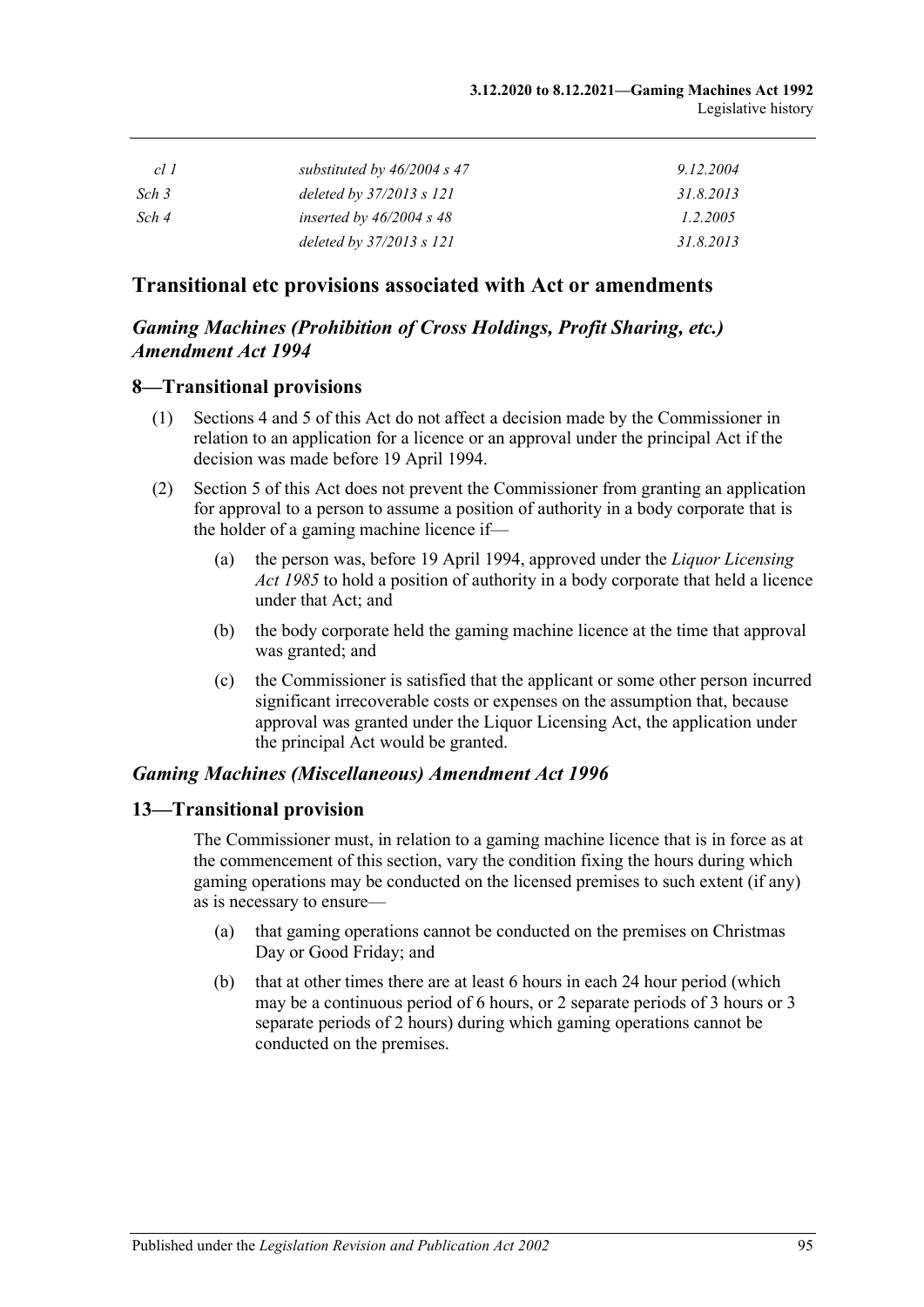## *Statutes Amendment (Gambling Regulation) Act 2001*

## **29—Transitional provision**

- (1) On the commencement of this section, the holder of a gaming machine licence will be taken to have adopted the codes of practice relating to advertising and responsible gambling approved by the Minister, by notice in the Gazette, for the purposes of this section.
- (2) On approving a code of practice under this section, the Minister will cause a copy of the code to be given personally or by post to each holder of a gaming machine licence.
- (3) The codes of practice referred to in subsection (1) will, for the purposes of the principal Act (as amended by this Act), be taken to be codes of practice approved under the Act by the Independent Gambling Authority.

## *Gaming Machines (Limitation on Exception to Freeze) Amendment Act 2002*

## **3—Transitional provision**

The amendments effected by section 2 apply in respect of applications for a gaming machine licence made on or after 8 May 2002 or made, but not determined, before that date.

## *Statutes Amendment (Liquor, Gambling and Security Industries) Act 2005, Sch 1—Transitional provisions*

## **1—***Gaming Machines Act 1992*

- (1) An amendment to the *[Gaming Machines Act](http://www.legislation.sa.gov.au/index.aspx?action=legref&type=act&legtitle=Gaming%20Machines%20Act%201992) 1992* effected by a provision of this Act applies in respect of an application under that Act if the application is determined after the commencement of that provision irrespective of whether the application was lodged before or after that commencement.
- (2) An amendment to the *[Gaming Machines Act](http://www.legislation.sa.gov.au/index.aspx?action=legref&type=act&legtitle=Gaming%20Machines%20Act%201992) 1992* effected by a provision of this Act applies in respect of a licence or approval granted under that Act, or a person licensed or approved under that Act, whether the licence or approval was granted before or after the commencement of that provision.

## *Gaming Machines (Miscellaneous) Amendment Act 2010, Sch 1—Transitional provisions*

## **4—Principles**

- (1) Section 10A(5) and (7) of the *[Gaming Machines Act](http://www.legislation.sa.gov.au/index.aspx?action=legref&type=act&legtitle=Gaming%20Machines%20Act%201992) 1992* as inserted by this Act do not apply to the first notice published in the Gazette under that section prescribing the principles for assessing whether a game is likely to lead to an exacerbation of problem gambling (and, consequently, consultation is not required and the notice need not be laid before both Houses of Parliament and is not subject to disallowance).
- <span id="page-95-0"></span>(2) The Authority must ensure that the principles for assessing whether a game is likely to lead to an exacerbation of problem gambling first prescribed by the Authority are substantially in the form of the guidelines in force for the purposes of section 40 of the *[Gaming Machines Act](http://www.legislation.sa.gov.au/index.aspx?action=legref&type=act&legtitle=Gaming%20Machines%20Act%201992) 1992* immediately before the commencement of this subsection.
- (3) Failure to comply with [subclause](#page-95-0) (2) does not affect the validity of the principles.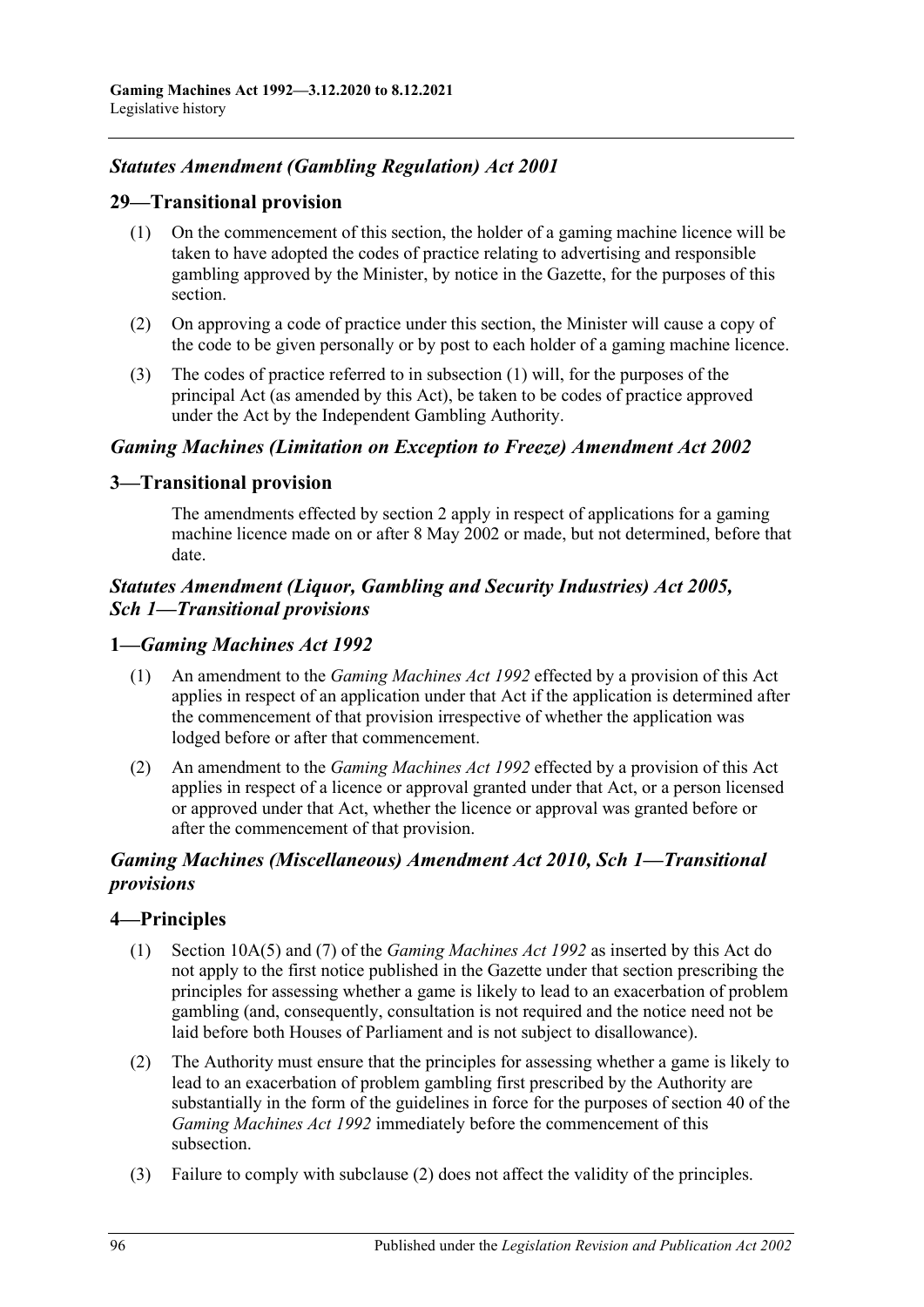## **5—Application for gaming machine licence**

If an application for a gaming machine licence has been made but not determined before the commencement of section 13 of this Act—

- (a) section 15(4) of the *[Gaming Machines Act](http://www.legislation.sa.gov.au/index.aspx?action=legref&type=act&legtitle=Gaming%20Machines%20Act%201992) 1992* as inserted by section 13 of this Act does not apply to the application; and
- (b) section 15(5) of the *[Gaming Machines Act](http://www.legislation.sa.gov.au/index.aspx?action=legref&type=act&legtitle=Gaming%20Machines%20Act%201992) 1992* as in force immediately before its deletion by section 13 of this Act continues to apply to the application as if it had not been so deleted and had been redesignated as section  $15(4)$ .

## **6—Exemptions**

An exemption granted by notice in the Gazette under regulation 10(2) of the *[Gaming](http://www.legislation.sa.gov.au/index.aspx?action=legref&type=subordleg&legtitle=Gaming%20Machines%20Regulations%201993)  [Machines Regulations](http://www.legislation.sa.gov.au/index.aspx?action=legref&type=subordleg&legtitle=Gaming%20Machines%20Regulations%201993) 1993* and in force immediately before the commencement of section 76A of the *[Gaming Machines Act](http://www.legislation.sa.gov.au/index.aspx?action=legref&type=act&legtitle=Gaming%20Machines%20Act%201992) 1992* as inserted by this Act continues in force as if it had been granted under section 76A of the *Gaming [Machines Act](http://www.legislation.sa.gov.au/index.aspx?action=legref&type=act&legtitle=Gaming%20Machines%20Act%201992) 1992*.

## *Statutes Amendment (Gambling Reform) Act 2013*

## **122—Transitional provision—approval of gaming machines and games**

- (1) A gaming machine or game that was, immediately before the commencement of this section, approved under section 40 of the *[Gaming Machines Act](http://www.legislation.sa.gov.au/index.aspx?action=legref&type=act&legtitle=Gaming%20Machines%20Act%201992) 1992* will be taken to have been approved under section 40 of the *[Gaming Machines Act](http://www.legislation.sa.gov.au/index.aspx?action=legref&type=act&legtitle=Gaming%20Machines%20Act%201992) 1992* as amended by this Act (and such approval is, for the purposes of that section, taken to have been granted on the day on which this section commences).
- (2) For the avoidance of doubt, nothing in this section derogates from any other requirements of the *[Gaming Machines Act](http://www.legislation.sa.gov.au/index.aspx?action=legref&type=act&legtitle=Gaming%20Machines%20Act%201992) 1992* (as in force after the commencement of this Act) relating to a gaming machine or game.

## **123—Transitional provision—licence condition offence categories**

- (1) The Commissioner may, by notice given to the holder of a gaming machine licence (in any manner in which a notice may be given to a licensee by the Commissioner in accordance with section 82 of the *[Gaming Machines Act](http://www.legislation.sa.gov.au/index.aspx?action=legref&type=act&legtitle=Gaming%20Machines%20Act%201992) 1992*), specify in relation to any prescribed licence condition whether a contravention of, or failure to comply with, the condition is to be taken to be a category  $A, B, C$  or  $D$  offence, or a category  $A, B$ , C or D expiable offence, for the purposes of section 46 of the *[Gaming Machines](http://www.legislation.sa.gov.au/index.aspx?action=legref&type=act&legtitle=Gaming%20Machines%20Act%201992)  Act [1992](http://www.legislation.sa.gov.au/index.aspx?action=legref&type=act&legtitle=Gaming%20Machines%20Act%201992)* as substituted by section 86 (and, in the absence of such specification, a contravention of, or failure to comply with, any such condition will be taken to be both a category A offence and a category A expiable offence for the purposes of section 46 of the *[Gaming Machines Act](http://www.legislation.sa.gov.au/index.aspx?action=legref&type=act&legtitle=Gaming%20Machines%20Act%201992) 1992*).
- (2) In this section—

*prescribed licence condition* means a licence condition of a kind referred to in section 46(3)(b) of the *[Gaming Machines Act](http://www.legislation.sa.gov.au/index.aspx?action=legref&type=act&legtitle=Gaming%20Machines%20Act%201992) 1992* that was imposed before the commencement of section 86.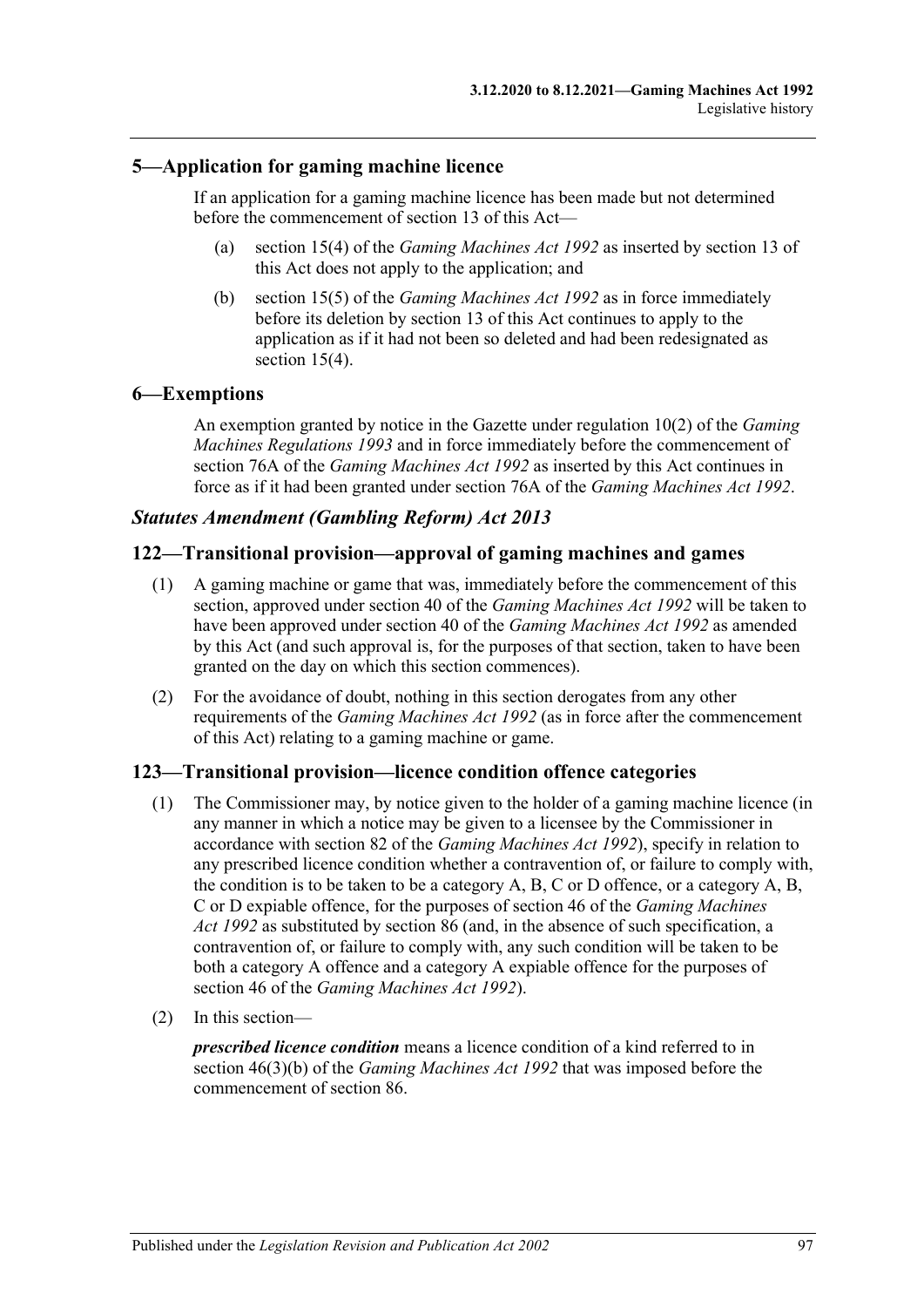## **124—Transitional provision—barring orders**

- (1) The Liquor and Gambling Commissioner must, as soon as practicable after the commencement of section 100, notify the Independent Gambling Authority of all orders that the Commissioner knows were in force under section 59 of the *[Gaming](http://www.legislation.sa.gov.au/index.aspx?action=legref&type=act&legtitle=Gaming%20Machines%20Act%201992)  [Machines Act](http://www.legislation.sa.gov.au/index.aspx?action=legref&type=act&legtitle=Gaming%20Machines%20Act%201992) 1992* immediately before the commencement of section 100.
- <span id="page-97-0"></span>(2) The Independent Gambling Authority may, by notice given to the holder of a gaming machine licence (in any manner in which a notice may be given to a licensee by the Authority in accordance with section 82 of the *[Gaming Machines Act](http://www.legislation.sa.gov.au/index.aspx?action=legref&type=act&legtitle=Gaming%20Machines%20Act%201992) 1992*) require the licensee to provide specified information, or information of a specified kind, in relation to orders made by the holder of the licence that were in force under section 59 of the *[Gaming Machines Act](http://www.legislation.sa.gov.au/index.aspx?action=legref&type=act&legtitle=Gaming%20Machines%20Act%201992) 1992* immediately before the commencement of section 100.
- (3) It is taken to be a condition of a gaming machine licence that the licensee comply with a notice under [subsection](#page-97-0) (2).
- (4) A person who, immediately before the commencement of section 100, is barred from entering or remaining in the gaming area, or areas, of premises by order under section 59 of the *[Gaming Machines Act](http://www.legislation.sa.gov.au/index.aspx?action=legref&type=act&legtitle=Gaming%20Machines%20Act%201992) 1992* is, on the commencement of section 100, taken to be so barred under section 15C of the *[Independent Gambling Authority](http://www.legislation.sa.gov.au/index.aspx?action=legref&type=act&legtitle=Independent%20Gambling%20Authority%20Act%201995)  Act [1995](http://www.legislation.sa.gov.au/index.aspx?action=legref&type=act&legtitle=Independent%20Gambling%20Authority%20Act%201995)* (as enacted by this Act) for a period of 3 years or until a review of the order is completed under section 140 (whichever occurs first).

### *Statutes Amendment (Boards and Committees—Abolition and Reform) Act 2015*

### **86—Transitional provision**

A member of the board established under section 73B(3) of the *[Gaming Machines](http://www.legislation.sa.gov.au/index.aspx?action=legref&type=act&legtitle=Gaming%20Machines%20Act%201992)  Act [1992](http://www.legislation.sa.gov.au/index.aspx?action=legref&type=act&legtitle=Gaming%20Machines%20Act%201992)* as in force immediately before the commencement of section 85 of this Act ceases to hold office on the commencement of this section.

## *Statutes Amendment and Repeal (Budget Measures) Act 2018, Pt 5*

## **84—Transitional provisions**

- (1) A matter prescribed by the Independent Gambling Authority under section 10A of the *[Gaming Machines Act](http://www.legislation.sa.gov.au/index.aspx?action=legref&type=act&legtitle=Gaming%20Machines%20Act%201992) 1992* as in force immediately before the commencement of this section continues in force as if it were prescribed by the Commissioner.
- (2) A notice of recognition given by the Independent Gambling Authority under section 10B of the *[Gaming Machines Act](http://www.legislation.sa.gov.au/index.aspx?action=legref&type=act&legtitle=Gaming%20Machines%20Act%201992) 1992* as in force immediately before the commencement of this section continues in force as if it had been given by the Commissioner.
- (3) A direction given by the Independent Gambling Authority under section 11 of the *[Gaming Machines Act](http://www.legislation.sa.gov.au/index.aspx?action=legref&type=act&legtitle=Gaming%20Machines%20Act%201992) 1992* as in force immediately before the commencement of this section continues in force as if it had been given by the Commissioner.
- (4) If an appeal has been commenced but not finally determined by the Independent Gambling Authority under section 69(2) of the *[Gaming Machines Act](http://www.legislation.sa.gov.au/index.aspx?action=legref&type=act&legtitle=Gaming%20Machines%20Act%201992) 1992* before the commencement of section 76 of this Act, the appeal may be continued and completed by the Court as if it had been commenced (as proceedings for a review) under section  $69(2)$  as in force after the commencement of section 76.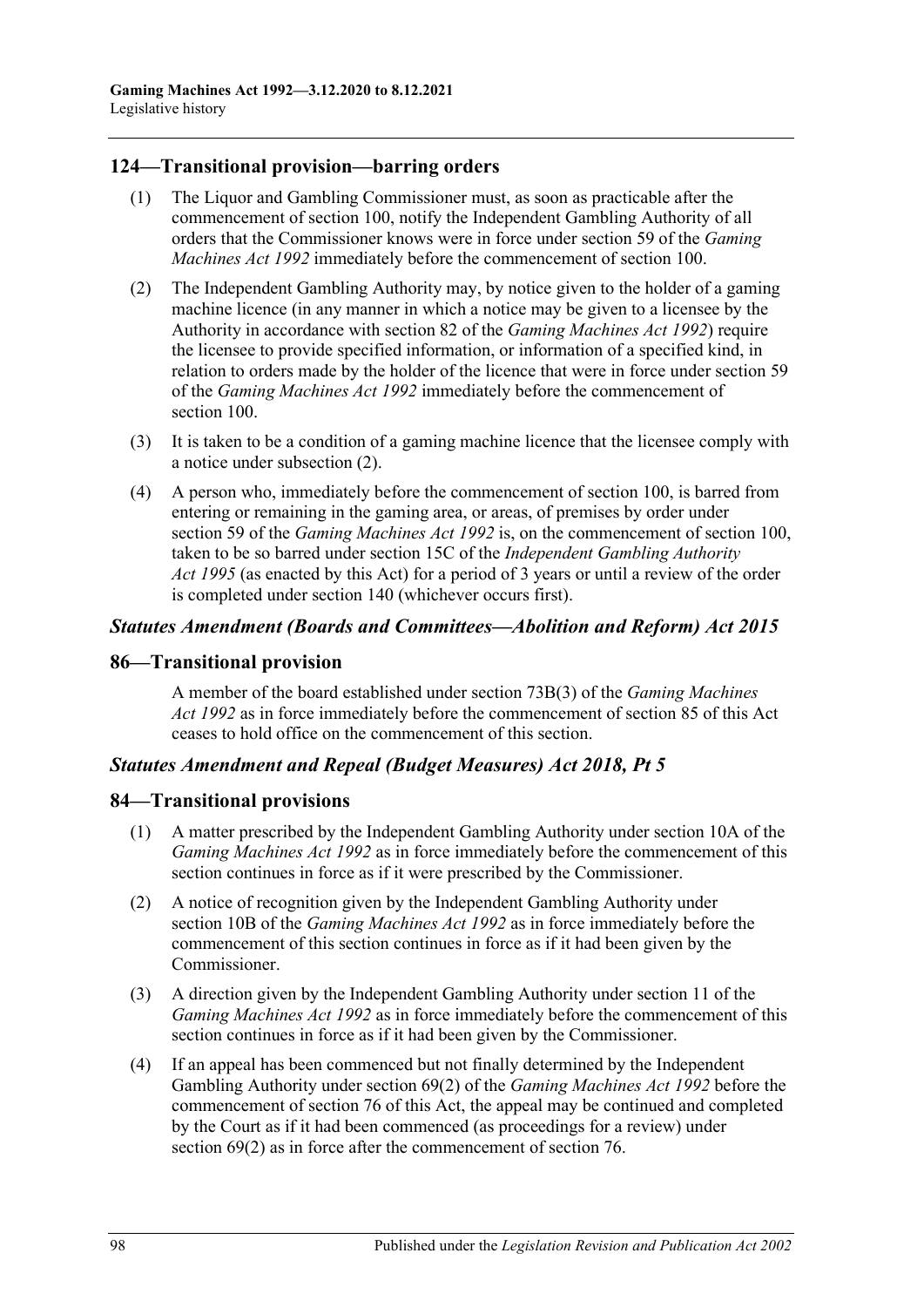- (5) The provisions of this section are subject to any regulations made under section 87(4a) of the *[Gaming Machines Act](http://www.legislation.sa.gov.au/index.aspx?action=legref&type=act&legtitle=Gaming%20Machines%20Act%201992) 1992* (as in force after the commencement of section 83(2)).
- (6) In this section—

*Commissioner* has the same meaning as in the *[Gaming Machines Act](http://www.legislation.sa.gov.au/index.aspx?action=legref&type=act&legtitle=Gaming%20Machines%20Act%201992) 1992*;

*Court* means the Licensing Court of South Australia;

*Independent Gambling Authority* means the Independent Gambling Authority established under the *[Independent Gambling Authority Act](http://www.legislation.sa.gov.au/index.aspx?action=legref&type=act&legtitle=Independent%20Gambling%20Authority%20Act%201995) 1995* as in force immediately before the commencement of this section.

### *Statutes Amendment (Gambling Regulation) Act 2019, Sch 1 Pt 3*

### **3—Transitional and other provisions**

- (1) An industry body recognised by the Commissioner under section 10B(1)(a) of the *[Gaming Machines Act](http://www.legislation.sa.gov.au/index.aspx?action=legref&type=act&legtitle=Gaming%20Machines%20Act%201992) 1992* as in force immediately before the commencement of this subclause will, on the commencement of section 40C of the Act, be taken to be an approved industry body under that section.
- (2) A course of training recognised by the Commissioner under section 10B(1)(b) of the *[Gaming Machines Act](http://www.legislation.sa.gov.au/index.aspx?action=legref&type=act&legtitle=Gaming%20Machines%20Act%201992) 1992* as in force immediately before the commencement of this subclause will, on the commencement of section 40B of the Act, be taken to be an approved course of training under that section.
- (3) A system recognised under section 10B(1)(c) of the *[Gaming Machines Act](http://www.legislation.sa.gov.au/index.aspx?action=legref&type=act&legtitle=Gaming%20Machines%20Act%201992) 1992* as in force immediately before the commencement of this subclause will, on the commencement of section 40A of the Act, be taken to be an approved system under that section.
- (4) An approval under section 40 of the *[Gaming Machines Act](http://www.legislation.sa.gov.au/index.aspx?action=legref&type=act&legtitle=Gaming%20Machines%20Act%201992) 1992* in force immediately before the commencement of section 105 of the *[Statutes Amendment \(Gambling](http://www.legislation.sa.gov.au/index.aspx?action=legref&type=act&legtitle=Statutes%20Amendment%20(Gambling%20Regulation)%20Act%202019)  [Regulation\) Act 2019](http://www.legislation.sa.gov.au/index.aspx?action=legref&type=act&legtitle=Statutes%20Amendment%20(Gambling%20Regulation)%20Act%202019)* continues despite the provision of section 40(5) and (6) of the *[Gaming Machines Act](http://www.legislation.sa.gov.au/index.aspx?action=legref&type=act&legtitle=Gaming%20Machines%20Act%201992) 1992* as in force immediately before that commencement, and such an approval may be varied under section 40 of the *[Gaming Machines Act](http://www.legislation.sa.gov.au/index.aspx?action=legref&type=act&legtitle=Gaming%20Machines%20Act%201992) 1992* as amended by section 105 of the *[Statutes Amendment \(Gambling Regulation\) Act 2019](http://www.legislation.sa.gov.au/index.aspx?action=legref&type=act&legtitle=Statutes%20Amendment%20(Gambling%20Regulation)%20Act%202019)*.
- (5) Any applications made under the *[Gaming Machines Act](http://www.legislation.sa.gov.au/index.aspx?action=legref&type=act&legtitle=Gaming%20Machines%20Act%201992) 1992* that have not been finally determined before the commencement of this subclause may be continued and completed under that Act as if the amendments to that Act effected by the *[Statutes](http://www.legislation.sa.gov.au/index.aspx?action=legref&type=act&legtitle=Statutes%20Amendment%20(Gambling%20Regulation)%20Act%202019)  [Amendment \(Gambling Regulation\) Act 2019](http://www.legislation.sa.gov.au/index.aspx?action=legref&type=act&legtitle=Statutes%20Amendment%20(Gambling%20Regulation)%20Act%202019)* had not come into operation.

### *Gambling Administration Act 2019, Sch 1—Transitional Provisions*

### **1—Interpretation**

In this Schedule—

*gambling provider* includes the State Lotteries Commission;

*relevant day* means the day on which [clause](#page-99-0) 3 commences.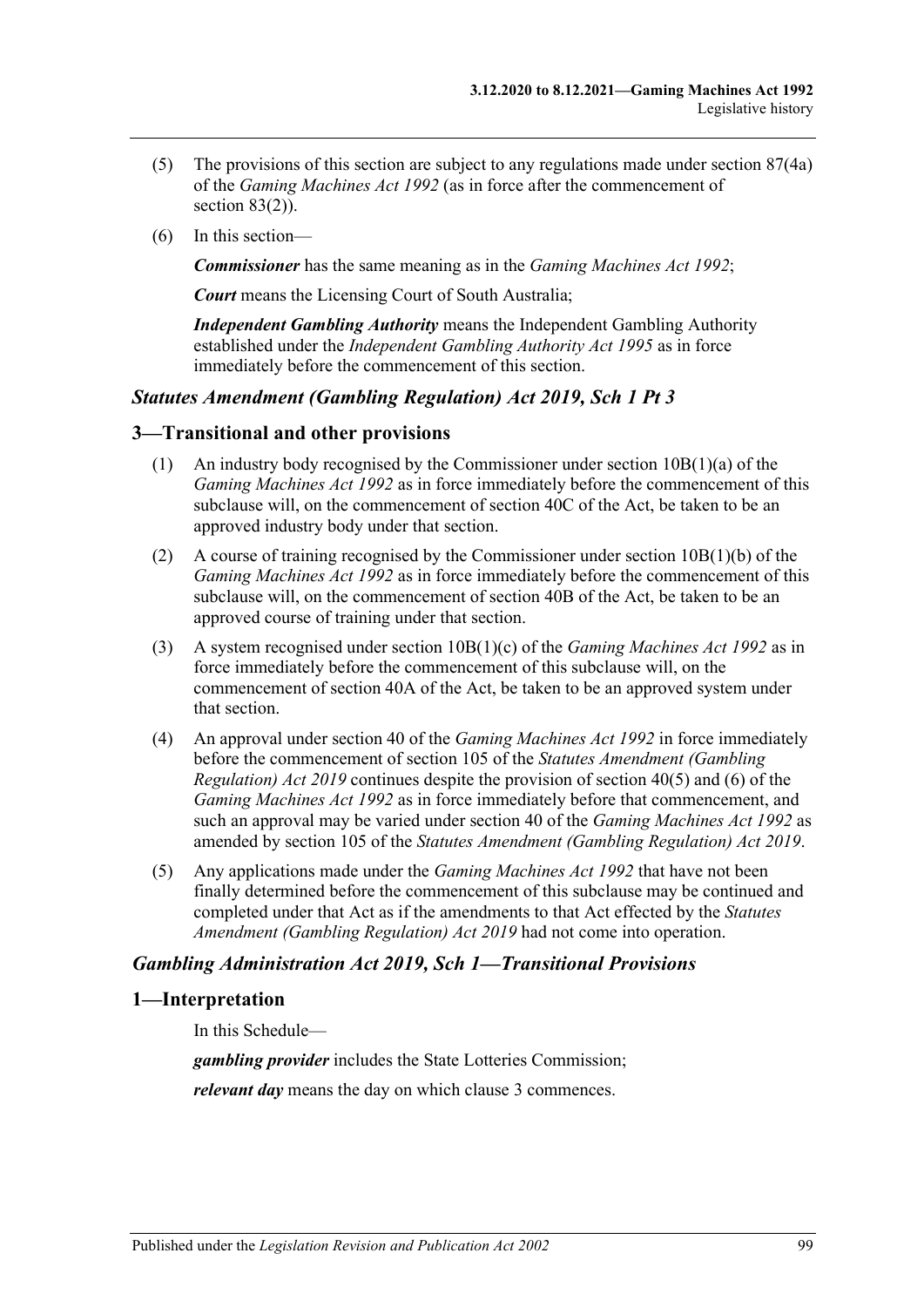## <span id="page-99-0"></span>**3—Transitional and other provisions**

- (2) A direction given by the Commissioner to a gambling provider pursuant to a gambling Act (as in force before the relevant day) may be enforced, after the relevant day, as if it had been given under section 10 of this Act.
- (7) An advertising code of practice or a responsible gambling code of practice made and in force under a gambling Act immediately before the relevant day, continues in force as if it had been made under section 15 of this Act.
- (8) Disciplinary action commenced but not finally determined under a gambling Act before the relevant day may be continued and completed under Part 5 of this Act.
- (9) A person who is appointed as an inspector or is an authorised officer under a gambling Act immediately before the relevant day, will, on the commencement of Part 4 of this Act, be taken to be appointed as an inspector under that Part.
- (10) Any thing seized and retained by an authorised officer or the Commissioner under a gambling Act before the relevant day may, after the relevant day, be dealt with under section 32 of this Act.
- (11) A review commenced but not finally determined by the Court under a gambling Act before the relevant day may be continued and completed under Part 7 of this Act and the Court or the Commissioner may make a determination in accordance with section 55 of this Act pending the determination of review proceedings.

## **Historical versions**

Reprint No 1—27.10.1994 Reprint No 2—1.7.1995 Reprint No 3—1.7.1996 Reprint No 4—18.12.1997 Reprint No 5—30.7.1998 Reprint No 6—1.7.2000 Reprint No 7—14.12.2000 Reprint No 8—31.5.2001 Reprint No 9—1.10.2001 Reprint No 10—25.7.2002 Reprint No 11—7.11.2002 Reprint No 12—5.6.2003 27.5.2004 9.12.2004 1.2.2005 1.7.2005 4.10.2005 8.12.2005 1.7.2006 1.2.2007 1.6.2007

1.2.2010